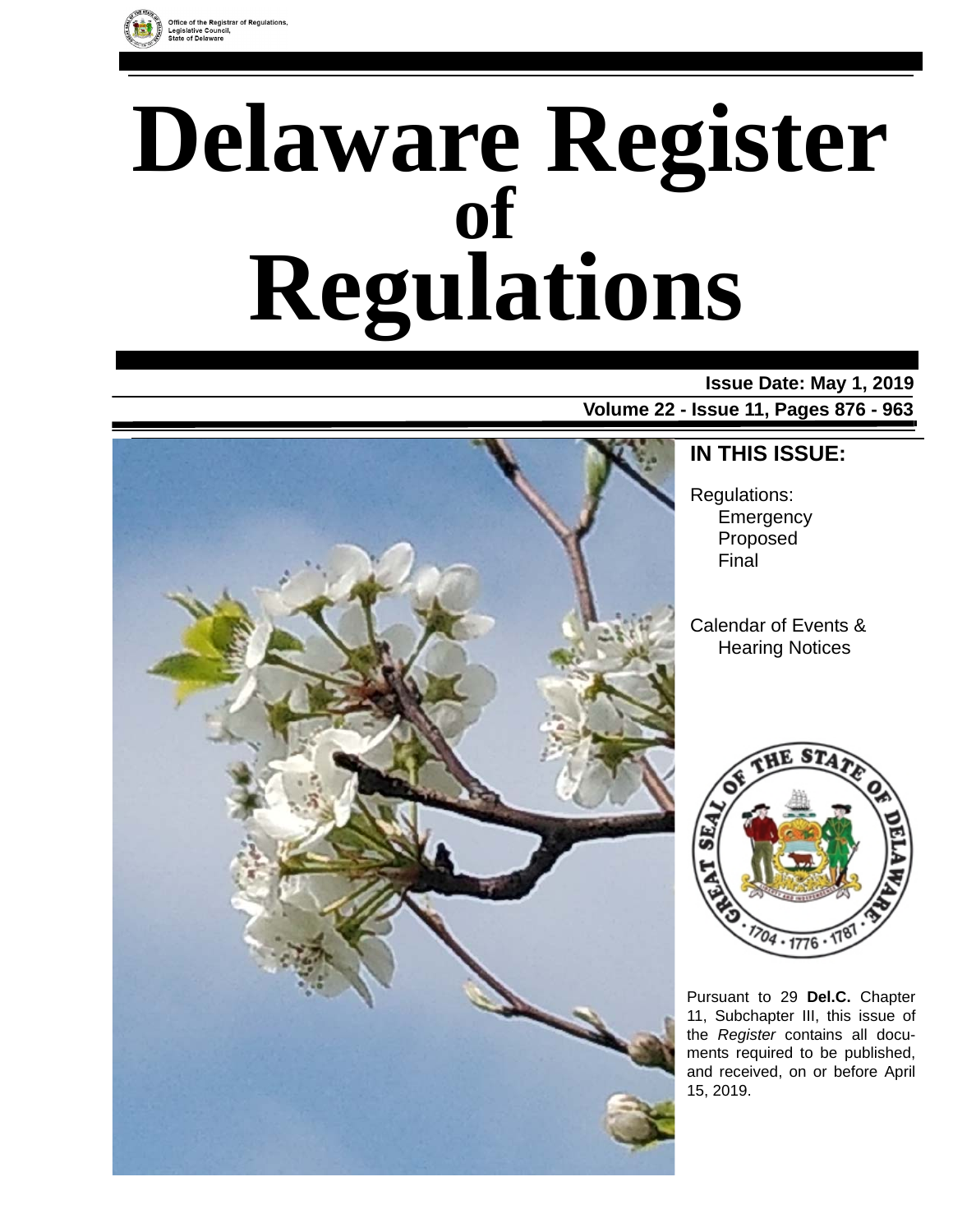### **INFORMATION ABOUT THE DELAWARE REGISTER OF REGULATIONS**

#### **DELAWARE REGISTER OF REGULATIONS**

The *Delaware Register of Regulations* is an official State publication established by authority of 69 *Del. Laws*, c. 107 and is published on the first of each month throughout the year.

The *Delaware Register* will publish any regulations that are proposed to be adopted, amended or repealed and any emergency regulations promulgated.

The *Register* will also publish some or all of the following information:

- Governor's Executive Orders
- Governor's Appointments
- Agency Hearing and Meeting Notices
- Other documents considered to be in the public interest.

#### **CITATION TO THE DELAWARE REGISTER**

The *Delaware Register of Regulations* is cited by volume, issue, page number and date. An example would be:

19 **DE Reg.** 1100 (06/01/16)

Refers to Volume 19, page 1100 of the *Delaware Register* issued on June 1, 2016.

#### **SUBSCRIPTION INFORMATION**

The cost of a yearly subscription (12 issues) for the *Delaware Register of Regulations* is \$135.00. Single copies are available at a cost of \$12.00 per issue, including postage. For more information contact the Division of Research at 302-744-4114 or 1-800-282-8545 in Delaware.

#### **CITIZEN PARTICIPATION IN THE REGULATORY PROCESS**

Delaware citizens and other interested parties may participate in the process by which administrative regulations are adopted, amended or repealed, and may initiate the process by which the validity and applicability of regulations is determined.

Under 29 **Del.C.** §10115 whenever an agency proposes to formulate, adopt, amend or repeal a regulation, it shall file notice and full text of such proposals, together with copies of the existing regulation being adopted, amended or repealed, with the Registrar for publication in the *Register of Regulations* pursuant to §1134 of this title. The notice shall describe the nature of the proceedings including a brief synopsis of the subject, substance, issues, possible terms of the agency action, a reference to the legal authority of the agency to act, and reference to any other regulations that may be impacted or affected by the proposal, and shall state the manner in which persons may present their views; if in writing, of the place to which and the final date by which such views may be submitted; or if at a public hearing, the date, time and place of the hearing. If a public hearing is to be held, such public hearing shall not be scheduled less than 20 days following publication of notice of the proposal in the *Register of Regulations*. If a public hearing will be held on the proposal, notice of the time, date, place and a summary of the nature of the proposal shall also be published in at least 2 Delaware newspapers of general circulation. The notice shall also be mailed to all persons who have made timely written requests of the agency for advance notice of its regulation-making proceedings.

**DELAWARE REGISTER OF REGULATIONS, VOL. 22, ISSUE 11, WEDNESDAY, MAY 1, 2019**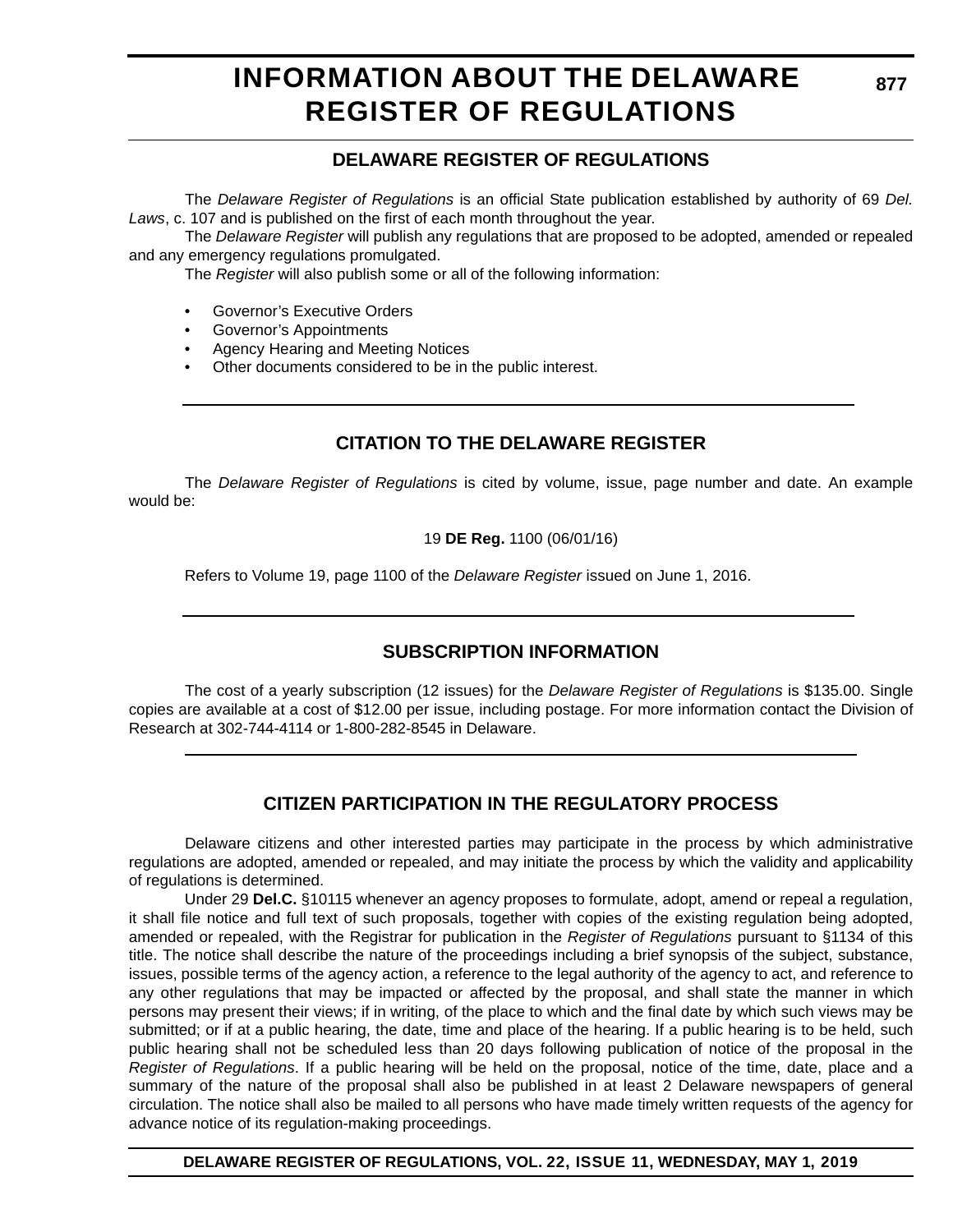**878**

# **INFORMATION ABOUT THE DELAWARE REGISTER OF REGULATIONS**

The opportunity for public comment shall be held open for a minimum of 30 days after the proposal is published in the *Register of Regulations*. At the conclusion of all hearings and after receipt, within the time allowed, of all written materials, upon all the testimonial and written evidence and information submitted, together with summaries of the evidence and information by subordinates, the agency shall determine whether a regulation should be adopted, amended or repealed and shall issue its conclusion in an order which shall include: (1) A brief summary of the evidence and information submitted; (2) A brief summary of its findings of fact with respect to the evidence and information, except where a rule of procedure is being adopted or amended; (3) A decision to adopt, amend or repeal a regulation or to take no action and the decision shall be supported by its findings on the evidence and information received; (4) The exact text and citation of such regulation adopted, amended or repealed; (5) The effective date of the order; (6) Any other findings or conclusions required by the law under which the agency has authority to act; and (7) The signature of at least a quorum of the agency members.

The effective date of an order which adopts, amends or repeals a regulation shall be not less than 10 days from the date the order adopting, amending or repealing a regulation has been published in its final form in the *Register of Regulations*, unless such adoption, amendment or repeal qualifies as an emergency under §10119.

Any person aggrieved by and claiming the unlawfulness of any regulation may bring an action in the Court for declaratory relief.

No action of an agency with respect to the making or consideration of a proposed adoption, amendment or repeal of a regulation shall be subject to review until final agency action on the proposal has been taken.

When any regulation is the subject of an enforcement action in the Court, the lawfulness of such regulation may be reviewed by the Court as a defense in the action.

Except as provided in the preceding section, no judicial review of a regulation is available unless a complaint therefor is filed in the Court within 30 days of the day the agency order with respect to the regulation was published in the *Register of Regulations*.

#### **CLOSING DATES AND ISSUE DATES FOR THE DELAWARE REGISTER OF REGULATIONS**

| <b>CLOSING DATE</b> | <b>CLOSING TIME</b> |  |
|---------------------|---------------------|--|
| May 15              | 4:30 p.m.           |  |
| June 17             | 4:30 p.m.           |  |
| July 15             | 4:30 p.m.           |  |
| August 15           | 4:30 p.m.           |  |
| September 16        | 4:30 p.m.           |  |
|                     |                     |  |

#### **DIVISION OF RESEARCH STAFF**

**Mark Brainard**, Joint Legislative Oversight & Sunset Committee Analyst; **Mark J. Cutrona**, Deputy Director; **Deborah Gottschalk**, Legislative Attorney; **Robert Lupo**, Graphics and Printing Technician IV; **Colinda Marker**, Executive Assistant; **Amanda McAtee**, Joint Legislative Oversight & Sunset Committee Analyst; **Kathleen Morris**, Office Manager; **Nathan Poore**, Graphics and Printing Technician I; **Victoria Schultes**, Administrative Specialist III; **Don Sellers,** Print Shop Supervisor; **Yvette W. Smallwood**, Registrar of Regulations; **Amy Tricarico**, Administrative Specialist II; **Holly Wagner**, Legislative Attorney; **Natalie White**, Administrative Specialist III; **Sara Zimmerman**, Legislative Librarian.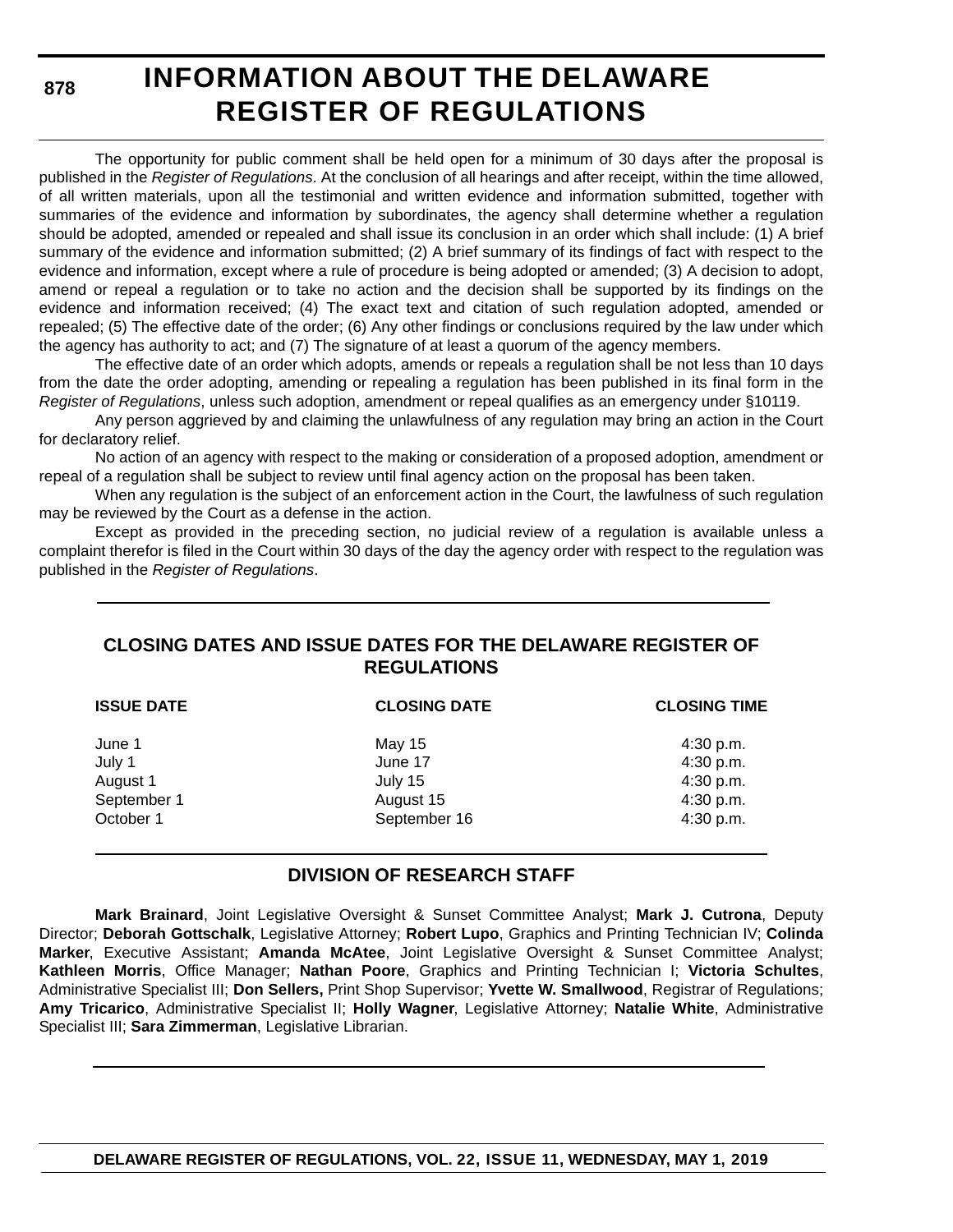# **TABLE OF CONTENTS**

**879**

<span id="page-3-0"></span>[Cumulative Tables............................................................................................................................. ............ 881](#page-5-0)

#### **EMERGENCY**

| DEPARTMENT OF NATURAL RESOURCES AND ENVIRONMENTAL CONTROL |     |
|-----------------------------------------------------------|-----|
| <b>Division of Air Quality</b>                            |     |
|                                                           | 888 |
|                                                           |     |

#### **PROPOSED**

| <b>DEPARTMENT OF EDUCATION</b>                                                                             |     |
|------------------------------------------------------------------------------------------------------------|-----|
| <b>Office of the Secretary</b>                                                                             |     |
| 106A Teacher Appraisal Process Delaware Performance Appraisal System (DPAS II) Revised                     | 894 |
| 107A Specialist Appraisal Process Delaware Performance Appraisal System (DPAS II) Revised                  | 897 |
| <b>Professional Standards Board</b>                                                                        |     |
|                                                                                                            | 899 |
|                                                                                                            | 901 |
|                                                                                                            | 907 |
|                                                                                                            | 912 |
|                                                                                                            | 918 |
|                                                                                                            | 923 |
| DEPARTMENT OF NATURAL RESOURCES AND ENVIRONMENTAL CONTROL<br><b>Division of Air Quality</b>                |     |
|                                                                                                            | 928 |
| <b>Division of Fish and Wildlife</b>                                                                       |     |
|                                                                                                            | 929 |
|                                                                                                            | 929 |
|                                                                                                            |     |
| <b>DEPARTMENT OF SERVICES FOR CHILDREN, YOUTH AND THEIR FAMILIES</b><br><b>Division of Family Services</b> |     |
|                                                                                                            | 933 |
| <b>DEPARTMENT OF STATE</b>                                                                                 |     |
| <b>Division of Professional Regulation</b>                                                                 |     |
|                                                                                                            | 935 |

#### **FINAL**

#### **[DEPARTMENT OF EDUCATION](https://www.doe.k12.de.us/)**

| <b>Office of the Secretary</b> |     |
|--------------------------------|-----|
|                                | 937 |
|                                | 939 |
|                                | 944 |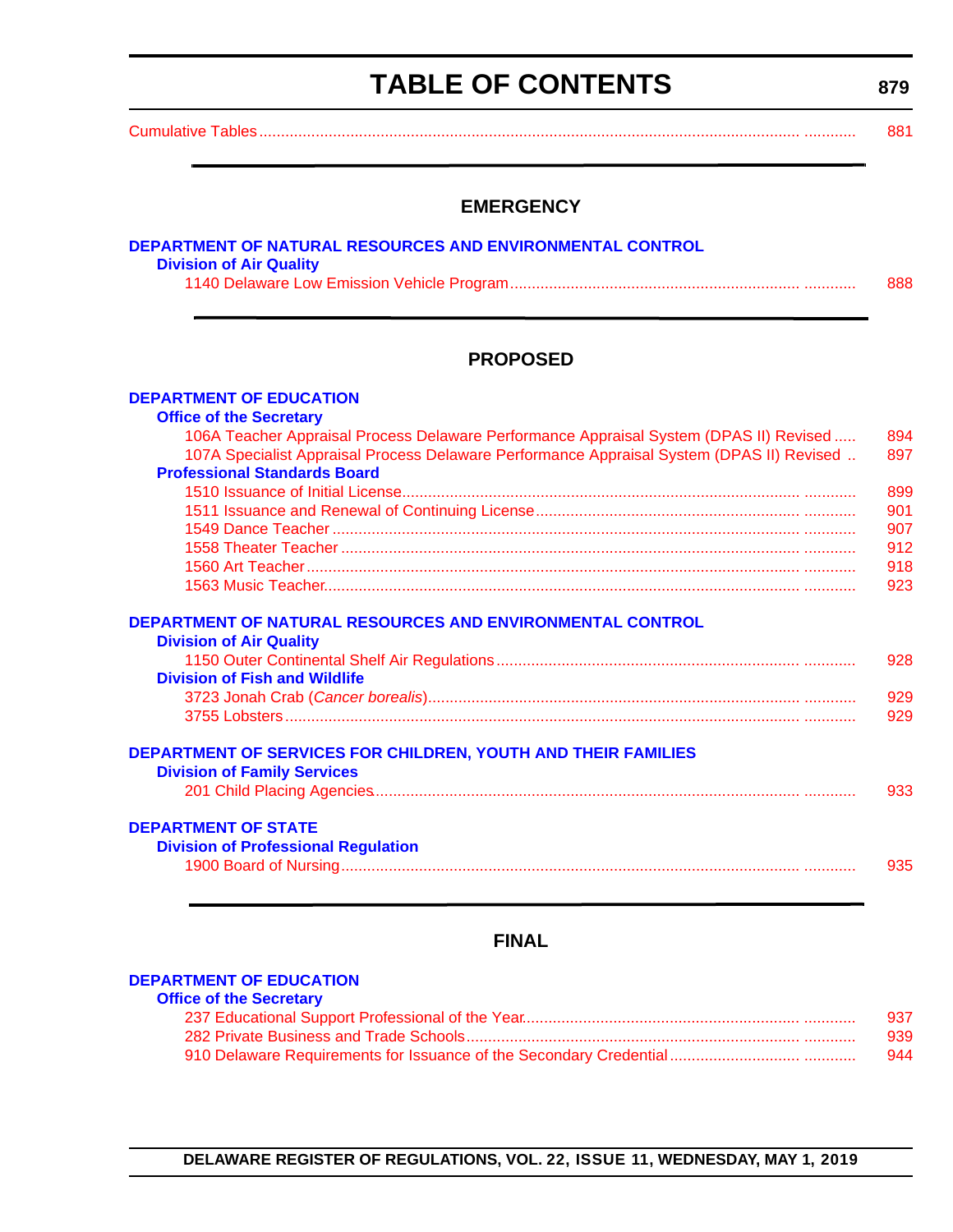**880**

# **TABLE OF CONTENTS**

| <b>DEPARTMENT OF INSURANCE</b><br><b>Office of the Commissioner</b>                                | 946  |
|----------------------------------------------------------------------------------------------------|------|
|                                                                                                    |      |
| <b>DEPARTMENT OF NATURAL RESOURCES AND ENVIRONMENTAL CONTROL</b><br><b>Division of Air Quality</b> |      |
|                                                                                                    | 949. |
| DEPARTMENT OF SAFETY AND HOMELAND SECURITY<br><b>Delaware Council on Police Training</b>           | 951  |
|                                                                                                    |      |
| <b>DEPARTMENT OF TRANSPORTATION</b>                                                                |      |
| <b>Division of Planning and Policy</b>                                                             | 954  |

#### **CALENDAR OF EVENTS/HEARING NOTICES**

| Delaware River Basin Commission, Notice of Public Hearing and Business Meeting                              | 960 |
|-------------------------------------------------------------------------------------------------------------|-----|
|                                                                                                             | 960 |
| Dept. of Natural Resources and Environmental Control, Div. of Air Quality, Div. of Fish and Wildlife;       |     |
|                                                                                                             | 960 |
| Dept. of Services for Children, Youth and Their Families, Div. of Family Services; Notice of Public Comment | 961 |
| Dept. of State, Div. of Professional Regulation, Board of Nursing; Notice of Public Hearing and Public      | 962 |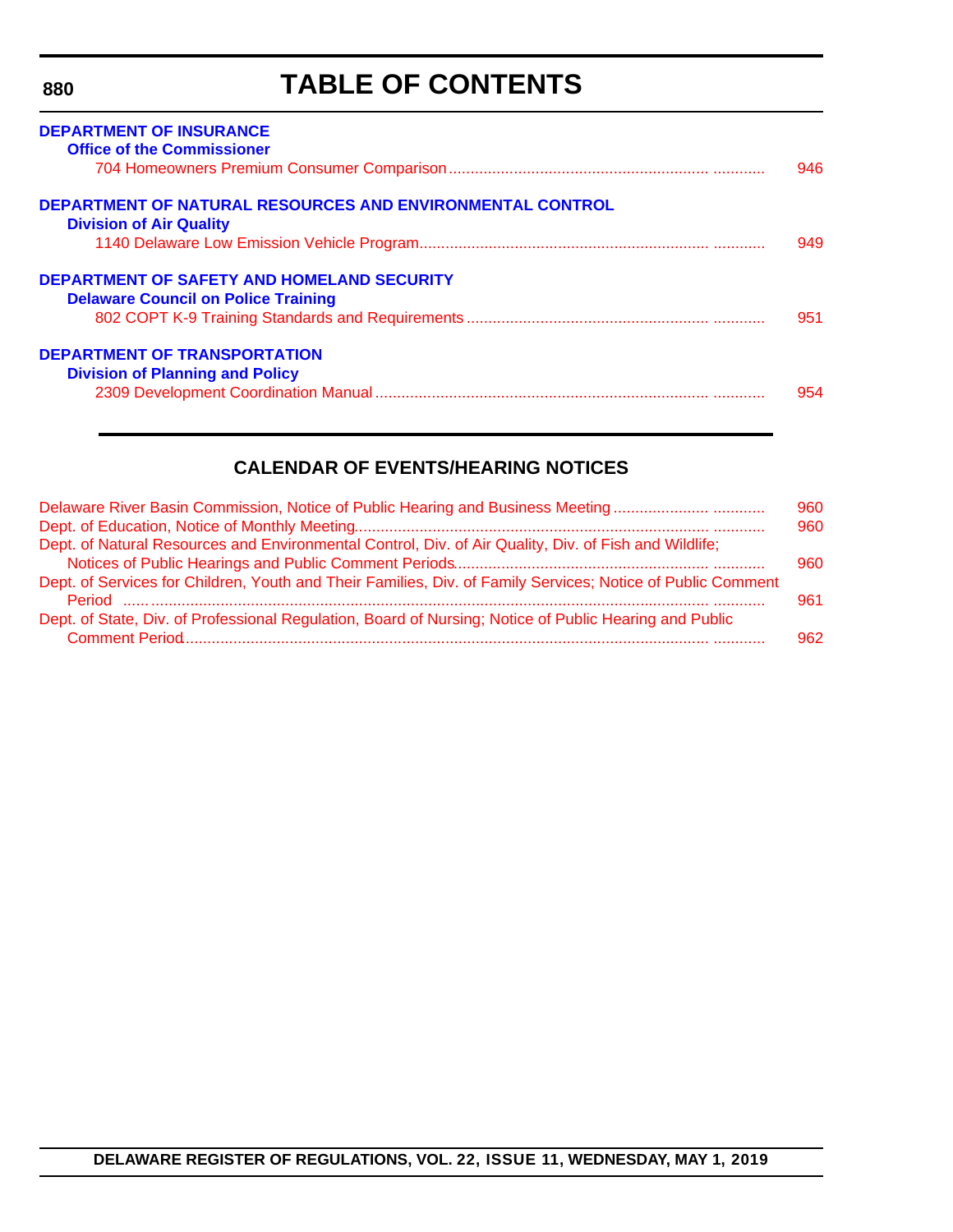<span id="page-5-0"></span>The table printed below lists the regulations that have been proposed, adopted, amended or repealed in the preceding issues of the current volume of the *Delaware Register of Regulations*.

The regulations are listed alphabetically by the promulgating agency, followed by a citation to that issue of the *Register* in which the regulation was published. Proposed regulations are designated with (Prop.); Final regulations are designated with (Final); Emergency regulations are designated with (Emer.); and regulations that have been repealed are designated with (Rep.).

| DELAWARE HEALTH INFORMATION NETWORK                                     |                                                  |            |
|-------------------------------------------------------------------------|--------------------------------------------------|------------|
| 103 Delaware Health Care Claims Database Data Collection Regulation     | 22 DE Reg. 251 (Prop.)<br>22 DE Reg. 465 (Final) |            |
| DEPARTMENT OF AGRICULTURE                                               |                                                  |            |
| <b>Delaware Forest Service</b>                                          |                                                  |            |
|                                                                         | 22 DE Reg. 760 (Final)                           |            |
| <b>Food Products Inspection</b>                                         |                                                  |            |
|                                                                         | 22 DE Reg. 83 (Prop.)                            |            |
| <b>Harness Racing Commission</b>                                        |                                                  |            |
|                                                                         | 22 DE Reg. 47 (Final)                            |            |
|                                                                         | 22 DE Reg.                                       | 48 (Final) |
|                                                                         | 22 DE Reg. 253 (Prop.)<br>22 DE Reg. 467 (Final) |            |
| <b>Office of the State Veterinarian</b>                                 |                                                  |            |
|                                                                         | 22 DE Reg. 434 (Prop.)                           |            |
|                                                                         | 22 DE Reg. 667 (Final)                           |            |
| <b>Plant Industries Section</b>                                         |                                                  |            |
|                                                                         | 22 DE Reg. 650 (Prop.)                           |            |
|                                                                         | 22 DE Reg. 810 (Emer.)                           |            |
|                                                                         | 22 <b>DE Reg.</b> 850 (Final)                    |            |
| <b>Thoroughbred Racing Commission</b>                                   |                                                  |            |
|                                                                         | 22 DE Reg. 255 (Prop.)<br>22 DE Reg. 295 (Final) |            |
|                                                                         | 22 DE Reg. 468 (Final)                           |            |
|                                                                         |                                                  |            |
| <b>DEPARTMENT OF EDUCATION</b>                                          |                                                  |            |
| <b>Office of the Secretary</b>                                          |                                                  |            |
| 106A Teacher Appraisal Process Delaware Performance Appraisal System    |                                                  |            |
|                                                                         | 22 DE Reg. 49 (Final)                            |            |
| 107A Specialist Appraisal Process Delaware Performance Appraisal System |                                                  |            |
|                                                                         | 22 <b>DE Reg.</b> 51 (Final)                     |            |
| 108A Administrator Appraisal Process Delaware Performance Appraisal     |                                                  |            |
|                                                                         | 22 DE Reg. 816 (Prop.)                           |            |
|                                                                         | 22 DE Reg. 821 (Prop.)                           |            |
|                                                                         | 22 DE Reg. 714 (Prop.)                           |            |
| 245 Michael C. Ferguson Achievement Awards Scholarship                  | 22 DE Reg. 825 (Prop.)                           |            |
| 247 Delaware Post Secondary Internship Program at The Washington Center |                                                  |            |
|                                                                         | 22 DE Reg. 828 (Prop.)                           |            |
|                                                                         | 22 DE Reg. 716 (Prop.)                           |            |
|                                                                         | 22 DE Reg.                                       | 11 (Prop.) |
|                                                                         | 22 DE Reg. 219 (Final)<br>22 DE Reg. 333 (Prop.) |            |
|                                                                         | 22 DE Reg. 582 (Final)                           |            |
|                                                                         | 22 DE Reg 109 (Prop.)                            |            |
|                                                                         | 22 DE Reg. 296 (Final)                           |            |
| 505 High School Graduation Requirements and Diplomas                    | 22 DE Reg. 335 (Prop.)                           |            |
|                                                                         | 22 DE Reg. 762 (Final)<br>22 DE Reg. 562 (Prop.) |            |
|                                                                         |                                                  |            |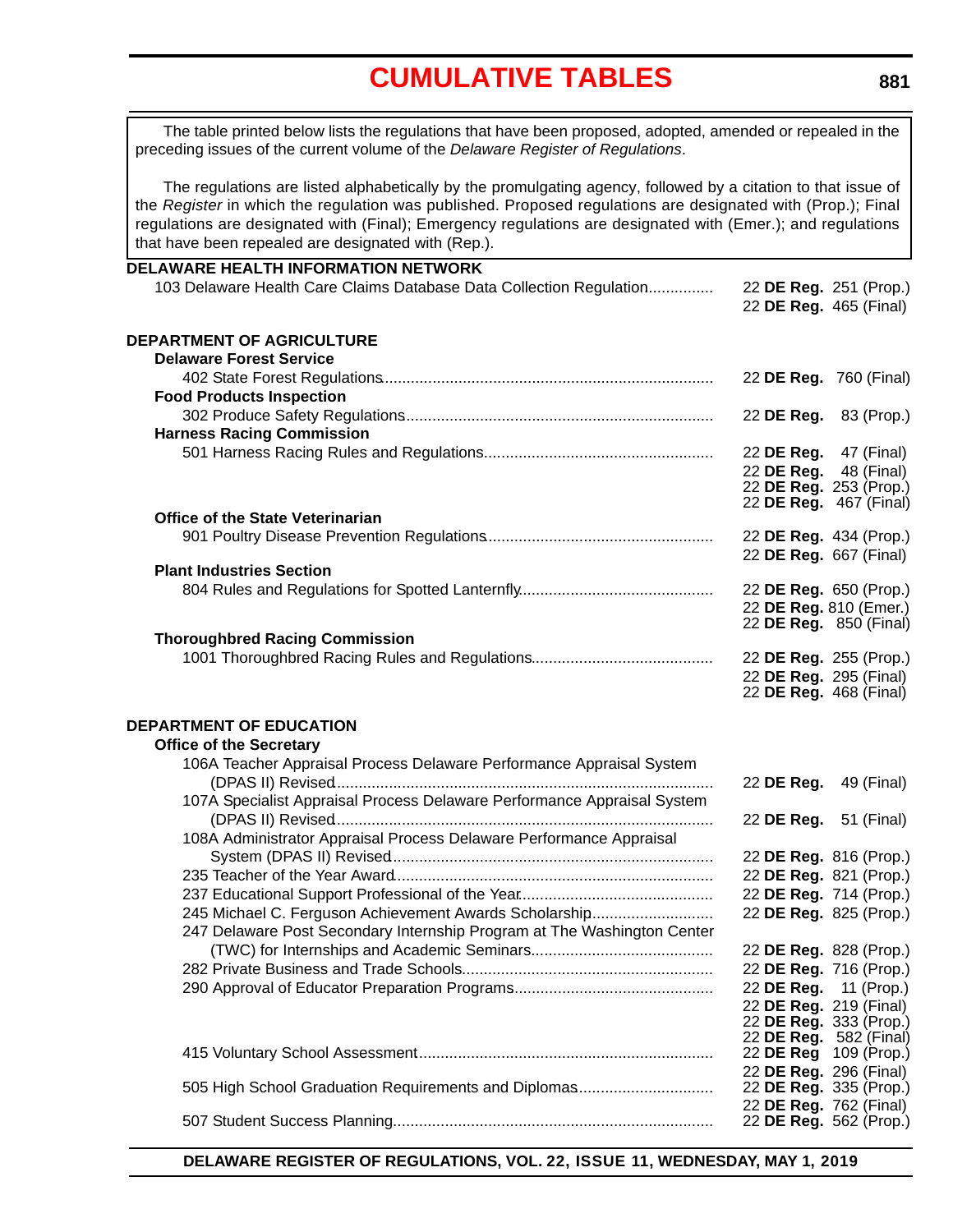#### **882**

### **CUMULATIVE TABLES**

|                                                                        | 22 DE Reg. 763 (Final)<br>22 <b>DE Reg.</b> 52 (Final)  |                        |
|------------------------------------------------------------------------|---------------------------------------------------------|------------------------|
|                                                                        | 22 DE Reg. 100(Emer.)                                   |                        |
|                                                                        | 22 <b>DE Reg.</b> 161 (Final)<br>22 DE Reg. 297 (Final) |                        |
|                                                                        | 22 DE Reg. 55 (Final)                                   |                        |
| 616 Uniform Due Process Procedures for Alternative Placement Meetings  |                                                         |                        |
|                                                                        | 22 DE Reg. 337 (Prop.)                                  |                        |
|                                                                        | 22 DE Reg. 583 (Final)                                  |                        |
| 750 Support Personnel Salary Supplements for Additional Training       | 22 DE Reg. 585 (Final)                                  |                        |
|                                                                        | 22 DE Reg. 832 (Prop.)                                  |                        |
| 910 Delaware Requirements for Issuance of the Secondary Credential     |                                                         | 22 DE Reg. 720 (Prop.) |
|                                                                        | 22 DE Reg. 388 (Prop.)                                  |                        |
|                                                                        | 22 DE Reg. 587 (Final)                                  |                        |
| 1006 Delaware Interscholastic Athletic Association (DIAA)              | 22 DE Reg.                                              | 56 (Final)             |
|                                                                        | 22 DE Reg. 469 (Final)                                  |                        |
|                                                                        | 22 DE Reg. 162 (Final)                                  |                        |
| 1008 DIAA Junior High and Middle School Interscholastic Athletics      | 22 DE Reg. 60 (Final)                                   |                        |
|                                                                        | 22 DE Reg. 186 (Prop.)<br>22 <b>DE Reg.</b> 395 (Final) |                        |
|                                                                        | 22 DE Reg. 440 (Prop.)                                  |                        |
|                                                                        | 22 DE Reg. 765 (Final)                                  |                        |
|                                                                        | 22 DE Reg. 836 (Prop.)                                  |                        |
|                                                                        | 22 <b>DE Reg.</b> 61 (Final)<br>22 DE Reg. 187 (Prop.)  |                        |
|                                                                        | 22 DE Reg. 395 (Prop.)                                  |                        |
|                                                                        | 22 DE Reg. 443 (Prop.)                                  |                        |
|                                                                        | 22 DE Reg. 767 (Final)                                  |                        |
|                                                                        | 22 DE Reg. 838 (Prop.)                                  |                        |
| 1204 High Needs Educator Student Loan Payment Program                  | 22 <b>DE Reg.</b> 256 (Prop.)<br>22 DE Reg. 470 (Final) |                        |
| 1205 Ada Leigh Soles Memorial Professional Librarian and Archivist     |                                                         |                        |
|                                                                        | 22 DE Reg. 344 (Prop.)                                  |                        |
|                                                                        | 22 DE Reg. 589 (Final)                                  |                        |
| <b>Professional Standards Board</b>                                    |                                                         |                        |
| 1507 Alternative Routes to Teacher Licensure and Certification Program |                                                         |                        |
|                                                                        | 22 DE Reg. 473 (Rep.)                                   |                        |
|                                                                        | 22 DE Reg. 13 (Prop.)                                   |                        |
|                                                                        | 22 DE Reg. 221 (Final)                                  |                        |
|                                                                        | 22 <b>DE Reg.</b> 63 (Final)                            |                        |
|                                                                        | 22 DE Reg. 478 (Final)                                  |                        |
|                                                                        | 22 DE Reg. 481 (Final)<br>22 DE Reg. 489 (Final)        |                        |
|                                                                        |                                                         | 22 DE Reg. 13 (Prop.)  |
|                                                                        | 22 DE Reg. 259 (Prop.)                                  |                        |
|                                                                        | 22 DE Reg.                                              | 64 (Final)             |
| <b>DEPARTMENT OF FINANCE</b>                                           |                                                         |                        |
| <b>Office of the State Lottery</b>                                     |                                                         |                        |
|                                                                        |                                                         | 22 DE Reg. 261 (Prop.) |
|                                                                        | 22 DE Reg. 494 (Final)                                  |                        |
|                                                                        | 22 DE Reg. 261 (Prop.)                                  |                        |
|                                                                        | 22 DE Reg. 500 (Final)                                  |                        |
|                                                                        | 22 <b>DE Reg.</b> 592 (Final)                           |                        |
|                                                                        | 22 DE Reg. 163 (Final)                                  |                        |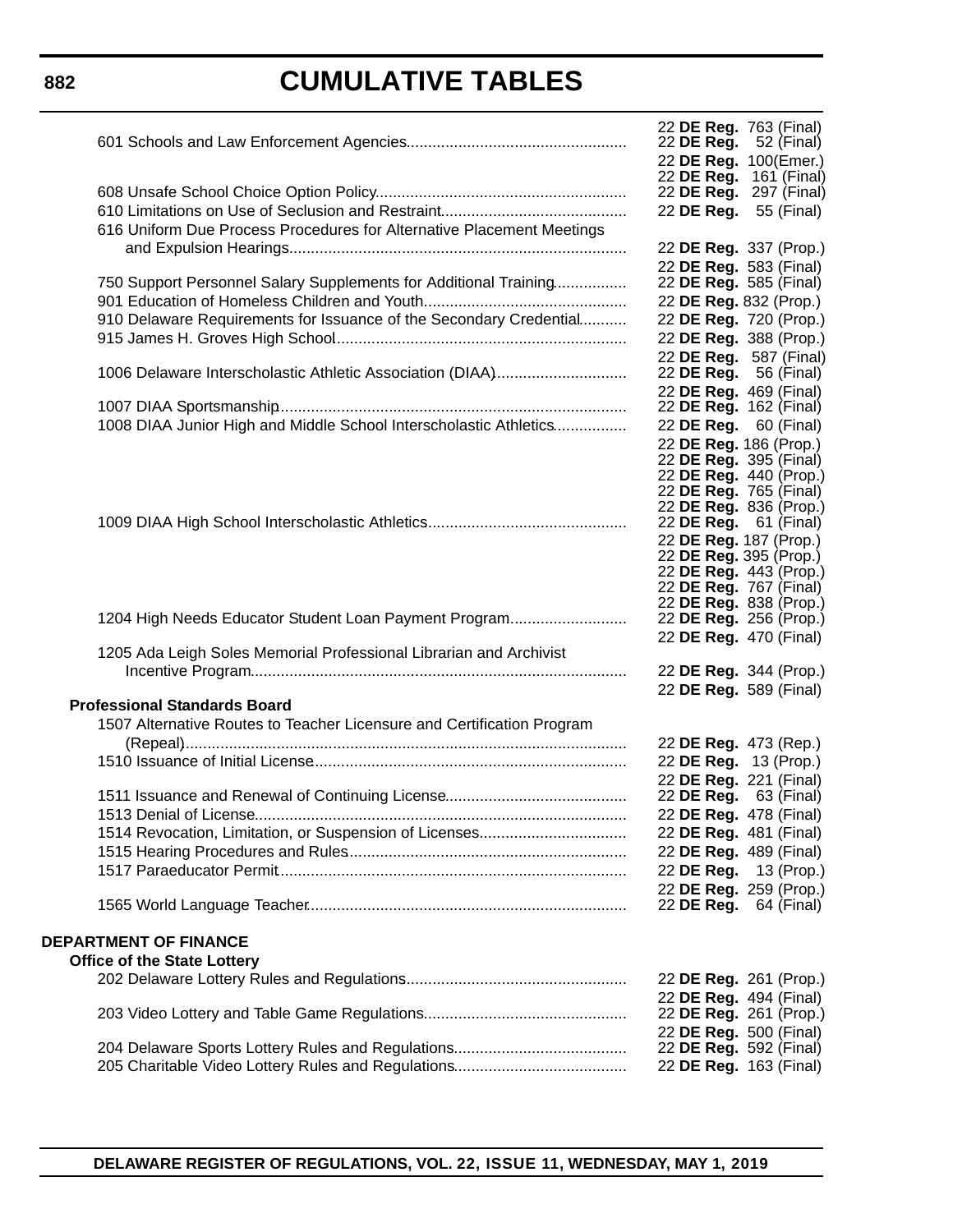| Office of Unclaimed Property, State Escheator                           |                              |                        |
|-------------------------------------------------------------------------|------------------------------|------------------------|
| 104 Department of Finance Abandoned or Unclaimed Property Reporting and |                              |                        |
|                                                                         | 22 DE Reg. 851 (Prop.)       |                        |
| <b>DEPARTMENT OF HEALTH AND SOCIAL SERVICES</b>                         |                              |                        |
| <b>Division of Health Care Quality</b>                                  |                              |                        |
| 3320 Intensive Behavioral Support and Educational Residence             |                              | 22 DE Reg. 839 (Prop.) |
|                                                                         |                              | 22 DE Reg. 723 (Prop.) |
|                                                                         |                              | 22 DE Reg. 853 (Final) |
|                                                                         |                              | 22 DE Reg. 565 (Prop.) |
| <b>Division of Medicaid and Medical Assistance</b>                      |                              |                        |
|                                                                         |                              |                        |
|                                                                         |                              | 22 DE Reg. 127 (Prop.) |
|                                                                         | 22 DE Reg. 301 (Final)       |                        |
|                                                                         |                              | 22 DE Reg. 122 (Prop.) |
|                                                                         | 22 DE Reg. 299 (Final)       |                        |
|                                                                         |                              | 22 DE Reg. 566 (Prop.) |
|                                                                         | 22 DE Reg. 768 (Final)       |                        |
|                                                                         |                              | 22 DE Reg. 570 (Prop.) |
|                                                                         | 22 DE Reg. 859 (Final)       |                        |
|                                                                         |                              | 22 DE Reg. 262 (Prop.) |
|                                                                         | 22 DE Reg. 502 (Final)       |                        |
|                                                                         | 22 DE Reg. 194 (Prop.)       |                        |
|                                                                         | 22 DE Reg. 400 (Final)       |                        |
| Long Term Care Medicaid: DSSM 20101, 20103, 20103.1.2 and 14100.3       | 22 <b>DE Reg.</b> 66 (Final) |                        |
|                                                                         | 22 DE Reg. 361 (Prop.)       |                        |
|                                                                         | 22 DE Reg. 668 (Final)       |                        |
|                                                                         | 22 DE Reg. 15 (Prop.)        |                        |
|                                                                         | 22 DE Reg. 222 (Final)       |                        |
|                                                                         |                              | 22 DE Reg. 347 (Prop.) |
|                                                                         | 22 DE Reg. 597 (Final)       |                        |
|                                                                         |                              | 22 DE Reg. 354 (Prop.) |
|                                                                         | 22 DE Reg. 595 (Final)       |                        |
|                                                                         |                              | 22 DE Reg. 728 (Prop.) |
|                                                                         |                              | 22 DE Reg. 6 (Errata)  |
| <b>Division of Public Health</b>                                        |                              |                        |
| 4202 Control of Communicable and Other Disease Conditions               |                              | 22 DE Reg. 733 (Prop.) |
| 4455 Delaware Regulations Governing a Detailed Plumbing Code            |                              | 22 DE Reg. 651 (Prop.) |
|                                                                         |                              | 22 DE Reg. 840 (Prop.) |
|                                                                         | 22 DE Reg. 401 (Final)       |                        |
|                                                                         |                              | 22 DE Reg. 652 (Prop.) |
|                                                                         |                              |                        |
|                                                                         |                              | 22 DE Reg. 132 (Prop.) |
|                                                                         |                              | 22 DE Reg. 734 (Prop.) |
| 4502 Regulations for Certification of Animal Welfare Officers           |                              | 22 DE Reg. 197 (Prop.) |
|                                                                         | 22 DE Reg. 770 (Final)       |                        |
| <b>Division of Social Services</b>                                      |                              |                        |
|                                                                         |                              | 22 DE Reg. 264 (Prop.) |
|                                                                         |                              | 22 DE Reg. 505 (Final) |
|                                                                         |                              | 22 DE Reg. 652 (Prop.) |
|                                                                         |                              | 22 DE Reg. 740 (Prop.) |
|                                                                         |                              | 22 DE Reg. 658 (Prop.) |
| Purchase of Care - Determination of Homeless: DSSM 11003                |                              | 22 DE Reg. 741 (Prop.) |
|                                                                         |                              | 22 DE Reg. 138 (Prop.) |
|                                                                         |                              | 22 DE Reg. 20 (Prop.)  |
| Temporary Assistance for Needy Families (TANF) - CMR: DSSM 3000         |                              | 22 DE Reg. 744 (Prop.) |
|                                                                         | 22 DE Reg. 773 (Final)       |                        |
|                                                                         |                              |                        |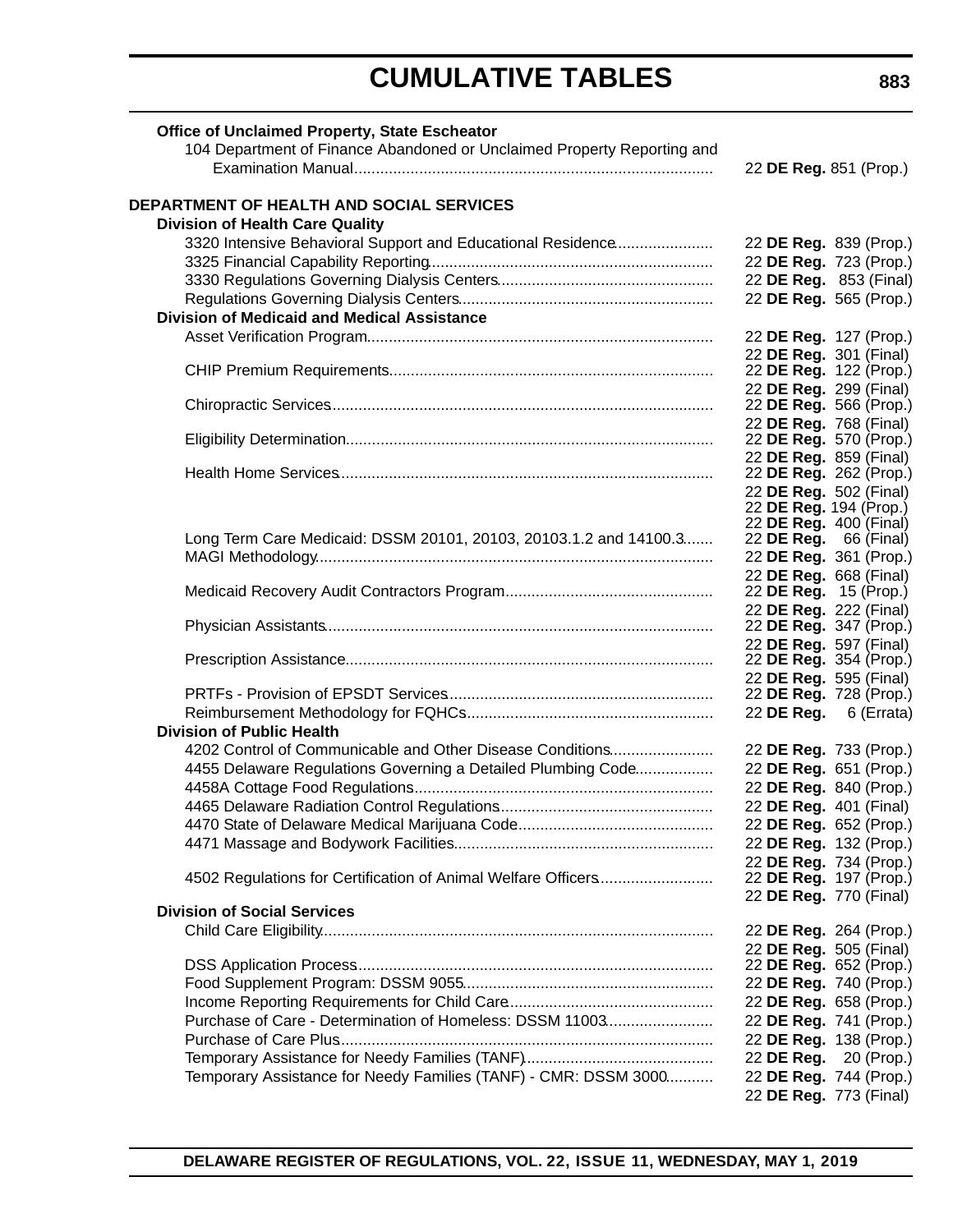| <b>DEPARTMENT OF HUMAN RESOURCES</b><br><b>Division of Statewide Benefits</b>               |                                                  |  |
|---------------------------------------------------------------------------------------------|--------------------------------------------------|--|
| 2007 Disability Insurance Program Rules and Regulations                                     | 22 DE Reg. 861 (Final)                           |  |
| <b>DEPARTMENT OF INSURANCE</b><br><b>Office of the Commissioner</b>                         |                                                  |  |
|                                                                                             | 22 DE Reg. 862 (Final)                           |  |
|                                                                                             | 22 DE Reg. 364 (Prop.)                           |  |
|                                                                                             | 22 DE Reg. 603 (Final)                           |  |
|                                                                                             | 22 DE Reg. 751 (Prop.)                           |  |
| 904 Privacy of Consumer Financial and Health Information                                    | 22 DE Reg. 754 (Prop.)                           |  |
|                                                                                             | 22 DE Reg. 164 (Final)                           |  |
| 1319 Arbitration of Disputes Between Carriers and Primary Care and Chronic                  |                                                  |  |
|                                                                                             | 22 DE Reg. 366 (Prop.)                           |  |
|                                                                                             | 22 DE Reg. 605 (Final)                           |  |
| 1320 Minimum Standards for Short-Term, Limited Duration Health Insurance                    |                                                  |  |
|                                                                                             | 22 DE Reg. 326(Emer.)                            |  |
|                                                                                             | 22 DE Reg. 371 (Prop.)                           |  |
|                                                                                             | 22 DE Reg. 607 (Final)                           |  |
|                                                                                             | 22 DE Reg. 756 (Prop.)                           |  |
| 1405 Filing Requirements for Multiple Employer Welfare Arrangements                         | 22 DE Reg. 180(Emer.)                            |  |
|                                                                                             | 22 DE Reg. 202 (Prop.)                           |  |
|                                                                                             | 22 DE Reg. 509 (Final)                           |  |
| 1410 Reporting Medical Management Protocols for Insurance Coverage for                      |                                                  |  |
| Serious Mental Illness and Drug And Alcohol Dependency                                      | 22 DE Reg. 843 (Prop.)                           |  |
| 1510 Medicare Supplement Insurance Minimum Standards                                        | 22 DE Reg. 846 (Prop.)                           |  |
| <b>DEPARTMENT OF JUSTICE</b><br><b>Fraud and Consumer Protection Division</b>               | 22 DE Reg. 377 (Prop.)<br>22 DE Reg. 609 (Final) |  |
|                                                                                             |                                                  |  |
| <b>DEPARTMENT OF LABOR</b>                                                                  |                                                  |  |
| <b>Division of Industrial Affairs</b>                                                       |                                                  |  |
|                                                                                             | 22 DE Reg. 203 (Prop.)                           |  |
|                                                                                             | 22 DE Reg. 403 (Final)                           |  |
| DEPARTMENT OF NATURAL RESOURCES AND ENVIRONMENTAL CONTROL<br><b>Division of Air Quality</b> |                                                  |  |
|                                                                                             | 22 DE Reg. 610 (Final)                           |  |
|                                                                                             | 22 DE Reg. 613 (Final)                           |  |
|                                                                                             | 22 DE Reg. 405 (Final)                           |  |
|                                                                                             | 22 DE Reg. 646(Emer.)                            |  |
|                                                                                             | 22 DE Reg. 660 (Prop.)                           |  |
|                                                                                             | 22 DE Reg. 141 (Prop.)                           |  |
|                                                                                             | 22 DE Reg. 511 (Final)                           |  |
|                                                                                             | 22 DE Reg. 645(Errata)                           |  |
|                                                                                             | 22 DE Reg. 447 (Prop.)                           |  |
| Division of Climate, Coastal & Energy                                                       |                                                  |  |
| 2105 Evaluation, Measurement and Verification Procedures and Standards                      | 22 DE Reg. 210 (Prop.)                           |  |
|                                                                                             | 22 DE Reg. 514 (Final)                           |  |
| 2201 (Published as Final as 108) Delaware Coastal Management Program                        |                                                  |  |
|                                                                                             | 22 <b>DE Reg.</b> 407 (Final)                    |  |
|                                                                                             | 22 DE Reg. 433(Errata)                           |  |
| <b>Division of Fish and Wildlife</b>                                                        |                                                  |  |
|                                                                                             | 22 DE Reg. 572 (Prop.)                           |  |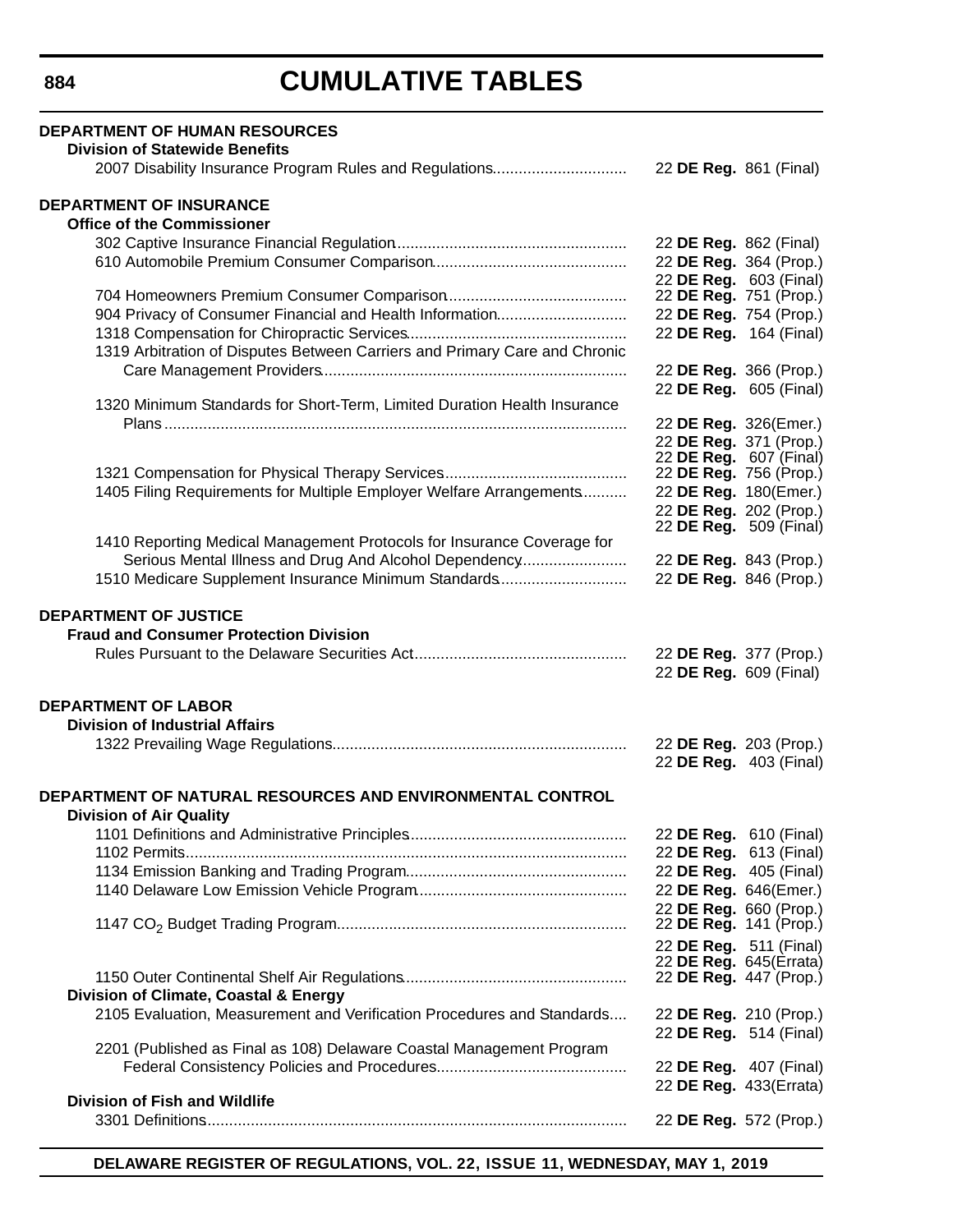|                                                                              | 22 DE Reg. 776 (Final)                           |             |
|------------------------------------------------------------------------------|--------------------------------------------------|-------------|
|                                                                              | 22 DE Reg. 572 (Prop.)                           |             |
|                                                                              | 22 DE Reg. 776 (Final)                           |             |
| 3505 Striped Bass Commercial Fishing Seasons; Quotas; Tagging and            |                                                  |             |
|                                                                              | 22 DE Reg. 267 (Prop.)                           |             |
|                                                                              | 22 DE Reg. 648(Emer.)<br>22 DE Reg. 674 (Final)  |             |
| 3507 Black Sea Bass Size Limit; Trip Limits, Seasons; Quotas                 | 22 <b>DE Reg.</b> 21 (Prop.)                     |             |
|                                                                              | 22 DE Reg. 227 (Final)                           |             |
| 3511 Summer Flounder Size Limits; Possession Limits; Season                  | 22 <b>DE Reg.</b> 24 (Prop.)                     |             |
|                                                                              | 22 DE Reg. 101(Emer.)                            |             |
|                                                                              | 22 DE Reg. 304 (Final)<br>22 DE Reg. 103(Emer.)  |             |
|                                                                              | 22 DE Reg. 142 (Prop.)                           |             |
|                                                                              | 22 DE Reg. 517 (Final)                           |             |
|                                                                              | 22 DE Reg. 778 (Final)                           |             |
| <b>Division of Parks and Recreation</b>                                      |                                                  |             |
|                                                                              | 22 DE Reg. 779 (Final)                           |             |
| <b>Division of Waste and Hazardous Substances</b>                            |                                                  |             |
|                                                                              | 22 DE Reg. 270 (Prop.)<br>22 DE Reg. 678 (Final) |             |
| 1375 Regulations Governing Hazardous Substance Cleanup                       | 22 DE Reg. 448 (Prop.)                           |             |
|                                                                              | 22 DE Reg. 781 (Final)                           |             |
| <b>Division of Water</b>                                                     |                                                  |             |
| 7102 Regulations Governing Underground Injection Control                     | 22 DE Reg. 10 (Errata)                           |             |
| <b>Division of Watershed Stewardship</b>                                     |                                                  |             |
|                                                                              | 22 DE Reg. 211 (Prop.)                           |             |
|                                                                              | 22 DE Reg. 680 (Final)<br>22 DE Reg. 450 (Prop.) |             |
|                                                                              | 22 DE Reg. 863 (Final)                           |             |
| <b>Office of the Secretary</b>                                               |                                                  |             |
| 109 Regulations Governing the Guidelines to Evaluate Land Being Considered   |                                                  |             |
|                                                                              | 22 DE Reg. 99(Errata)                            |             |
|                                                                              |                                                  |             |
| DEPARTMENT OF SAFETY AND HOMELAND SECURITY                                   |                                                  |             |
| <b>Delaware Council on Police Training</b>                                   |                                                  |             |
| 801 Regulations of the Delaware Council on Police Training                   | 22 DE Reg. 26 (Prop.)<br>22 DE Reg.              | 230 (Final) |
|                                                                              | 22 DE Reg. 452 (Prop.)                           |             |
|                                                                              | 22 DE Reg. 783 (Final)                           |             |
|                                                                              | 22 DE Reg. 453 (Prop.)                           |             |
| <b>Division of State Police</b>                                              |                                                  |             |
| 1300 Board of Examiners of Private Investigators & Private Security Agencies | 22 DE Reg. 69 (Final)<br>22 DE Reg. 212 (Prop.)  |             |
|                                                                              | 22 DE Reg. 407 (Final)                           |             |
|                                                                              | 22 DE Reg. 70 (Final)                            |             |
|                                                                              | 22 DE Reg. 378 (Prop.)                           |             |
|                                                                              | 22 DE Reg. 664 (Prop.)<br>22 DE Reg. 685 (Final) |             |
|                                                                              | 22 DE Reg. 214 (Prop.)                           |             |
|                                                                              | 22 DE Reg. 306 (Final)                           |             |
|                                                                              | 22 DE Reg. 455 (Prop.)                           |             |
| <b>Office of the Secretary</b>                                               |                                                  |             |
| 102 Regulations Governing the Destructive Weapon Compensation Program        |                                                  |             |
|                                                                              | 22 DE Reg. 105(Emer.)<br>22 DE Reg. 145 (Prop.)  |             |
|                                                                              | 22 DE Reg. 307 (Final)                           |             |
|                                                                              |                                                  |             |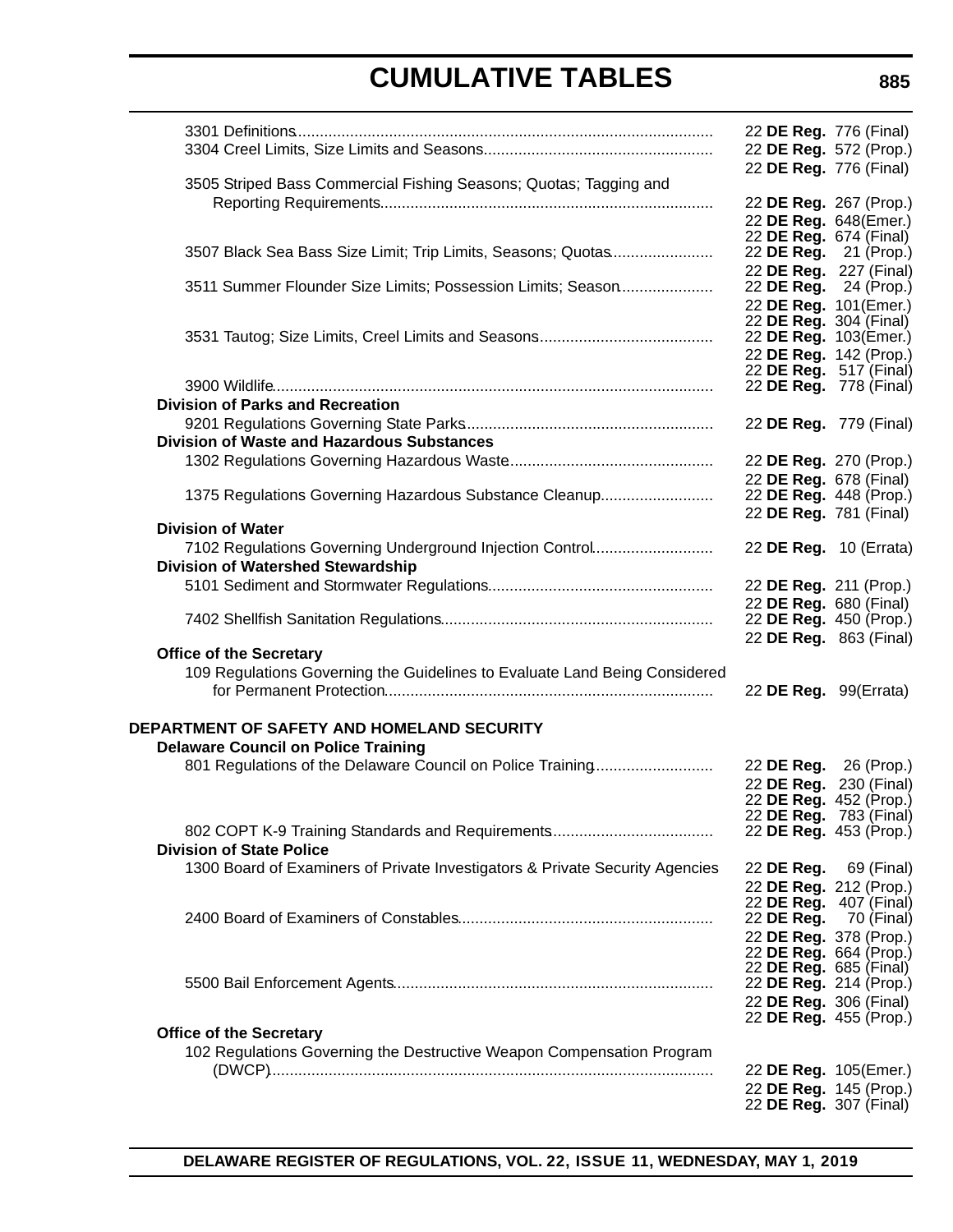**886**

# **CUMULATIVE TABLES**

| <b>Sex Offender Management Board</b>                                      |                               |                       |
|---------------------------------------------------------------------------|-------------------------------|-----------------------|
|                                                                           | 22 DE Reg. 271 (Prop.)        |                       |
|                                                                           | 22 DE Reg. 617 (Final)        |                       |
| DEPARTMENT OF SERVICES FOR CHILDREN, YOUTH AND THEIR FAMILIES             |                               |                       |
| <b>Division of Family Services</b>                                        |                               |                       |
| 101 DELACARE: Regulations for Early Care and Education and School-Age     |                               |                       |
|                                                                           | 22 DE Reg. 379 (Prop.)        |                       |
|                                                                           | 22 DE Reg. 574 (Prop.)        |                       |
|                                                                           | 22 DE Reg. 865 (Final)        |                       |
| 103 Regulations for Family and Large Family Child Care Homes              | 22 DE Reg. 380 (Prop.)        |                       |
|                                                                           | 22 DE Reg. 576 (Prop.)        |                       |
|                                                                           | 22 DE Reg. 866 (Final)        |                       |
| <b>DEPARTMENT OF STATE</b>                                                |                               |                       |
| <b>Division of Corporations</b>                                           |                               |                       |
|                                                                           | 22 DE Reg. 215 (Prop.)        |                       |
|                                                                           | 22 DE Reg. 519 (Final)        |                       |
| <b>Division of Historical and Cultural Affairs</b>                        |                               |                       |
|                                                                           | 22 DE Reg. 147 (Prop.)        |                       |
|                                                                           | 22 DE Reg. 409 (Final)        |                       |
|                                                                           | 22 DE Reg.                    | 72 (Final)            |
| <b>Division of Professional Regulation</b>                                |                               |                       |
|                                                                           | 22 <b>DE Reg.</b> 27 (Prop.)  |                       |
|                                                                           | 22 DE Reg. 412 (Final)        |                       |
|                                                                           | 22 <b>DE Reg.</b> 232 (Final) |                       |
|                                                                           | 22 DE Reg. 234 (Final)        |                       |
|                                                                           | 22 DE Reg. 272 (Prop.)        |                       |
|                                                                           | 22 DE Reg. 686 (Final)        |                       |
|                                                                           | 22 DE Reg. 785 (Final)        |                       |
|                                                                           | 22 DE Reg. 153 (Prop.)        |                       |
|                                                                           | 22 DE Reg. 523 (Final)        |                       |
| 2600 Examining Board of Physical Therapists and Athletic Trainers         | 22 <b>DE Reg.</b> 618 (Final) |                       |
|                                                                           | 22 DE Reg. 275 (Prop.)        |                       |
|                                                                           | 22 DE Reg. 280 (Prop.)        |                       |
| 3000 Board of Professional Counselors of Mental Health and Chemical       | 22 DE Reg. 867 (Final)        |                       |
|                                                                           | 22 DE Reg.                    | 78 (Final)            |
| 3700 Board of Speech/Language Pathologists, Audiologists and Hearing Aid  |                               |                       |
|                                                                           |                               | 22 DE Reg. 30 (Prop.) |
|                                                                           | 22 DE Reg. 619 (Final)        |                       |
|                                                                           | 22 DE Reg. 759 (Prop.)        |                       |
|                                                                           | 22 DE Reg.                    | 79 (Final)            |
| Office of the State Bank Commissioner                                     |                               |                       |
| 102 Procedures Governing the Creation and Existence of an Interim Bank    | 22 DE Reg. 456 (Prop.)        |                       |
|                                                                           | 22 DE Reg. 688 (Final)        |                       |
| <b>Public Service Commission</b>                                          |                               |                       |
| 1010 Regulations Governing the Administration of the Electric and Natural |                               |                       |
| Gas Utility Distribution System Improvement Charge ("DSIC")               | 22 DE Reg. 381 (Prop.)        |                       |
| 3008 Rules and Procedures to Implement the Renewable Energy Portfolio     |                               |                       |
|                                                                           | 22 DE Reg.                    | 37 (Prop.)            |
|                                                                           | 22 DE Reg.                    | 525 (Final)           |
| 3011 Rules for Certification of Electric Transmission Suppliers           | 22 DE Reg.                    | 80 (Final)            |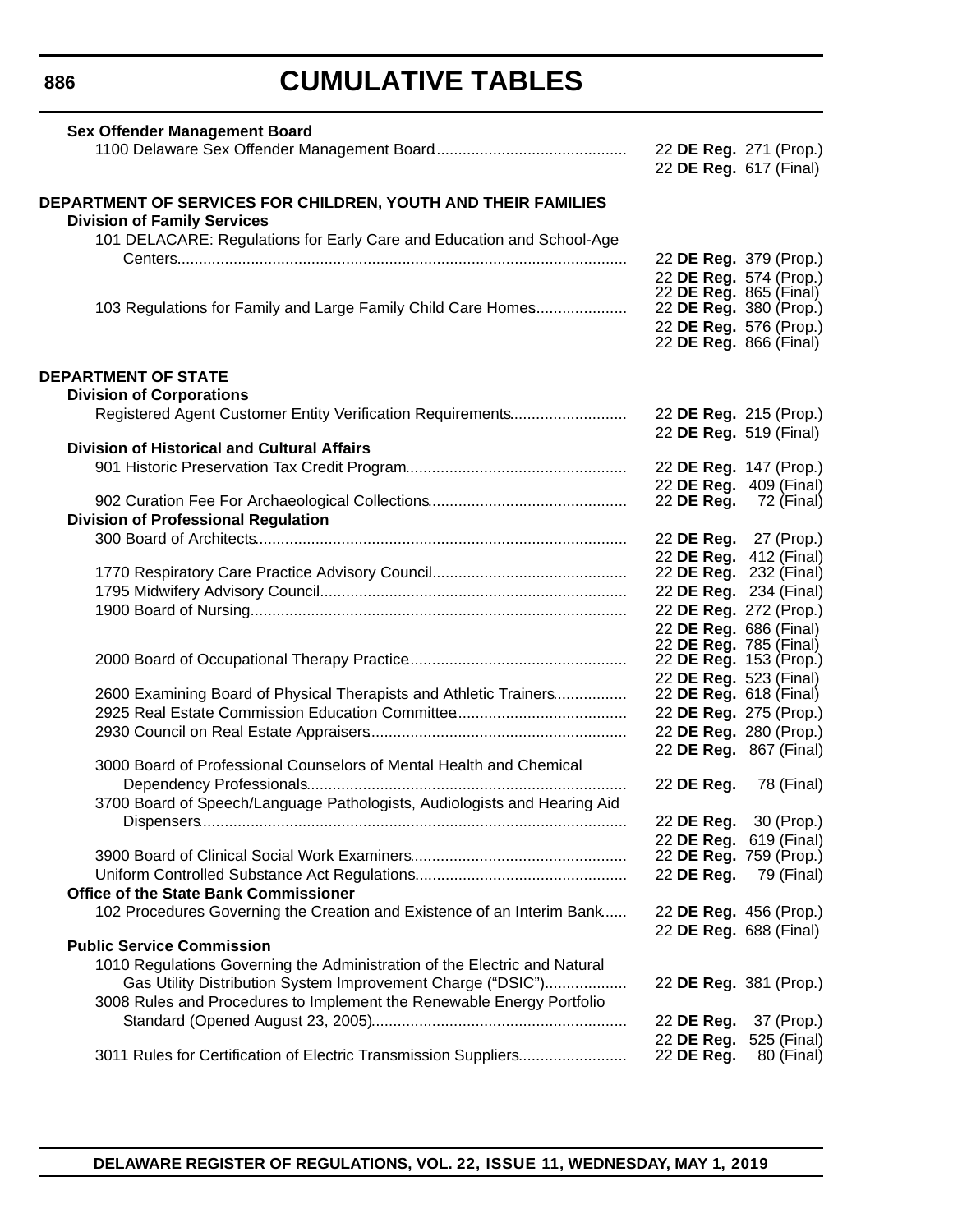#### **DEPARTMENT OF TRANSPORTATION**

| 22 DE Reg. 287 (Prop.) |
|------------------------|
| 22 DE Reg. 288 (Prop.) |
|                        |
| 22 DE Reg. 577 (Prop.) |
| 22 DE Reg. 786 (Final) |
|                        |
| 22 DE Reg. 387 (Prop.) |
| 22 DE Reg. 621 (Final) |
| 22 DE Reg. 289 (Prop.) |
| 22 DE Reg. 545 (Final) |
| 22 DE Reg. 460 (Prop.) |
| 22 DE Reg. 691 (Final) |
|                        |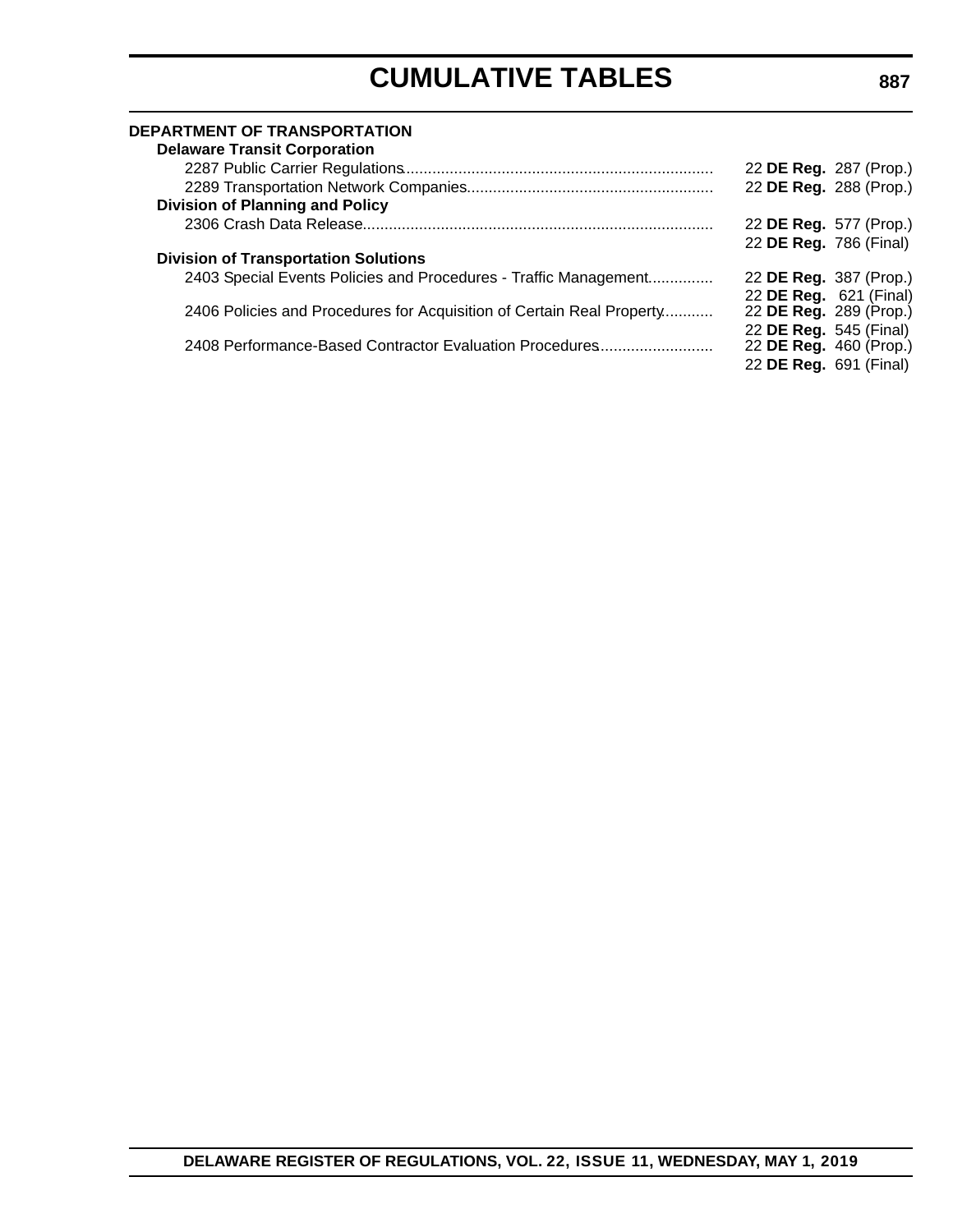#### **Symbol Key**

<span id="page-12-0"></span>Arial type indicates the text existing prior to the regulation being promulgated. Underlined text indicates new text. Language which is stricken through indicates text being deleted.

#### **Emergency Regulations**

Under 29 **Del.C.** §10119 an agency may promulgate a regulatory change as an Emergency under the following conditions:

#### **§ 10119. Emergency regulations.**

If an agency determines that an imminent peril to the public health, safety or welfare requires the adoption, amendment or repeal of a regulation with less than the notice required by § 10115, the following rules shall apply:

(1) The agency may proceed to act without prior notice or hearing or upon any abbreviated notice and hearing that it finds practicable;

(2) The order adopting, amending or repealing a regulation shall state, in writing, the reasons for the agency's determination that such emergency action is necessary;

(3) The order effecting such action may be effective for a period of not longer than 120 days and may be renewed once for a period not exceeding 60 days;

(4) When such an order is issued without any of the public procedures otherwise required or authorized by this chapter, the agency shall state as part of the order that it will receive, consider and respond to petitions by any interested person for the reconsideration or revision thereof; and

(5) The agency shall submit a copy of the emergency order to the Registrar for publication in the next issue of the *Register of Regulations*. (60 Del. Laws, c. 585, § 1; 62 Del. Laws, c. 301, § 2; 71 Del. Laws, c. 48, § 10.)

#### **[DEPARTMENT OF NATURAL RESOURCES AND ENVIRONMENTAL](https://dnrec.alpha.delaware.gov/air/)  CONTROL**

#### **DIVISION OF AIR QUALITY**

Statutory Authority: 7 Delaware Code, Chapter 60 (7 **Del.C.** Ch. 60) 7 **DE Admin. Code** 1140

> **SECRETARY'S ORDER NO.: 2019-A-0018 (Extension of Emergency Order 2018-A-0072)**

#### **Pursuant to 29 Del.C. §10119**

#### **[1140 Delaware Low Emission Vehicle Program](#page-3-0)**

#### **AUTHORITY**

Pursuant to 29 **Del.C.** §10119, the Department of Natural Resources and Environmental Control adopted on December 27, 2018 amendments through Emergency Order No. 2018-A-0072 to the *Delaware Low Emission Vehicle (LEV) Program*, 7 Delaware Administrative Code §1140. This action was taken by the Secretary without prior notice or public hearing, pursuant to the power conveyed by the General Assembly for DNREC to "[e]stablish and promulgate such rules and regulations governing the administration and operation of the Department as may be deemed necessary by the Secretary and which are not inconsistent with the laws of this State." 29 **Del.C.** §8003(7).

The above emergency regulations are intended as interim measures, necessary to avoid the risk of harm to public health, safety, and welfare, pending the formal adoption of regulations pursuant to the Administrative Procedures Act, within the 120-day period (renewable for an additional sixty days) allotted to emergency regulations. The Department is currently in the process of formally adopting final regulation amendments as it relates to the affected Regulations referenced above. As the 120-day period will expire before such time as it is

#### **DELAWARE REGISTER OF REGULATIONS, VOL. 22, ISSUE 11, WEDNESDAY, MAY 1, 2019**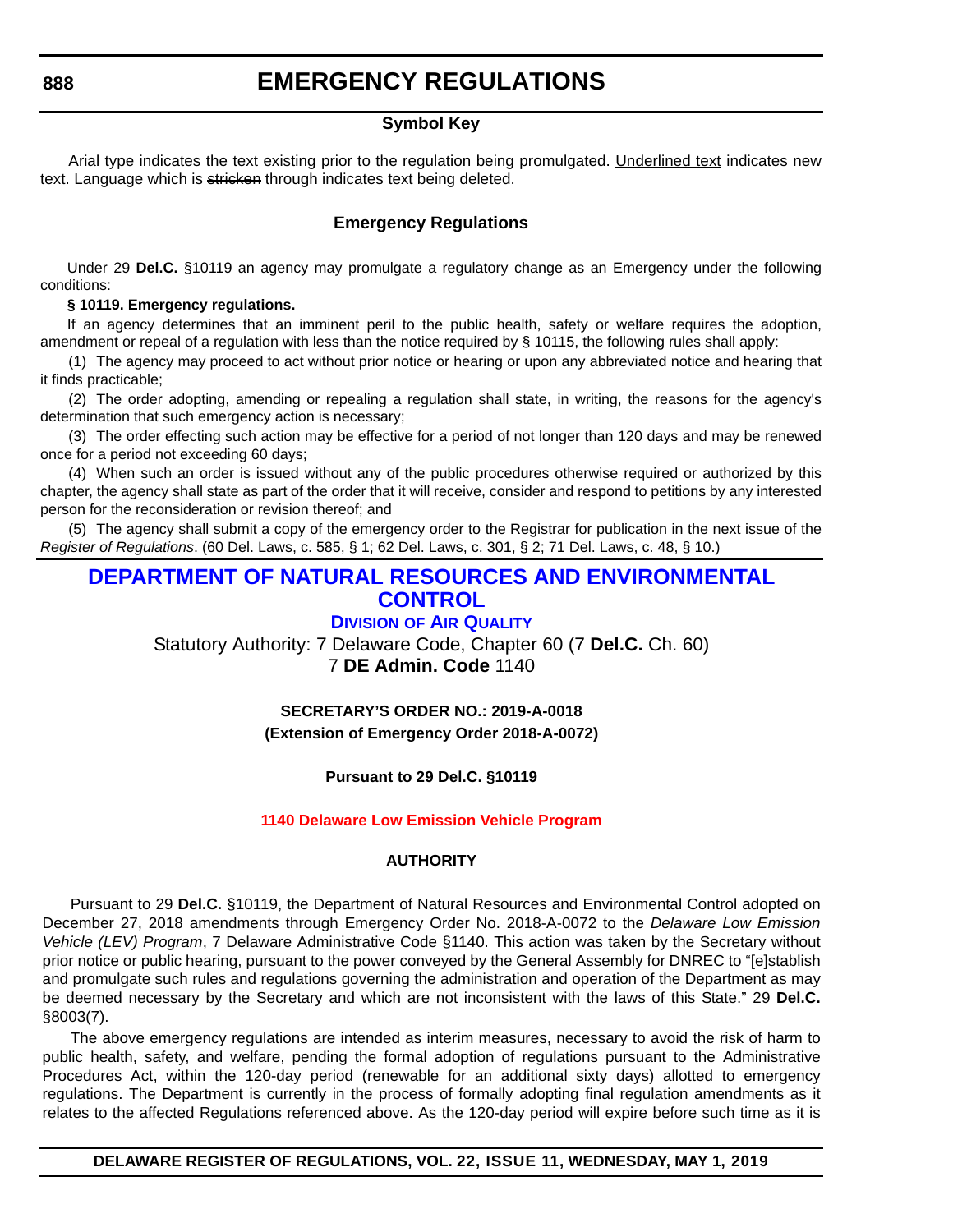possible for the Department to finalize its formal adoption of the above regulatory amendments, it is now necessary to renew the emergency order for an additional 60 days, pursuant to 29 **Del.C.** §10119(3), so as to retain its provisions while the amendments are being finalized pursuant to the Administrative Procedures Act.

#### **REASON FOR THE EMERGENCY ORDER**

The Regulation referenced above relating to the *Delaware LEV Program* was affected by the recent amendments made by the State of California to its State Code of Regulations, specifically, Regulation Nos. 1961 and 1962. These amendments aimed to clarify that the "deemed to comply" provision embedded in the *California LEV III Program* holds true with the federal standards adopted in 2012 for Greenhouse Gas (GHG) emissions from light-duty vehicles for the model years 2021-2025. In the absence of interim regulations, Delawareans' health and environment would be negatively affected by the *Safer Affordable Fuel-Efficient* rule jointly proposed by both the Environmental Protection Agency and the National Highway Traffic Safety Administration. The interim regulations are an effort to maintain Delaware's current GHG standards for light-duty vehicles included in model years 2021 to 2025.

According to Section 209 of the Clean Air Act, a two-year lead-time is required for Original Equipment Manufacturers (OEMs) to implement any new regulation enforced for a given model year. Even though the "deemed to comply" clarification is a continuation of the currently adopted standards, the Department wants to ensure that OEMs are aware of the amendments with the proper lead-time. Pursuant to the Clean Air Act, the Department needed to adopt these amendments as of California's effective date, December 12, 2018, in order to be able to enforce the GHG emission standards for vehicle model year 2021, which commenced on January 1, 2019.

The aforementioned Emergency Order is being renewed for an additional 60 days since there is insufficient time to finalize the formal adoption of the aforementioned regulatory amendments through the Administrative Procedures Act on or before the expiration of the initial 120-day period, which will be April 26, 2019. This action is being taken to maintain the current interim measures, which the Department has deemed necessary to avoid the risk of harm to public health, safety, and welfare.

Subsequent to the adoption of the emergency regulations on December 27, 2018, the Department began the formal regulatory promulgation process with the publication of its initial proposed regulatory amendments in the February 1, 2019 *Register of Regulations*. Thereafter, the Department held its public hearing on February 21, 2019. It is anticipated that the formal adoption of the aforementioned regulatory amendments will be finalized prior to the expiration of this 60-day renewal period (on or before June 26, 2019).

#### **EFFECTIVE DATE OF ORDER**

The renewal of this Emergency Order shall take effect at 12:01 a.m. on April 26, 2019, and shall remain in effect for no longer than 60 additional days. The Department's formal regulatory amendments, however, shall immediately supersede the interim regulations upon formal approval, pursuant to the Administrative Procedures Act, and 29 **Del.C.** §10115.

#### **PETITION FOR RECOMMENDATIONS**

Consistent with the requirements of 29 **Del.C.** §10119(4), the Department will receive, consider, and respond to petitions by any interested person for recommendations or revisions of this Order. Petitions should be presented to the Office of the Secretary, Department of Natural Resources and Environmental Control, 89 Kings Highway, Dover, Delaware, 19901.

#### **ORDER**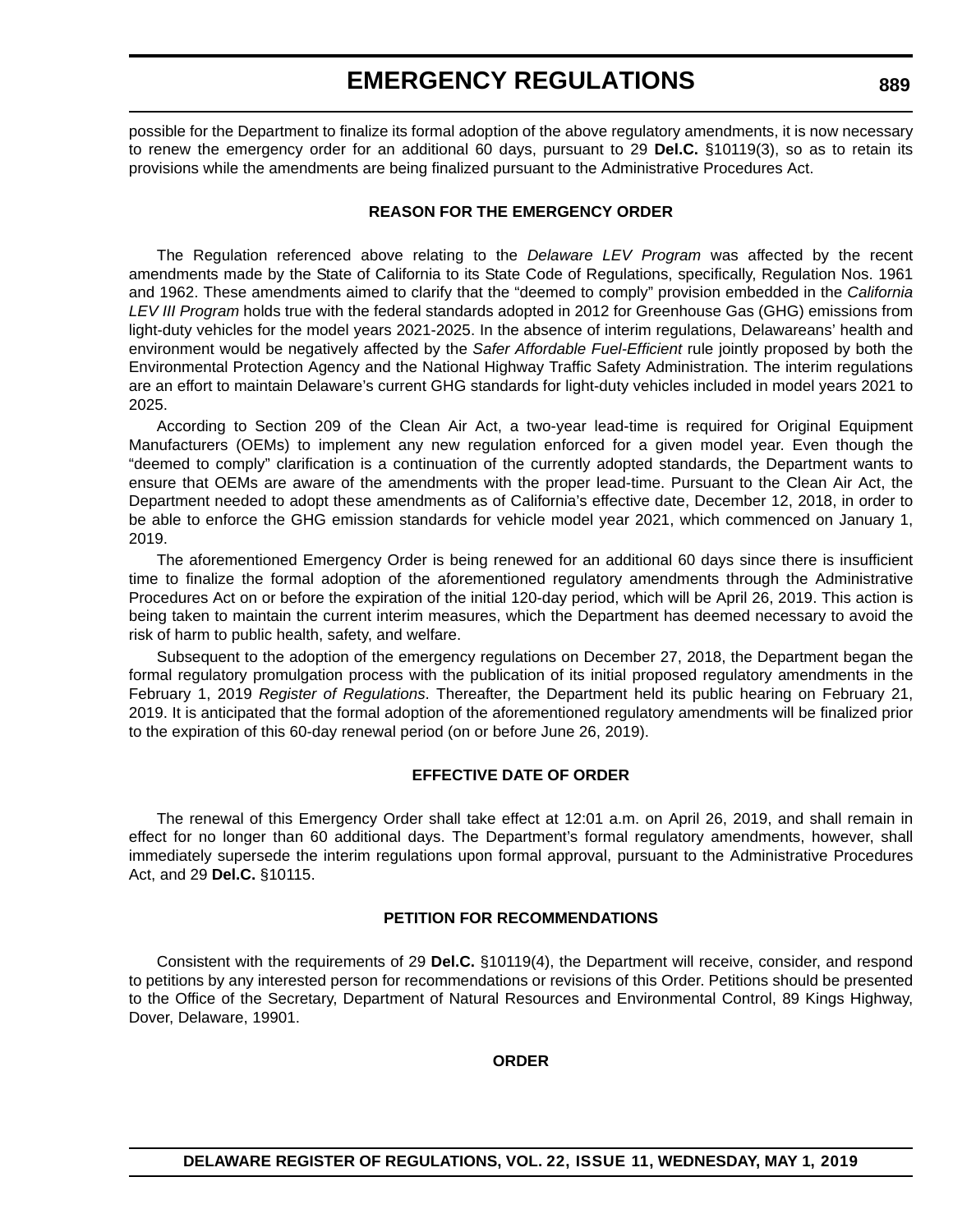**890**

### **EMERGENCY REGULATIONS**

It is hereby ordered, this 12<sup>th</sup> day of April, 2019, that the above referenced amendments to 7 Delaware Administrative Code §1140, a copy of which is hereby attached, are adopted pursuant to 29 **Del.C.** §10119, and are supported by the evidence contained herein.

Shawn M. Garvin **Secretary** 

> **1140 Delaware Low Emission Vehicle Program** *(Break in Continuity of Sections)*

**3/11/2018**

**3.0 Definitions**

*(Break in Continuity of Sections)*

**3/11/2018**

**5.0 New Vehicle Emission Requirements** *(Break in Continuity of Sections)*

**3/11/2018**

**7.0 Warranty**

*(Break in Continuity of Sections)*

**3/11/2018**

**10.0 Incorporation by Reference**

*(Break in Continuity Within Section)*

**Table 1 California Code of Regulations (CCR) Title 13 Provisions Incorporated by Reference**

| Title 13, CCR       | Title                                                                          | Section Amended Date           |  |  |  |
|---------------------|--------------------------------------------------------------------------------|--------------------------------|--|--|--|
|                     | Chapter 1 Motor Vehicle Pollution Control Devices Article 1 General Provisions |                                |  |  |  |
| Section 1900        | Definitions                                                                    | As effective July 25, 2016     |  |  |  |
|                     | Article 2 Approval of Motor Vehicle Pollution Control Devices (New Vehicles)   |                                |  |  |  |
| Section $1956.8(q)$ | Exhaust Emission Standards and Test Procedures -                               | As effective July 25, 2016     |  |  |  |
| and $(h)$           | 1985 and Subsequent Model Heavy Duty Engines and                               |                                |  |  |  |
|                     | Vehicles                                                                       |                                |  |  |  |
| Section 1960.1      | Exhaust Emission Standards and Test Procedures -                               | As effective December 31, 2012 |  |  |  |
|                     | 1981 and through 2006 Model Passenger Cars, Light-                             |                                |  |  |  |
|                     | Duty and Medium-Duty Vehicles                                                  |                                |  |  |  |
| Section 1961        | Exhaust Emission Standards and Test Procedures -                               | As effective December 31, 2012 |  |  |  |
|                     | 2004 through 2019 Model Passenger Cars, Light-Duty                             |                                |  |  |  |
|                     | Trucks and Medium-Duty Vehicles                                                |                                |  |  |  |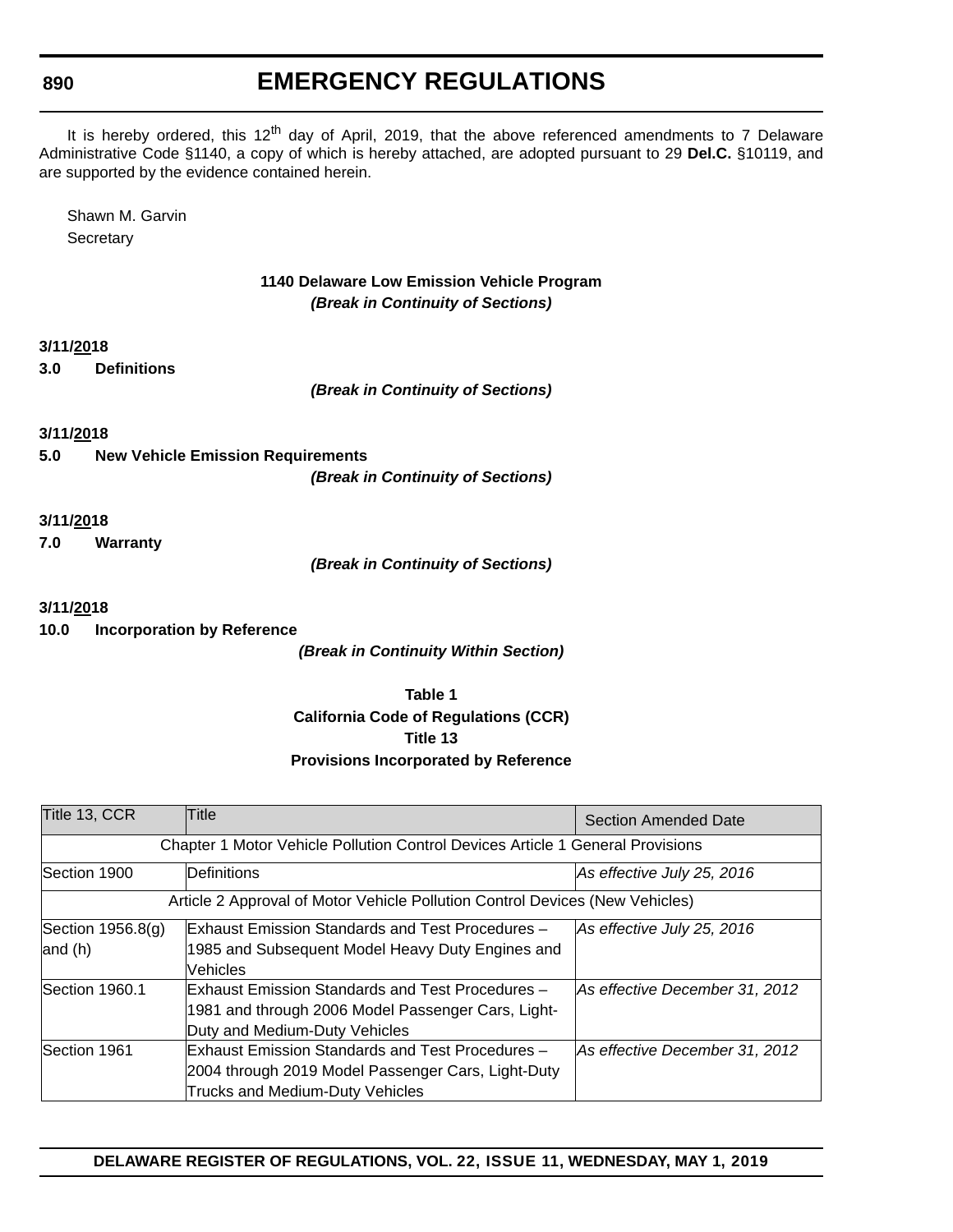| Section 1961.1 | Greenhouse Gas Exhaust Emission Standards and Test As effective August 7, 2012                              |                                |  |
|----------------|-------------------------------------------------------------------------------------------------------------|--------------------------------|--|
|                | Procedures - 2009 through 2016 Model Passenger                                                              |                                |  |
|                | Cars, Light-Duty Trucks, and Medium-Duty Vehicles                                                           |                                |  |
| Section 1961.2 | Exhaust Emission Standards and Test Procedures -                                                            | As effective October 8, 2015   |  |
|                | 2015 and Subsequent Model Passenger Cars, Light-                                                            | December 12, 2018              |  |
|                | Duty Trucks, and Medium-Duty Vehicles.                                                                      |                                |  |
| Section 1961.3 | Greenhouse Gas Exhaust Emission Standards and Test As effective December 31, 2012                           |                                |  |
|                | Procedures - 2017 and Subsequent Model Passenger                                                            | December 12, 2018              |  |
|                | Cars, Light-Duty Trucks, and Medium-Duty Vehicles.                                                          |                                |  |
| Section 1965   | Emission Control and Smog Index Labels - 1979 and                                                           | As effective October 8, 2015   |  |
|                | Subsequent Model Year Vehicles                                                                              |                                |  |
| Section 1968.1 | Malfunction and Diagnostic System Requirements -                                                            | As effective November 27, 1999 |  |
|                | 1994 and Subsequent Model Year Passenger Cars,                                                              |                                |  |
|                | Light-Duty Trucks and Medium-Duty Vehicles                                                                  |                                |  |
| Section 1968.2 | Malfunction and Diagnostic System Requirements -                                                            | As effective July 25, 2016     |  |
|                | 2004 and Subsequent Model Year Passenger Cars,                                                              |                                |  |
|                | Light-Duty Trucks and Medium-Duty Vehicles                                                                  |                                |  |
| Section 1968.5 | Enforcement of Malfunction and Diagnostic System                                                            | As effective July 25, 2016     |  |
|                | Requirements for 2004 and Subsequent Model Year                                                             |                                |  |
|                | Passenger Cars, Light-Duty Trucks, and Medium-Duty                                                          |                                |  |
|                | <b>Vehicles and Engines</b>                                                                                 |                                |  |
| Section 1976   | Standards and Test Procedures for Motor Vehicle Fuel                                                        | As effective October 8, 2015   |  |
|                | <b>Evaporative Emissions</b>                                                                                |                                |  |
| Section 1978   | Standards and Test Procedures for Vehicle Refueling                                                         | As effective October 8, 2015   |  |
|                | Emissions                                                                                                   |                                |  |
|                | Article 6 Emission Control System Warranty                                                                  |                                |  |
| Section 2035   | Purpose, Applicability and Definitions                                                                      | As effective November 9, 2007  |  |
| Section 2036   | Defects Warranty Requirements for 1979 through 1989                                                         | As effective December 5, 2014  |  |
|                | Model Year Passenger Cars, Light-Duty Trucks and                                                            |                                |  |
|                | Medium-Duty Vehicles; 1979 and Subsequent Model                                                             |                                |  |
|                | Year Motorcycles and Heavy-Duty Vehicles; and Motor                                                         |                                |  |
|                | Vehicle Engines Used in Such Vehicles                                                                       |                                |  |
| Section 2037   | Defects Warranty Requirements for 1990 and                                                                  | As effective December 5, 2014  |  |
|                | Subsequent Model Year Passenger Cars, Light-Duty                                                            |                                |  |
|                | Trucks and Medium-Duty Vehicles and Motor Vehicle                                                           |                                |  |
|                | <b>Engines Used in Such Vehicles</b>                                                                        |                                |  |
| Section 2038   | Performance Warranty Requirements for 1990 and                                                              | As effective August 7, 2012    |  |
|                | Subsequent Model Year Passenger Cars, Light-Duty                                                            |                                |  |
|                | Trucks and Medium-Duty Vehicles and Motor Vehicle                                                           |                                |  |
|                | <b>Engines Used in Such Vehicles</b>                                                                        |                                |  |
| Section 2039   | <b>Emission Control System Warranty Statement</b>                                                           | As effective December 26, 1990 |  |
| Section 2040   | <b>Vehicle Owner Obligations</b>                                                                            | As effective December 26, 1990 |  |
| Section 2041   | Mediation; Finding of Warrantable Condition                                                                 | As effective December 26, 1990 |  |
| Section 2046   | Defective Catalyst                                                                                          | As effective February 15, 1979 |  |
|                | Chapter 2 Enforcement of Vehicle Emission Standards and Enforcement Testing Article 1 Assembly Line Testing |                                |  |
| Section 2062   | Assembly-line Test Procedures 1998 and Subsequent                                                           | As effective August 7, 2012    |  |
|                |                                                                                                             |                                |  |
|                | Model years                                                                                                 |                                |  |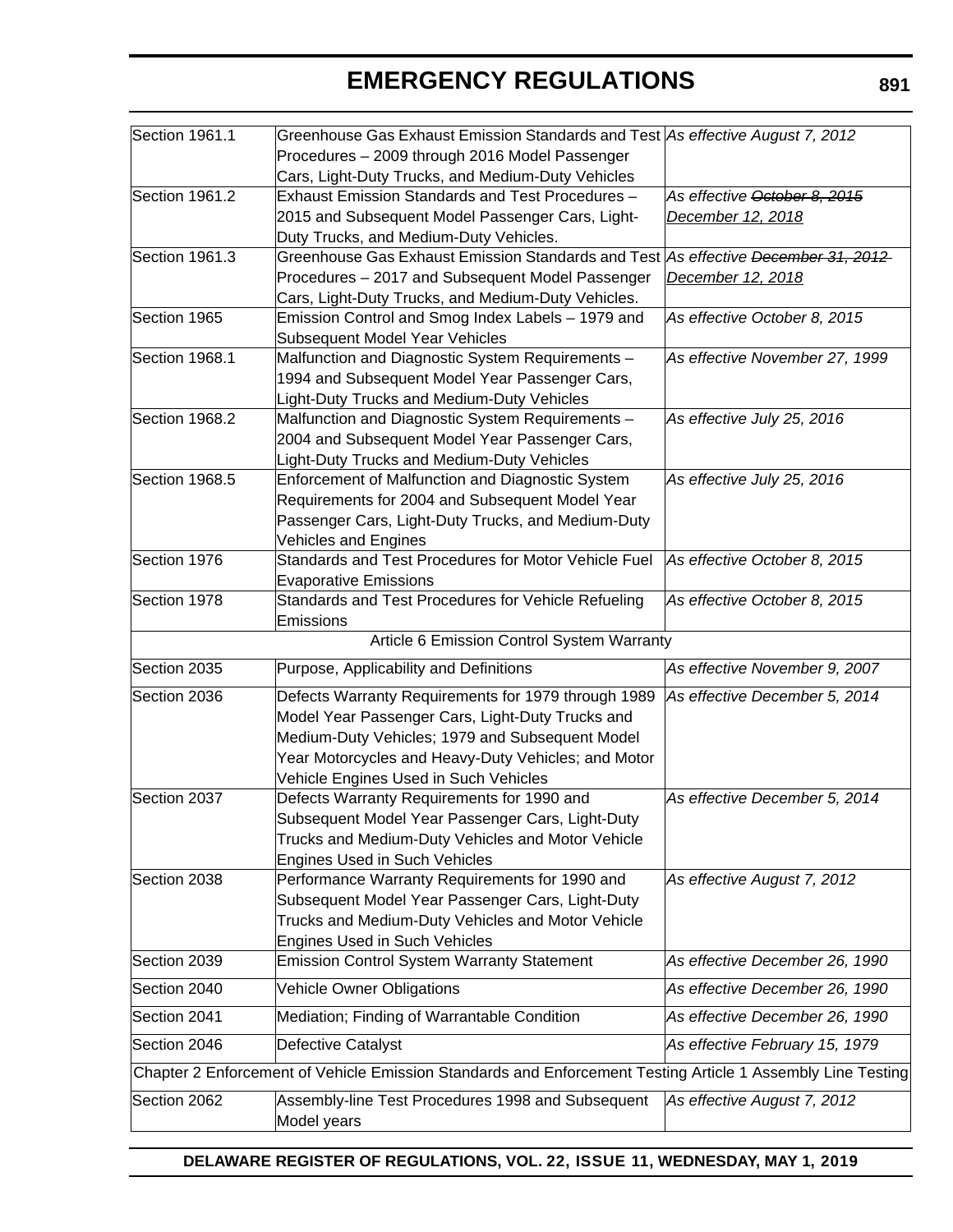| Article 2 Enforcement of New and In-use Vehicle Standards                                                                                                                                    |                                                                                                                                   |                                |  |
|----------------------------------------------------------------------------------------------------------------------------------------------------------------------------------------------|-----------------------------------------------------------------------------------------------------------------------------------|--------------------------------|--|
| Section 2101                                                                                                                                                                                 | Compliance Testing and Inspection - New Vehicle<br>As effective November 27, 1999<br>Selection, Evaluation and Enforcement Action |                                |  |
| Section 2109                                                                                                                                                                                 | <b>New Vehicle Recall Provisions</b>                                                                                              | As effective December 30, 1983 |  |
| Remedial Action for Assembly-Line Quality Audit Testing As effective November 27, 1999<br>Section 2110<br>of Less than a Full Calendar Quarter of Production Prior<br>to the 2001 Model Year |                                                                                                                                   |                                |  |
|                                                                                                                                                                                              | Article 2.1 Procedures for In-Use Vehicle Voluntary and Influenced Recalls                                                        |                                |  |
| Section 2111                                                                                                                                                                                 | Applicability                                                                                                                     | As effective December 8, 2010  |  |
| Section 2112                                                                                                                                                                                 | Definitions                                                                                                                       | As effective December 5, 2014  |  |
|                                                                                                                                                                                              | Appendix A to Article 2.1                                                                                                         |                                |  |
| Section 2113                                                                                                                                                                                 | Initiation and Approval of Voluntary and Influenced<br>Recalls                                                                    | As effective January 26, 1995  |  |
| Section 2114                                                                                                                                                                                 | Voluntary and Influenced Recall Plans                                                                                             | As effective November 27, 1999 |  |
| Section 2115                                                                                                                                                                                 | Eligibility for Repair                                                                                                            | As effective January 26, 1995  |  |
| Section 2127                                                                                                                                                                                 | Notification of Owners                                                                                                            | As effective January 26, 1995  |  |
| Section 2128                                                                                                                                                                                 | Repair Label                                                                                                                      | As effective January 26, 1995  |  |
| Section 2129                                                                                                                                                                                 | <b>Proof of Correction Certificate</b>                                                                                            | As effective January 26, 1995  |  |
| Section 2130                                                                                                                                                                                 | Capture Rates and Alternative Measures                                                                                            | As effective November 27,1999  |  |
| Section 2131                                                                                                                                                                                 | <b>Preliminary Tests</b>                                                                                                          | As effective January 26, 1995  |  |
| Section 2132                                                                                                                                                                                 | Communication with Repair Personnel                                                                                               | As effective January 26, 1995  |  |
| Section 2133                                                                                                                                                                                 | Record keeping and Reporting Requirements                                                                                         | As effective January 26, 1995  |  |
| Section 2135                                                                                                                                                                                 | <b>Extension of Time</b>                                                                                                          | As effective January 26, 1995  |  |
|                                                                                                                                                                                              | Article 2.3 In-Use Vehicle Enforcement Test Procedures                                                                            |                                |  |
| Section 2136                                                                                                                                                                                 | <b>General Provisions</b>                                                                                                         | As effective December 8, 2010  |  |
| Section 2137                                                                                                                                                                                 | Vehicle and Engine Selection                                                                                                      | As effective December 28, 2000 |  |
| Section 2138                                                                                                                                                                                 | Restorative Maintenance                                                                                                           | As effective November 27, 1999 |  |
| Section 2139                                                                                                                                                                                 | Testing                                                                                                                           | As effective December 5, 2014  |  |
| Section 2140                                                                                                                                                                                 | Notification of In-Use Results                                                                                                    | As effective December 5, 2014  |  |
|                                                                                                                                                                                              | Article 2.4 Procedures for Reporting Failure of Emission-Related Components                                                       |                                |  |
| Section 2141                                                                                                                                                                                 | <b>General Provisions</b>                                                                                                         | As effective December 8, 2010  |  |
| Section 2142                                                                                                                                                                                 | <b>Alternative Procedures</b>                                                                                                     | As effective February 23, 1990 |  |
| Section 2143                                                                                                                                                                                 | Failure Levels Triggering Recall                                                                                                  | As effective November 27, 1999 |  |
| Section 2144                                                                                                                                                                                 | <b>Emission Warranty Information Report</b>                                                                                       | As effective November 27, 1999 |  |
| Section 2145                                                                                                                                                                                 | <b>Field Information Report</b>                                                                                                   | As effective August 7, 2012    |  |
| Section 2146                                                                                                                                                                                 | <b>Emissions Information Report</b>                                                                                               | As effective November 27, 1999 |  |
| Section 2147                                                                                                                                                                                 | Demonstration of Compliance with Emission Standards                                                                               | As effective December 5, 2014  |  |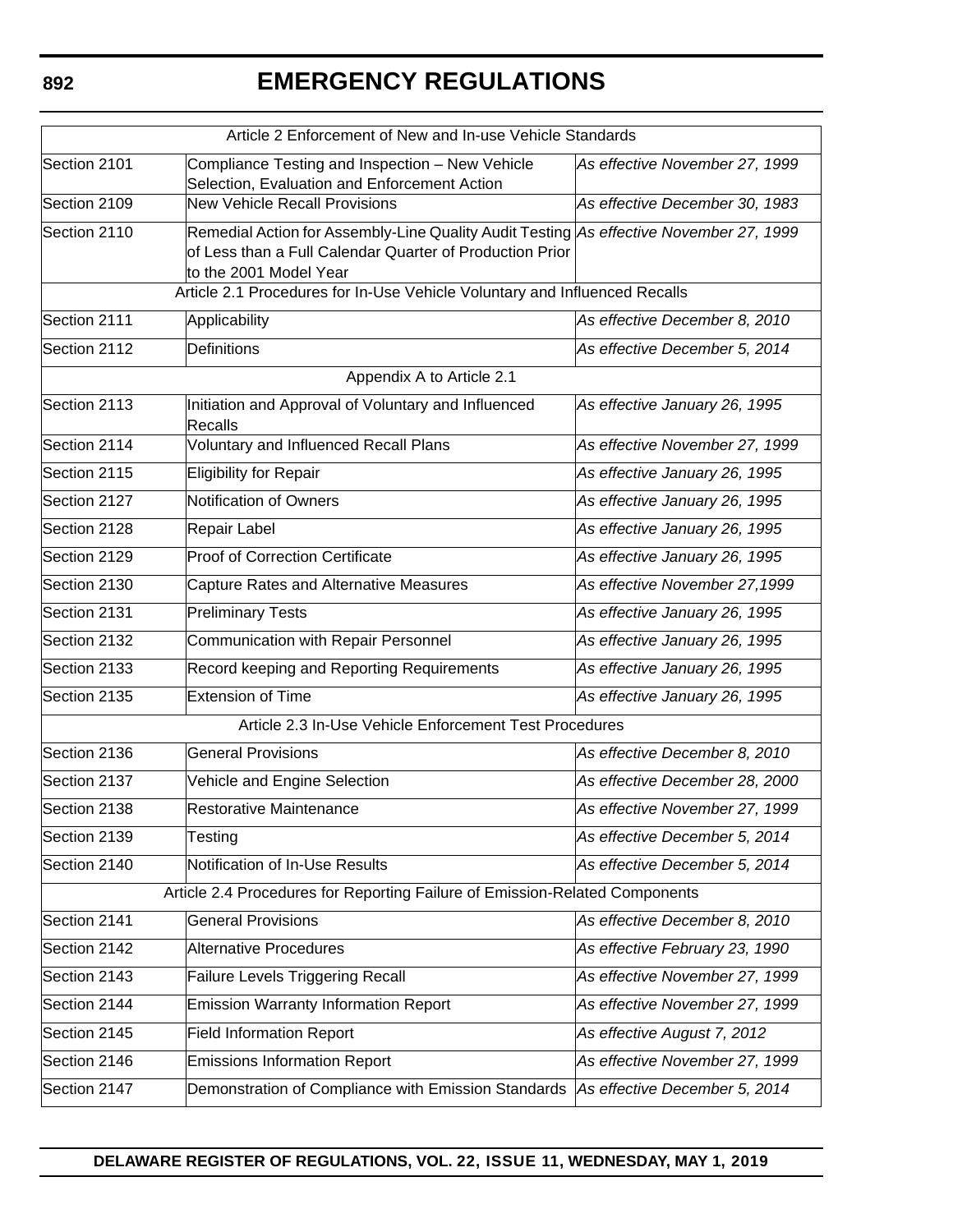| Section 2148                                                                       | Evaluation of Need for Recall<br>As effective November 27, 1999 |                                |  |  |  |
|------------------------------------------------------------------------------------|-----------------------------------------------------------------|--------------------------------|--|--|--|
| Section 2149                                                                       | Notification of Subsequent Action                               | As effective February 23, 1990 |  |  |  |
|                                                                                    | <b>Chapter 3 Surveillance Testing</b>                           |                                |  |  |  |
| Assembly-Line Surveillance<br>Section 2150                                         |                                                                 | As effective December 30, 1983 |  |  |  |
| Section 2151                                                                       | New Motor Vehicle Dealer Surveillance                           | As effective December 30, 1983 |  |  |  |
| Chapter 4.4 Specifications for Fill Pipes and Openings of Motor Vehicle Fuel Tanks |                                                                 |                                |  |  |  |
| Section 2235                                                                       | Requirements                                                    | As effective August 8, 2012    |  |  |  |

#### **3/11/2018**

**11.0 Document Availability**

**\*Please Note: As the rest of the sections were not amended, they are not being published. A copy of the regulation is available at:**

**[1140 Delaware Low Emission Vehicle Program](http://regulations.delaware.gov/register/may2019/emergency/22 DE Reg 888 05-01-19.htm)**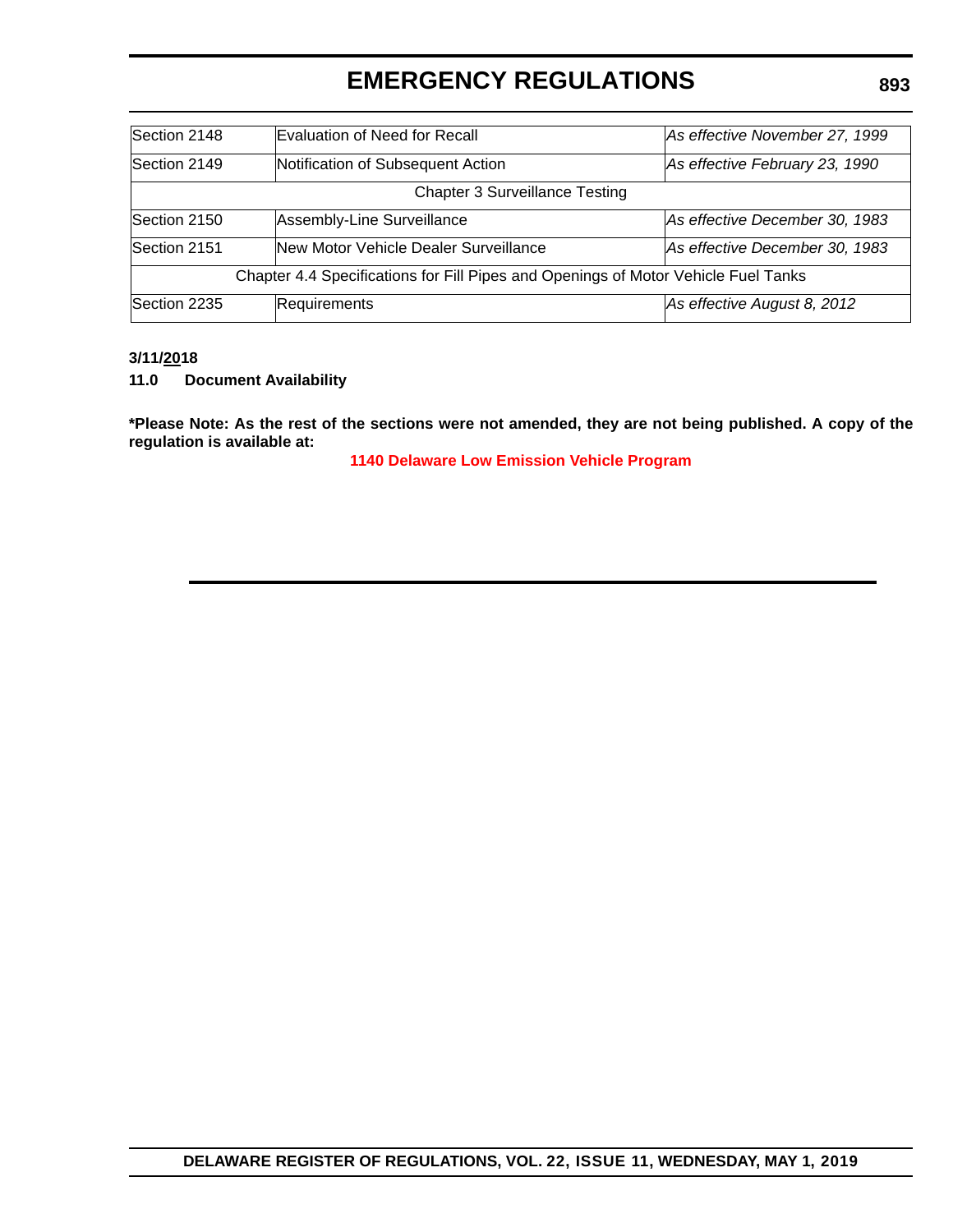#### **Symbol Key**

<span id="page-18-0"></span>Arial type indicates the text existing prior to the regulation being promulgated. Underlined text indicates new text. Language which is stricken through indicates text being deleted.

#### **Proposed Regulations**

Under 29 **Del.C.** §10115 whenever an agency proposes to formulate, adopt, amend or repeal a regulation, it shall file notice and full text of such proposals, together with copies of the existing regulation being adopted, amended or repealed, with the Registrar for publication in the *Register of Regulations* pursuant to §1134 of this title. The notice shall describe the nature of the proceedings including a brief synopsis of the subject, substance, issues, possible terms of the agency action, a reference to the legal authority of the agency to act, and reference to any other regulations that may be impacted or affected by the proposal, and shall state the manner in which persons may present their views; if in writing, of the place to which and the final date by which such views may be submitted; or if at a public hearing, the date, time and place of the hearing. If a public hearing is to be held, such public hearing shall not be scheduled less than 20 days following publication of notice of the proposal in the *Register of Regulations*. If a public hearing will be held on the proposal, notice of the time, date, place and a summary of the nature of the proposal shall also be published in at least 2 Delaware newspapers of general circulation. The notice shall also be mailed to all persons who have made timely written requests of the agency for advance notice of its regulation-making proceedings.

### **[DEPARTMENT OF EDUCATION](https://www.doe.k12.de.us/)**

**OFFICE OF [THE SECRETARY](https://www.doe.k12.de.us/Page/11)**

Statutory Authority: 14 Delaware Code, Section 1270 (14 **Del.C.** §1270) 14 **DE Admin. Code** 106A

#### **PUBLIC NOTICE**

#### **Education Impact Analysis Pursuant To 14 Del.C. §122(d)**

#### **[106A Teacher Appraisal Process Delaware Performance Appraisal System \(DPAS II\) Revised](#page-3-0)**

#### **A. Type of Regulatory Action Required**

Amendment to Existing Regulation

#### **B. Synopsis of Subject Matter of the Regulation**

Pursuant to 14 **Del.C.** §1270, the Secretary of Education seeks the consent of the State Board of Education to amend 14 **DE Admin. Code** 106A Teacher Appraisal Process Delaware Performance Appraisal System (DPAS II) Revised. This regulation is being amended to clarify the definitions of "Credentialed Observer" and "Evaluator" and to ensure compliance with the *Delaware Administrative Code Drafting and Style Manual*.

Persons wishing to present their views regarding this matter may do so in writing by the close of business on or before June 5, 2019 to the Department of Education, Office of the Secretary, Attn: Regulation Review, 401 Federal Street, Suite 2, Dover, Delaware 19901 or email to [DOEregulations.comment@doe.k12.de.us.](mailto:DOEregulations.comment@doe.k12.de.us) A copy of this regulation may be viewed online at the Registrar of Regulation's website, [http://regulations.delaware.gov/services/](http://regulations.delaware.gov/services/current_issue.shtml) [current\\_issue.shtml](http://regulations.delaware.gov/services/current_issue.shtml) or obtained at the Department of Education's Office of the Secretary, located at the address above.

#### **C. Impact Criteria**

1. Will the amended regulation help improve student achievement as measured against state achievement standards? The amended regulation is intended to improve student achievement as measured against state achievement standards by helping to ensure that teachers are performing satisfactorily.

2. Will the amended regulation help ensure that all students receive an equitable education? The amended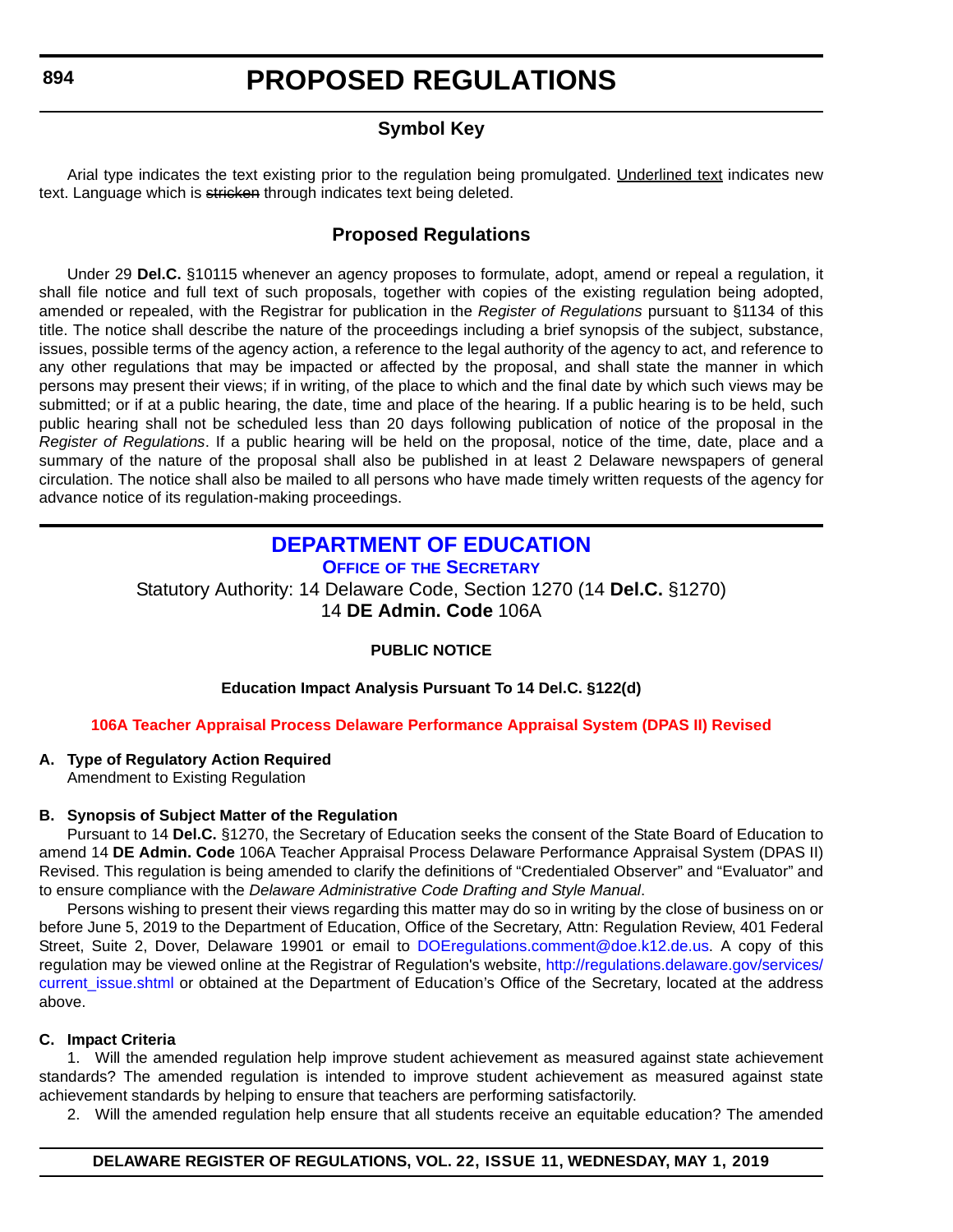regulation is intended to continue to help ensure all students receive an equitable education.

3. Will the amended regulation help to ensure that all students' health and safety are adequately protected? The amendments do not address students' health and safety.

4. Will the amended regulation help to ensure that all students' legal rights are respected? The amended regulation continues to help ensure that all student's legal rights are respected.

5. Will the amended regulation preserve the necessary authority and flexibility of decision making at the local board and school level? The amended regulation does not change the decision making at the local board and school level.

6. Will the amended regulation place unnecessary reporting or administrative requirements or mandates upon decision makers at the local board and school levels? The amended regulation does not place any unnecessary reporting or administrative requirements on decision makers.

7. Will the decision making authority and accountability for addressing the subject to be regulated be placed in the same entity? The decision making authority and accountability for addressing the subject to be regulated does not change because of the amendment.

8. Will the amended regulation be consistent with and not an impediment to the implementation of other state educational policies, in particular to state educational policies addressing achievement in the core academic subjects of mathematics, science, language arts and social studies? The amendment is consistent with and not an impediment to the implementation of other state educational policies.

9. Is there a less burdensome method for addressing the purpose of the regulation? There is not a less burdensome method for addressing the purpose of the regulation.

10. What is the cost to the State and to the local school boards of compliance with the regulation? There is no expected cost to implementing this amended regulation.

#### **\*Please Note: The Regulatory Flexibility Analysis and Impact Statement for this regulation, as required by 29 Del.C. Ch. 104, is available at:**

**<http://regulations.delaware.gov/register/may2019/proposed/22 DE Reg 894RFA 05-01-19.pdf>**

#### **106A Teacher Appraisal Process Delaware Performance Appraisal System (DPAS II) Revised** *(Break in Continuity of Sections)*

#### **2.0 Definitions**

In this regulation, the following words and terms shall have the following meaning unless the context clearly indicates otherwise:

#### *(Break in Continuity Within Section)*

"**Credentialed Observer**" means an individual educator, not always the supervisor of the teacher, who has successfully completed DPAS II credentialing in accordance with Section 10.0. The Credentialed Observer denotes any individual who may conduct observations in addition to those observations completed by an Evaluator as part of a teacher's appraisal process. The term Gredentialed Observer encompasses those administrators who are Evaluators.

#### *(Break in Continuity Within Section)*

"**Evaluator**" means a Credentialed Observer an administrator who is responsible for a teacher's Summative Evaluation. A teacher's Summative Evaluation includes the required observations as part of the appraisal cycle. The assigned Evaluator shall generally be conducted by the assigned Evaluator; however, the assigned Evaluator conduct the required observations but may designate a district or school administrator who is also a Credentialed Observer to conduct the required observations.

"**Experienced Teacher**" means a teacher who holds a valid and current Continuing or Advanced License, issued pursuant to Chapter 12 of Title 14 of the **Delaware Code**; or Standard or Professional Status Certificate issued prior to August 1, 2003.

#### *(Break in Continuity Within Section)*

"**Satisfactory Evaluation**" shall be equivalent to the overall "Highly Effective" or "Effective" rating on the Summative Evaluation and shall be used to qualify for a continuing license Continuing License.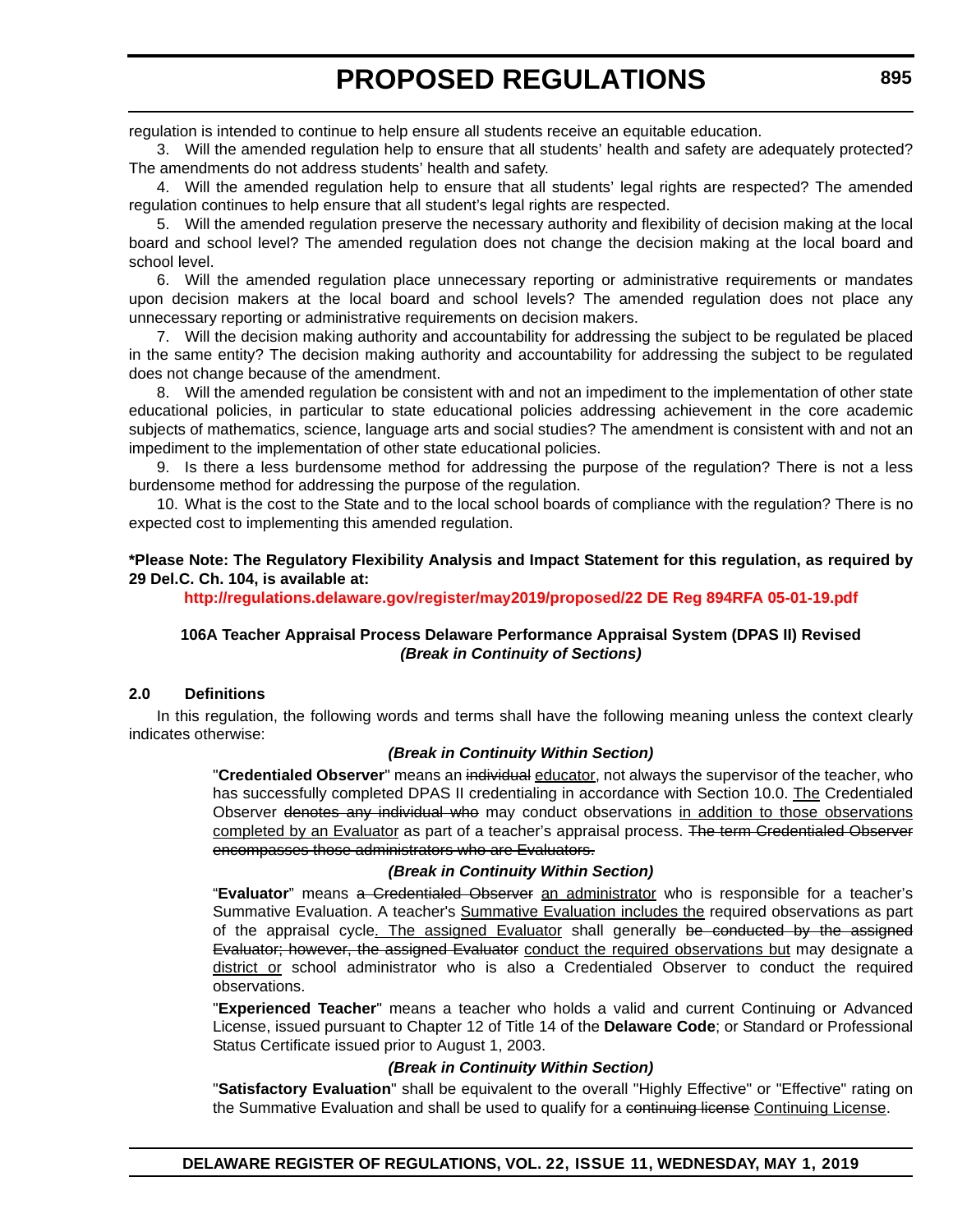#### *(Break in Continuity Within Section)*

"**Unsatisfactory Evaluation**" shall be the equivalent to the overall "Needs Improvement" or "Ineffective" rating on the Summative Evaluation as it pertains to educators seeking a continuing license Continuing License.

#### *(Break in Continuity of Sections)*

#### **5.0 Appraisal Components and Appraisal Criteria**

- 5.1 The following five (5) Appraisal Components, including any Appraisal Criteria specified for each, shall be the basis upon which the performance of a teacher shall be determined. In each academic year, for each of the first four (4) Appraisal Components, a school district or charter school may waive one (1) criterion identified as optional below. In addition, for the Professional Responsibilities Component (subsection 5.1.4), a school district or charter school may substitute a locally determined alternative Appraisal Component, which must be approved by the Department no later than the last day of July of each year. Final notification of any such waiver or substitution shall be provided to all teachers in a school district or charter school and the Department of Education by the last day in August of each year:
	- 5.1.1 Planning and Preparation
		- 5.1.1.1 Selecting Instructional Goals: Teacher selects instructional goals that are aligned with the DE Delaware content standards and the district or charter school's curricula. Goals are appropriate for the learners and reflect high expectations for all students, consistent with State Assessment levels of performance where applicable. (Optional)

#### *(Break in Continuity Within Section)*

- 5.1.1.3 Demonstrating Knowledge of Content and Pedagogy: Teacher shows his or her their knowledge of content and how to teach it to a variety of learners. The teacher's plans include natural connections among content areas that deepen student learning. The content that he or she teaches is taught is aligned to the district or charter school's curricula. (Optional)
- 5.1.1.4 Demonstrating Knowledge of Students: Teacher shows his or her their knowledge of student developmental characteristics; approaches to learning, knowledge, and skills; interests; cultural heritage; and, where applicable, State Assessment performance levels.
- 5.1.1.5 Designing Student Assessments: Teacher creates and or selects assessments that are congruent with instructional goals, criteria and standards. The teacher plans for the use of formative and summative assessments of the teacher's students.

#### *(Break in Continuity Within Section)*

#### **6.0 Summative Evaluation Ratings**

6.1 Each of the five (5) Appraisal Components (Component(s)) shall be equally weighted and assigned a rating of "Highly Effective," "Effective," "Needs Improvement" or "Ineffective" on the Summative Evaluation. The rating for each of the five (5) Appraisal Components shall reflect the standards as described in the DPAS II Revised Guide for Teachers.

#### **\*Please Note: As the rest of the sections were not amended, they are not being published. A copy of the regulation is available at:**

**[106A Teacher Appraisal Process Delaware Performance Appraisal System \(DPAS II\) Revised](http://regulations.delaware.gov/register/may2019/proposed/22 DE Reg 894 05-01-19.htm)**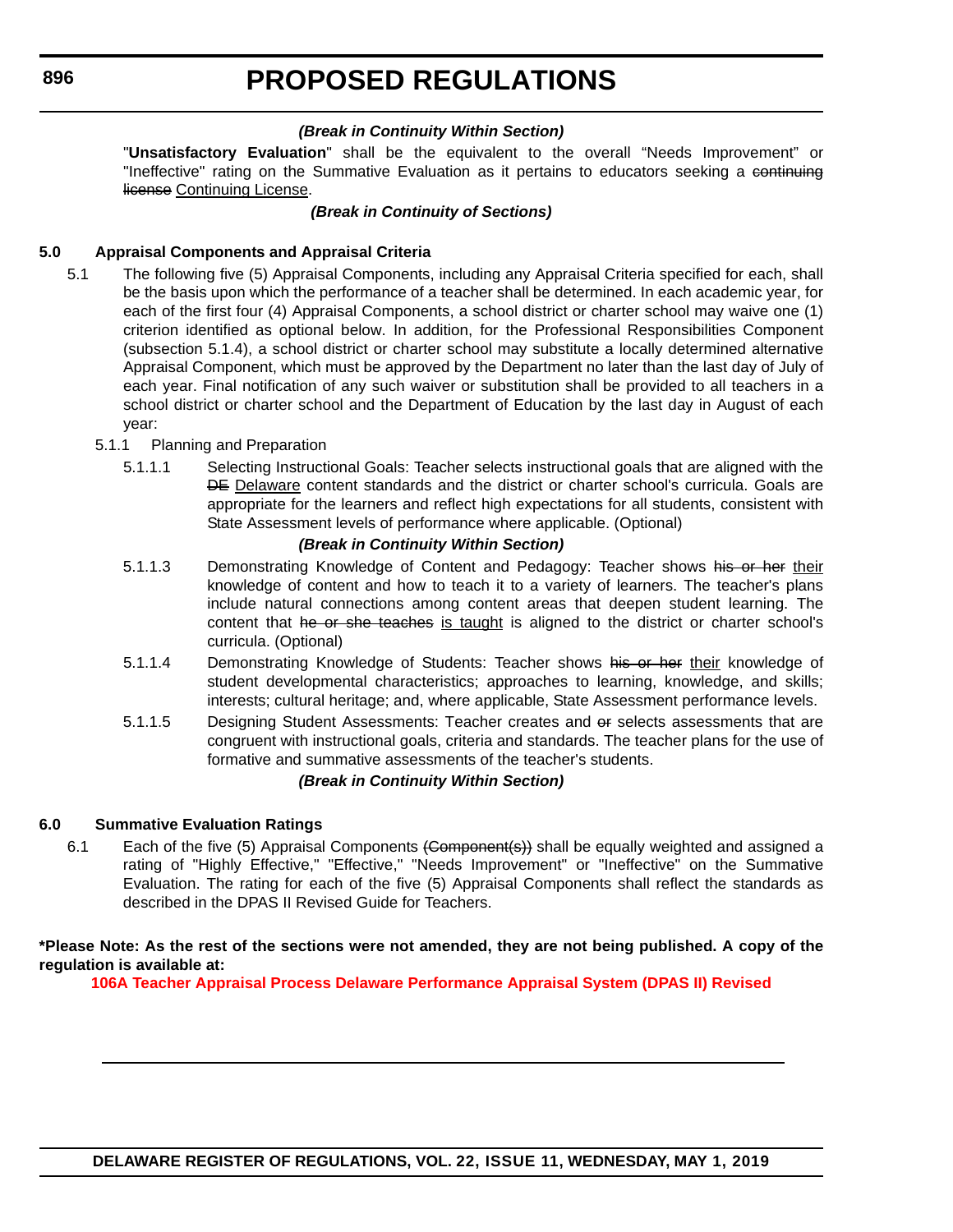**OFFICE OF [THE SECRETARY](https://www.doe.k12.de.us/Page/11)**

<span id="page-21-0"></span>Statutory Authority: 14 Delaware Code, Section 1270 (14 **Del.C.** §1270) 14 **DE Admin. Code** 107A

#### **PUBLIC NOTICE**

#### **Education Impact Analysis Pursuant To 14 Del.C. §122(d)**

**[107A Specialist Appraisal Process Delaware Performance Appraisal System \(DPAS II\) Revised](#page-3-0)**

#### **A. Type of Regulatory Action Required**

Amendment to Existing Regulation

#### **B. Synopsis of Subject Matter of the Regulation**

Pursuant to 14 **Del.C.** §1270, the Secretary of Education seeks the consent of the State Board of Education to amend 14 **DE Admin. Code** 107A Specialist Appraisal Process Delaware Performance Appraisal System (DPAS II) Revised. This regulation is being amended to clarify the definitions of "Credentialed Observer" and "Evaluator" and to ensure compliance with the *Delaware Administrative Code Drafting and Style Manual*.

Persons wishing to present their views regarding this matter may do so in writing by the close of business on or before June 5, 2019 to the Department of Education, Office of the Secretary, Attn: Regulation Review, 401 Federal Street, Suite 2, Dover, Delaware 19901 or email to [DOEregulations.comment@doe.k12.de.us](mailto:DOEregulations.comment@doe.k12.de.us). A copy of this regulation may be viewed online at the Registrar of Regulation's website, [http://regulations.delaware.gov/services/](http://regulations.delaware.gov/services/current_issue.shtml) current issue.shtml or obtained at the Department of Education's Office of the Secretary, located at the address above.

#### **C. Impact Criteria**

1. Will the amended regulation help improve student achievement as measured against state achievement standards? The amended regulation is intended to improve student achievement as measured against state achievement standards by helping to ensure that specialists are performing satisfactorily.

2. Will the amended regulation help ensure that all students receive an equitable education? The amended regulation is intended to continue to help ensure all students receive an equitable education.

3. Will the amended regulation help to ensure that all students' health and safety are adequately protected? The amendments do not address students' health and safety.

4. Will the amended regulation help to ensure that all students' legal rights are respected? The amended regulation continues to help ensure that all student's legal rights are respected.

5. Will the amended regulation preserve the necessary authority and flexibility of decision making at the local board and school level? The amended regulation does not change the decision making at the local board and school level.

6. Will the amended regulation place unnecessary reporting or administrative requirements or mandates upon decision makers at the local board and school levels? The amended regulation does not place any unnecessary reporting or administrative requirements on decision makers.

7. Will the decision making authority and accountability for addressing the subject to be regulated be placed in the same entity? The decision making authority and accountability for addressing the subject to be regulated does not change because of the amendment.

8. Will the amended regulation be consistent with and not an impediment to the implementation of other state educational policies, in particular to state educational policies addressing achievement in the core academic subjects of mathematics, science, language arts and social studies? The amendment is consistent with and not an impediment to the implementation of other state educational policies.

9. Is there a less burdensome method for addressing the purpose of the regulation? There is not a less burdensome method for addressing the purpose of the regulation.

10. What is the cost to the State and to the local school boards of compliance with the regulation? There is no expected cost to implementing this amended regulation.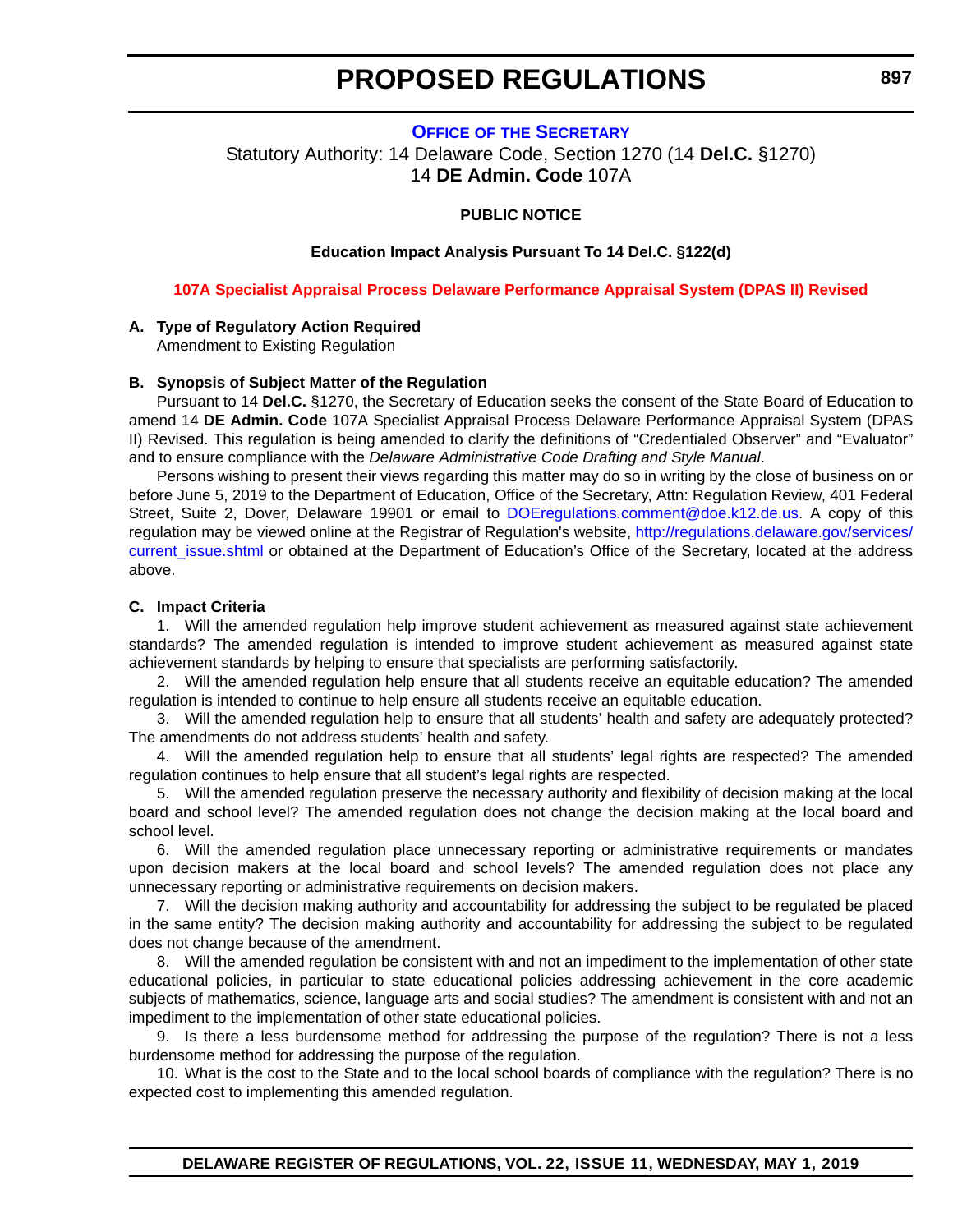#### **\*Please Note: The Regulatory Flexibility Analysis and Impact Statement for this regulation, as required by 29 Del.C. Ch. 104, is available at:**

**<http://regulations.delaware.gov/register/may2019/proposed/22 DE Reg 897RFA 05-01-19.pdf>**

#### **107A Specialist Appraisal Process Delaware Performance Appraisal System (DPAS II) Revised** *(Break in Continuity of Sections)*

#### **2.0 Definitions**

In this regulation, the following words and terms shall have the following meaning unless the context clearly indicates otherwise:

#### *(Break in Continuity Within Section)*

"**Credentialed Observer**" means an individual educator, not always the supervisor of the specialist, who has successfully completed DPAS II credentialing in accordance with Section 10.0. The Credentialed Observer denotes any individual who may conduct observations in addition to those observations completed by an Evaluator as part of a specialist's appraisal process. The term Credentialed Observer encompasses those administrators who are Evaluators.

#### *(Break in Continuity Within Section)*

**"Evaluator"** means a Credentialed Observer an administrator who is responsible for a specialist's Summative Evaluation. A specialist's Summative Evaluation includes the required observations as part of the appraisal cycle. The assigned Evaluator shall generally be conducted by the assigned Evaluator; however, the assigned Evaluator conduct the required observations but may designate a district or school administrator who is also a Credentialed Observer to conduct the required observations.

**"Experienced Specialist"** means a specialist who holds a valid and current Continuing or Advanced License, issued pursuant to Chapter 12 of Title 14 of the *Delaware Code* **Delaware Code**; or Standard or Professional Status Certificate issued prior to August 1, 2003 or holds a valid and current license from his or her respective licensure body.

#### *(Break in Continuity Within Section)*

**"Novice Specialist"** means a specialist who holds a valid and current Provisional or Initial License issued pursuant to Chapter 12 of Title 14 of the *Delaware Code* **Delaware Code** or holds a valid and current license from his or her respective licensure body.

**"Satisfactory Evaluation"** shall be equivalent to the overall "Highly Effective" or "Effective" rating on the Summative Evaluation and shall be used to qualify for a continuing license Continuing License.

#### *(Break in Continuity Within Section)*

**"Unsatisfactory Evaluation"** shall be the equivalent to the overall "Needs Improvement" or Ineffective rating on the Summative Evaluation as it pertains to educators seeking a continuing license Continuing License.

#### *(Break in Continuity of Sections)*

#### **5.0 Appraisal Components and Appraisal Criteria**

- 5.1 The following five (5) Appraisal Components, including any Appraisal Criteria specified for each, shall be the basis upon which the performance of a specialist shall be determined. In each academic year, for each of the first four (4) Appraisal Components, a school district or charter school may waive one (1) criterion identified as optional below. In addition, for the Professional Responsibilities Component (subsection 5.1.4), a school district or charter school may substitute a locally determined alternative Appraisal Component, which must be approved by the Department no later than the last day of July of each year. Final notification of any such waiver or substitution shall be provided to all specialists in a school district or charter school and the Department of Education by the last day in August of each year:
	- 5.1.1 Planning and Preparation

#### *(Break in Continuity Within Section)*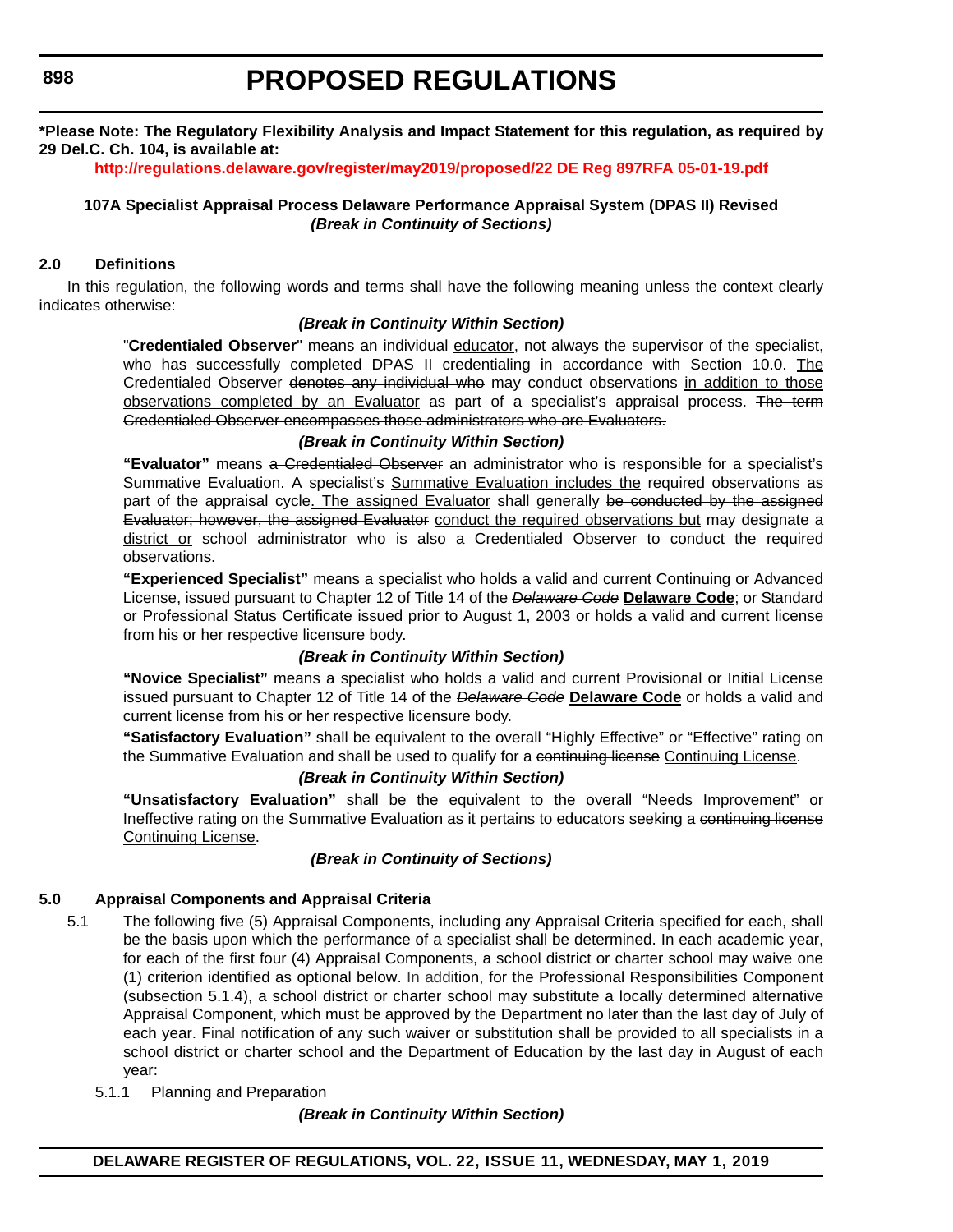<span id="page-23-0"></span>5.1.1.5 Demonstrating Knowledge of How to Design or Use Student Assessments: Specialist creates and or selects assessments that are congruent with instructional goals, criteria and standards. The specialist plans for the use of formative and summative assessments of the specialist's students.

#### *(Break in Continuity Within Section)*

#### **6.0 Summative Evaluation Ratings**

6.1 Each of the five (5) Appraisal Components (Component(s)) shall be equally weighted and assigned a rating of "Highly Effective," "Effective," "Needs Improvement" or "Ineffective" on the Summative Evaluation. The rating for each of the five (5) Appraisal Components shall reflect the standards as described in the DPAS II Revised Guides for Specialists.

**\*Please Note: As the rest of the sections were not amended, they are not being published. A copy of the regulation is available at:**

**[107A Specialist Appraisal Process Delaware Performance Appraisal System \(DPAS II\) Revised](http://regulations.delaware.gov/register/may2019/proposed/22 DE Reg 897 05-01-19.htm)**

#### **[PROFESSIONAL STANDARDS BOARD](https://www.doe.k12.de.us/domain/172 )**

Statutory Authority: 14 Delaware Code, Sections 1203 and 1205(b) (14 **Del.C.** §§1203 & 1205(b)) 14 **DE Admin. Code** 1510

#### **PUBLIC NOTICE**

#### **Education Impact Analysis Pursuant To 14 Del.C**. **§122(d)**

#### **[1510 Issuance of Initial License](#page-3-0)**

#### **A. TYPE OF REGULATORY ACTION REQUESTED**

Amendment to Existing Regulation

#### **B. SYNOPSIS OF SUBJECT MATTER OF REGULATION**

The Professional Standards Board ("Board"), acting in consultation and cooperation with the Delaware Department of Education ("Department"), developed amendments to 14 **DE Admin. Code** 1510 Issuance of Initial License. The regulation applies to the issuance of an initial license for educators pursuant to 14 **Del.C.** §1210. The proposed changes in this regulation include revising the definition of the term "Performance Assessment" in Section 2.0; amending subsection 3.3, which concerns the requirements that must be met prior to the issuance of an Initial License; and amending Section 16.0, which concerns Secretary of Education review requests.

Persons wishing to present their views regarding this matter may do so in writing by the close of business on or before June 3, 2019 to Mr. Chris Kenton, Executive Director, Delaware Professional Standards Board, The Townsend Building, 401 Federal Street, Suite 2, Dover, Delaware 19901. A copy of this regulation may be viewed online at the Registrar of Regulation's website, [http://regulations.delaware.gov/services/current\\_issue.shtml](http://regulations.delaware.gov/services/current_issue.shtml) or obtained at the Professional Standards Board's Office, located at the address above.

#### **C. IMPACT CRITERIA**

1. Will the amended regulation help improve student achievement as measured against state achievement standards? The amended regulation will help to improve student achievement as measured against state achievement standards.

2. Will the amended regulation help ensure that all students receive an equitable education? The amended regulation will help ensure that all students receive an equitable education.

3. Will the amended regulation help to ensure all students' health and safety are adequately protected? The amended regulation addresses an initial license for educators, not students' health and safety.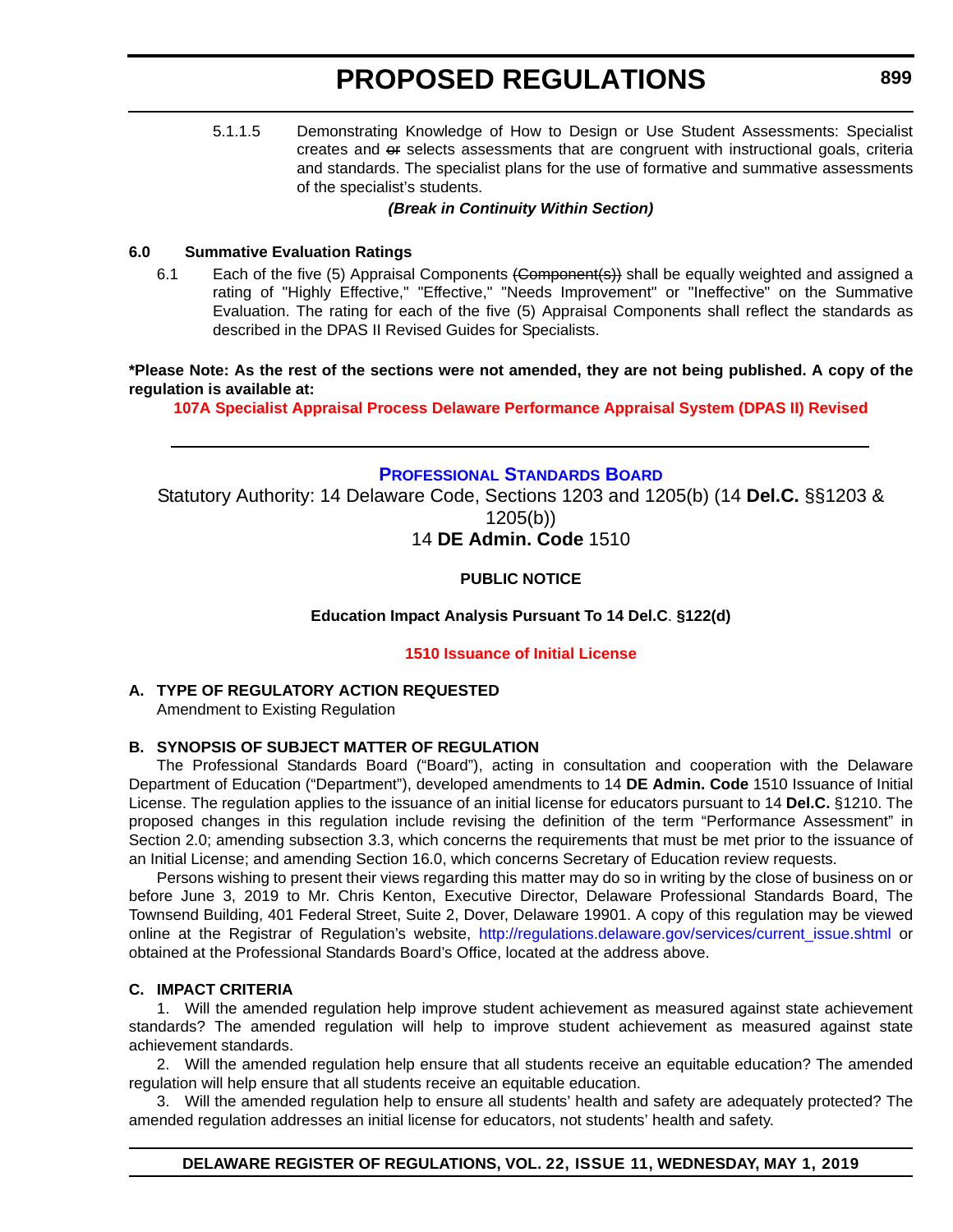4. Will the amended regulation help to ensure that all students' legal rights are respected? The amended regulation addresses an initial license for educators, not students' legal rights.

5. Will the amended regulation preserve the necessary authority and flexibility of decision-makers at the local board and school level? The amended regulation does not change authority and flexibility of decision makers at the local board and school level.

6. Will the amended regulation place unnecessary reporting or administrative requirements or mandates upon decision makers at the local board and school levels? The amended regulation does not place unnecessary reporting or administrative requirements or mandates upon decision makers at the local board and school levels.

7. Will decision making authority and accountability for addressing the subject to be regulated be placed in the same entity? The Department implements the rules and regulations promulgated and adopted pursuant to 14 **Del.C.** Ch. 12 relating to licensure and certification of educators.

8. Will the amended regulation be consistent with and not an impediment to the implementation of other state educational policies, in particular to state educational policies addressing achievement in the core academic subjects of mathematics, science, language arts, and social studies? The amended regulation is consistent with, and not an impediment to, the implementation of other state educational policies, and in particular to state educational policies addressing achievement in the core academic subjects of mathematics, science, language arts, and social studies.

9. Is there a less burdensome method for addressing the purpose of the amended regulation? There is not a less burdensome method for addressing the purpose of this amended regulation.

10. What is the cost to the state and to the local school boards of compliance with the adopted regulation? There is no expected cost to the state and to the local school boards of complying with this amended regulation.

#### **\*Please Note: The Regulatory Flexibility Analysis and Impact Statement for this regulation, as required by 29 Del.C. Ch. 104, is available at:**

**<http://regulations.delaware.gov/register/may2019/proposed/22 DE Reg 899RFA 05-01-19.pdf>**

#### **1510 Issuance of Initial License** *(Break in Continuity of Sections)*

#### **2.0 Definitions**

The following words and terms, when used in this regulation, shall have the following meaning unless the context clearly indicates otherwise:

#### *(Break in Continuity Within Section)*

"**Performance Assessment**" means a an approved multiple measure assessment in the professional area of licensure and certification to ensure that novice educators can demonstrate application of content, pedagogy skills, and reflective practice, adopted pursuant to 14 **Del.C.** Ch. 12 and as provided in Section 18.0 of this regulation. A performance assessment is not a multiple choice assessment and may require written commentary, submission of artifacts, and submission of a video. It is designed to identify an educator's strengths and areas of improvement to practice in order to develop effective educators in the classroom.

*(Break in Continuity Within Section)*

#### **3.0 Requirements for Initial License**

#### *(Break in Continuity Within Section)*

3.2 The Department may issue an Initial License to an applicant who is currently licensed as an educator in another jurisdiction with at least one year of successful teaching experience but less than four years of successful teaching experience Teaching Experience.

#### *(Break in Continuity Within Section)*

3.3 Prior to the Department issuing an Initial License, all other applicants must meet the following requirements:

#### *(Break in Continuity Within Section)*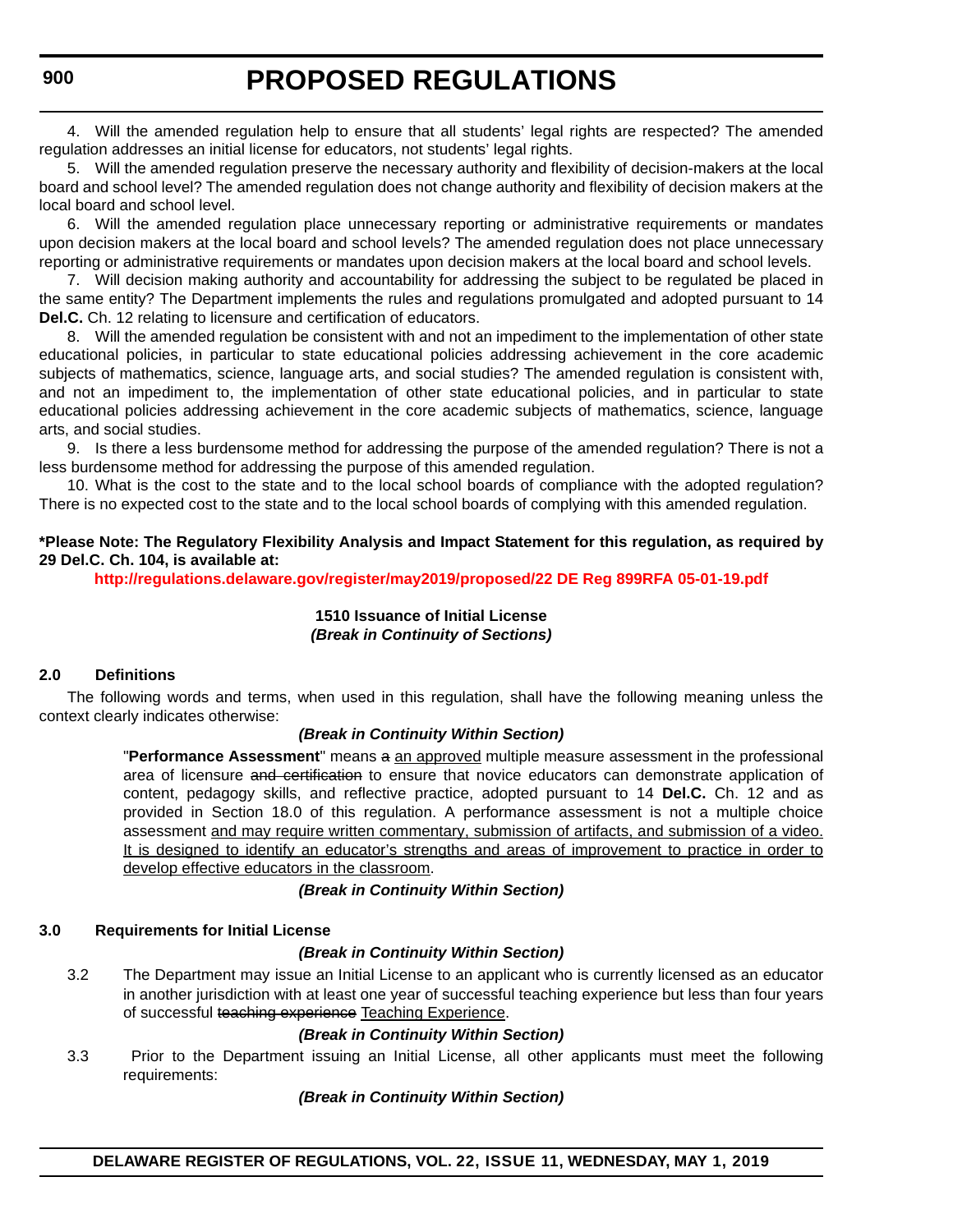- <span id="page-25-0"></span>3.3.3 When applicable and available, achieve a passing score on an approved performance assessment, as specified in Section 18.0 of this regulation, within the first two (2) years of the Initial License;
- 3.3.4 Complete a student teaching program Student Teaching Program or meet the requirements of an approved alternative to student teaching; and
- 3.3.53.3.4 Meet all other requirements of this regulation.

#### *(Break in Continuity of Sections)*

#### **7.0 Examination and Assessment Requirements**

#### *(Break in Continuity Within Section)*

7.2 If an initial licensee intends to apply for a continuing license, the licensee shall obtain a passing score on an approved Performance Assessment, specified in Section 18.0 of this regulation, within the first two (2) years of the Initial License.

#### *(Break in Continuity of Sections)*

#### **16.0 Secretary of Education Review**

- 16.1 The Secretary of Education may, at the written request of the superintendent of a public school district or charter school, review licensure credentials on an individual basis and grant a license an Initial License to an applicant who otherwise does not meet the requirements for an Initial License, but whose effectiveness is documented by the public school district or charter school.
	- 16.1.1 For school districts, requests shall be approved by the superintendent of the school district.
	- 16.1.2 For charter schools, requests concerning the head of school of the charter school shall be approved by the charter school's board of directors and requests concerning all other educators shall be approved by the charter school's head of school.

**\*Please Note: As the rest of the sections were not amended, they are not being published. A copy of the regulation is available at:**

#### **[1510 Issuance of Initial License](http://regulations.delaware.gov/register/may2019/proposed/22 DE Reg 899 05-01-19.htm)**

#### **[PROFESSIONAL STANDARDS BOARD](https://www.doe.k12.de.us/domain/172 )**

Statutory Authority: 14 Delaware Code, Sections 1203 and 1205(b) (14 **Del.C.** §§1203 & 1205(b))

#### 14 **DE Admin. Code** 1511

#### **PUBLIC NOTICE**

#### **Education Impact Analysis Pursuant To 14 Del.C**. **§122(d)**

#### **[1511 Issuance and Renewal of Continuing License](#page-3-0)**

#### **A. TYPE OF REGULATORY ACTION REQUESTED**

Amendment to Existing Regulation

#### **B. SYNOPSIS OF SUBJECT MATTER OF REGULATION**

The Professional Standards Board ("Board"), acting in consultation and cooperation with the Delaware Department of Education ("Department"), developed amendments to 14 **DE Admin. Code** 1511 Issuance and Renewal of Continuing License. The regulation applies to the issuance and renewal of a continuing license for educators pursuant to 14 **Del.C.** §§1211 and 1212. The proposed changes in this regulation include revising the definition of the terms "Experienced Educator" and "Performance Assessment" and adding a definition of the term "Micro-credential" in Section 2.0; amending Section 12.0, which concerns Secretary of Education review requests;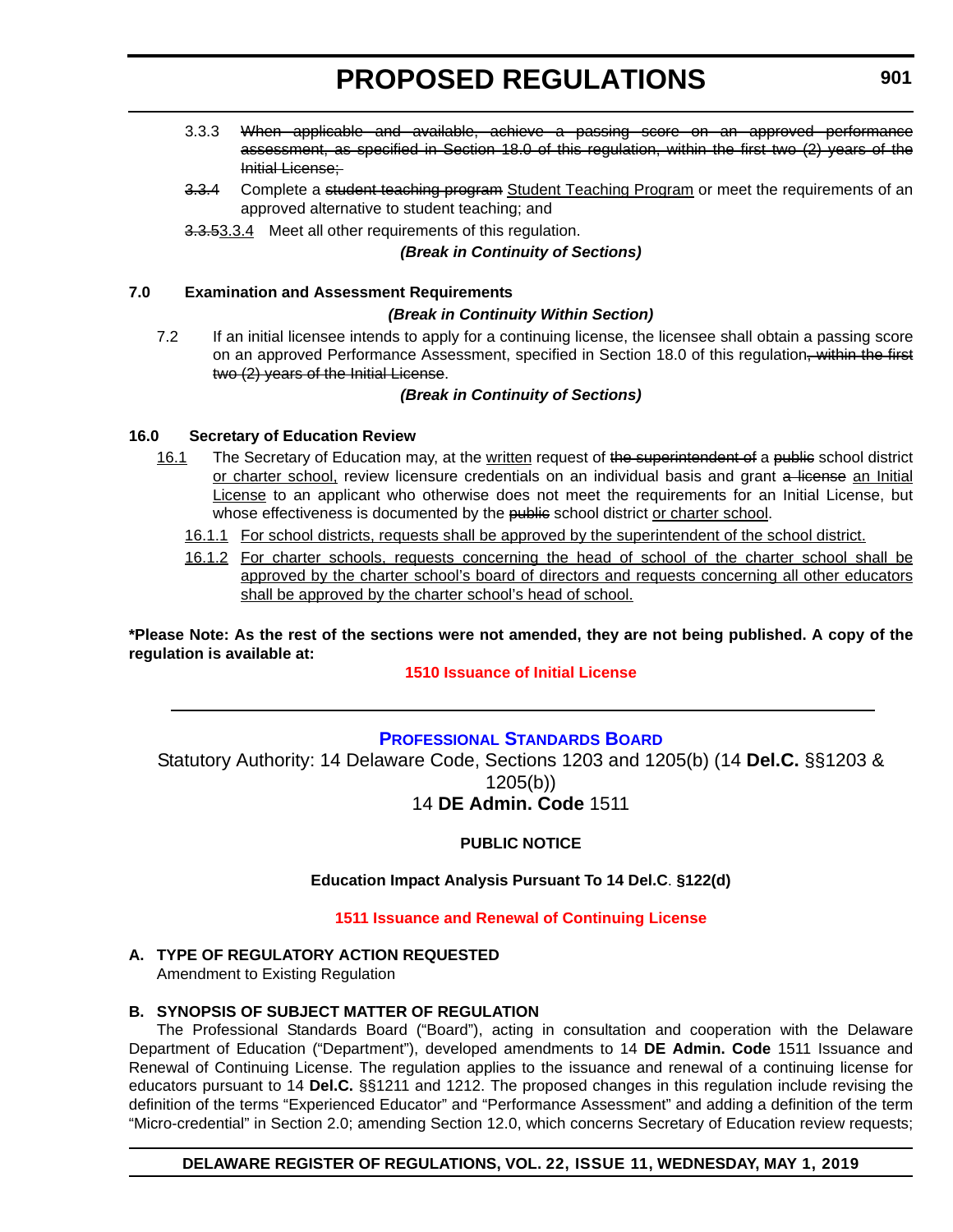and amending Section 13.0, which concerns options for relicensure.

Persons wishing to present their views regarding this matter may do so in writing by the close of business on or before June 3, 2019 to Mr. Chris Kenton, Executive Director, Delaware Professional Standards Board, The Townsend Building, 401 Federal Street, Suite 2, Dover, Delaware 19901. A copy of this regulation may be viewed online at the Registrar of Regulation's website, [http://regulations.delaware.gov/services/current\\_issue.shtml](http://regulations.delaware.gov/services/current_issue.shtml) or obtained at the Professional Standards Board's Office, located at the address above.

#### **C. IMPACT CRITERIA**

1. Will the amended regulation help improve student achievement as measured against state achievement standards? The amended regulation will help to improve student achievement as measured against state achievement standards.

2. Will the amended regulation help ensure that all students receive an equitable education? The amended regulation will help ensure that all students receive an equitable education.

3. Will the amended regulation help to ensure all students' health and safety are adequately protected? The amended regulation addresses a continuing license for educators, not students' health and safety.

4. Will the amended regulation help to ensure that all students' legal rights are respected? The amended regulation addresses a continuing license for educators, not students' legal rights.

5. Will the amended regulation preserve the necessary authority and flexibility of decision-makers at the local board and school level? The amended regulation does not change authority and flexibility of decision makers at the local board and school level.

6. Will the amended regulation place unnecessary reporting or administrative requirements or mandates upon decision makers at the local board and school levels? The amended regulation does not place unnecessary reporting or administrative requirements or mandates upon decision makers at the local board and school levels.

7. Will decision making authority and accountability for addressing the subject to be regulated be placed in the same entity? The Department implements the rules and regulations promulgated and adopted pursuant to 14 **Del.C.** Ch. 12 relating to licensure and certification of educators.

8. Will the amended regulation be consistent with and not an impediment to the implementation of other state educational policies, in particular to state educational policies addressing achievement in the core academic subjects of mathematics, science, language arts, and social studies? The amended regulation is consistent with, and not an impediment to, the implementation of other state educational policies, and in particular to state educational policies addressing achievement in the core academic subjects of mathematics, science, language arts, and social studies.

9. Is there a less burdensome method for addressing the purpose of the amended regulation? There is not a less burdensome method for addressing the purpose of this amended regulation.

10. What is the cost to the state and to the local school boards of compliance with the adopted regulation? There is no expected cost to the state and to the local school boards of complying with this amended regulation.

#### **\*Please Note: The Regulatory Flexibility Analysis and Impact Statement for this regulation, as required by 29 Del.C. Ch. 104, is available at:**

**<http://regulations.delaware.gov/register/may2019/proposed/22 DE Reg 901RFA 05-01-19.pdf>**

#### **1511 Issuance and Renewal of Continuing License** *(Break in Continuity of Sections)*

#### **2.0 Definitions**

The following words and terms, when used in this regulation, shall have the following meaning unless the context clearly indicates otherwise:

#### *(Break in Continuity Within Section)*

"**Activity Documentation Form**" means the official form approved by the Department that includes specific details about the activity to be used for License renewal and the signature of an instructional leader within the Professional Learning Community, or a school, district or charter school instructional leader the applicant is responsible to whom the applicant is responsible.

#### *(Break in Continuity Within Section)*

**DELAWARE REGISTER OF REGULATIONS, VOL. 22, ISSUE 11, WEDNESDAY, MAY 1, 2019**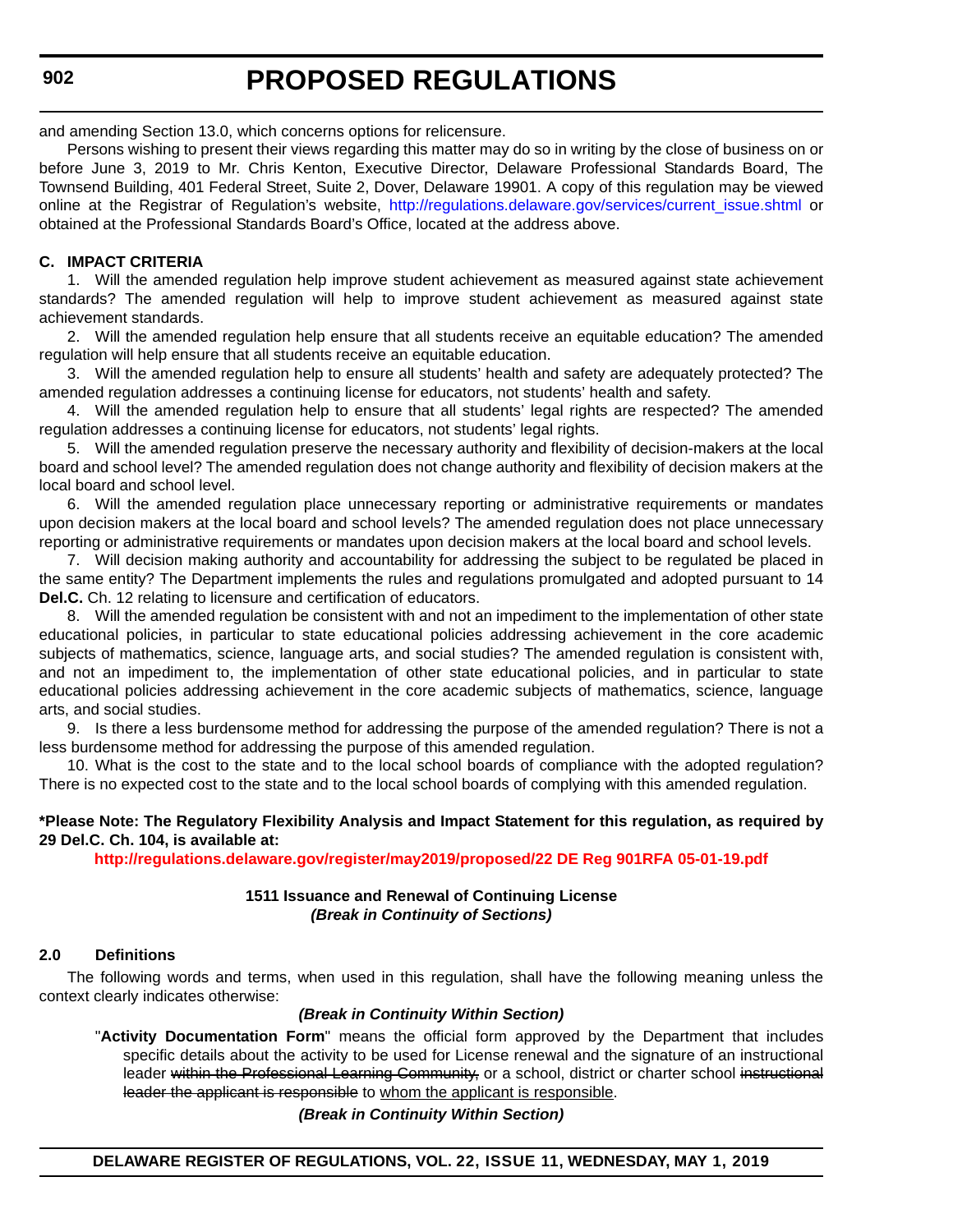#### *(Break in Continuity Within Section)*

"**Experienced Educator**" is an educator who holds a Continuing or Advanced License, or an educator who held a Professional Status Certificate issued prior to August 1, 2003. An educator from another jurisdiction who has completed four (4) or more years of successful teaching Teaching Experience under a full, current, and valid license may be considered an Experienced Educator.

#### *(Break in Continuity Within Section)*

"**Micro-credential**" means evidence-based professional development activities that are competencybased, personalized, on-demand, and sharable. Educators must demonstrate their competence via evidence submitted and reviewed by trained evaluators.

#### *(Break in Continuity Within Section)*

"**Performance Assessment**" means an approved multiple measure assessment in the professional area of licensure to ensure that novice educators can demonstrate application of content, pedagogy skills, and reflective practice, adopted pursuant to 14 **Del.C.** Ch. 12 and as provided in Section 18.0 of 14 **DE Admin. Code** 1510 Issuance of Initial License. A performance assessment is not a multiple choice assessment and may require written commentary, submission of artifacts, and submission of a video. It is designed to identify an educator's strengths and areas of improvement to practice in order to develop effective educators in the classroom.

#### *(Break in Continuity Within Section)*

#### **3.0 Issuance of the Original Continuing License**

3.1 In accordance with 14 **Del.C.** §1211, the Department shall issue, upon application, a Continuing License to a qualified educator who has successfully completed the requirements of initial licensure as set forth in 14 **Del.C.** §1210, including obtaining a passing score on a Performance Assessment, and has not received more than one (1) unsatisfactory annual evaluation, as defined by DPAS II or a stateapproved alternative educator evaluation system, during the period of initial licensure.

#### *(Break in Continuity Within Section)*

#### **4.0 Educators with Expired Delaware Licenses applying for their Original Continuing License**

- 4.1 Delaware Certificates issued prior to July 2, 2001
	- 4.1.1 In accordance with 14 **Del.C.** §1215, the Department shall issue an original Continuing License to a qualified educator who holds a Delaware certificate issued by an education certifying board prior to July 13, 1971 or who previously held a valid Delaware Standard or Professional Status certificate that has expired.
		- 4.1.1.1 As a condition of maintaining the original Continuing License, the educator shall successfully complete one (1) year of an Approved Mentoring Program required of educators on an Initial License within their first year of employment.

#### *(Break in Continuity Within Section)*

4.1.1.1.2 Failure to successfully complete the Approved Mentoring Program program shall result in the suspension of the License. If the Continuing License expires during the term of the suspension, the educator must apply for an Initial License and meet the requirements in effect at the time of the application.

#### *(Break in Continuity Within Section)*

#### **5.0 Renewal of a Continuing License**

#### *(Break in Continuity Within Section)*

- 5.4 Documentation of Clock Hours for Relicensure
	- 5.4.1 For renewal of the Continuing License, educators may complete and document Clock Hours for the variety of activities described under relicensure options. When college or university courses are used to fulfill the requirements, the following equivalencies shall be used: one (1) semester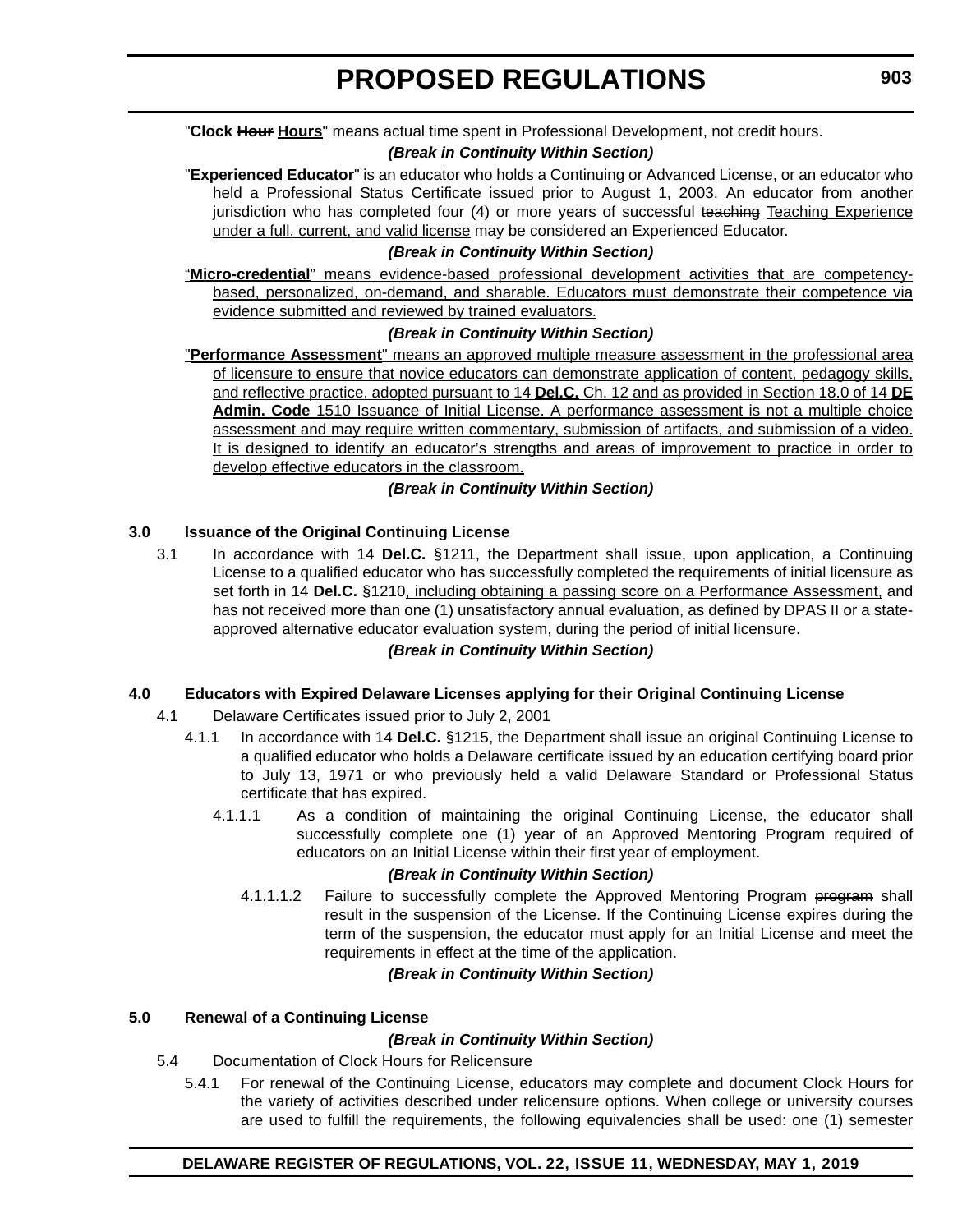hour equals fifteen (15) Clock Hours, one (1) quarter hour equals ten (10) Clock Hours, one (1) Continuing Education Unit (CEU) equals ten (10) Clock Hours. To be documented for Clock Hours, activities shall meet the criteria set forth in the regulations and shall be appropriately verified and applied for. Professional Development activities that are part of a DPAS II assistance or improvement plan or the equivalent thereof on a state-approved alternative educator evaluation system may be used to satisfy this requirement. Individuals, schools or school districts, or other agencies organizing or conducting Professional Development activities which may be used for fulfilling the requirements for renewal of a license are responsible for providing documentation of participation to all participants. Each educator is responsible for obtaining any necessary approvals, as set forth in Section 13.0, from his or her employer before participating in a Professional Development activity. An employer may not impose additional activity requirements on the award of Clock Hours towards renewal of a Continuing License.

#### *(Break in Continuity of Sections)*

#### **12.0 Secretary of Education Review**

- 12.1 The Secretary of Education may, upon at the written request of the superintendent of a public school district or charter school administrator school, review licensure credentials on an individual basis and grant a Continuing License to an applicant who otherwise does not meet the requirements for a Continuing License, but whose effectiveness is documented by the public school district or charter school administrator.
	- 12.1.1 For school districts, requests shall be submitted by the superintendent of the school district.
	- 12.1.2 For charter schools, requests concerning the head of school of the charter school shall be submitted by the charter school's board of directors and requests concerning all other educators shall be submitted by the charter school's head of school.

#### **13.0 Continuing License Options for Relicensure**

Each educator is responsible for obtaining approval from his or her employer before participating in a Professional Development activity.

| <b>OPTION</b>                                                             | <b>HOUR VALUE</b>                                                                                                                     | <b>CRITERIA</b>                                                                                                                                                                                                                                                                                                                                                                                                                                                                                                                                                                                                              | <b>VERIFICATION</b>                                                                                                                                                                                                                                                 |
|---------------------------------------------------------------------------|---------------------------------------------------------------------------------------------------------------------------------------|------------------------------------------------------------------------------------------------------------------------------------------------------------------------------------------------------------------------------------------------------------------------------------------------------------------------------------------------------------------------------------------------------------------------------------------------------------------------------------------------------------------------------------------------------------------------------------------------------------------------------|---------------------------------------------------------------------------------------------------------------------------------------------------------------------------------------------------------------------------------------------------------------------|
| <b>Action Research</b><br>or other<br>Educational<br>Project              | <b>Verified Clock Hours</b><br>completing Action<br>Research or other<br><b>Educational Project.</b><br>Maximum of 30<br>Clock Hours. | The verified Clock Hours shall be<br>accrued during the Action Research or<br>other Educational Project. The<br>documented goal for the participant(s)<br>shall be a product and a new set of<br>educator Knowledge and Skills. These<br>shall complement the school, district, or<br>charter school's success plan or State's<br>initiative and shall be focused on student<br>learning. A Product Shall Be Made<br>Available for Verification.<br>If an educator does not complete<br><b>NBPTS or Similar National Certification,</b><br>the educator may use the verified Clock<br>Hours as an other Educational Project. | A certificate of participation<br>or the completed Activity<br>Documentation Form as<br>well as the final product<br>which documents the goals<br>and results of the Action<br>Research or other<br>Educational Project shall be<br>presented to the<br>Department. |
| Certification<br>required to retain<br>a State<br>professional<br>license | <b>Verified Clock Hours</b><br>involved in<br>recertification<br>activities.                                                          | The certification to maintain a State<br>professional license as required in the<br>applicable regulation.                                                                                                                                                                                                                                                                                                                                                                                                                                                                                                                   | A certificate of attendance<br>and the original certificate<br>of completion for<br><b>Continuing Education Units</b><br>(CEUs) shall be presented<br>to the Department.                                                                                            |

**DELAWARE REGISTER OF REGULATIONS, VOL. 22, ISSUE 11, WEDNESDAY, MAY 1, 2019**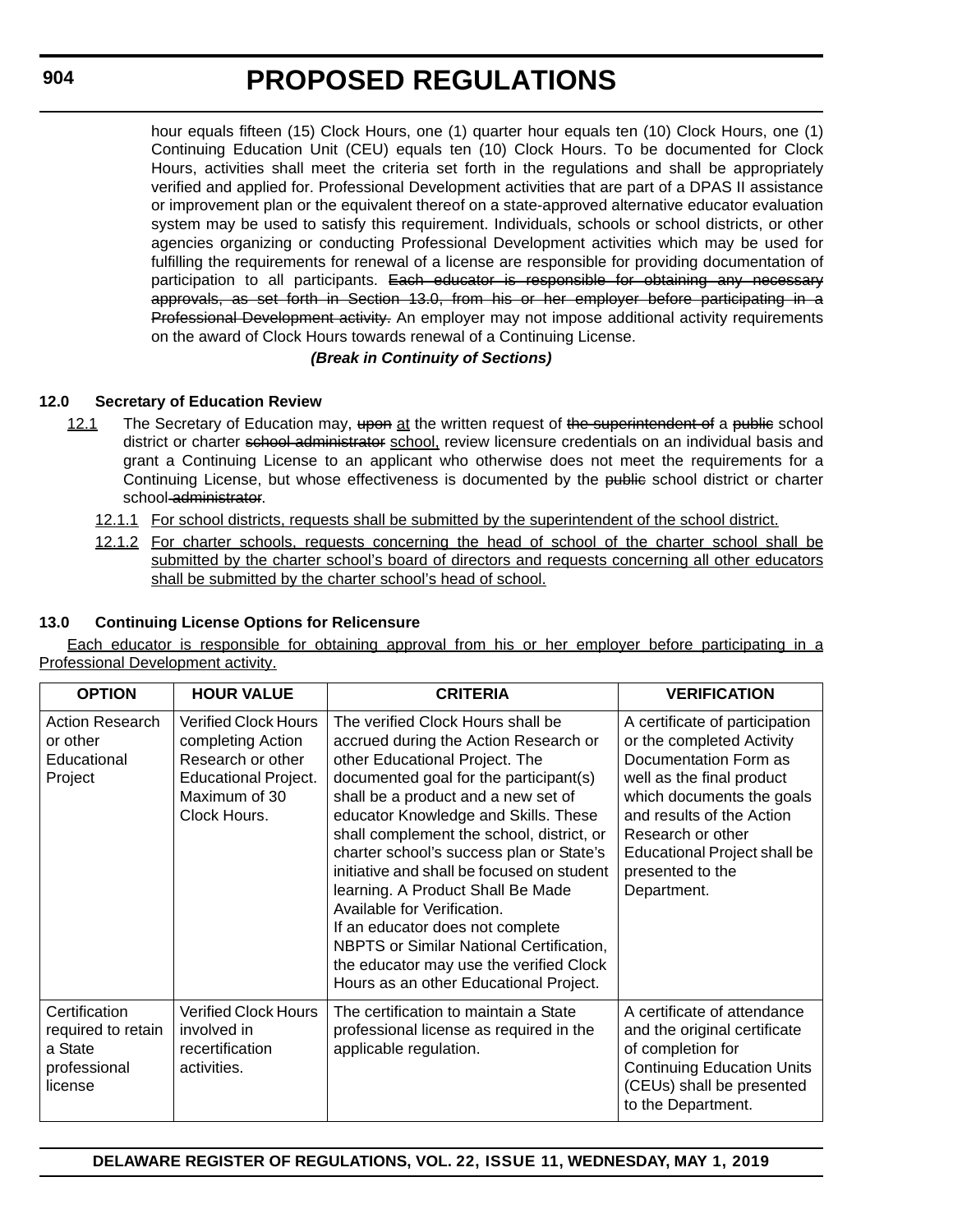| <b>College Course</b>                                                        | Clock Hours may be<br>accrued where 1<br>semester hour<br>equals 15 hours and<br>1 quarter semester<br>hour or Continuing<br><b>Education Unit</b><br>(CEU) equals 10<br>hours. | The course shall be completed within a<br>matriculated Masters program, Doctoral<br>program or a graduate level course of<br>study at or through a regionally<br>accredited college or university or other<br>Department-approved provider. The<br>course may also be an undergraduate<br>course as seen by the educator as<br>necessary to acquire new Knowledge<br>and Skills related to the educator's<br>position. The course shall be taken at a<br>regionally accredited college or<br>university for credit. The educator shall<br>attain a grade of "B" or better (or a "P" in<br>Pass / Fail course). | Official transcripts, original<br>grade slips or an original<br>certificate of completion for<br><b>Continuing Education Units</b><br>(CEUs) shall be presented<br>to the Department. |
|------------------------------------------------------------------------------|---------------------------------------------------------------------------------------------------------------------------------------------------------------------------------|----------------------------------------------------------------------------------------------------------------------------------------------------------------------------------------------------------------------------------------------------------------------------------------------------------------------------------------------------------------------------------------------------------------------------------------------------------------------------------------------------------------------------------------------------------------------------------------------------------------|---------------------------------------------------------------------------------------------------------------------------------------------------------------------------------------|
| Cooperating<br>Teacher or Intern<br>Supervisor                               | <b>Verified Clock Hours</b><br>involved in support<br>of student teacher<br>or intern. Maximum<br>of 45 Clock Hours<br>over the course of 5<br>years.                           | The supervision shall be of a student<br>intern or of a student teacher<br>participating in a state-approved<br>educator preparation program.                                                                                                                                                                                                                                                                                                                                                                                                                                                                  | The Activity Documentation<br>Form shall be completed by<br>the student's institution of<br>higher education and<br>presented to the<br>Department.                                   |
| Curriculum and/<br>or Assessment<br>Development                              | <b>Verified Clock Hours</b><br>of service. Minimum<br>of 3 Clock Hours.<br>Maximum of 30<br><b>Clock Hours over</b><br>the course of 5<br>years.                                | The documented goal is a curricular<br>component and/or an encompassing<br>assessment. A Product Shall Be Made<br>Available for Verification.                                                                                                                                                                                                                                                                                                                                                                                                                                                                  | A certificate of participation<br>or the completed Activity<br>Documentation Form as<br>well as the final product<br>shall be presented to the<br>Department.                         |
| Mentoring                                                                    | <b>Verified Clock Hours</b><br>involved in<br>Mentoring activities.<br>Maximum of 45<br>Clock Hours over<br>the course of 5<br>years.                                           | The documented interactions between<br>the mentor and mentee(s) during the<br>initial (or subsequent refresher) training<br>sessions or during the actual Mentoring<br>of a novice educator.                                                                                                                                                                                                                                                                                                                                                                                                                   | The completed Mentor Log<br>or Activity Documentation<br>Form shall be presented to<br>the Department.                                                                                |
| Micro-credential                                                             | <b>Verified Clock Hours</b><br>of completed Micro-<br>credentials.<br>Maximum of 30<br>Clock Hours over<br>the course of 5<br>years.                                            | Verified hours for successfully<br>completing, preparing, and submitting<br>evidence based on evaluation criteria.                                                                                                                                                                                                                                                                                                                                                                                                                                                                                             | Credentialing<br>documentation completed<br>and approved by the Micro-<br>credential evaluator.                                                                                       |
| <b>NBPTS</b><br>Certification or<br><b>Similar National</b><br>Certification | 45 Clock Hours for<br>attaining national<br>certification.                                                                                                                      | Holds a certificate issued by NBPTS or a<br>similar body as provided in 14 Del.C.<br>§1305(I) that is related to the individual's<br>work or assignment. NBPTS<br><b>Certification or Similar National</b><br>Certification shall be completed and<br>verified by the expiration date of the<br>educator's Continuing License.                                                                                                                                                                                                                                                                                 | The completed Activity<br>Documentation Form and a<br>copy of the certificate<br>issued by NBPTS or a<br>similar body shall be<br>presented to the<br>Department.                     |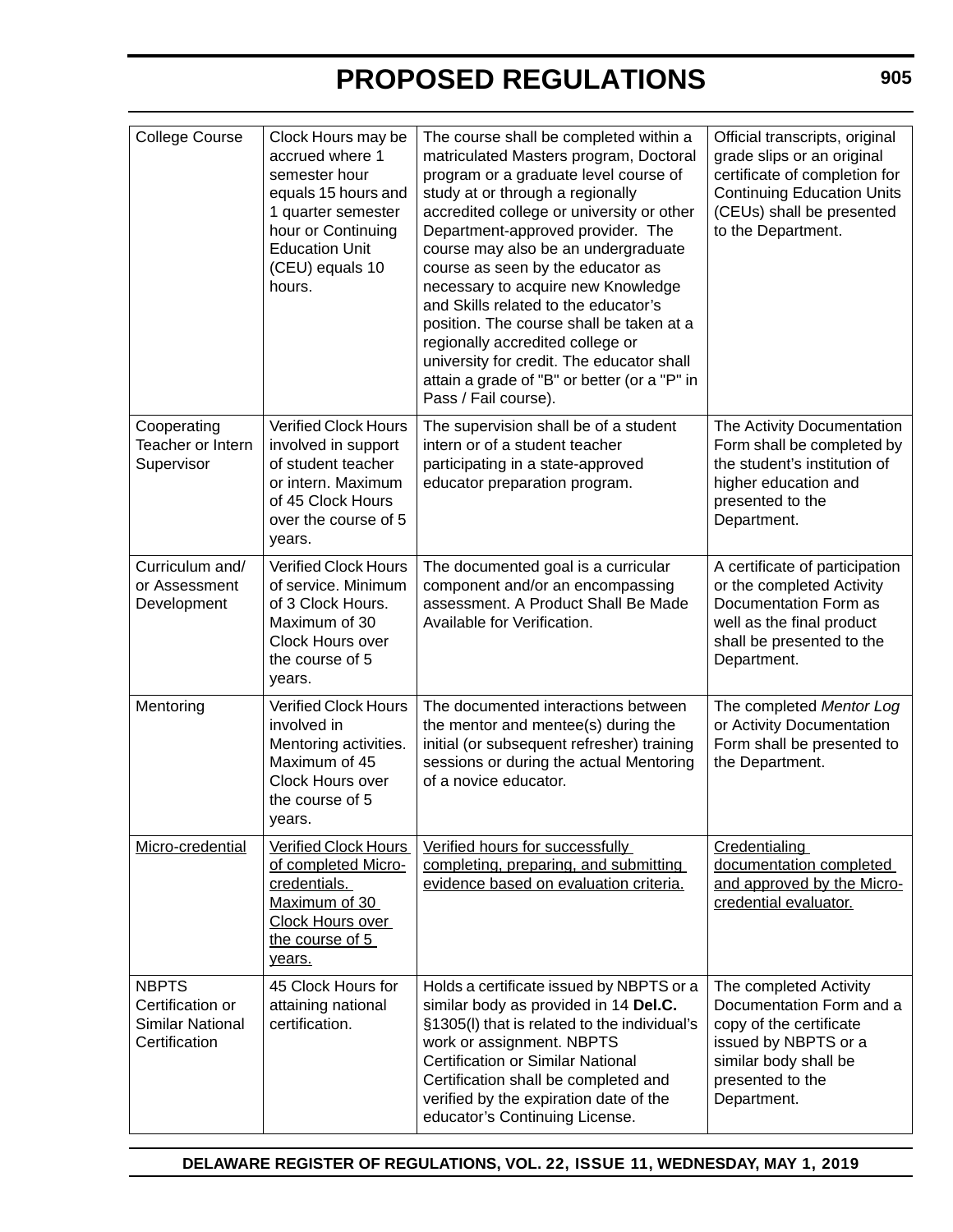| Planned<br>Professional<br>Development<br>Program                                 | Verified Clock Hours<br>of service or<br>experience.                                                                                                                                                                   | The Planned Professional Development<br>Program shall focus on the school,<br>district or charter school's success plan<br>which may be targeting curriculum,<br>instruction, assessment, school climate,<br>or other identified need or shall be<br>related to the educator's work with<br>students or staff.                                                                                                                                                                                                                                                                                                                            | A certificate of participation<br>or a completed Activity<br>Documentation Form shall<br>be presented to the<br>Department.                                                                                                                                       |
|-----------------------------------------------------------------------------------|------------------------------------------------------------------------------------------------------------------------------------------------------------------------------------------------------------------------|-------------------------------------------------------------------------------------------------------------------------------------------------------------------------------------------------------------------------------------------------------------------------------------------------------------------------------------------------------------------------------------------------------------------------------------------------------------------------------------------------------------------------------------------------------------------------------------------------------------------------------------------|-------------------------------------------------------------------------------------------------------------------------------------------------------------------------------------------------------------------------------------------------------------------|
| Presentation                                                                      | <b>Verified Clock Hours</b><br>of presentation and<br>preparation. The<br>ratio of preparation<br>to presentation is<br>3:1. Each<br>presentation topic<br>may be submitted<br>one time. Maximum<br>of 15 Clock Hours. | The Presentation shall contribute to the<br>education profession or add to the body<br>of knowledge in the educator's specific<br>field. The Presentation shall be made at<br>a local, state, regional or national<br>conference.                                                                                                                                                                                                                                                                                                                                                                                                         | The completed Activity<br>Documentation Form and<br>conference agenda listing<br>the Presentation shall be<br>presented to the<br>Department.                                                                                                                     |
| Professional<br>Committee,<br>Conference,<br>Workshop,<br>Institute or<br>Academy | <b>Verified Clock Hours</b><br>of service or<br>experience.                                                                                                                                                            | The educator may include time spent in<br>those portions of the Professional<br>Committee, Conference, Workshop,<br>Institute or Academy that contribute to<br>the educator's Knowledge and Skills,<br>competence, performance or<br>effectiveness in education that are<br>directly connected to the school, district<br>or charter school's success plan or State<br>initiative. This option includes<br>workshops offered by districts or other<br>employing authorities either as part of a<br>professional development day or during<br>after school hours. Examples of<br>expected student or educator outcomes<br>are anticipated. | The completed Activity<br>Documentation Form and<br>the original certificate of<br>attendance or completion or<br>a letter from the<br>Professional Committee,<br>Conference, Workshop,<br>Institute or Academy staff<br>shall be presented to the<br>Department. |
| Professional<br>Learning<br>Community<br>(PLC)                                    | <b>Verified Clock Hours</b><br>of participation.<br>Maximum of 15<br>hours.                                                                                                                                            | The educator shall be a contributing<br>member of a formal or informal<br><b>Professional Learning Community</b><br>whose documented goal for participants<br>is a product or new set of Knowledge<br>and Skills which are focused on student<br>learning.                                                                                                                                                                                                                                                                                                                                                                                | A certificate of participation<br>or the completed Activity<br>Documentation Form shall<br>be presented to the<br>Department.                                                                                                                                     |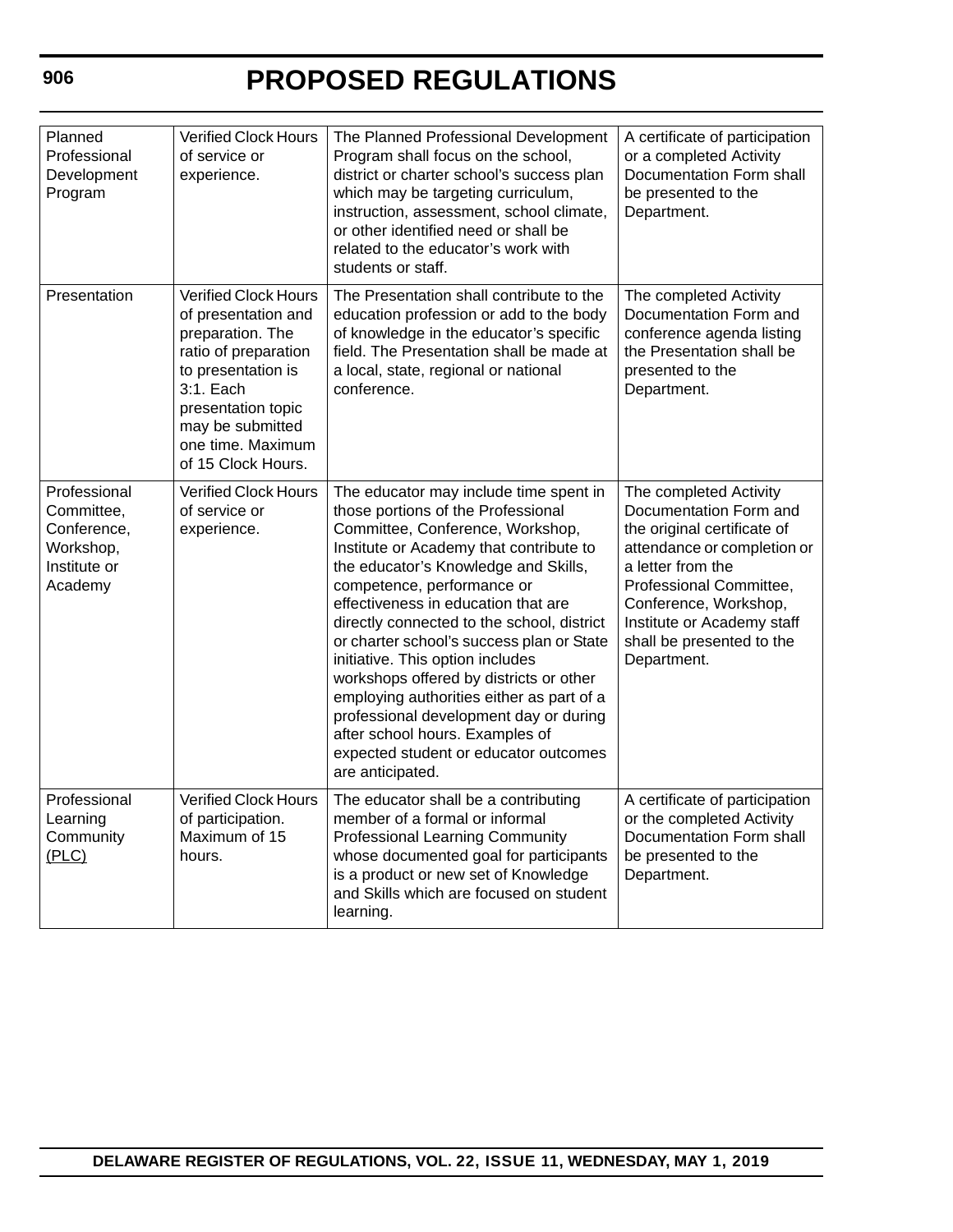<span id="page-31-0"></span>

| Skilled and<br><b>Technical</b><br>Sciences specific<br>career area<br>program<br>certification or<br>Career and<br>Technical<br>program<br>certification | <b>Verified Clock Hours</b><br>involved in<br>certification<br>activities. | Skilled and Technical Sciences or<br>Certified Career and Technical<br>Education teachers may use hours they<br>have accrued in acquiring the specific<br>Knowledge and Skills necessary for their<br>program or specific career area program<br>approval.                               | A valid copy of the<br>certificate attesting to the<br>successful completion of<br>the activity required for the<br>Career and Technical<br>program area or the Skilled<br>and Technical Sciences<br>specific career area<br>program certification shall<br>be presented to the<br>Department. |
|-----------------------------------------------------------------------------------------------------------------------------------------------------------|----------------------------------------------------------------------------|------------------------------------------------------------------------------------------------------------------------------------------------------------------------------------------------------------------------------------------------------------------------------------------|------------------------------------------------------------------------------------------------------------------------------------------------------------------------------------------------------------------------------------------------------------------------------------------------|
| Teacher Leader<br>Professional<br>Development                                                                                                             | <b>Verified Clock Hours</b><br>of service or<br>experience.                | The hours shall be accrued during a<br>Teacher Leader Professional<br>Development activity that contributes to<br>the educator's Knowledge and Skills,<br>competence, performance or<br>effectiveness in teacher leadership that<br>directly impact the productiveness of the<br>school. | The original certificate of<br>attendance or completion<br>and the completed Activity<br>Documentation Form with<br>examples of expected<br>outcomes shall be<br>presented to the<br>Department.                                                                                               |

**\*Please Note: As the rest of the sections were not amended, they are not being published. A copy of the regulation is available at:**

#### **[1511 Issuance and Renewal of Continuing License](http://regulations.delaware.gov/register/may2019/proposed/22 DE Reg 901 05-01-19.htm)**

#### **[PROFESSIONAL STANDARDS BOARD](https://www.doe.k12.de.us/domain/172 )**

Statutory Authority: 14 Delaware Code, Sections 1203 and 1205(b) (14 **Del.C.** §§1203 & 1205(b))

#### 14 **DE Admin. Code** 1549

#### **PUBLIC NOTICE**

#### **Educational Impact Analysis Pursuant To 14 Del.C. Section 122(d)**

#### **[1549 Dance Teacher](#page-3-0)**

#### **A. TYPE OF REGULATORY ACTION REQUESTED**

Amendment to Existing Regulation

#### **B. SYNOPSIS OF SUBJECT MATTER OF REGULATION**

The Professional Standards Board ("Board"), acting in consultation and cooperation with the Delaware Department of Education ("Department"), developed amendments to 14 **DE Admin. Code** 1549 Dance Teacher. The regulation concerns the requirements for a Standard Certificate for Dance Teacher pursuant to 14 **Del.C.** §1220. The proposed amendments include adding defined terms to Section 2.0; clarifying the requirements for issuing a standard certificate in Section 3.0; specifying the knowledge, skill, and education requirements for obtaining a first and second or subsequent standard certificate in Section 4.0; specifying the application requirements in Section 5.0; adding Sections 6.0 and 7.0, which concern validity and revocation of a standard certificate; and adding Section 8.0, which concerns requests for the Secretary of Education to review standard certificate applications.

Persons wishing to present their views regarding this matter may do so in writing by the close of business on or before June 3, 2019 to Mr. Chris Kenton, Executive Director, Delaware Professional Standards Board, The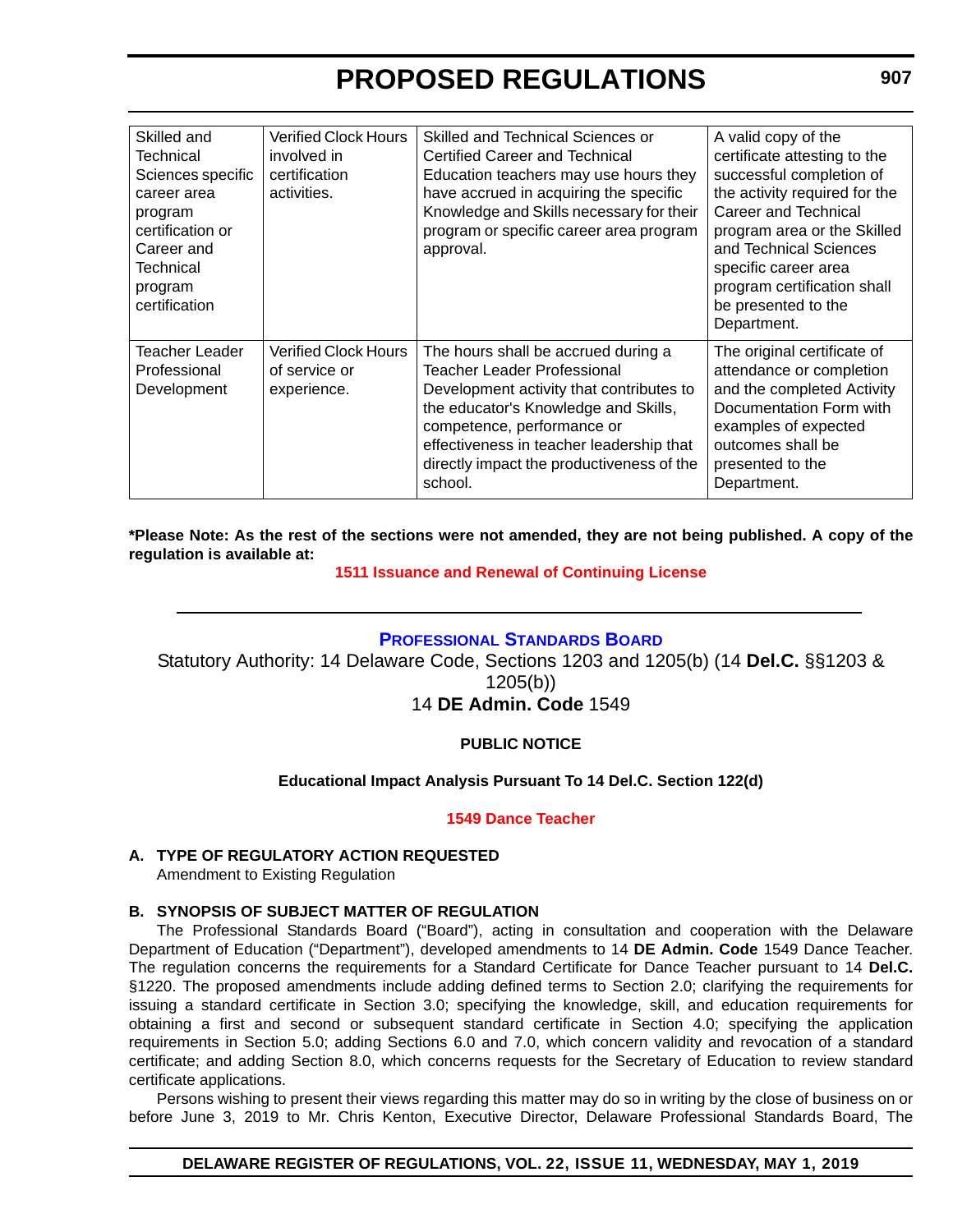Townsend Building, 401 Federal Street, Suite 2, Dover, Delaware 19901. A copy of this regulation may be viewed online at the Registrar of Regulation's website, [http://regulations.delaware.gov/services/current\\_issue.shtml](http://regulations.delaware.gov/services/current_issue.shtml) or obtained at the Professional Standards Board's Office, located at the address above.

#### **C. IMPACT CRITERIA**

1. Will the amended regulation help improve student achievement as measured against state achievement standards? The amended regulation will help to improve student achievement as measured against state achievement standards.

2. Will the amended regulation help ensure that all students receive an equitable education? The amended regulation will help ensure that all students receive an equitable education.

3. Will the amended regulation help to ensure all students' health and safety are adequately protected? The amended regulation addresses a standard certificate for educators, not students' health and safety.

4. Will the amended regulation help to ensure that all students' legal rights are respected? The amended regulation addresses a standard certificate for educators, not students' legal rights.

5. Will the amended regulation preserve the necessary authority and flexibility of decision-makers at the local board and school level? The amended regulation does not change authority and flexibility of decision makers at the local board and school level.

6. Will the amended regulation place unnecessary reporting or administrative requirements or mandates upon decision makers at the local board and school levels? The amended regulation does not place unnecessary reporting or administrative requirements or mandates upon decision makers at the local board and school levels.

7. Will decision making authority and accountability for addressing the subject to be regulated be placed in the same entity? The Department implements the rules and regulations promulgated and adopted pursuant to 14 **Del.C.** Ch. 12 relating to licensure and certification of educators.

8. Will the amended regulation be consistent with and not an impediment to the implementation of other state educational policies, in particular to state educational policies addressing achievement in the core academic subjects of mathematics, science, language arts, and social studies? The amended regulation is consistent with, and not an impediment to, the implementation of other state educational policies, and in particular to state educational policies addressing achievement in the core academic subjects of mathematics, science, language arts, and social studies.

9. Is there a less burdensome method for addressing the purpose of the amended regulation? There is not a less burdensome method for addressing the purpose of this amended regulation.

10. What is the cost to the state and to the local school boards of compliance with the adopted regulation? There is no expected cost to the state and to the local school boards of complying with this amended regulation.

#### **\*Please Note: The Regulatory Flexibility Analysis and Impact Statement for this regulation, as required by 29 Del.C. Ch. 104, is available at:**

**<http://regulations.delaware.gov/register/may2019/proposed/22 DE Reg 907RFA 05-01-19.pdf>**

#### **1549 Dance Teacher**

#### **1.0 Content**

- 1.1 This regulation shall apply to the issuance of a Standard Certificate, pursuant to 14 **Del.C.** §1220(a), for Dance Teacher. This certification Certification is required for grades 9 K to 12, and is valid in grades 5 to 8 in a Middle Level school.
- 1.2 Except as otherwise provided, the requirements set forth in 14 **DE Admin. Code** 1505 Standard Certificate, including any subsequent amendment or revision thereto, are incorporated herein by reference.

#### **2.0 Definitions**

- 2.1 The definitions set forth in 14 **DE Admin. Code** 1505 Standard Certificate, including any subsequent amendment or revision thereto, are incorporated herein by reference.
- 2.2 The following words and terms, when used in this regulation, shall have the following meaning unless the context clearly indicates otherwise: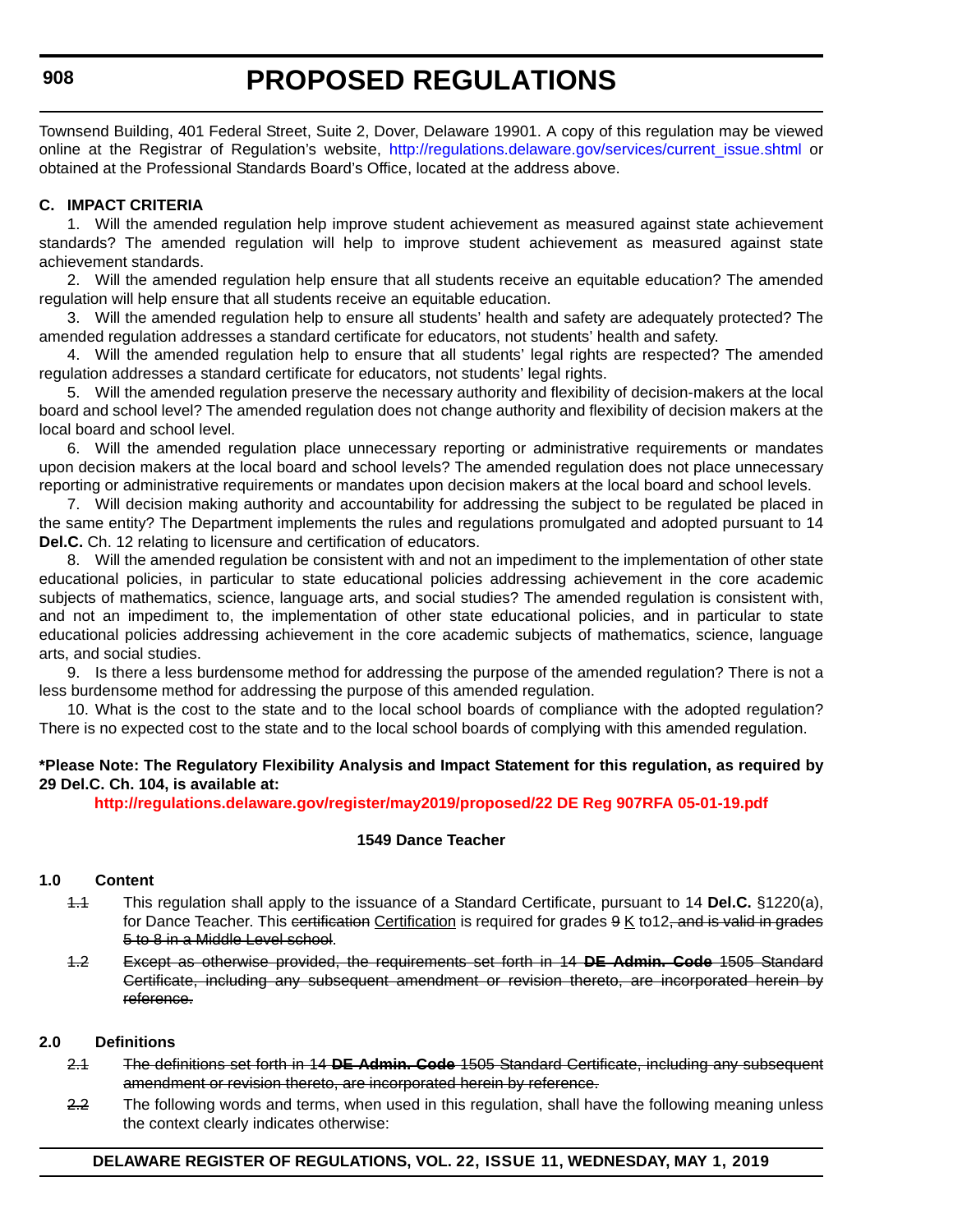**"Approved Accrediting Agency"** means a National, Regional, or Specialized Accrediting agency or association that appears on the list of recognized accrediting agencies published by the United States Secretary of Education or any other accrediting agency the Delaware Secretary of Education, deems within his or her discretion, to be reliable or be equivalent to those on the published list.

**"Accredited institution"** means an institution that has received accreditation from an approved accrediting agency.

"**Certification**" means the issuance of a Standard Certificate, which may occur regardless of a recipient's assignment or employment status.

"**Department**" means the Delaware Department of Education.

"**Educator**" means a person licensed and certified by the State under 14 **Del.C.** Ch. 12 to engage in the practice of instruction, administration or other related professional support services in Delaware public schools, including charter schools, pursuant to rules and regulations promulgated by the Professional Standards Board and approved by the State Board of Education. The term 'educator' does not include substitute teachers.

"**Employing Authority**" means any entity which employs educators, and includes, but is not limited to, school districts, charter schools, boards of directors, and management companies.

"**Fifteen (15) Credits or the Equivalent in Professional Development**" means college credits or an equivalent number of hours with one (1) credit equating to fifteen (15) hours taken either as part of a degree program or in addition to a degree program from a Regionally Accredited college or university or a professional development provider approved by the Department. College credit means undergraduate or graduate level coursework and continuing education units (CEUs) completed at or through a Regionally Accredited college or university or other Department-approved provider.

"**Immorality**" means conduct which is inconsistent with the rules and principles of morality expected of an educator and may reasonably be found to impair an educator's effectiveness by reason of the educator's unfitness or otherwise.

"**License**" means a credential which authorizes the holder to engage in the practice for which the license is issued.

"**Major or Its Equivalent**" means a minimum of thirty (30) semester hours of coursework in a particular content area.

"**Professional Development**" means a combination of focused, in-depth learning, practice, feedback, reflection, and expert support experiences designed to change participants' attitudes, insights, and/or perspectives; and ultimately results in improved professional practice. Effective professional development programs include ample opportunities for knowledge acquisition, skill mastery, descriptive feedback, and refinement of practice in the work setting.

"**Regionally Accredited**" means educational accreditation by a regional accrediting agency that is recognized by the U.S. Secretary of Education as a reliable authority concerning the quality of education offered by the institutions of higher education it accredits, including Middle States Commission on Higher Education.

"**Standard Certificate**" means a credential issued to certify that an educator has the prescribed knowledge, skill or education to practice in a particular area, teach a particular subject, or teach a category of students.

"**Standards Board**" means the Professional Standards Board established pursuant to 14 **Del.C.** §1201.

"**Valid and Current License or Certificate from Another State**" means a current full or permanent certificate or license issued by another state. This means the educator is fully credentialed by having met all of the requirements for full licensure or certification in another state. It does not include temporary, emergency, conditional certificates of eligibility or expired certificates or licenses issued from another state.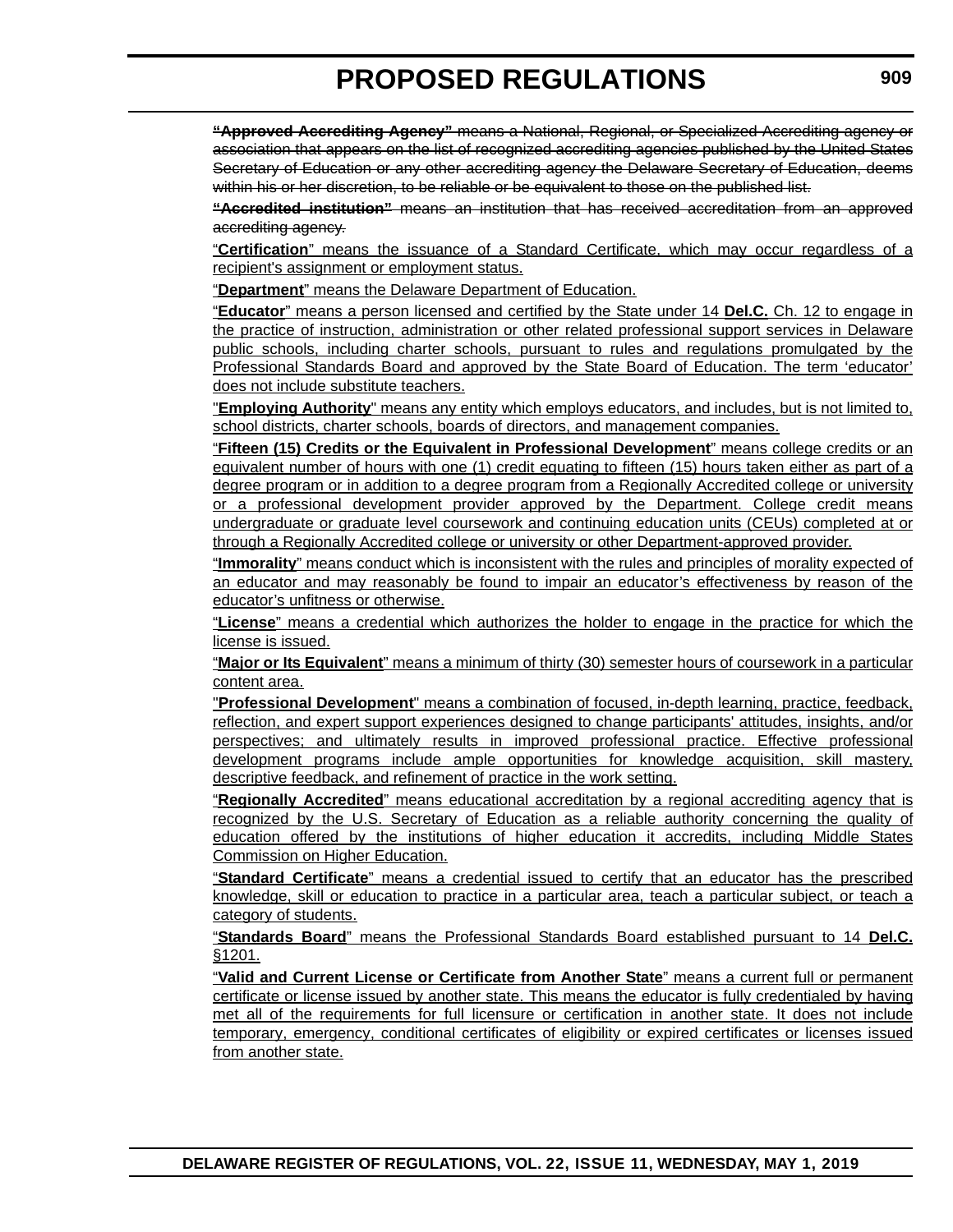**DELAWARE REGISTER OF REGULATIONS, VOL. 22, ISSUE 11, WEDNESDAY, MAY 1, 2019**

**PROPOSED REGULATIONS**

#### **3.0 Issuance of a Standard Certificate**

- 3.1 In accordance with 14 **Del.C.** §1220(a), the Department shall issue a Standard Certificate as a for Dance Teacher to an educator Educator who has met the following:
	- 3.1.1 Holds a valid Delaware Initial, Continuing, or Advanced License; License, or a Standard or Professional Status Certificate issued by the Department prior to August 31, 2003; and, 2003 and meets the requirements set forth in Section 4.0 of this regulation; or
	- 3.1.2 Has met the requirements as set forth in 14 **DE Admin. Code** 1505 Standard Certificate, including any subsequent amendment or revision thereto; and,
	- 3.1.3 Has satisfied the additional requirements in this regulation.
	- 3.1.2 Has met the requirements for licensure and holds a Valid and Current License or Certificate from Another State in dance education; or
	- 3.1.3 Has met the requirements for a Meritorious New Teacher Candidate Designation adopted pursuant to 14 **Del.C.** §1203.
- 3.2 Notwithstanding any provision to the contrary herein, the Department shall not act on an application for Certification if the applicant is under official investigation by any national, state, or local authority with the power to issue educator licenses or certifications. The Department shall not act where the alleged conduct involves allegations of Immorality, misconduct in office, incompetence, willful neglect of duty, disloyalty, or falsification of credentials, until the applicant provides evidence of the investigation's resolution.

#### **4.0 Additional Requirements Prescribed Knowledge, Skill, and Education Requirements**

- 4.1 If an examination of content knowledge such as Praxis II is not applicable and available, in the area the Standard Certificate is requested, an educator must also meet the following:
- 4.2 If the educator is applying for their second Standard Certificate pursuant to 14 **DE Admin. Code** 1505 Standard Certificate 3.1.5;
	- 4.2.1 Has satisfactorily completed fifteen (15) credits or their equivalent in professional development related to Dance, selected by the applicant with the approval of the employing school district or charter school which is submitted to the Department; or
	- 4.2.2 Has obtained certification in Dance from an accredited institution.
- 4.1 For an applicant who is applying for the applicant's first Standard Certificate, the applicant shall have satisfied the requirements in subsections 4.1.1 and 4.1.2:
	- 4.1.1 The applicant shall have:
		- 4.1.1.1 Earned and currently maintain accreditation as Registered Dance Educator through the National Dance Education Organization; or
		- 4.1.1.2 Completed a bachelor's degree from a Regionally Accredited college or university with a Major or Its Equivalent in dance from an educator preparation program approved or recognized by the National Council for the Accreditation of Teacher Education (NCATE), the Council for the Accreditation of Educator Preparation (CAEP), or a state where the state approval body employed the appropriate standards; or
		- 4.1.1.3 Satisfactorily completed an alternative routes for licensure or certification program to teach dance as provided in 14 **Del.C.** §§1260 – 1266; or
		- 4.1.1.4 Satisfactorily completed a Department-approved educator preparation program in dance education; or
		- 4.1.1.5 Completed a bachelor's degree from a Regionally Accredited college or university in any content area and satisfactory completed fifteen (15) credits or the equivalent in Department-approved Professional Development related to dance education of which at least 6 credits must focus on pedagogy.
			- 4.1.1.5.1 The applicant, in consultation with the applicant's Employing Authority, shall select the Fifteen (15) Credits or the Equivalent in Professional Development subject to the Department's approval.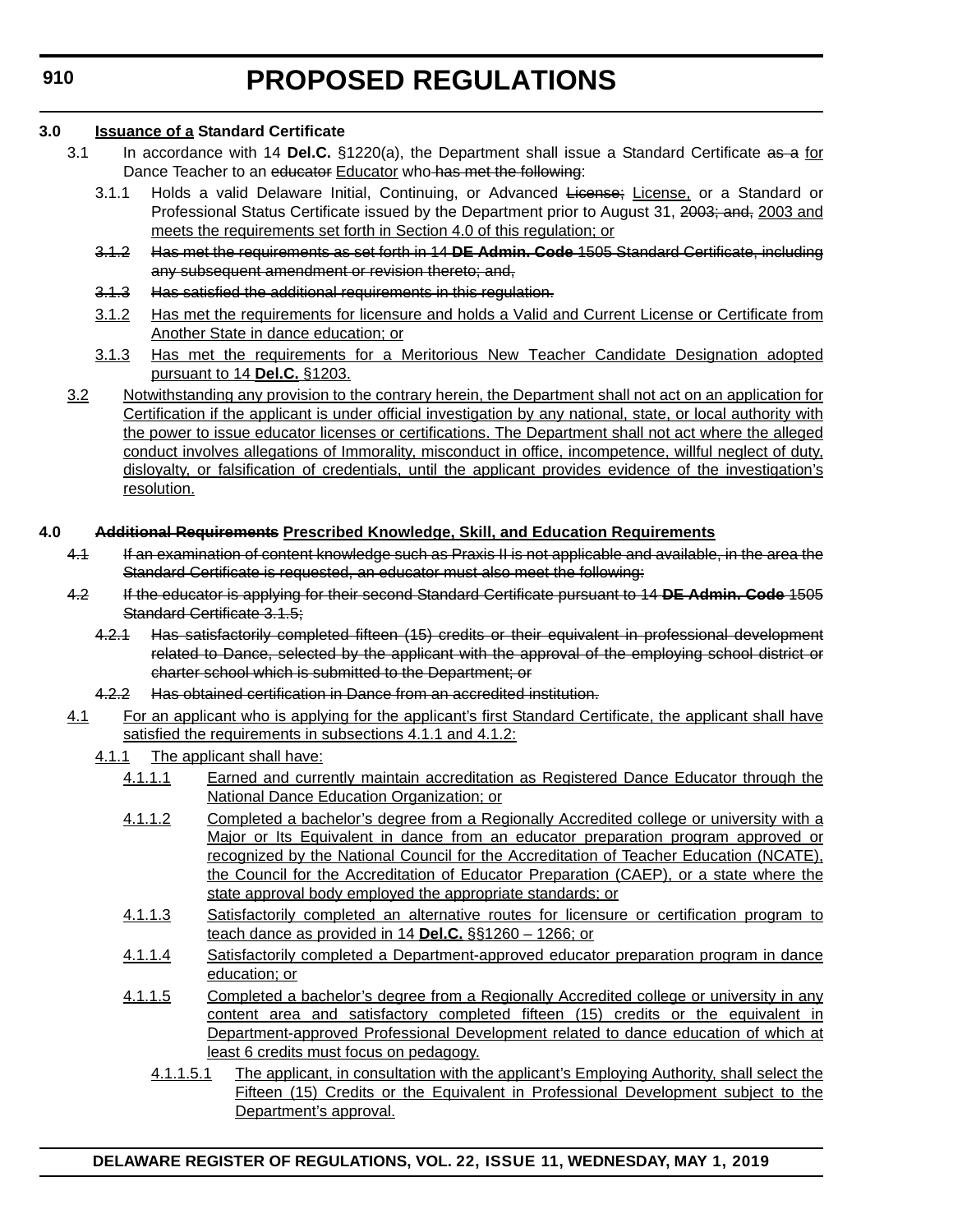- 4.1.1.5.2 If the applicant does not have an Employing Authority or is applying for a Standard Certificate outside of the applicant's current spectrum of employment, the applicant shall select the Fifteen (15) Credits or the Equivalent in Professional Development in consultation with the Department and subject to the Department's approval.
- 4.1.2 The applicant shall have achieved on the Dance Entry Level Teacher's Assessment (DELTA) a Passing Score of 91 of a possible 130 points.
- 4.2 For an applicant who is applying for the applicant's second or subsequent Standard Certificate, the applicant shall have satisfied both of the following requirements:
	- 4.2.1 The applicant shall have:
		- 4.2.1.1 Satisfactorily completed Fifteen (15) Credits or the Equivalent in Professional Development, as provided in subsections 4.1.1.5.1 and 4.1.1.5.2, related to dance education of which at least 6 credits must focus on pedagogy; or
		- 4.2.1.2 Obtained a Certificate in Dance Education (CiDE) from the National Dance Education Organization; or
		- 4.2.1.3 Completed the equivalent of subsection 4.2.1.1 or subsection 4.2.1.2 in professional experience; and
	- 4.2.2 The applicant shall have achieved on the Dance Entry Level Teacher's Assessment (DELTA) a Passing Score of 91 of a possible 130 points.

#### **5.0 Application Requirements**

- 5.1 If an applicant is applying for an Initial License, a Standard Certificate must be applied for simultaneously with an application for an Initial License, and the applicant shall also provide all required documentation for the License.
- 5.2 For applicants who are applying for their first Standard Certificate, the following documentation is required with the application for a Standard Certificate for Dance Teacher:
	- 5.2.1 Evidence of earning and currently maintaining accreditation as Registered Dance Educator through the National Dance Education Organization, if applicable; and
	- 5.2.2 Official transcript from the applicant's Regionally Accredited college or university.
		- 5.2.2.1 Electronic transcripts may be submitted by the Employing Authority or by the applicant's Regionally Accredited college or university; or
		- 5.2.2.2 Sealed paper transcripts may be submitted.
		- 5.2.2.3 The Department will not accept copies of transcripts; and
	- 5.2.3 If applicable, documents verifying successful completion of Professional Development; and
	- 5.2.4 Official score on the Dance Entry Level Teacher's Assessment (DELTA) as provided in subsection 4.1.2; and
	- 5.2.5 If applicable, an experience form must be completed in full and signed by the applicant; and
	- 5.2.6 Additional documentation as required by the Department.
- 5.3 For applicants who are applying for their second or subsequent Standard Certificate, the following documentation is required in the application for a Standard Certificate for Dance Teacher:
	- 5.3.1 Official transcript from the applicant's college or university.
		- 5.3.1.1 Electronic transcripts may be submitted by the Employing Authority or by the applicant's Regionally Accredited college or university; or
		- 5.3.1.2 Sealed paper transcripts may be submitted.
		- 5.3.1.3 The Department will not accept copies of transcripts; and
	- 5.3.2 If applicable, documents verifying successful completion of Professional Development; and
	- 5.3.3 If applicable, evidence of completing the equivalent of Fifteen (15) Credits or the Equivalent in Professional Development, as provided in subsections 4.1.1.5.1 and 4.1.1.5.2, related to dance education or obtaining the Certificate in Dance Education (CiDE) from the National Dance Education Organization; and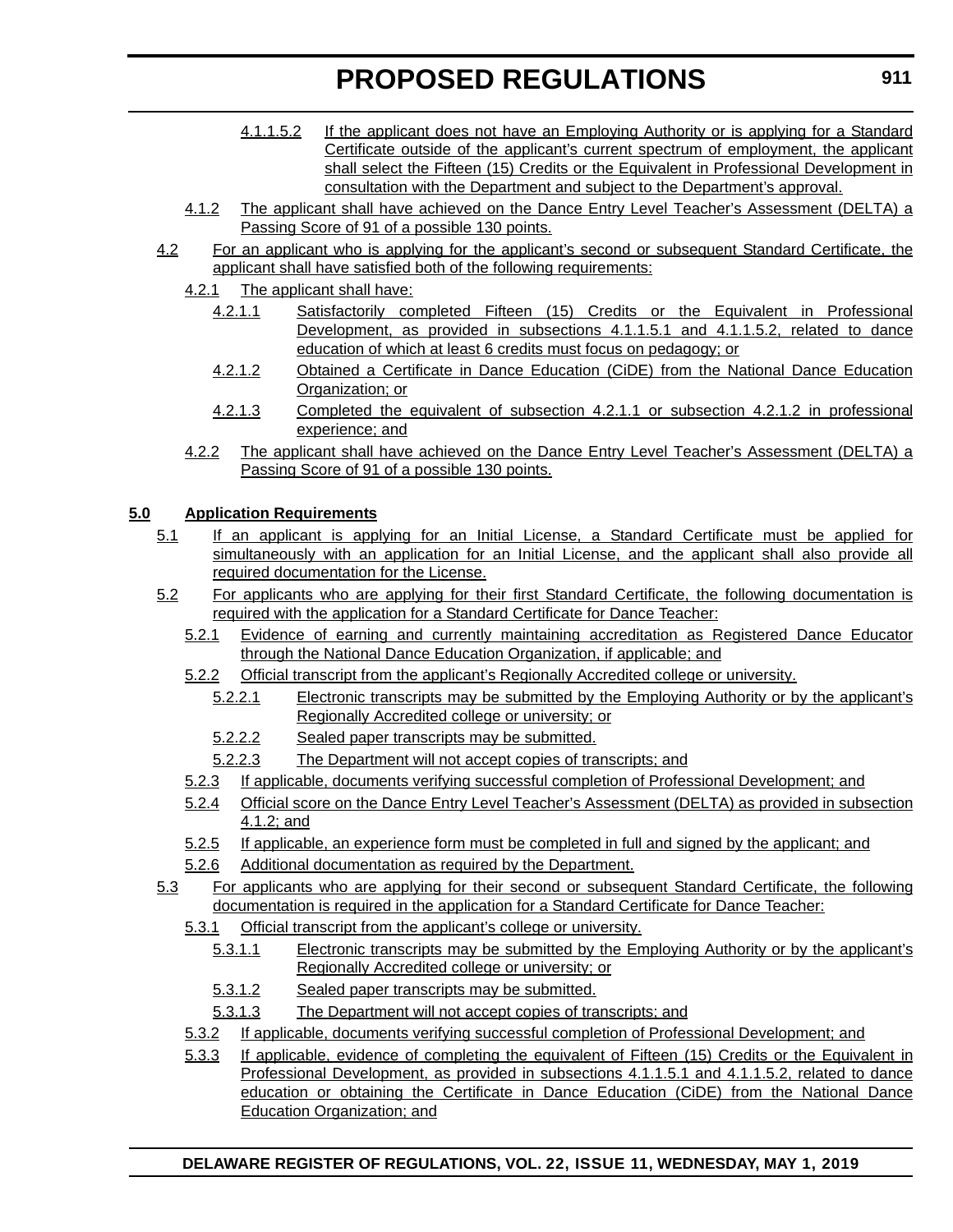- 5.3.4 Official score on the Dance Entry Level Teacher's Assessment (DELTA) as provided in subsection 4.2.2; and
- 5.3.5 Additional documentation as required by the Department.
- 5.4 For applicants who have met the requirements for licensure and hold a Valid and Current License or Certificate from Another State in dance education, the following documentation is required in the application for a Standard Certificate for Dance Teacher:
	- 5.4.1 An official copy of the valid and current educator license or certificate from another state or professional license.

### **6.0 Validity of a Standard Certificate**

- 6.1 A Standard Certificate for Dance Teacher is valid regardless of the assignment or employment status of the holder provided that the Educator's License remains current and valid.
- 6.2 A Standard Certificate for Dance Teacher is not subject to renewal.

### **7.0 Revocation of a Standard Certificate**

- 7.1 An Educator's Standard Certificate for Dance Teacher shall be revoked in the event the Educator's Initial, Continuing, or Advanced License or Standard or Professional Status Certificate is revoked or the Educator made a materially false or misleading statement in the Educator's Standard Certificate application in accordance with 14 **Del.C.** §1222.
- 7.2 An Educator whose Standard Certificate is noticed for revocation is entitled to a full and fair hearing before the Standards Board.
	- 7.2.1 Hearings shall be conducted in accordance with 14 **DE Admin. Code** 1515 Hearing Procedures and Rules.

### **8.0 Secretary of Education Review**

The Secretary of Education may, upon the written request of a local school district or charter school, review credentials submitted in an application for a Standard Certificate for Dance Teacher on an individual basis and grant such a Standard Certificate to an applicant who otherwise does not meet the requirements for a Standard Certificate for Dance Teacher but whose effectiveness is documented by the local school district or charter school.

# **[PROFESSIONAL STANDARDS BOARD](https://www.doe.k12.de.us/domain/172 )**

Statutory Authority: 14 Delaware Code, Sections 1203 and 1205(b) (14 **Del.C.** §§1203 & 1205(b)) 14 **DE Admin. Code** 1558

### **PUBLIC NOTICE**

### **Educational Impact Analysis Pursuant To 14 Del.C. Section 122(d)**

#### **[1558 Theater Teacher](#page-3-0)**

# **A. TYPE OF REGULATORY ACTION REQUESTED**

Amendment to Existing Regulation

# **B. SYNOPSIS OF SUBJECT MATTER OF REGULATION**

The Professional Standards Board ("Board"), acting in consultation and cooperation with the Delaware Department of Education ("Department"), developed amendments to 14 **DE Admin. Code** 1558 Theater Teacher. The regulation concerns the requirements for a Standard Certificate for Theatre Teacher pursuant to 14 **Del.C.** §1220. The proposed amendments include amending the title of the regulation; adding defined terms to Section

### **DELAWARE REGISTER OF REGULATIONS, VOL. 22, ISSUE 11, WEDNESDAY, MAY 1, 2019**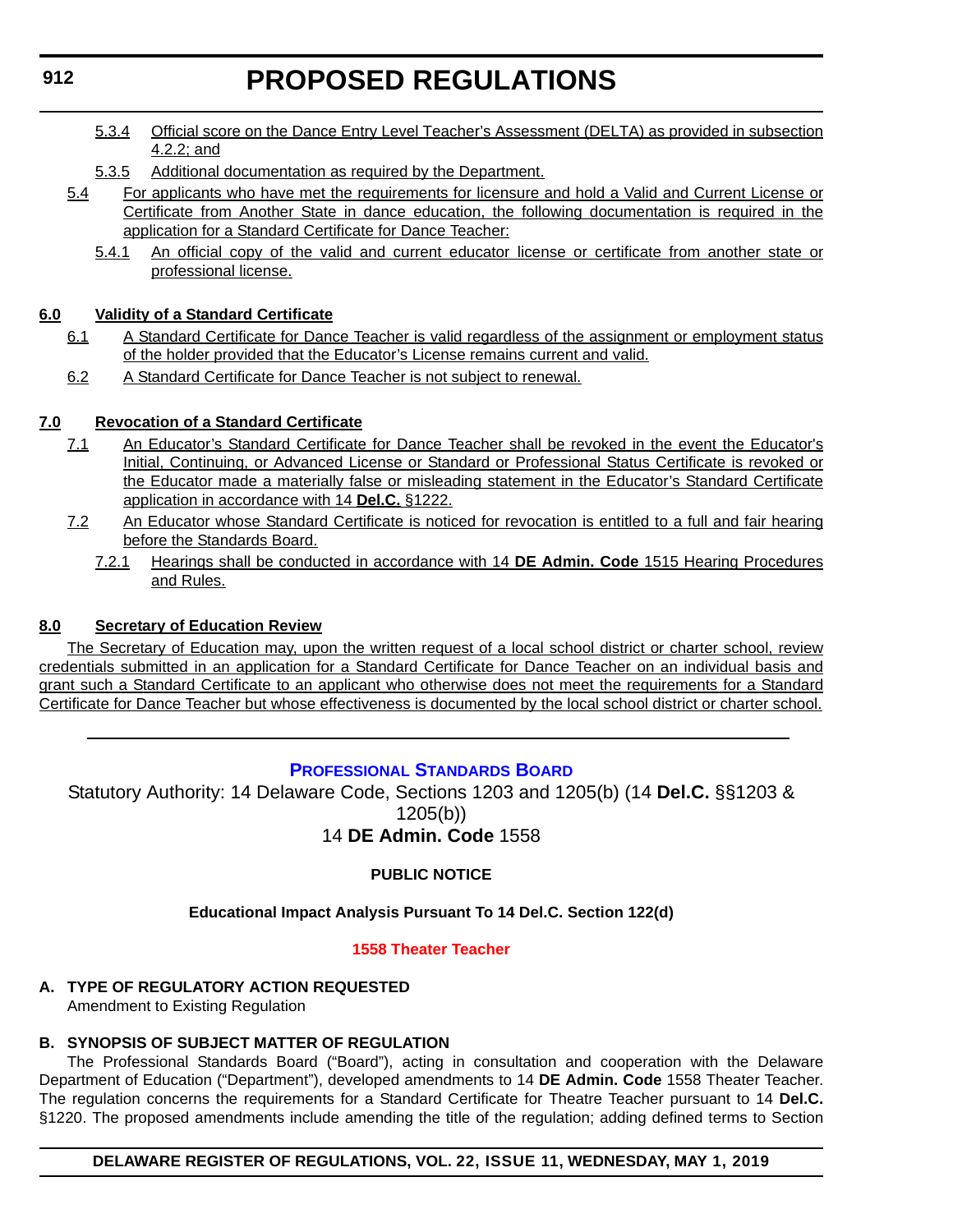2.0; clarifying the requirements for issuing a standard certificate in Section 3.0; specifying the knowledge, skill, and education requirements for obtaining a first and second or subsequent standard certificate in Section 4.0; specifying the application requirements in Section 5.0; adding Sections 6.0 and 7.0, which concern validity and revocation of a standard certificate; and adding Section 8.0, which concerns requests for the Secretary of Education to review standard certificate applications.

Persons wishing to present their views regarding this matter may do so in writing by the close of business on or before June 3, 2019 to Mr. Chris Kenton, Executive Director, Delaware Professional Standards Board, The Townsend Building, 401 Federal Street, Suite 2, Dover, Delaware 19901. A copy of this regulation may be viewed online at the Registrar of Regulation's website, [http://regulations.delaware.gov/services/current\\_issue.shtml](http://regulations.delaware.gov/services/current_issue.shtml) or obtained at the Professional Standards Board's Office, located at the address above.

#### **C. IMPACT CRITERIA**

1. Will the amended regulation help improve student achievement as measured against state achievement standards? The amended regulation will help to improve student achievement as measured against state achievement standards.

2. Will the amended regulation help ensure that all students receive an equitable education? The amended regulation will help ensure that all students receive an equitable education.

3. Will the amended regulation help to ensure all students' health and safety are adequately protected? The amended regulation addresses a standard certificate for educators, not students' health and safety.

4. Will the amended regulation help to ensure that all students' legal rights are respected? The amended regulation addresses a standard certificate for educators, not students' legal rights.

5. Will the amended regulation preserve the necessary authority and flexibility of decision-makers at the local board and school level? The amended regulation does not change authority and flexibility of decision makers at the local board and school level.

6. Will the amended regulation place unnecessary reporting or administrative requirements or mandates upon decision makers at the local board and school levels? The amended regulation does not place unnecessary reporting or administrative requirements or mandates upon decision makers at the local board and school levels.

7. Will decision making authority and accountability for addressing the subject to be regulated be placed in the same entity? The Department implements the rules and regulations promulgated and adopted pursuant to 14 **Del.C.** Ch. 12 relating to licensure and certification of educators.

8. Will the amended regulation be consistent with and not an impediment to the implementation of other state educational policies, in particular to state educational policies addressing achievement in the core academic subjects of mathematics, science, language arts, and social studies? The amended regulation is consistent with, and not an impediment to, the implementation of other state educational policies, and in particular to state educational policies addressing achievement in the core academic subjects of mathematics, science, language arts, and social studies.

9. Is there a less burdensome method for addressing the purpose of the amended regulation? There is not a less burdensome method for addressing the purpose of this amended regulation.

10. What is the cost to the state and to the local school boards of compliance with the adopted regulation? There is no expected cost to the state and to the local school boards of complying with this amended regulation.

#### **\*Please Note: The Regulatory Flexibility Analysis and Impact Statement for this regulation, as required by 29 Del.C. Ch. 104, is available at:**

**<http://regulations.delaware.gov/register/may2019/proposed/22 DE Reg 912RFA 05-01-19.pdf>**

### **1558 Theater Theatre Teacher**

### **1.0 Content**

1.1 This regulation shall apply to the issuance of a Standard Certificate, pursuant to 14 **Del.C.** §1220(a), for Theater Theatre Teacher. This certification Certification is required for grades 9 K to12, and is valid in grades 5 to 8 in a Middle Level school.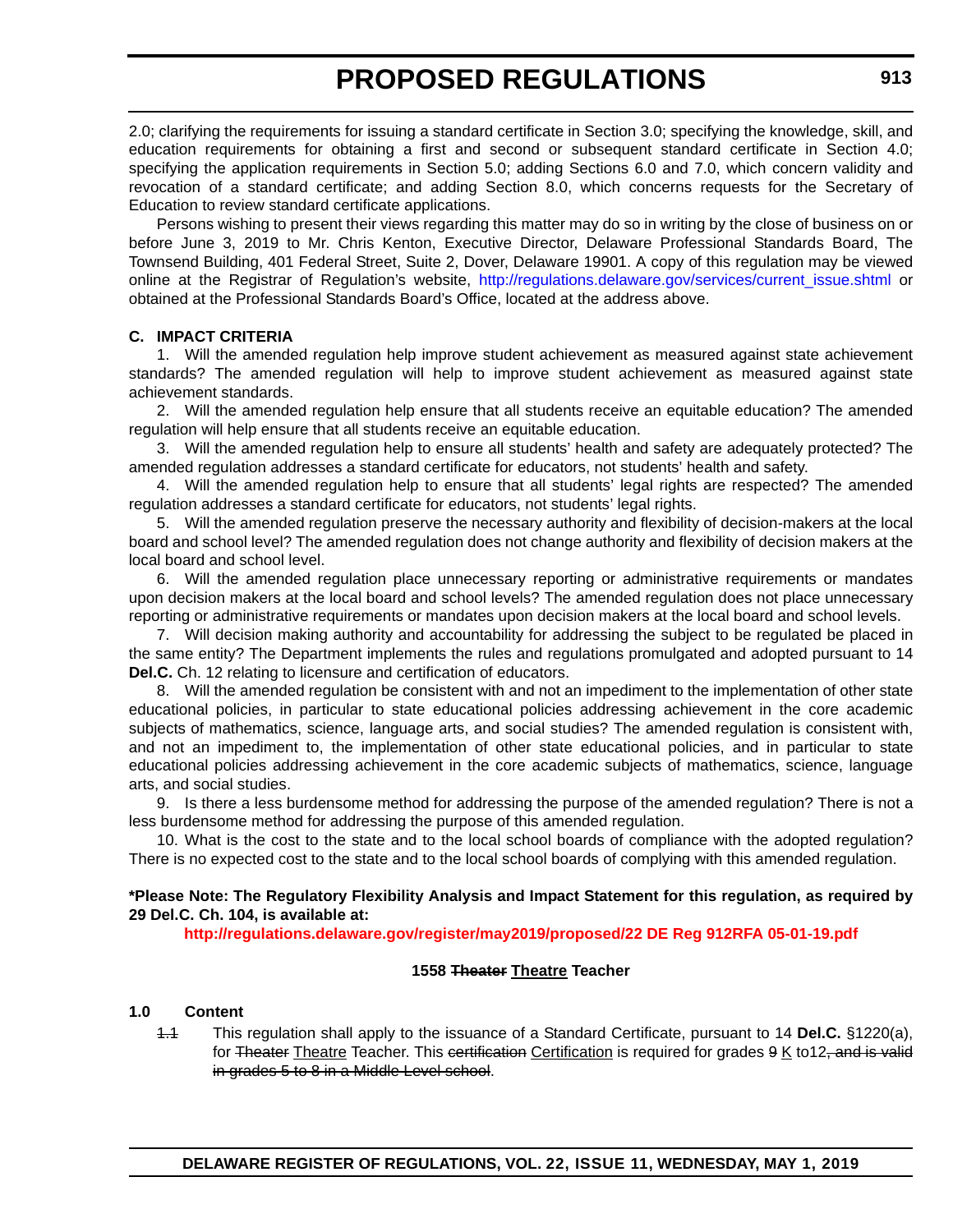1.2 Except as otherwise provided, the requirements set forth in 14 **DE Admin. Code** 1505 Standard Certificate, including any subsequent amendment or revision thereto, are incorporated herein by reference.

### **2.0 Definitions**

- 2.1 The definitions set forth in 14 **DE Admin. Code** 1505 Standard Certificate, including any subsequent amendment or revision thereto, are incorporated herein by reference.
- 2.2 The following words and terms, when used in this regulation, shall have the following meaning unless the context clearly indicates otherwise:

**"Approved Accrediting Agency"** means a National, Regional, or Specialized Accrediting agency or association that appears on the list of recognized accrediting agencies published by the United States Secretary of Education or any other accrediting agency the Delaware Secretary of Education, deems within his or her discretion, to be reliable or be equivalent to those on the published list.

**"Accredited institution"** means an institution that has received accreditation from an approved accrediting agency.

"**Certification**" means the issuance of a Standard Certificate, which may occur regardless of a recipient's assignment or employment status.

"**Department**" means the Delaware Department of Education.

"**Educator**" means a person licensed and certified by the State under 14 **Del.C.** Ch. 12 to engage in the practice of instruction, administration or other related professional support services in Delaware public schools, including charter schools, pursuant to rules and regulations promulgated by the Professional Standards Board and approved by the State Board of Education. The term 'educator' does not include substitute teachers.

"**Employing Authority**" means any entity which employs educators, and includes, but is not limited to, school districts, charter schools, boards of directors, and management companies.

"**Fifteen (15) Credits or the Equivalent in Professional Development**" means college credits or an equivalent number of hours with one (1) credit equating to fifteen (15) hours taken either as part of a degree program or in addition to a degree program from a Regionally Accredited college or university or a professional development provider approved by the Department. College credit means undergraduate or graduate level coursework and continuing education units (CEUs) completed at or through a Regionally Accredited college or university or other Department-approved provider.

"**Immorality**" means conduct which is inconsistent with the rules and principles of morality expected of an educator and may reasonably be found to impair an educator's effectiveness by reason of the educator's her unfitness or otherwise.

"**License**" means a credential which authorizes the holder to engage in the practice for which the license is issued.

"**Major or Its Equivalent**" means a minimum of thirty (30) semester hours of coursework in a particular content area.

"**Passing Score**" means a minimum score as established by the Professional Standards Board, in consultation with the Department, and with the approval of the State Board of Education.

"**Professional Development**" means a combination of focused, in-depth learning, practice, feedback, reflection, and expert support experiences designed to change participants' attitudes, insights, and/or perspectives; and ultimately results in improved professional practice. Effective professional development programs include ample opportunities for knowledge acquisition, skill mastery, descriptive feedback, and refinement of practice in the work setting.

"**Regionally Accredited**" means educational accreditation by a regional accrediting agency that is recognized by the U.S. Secretary of Education as a reliable authority concerning the quality of education offered by the institutions of higher education it accredits, including Middle States Commission on Higher Education.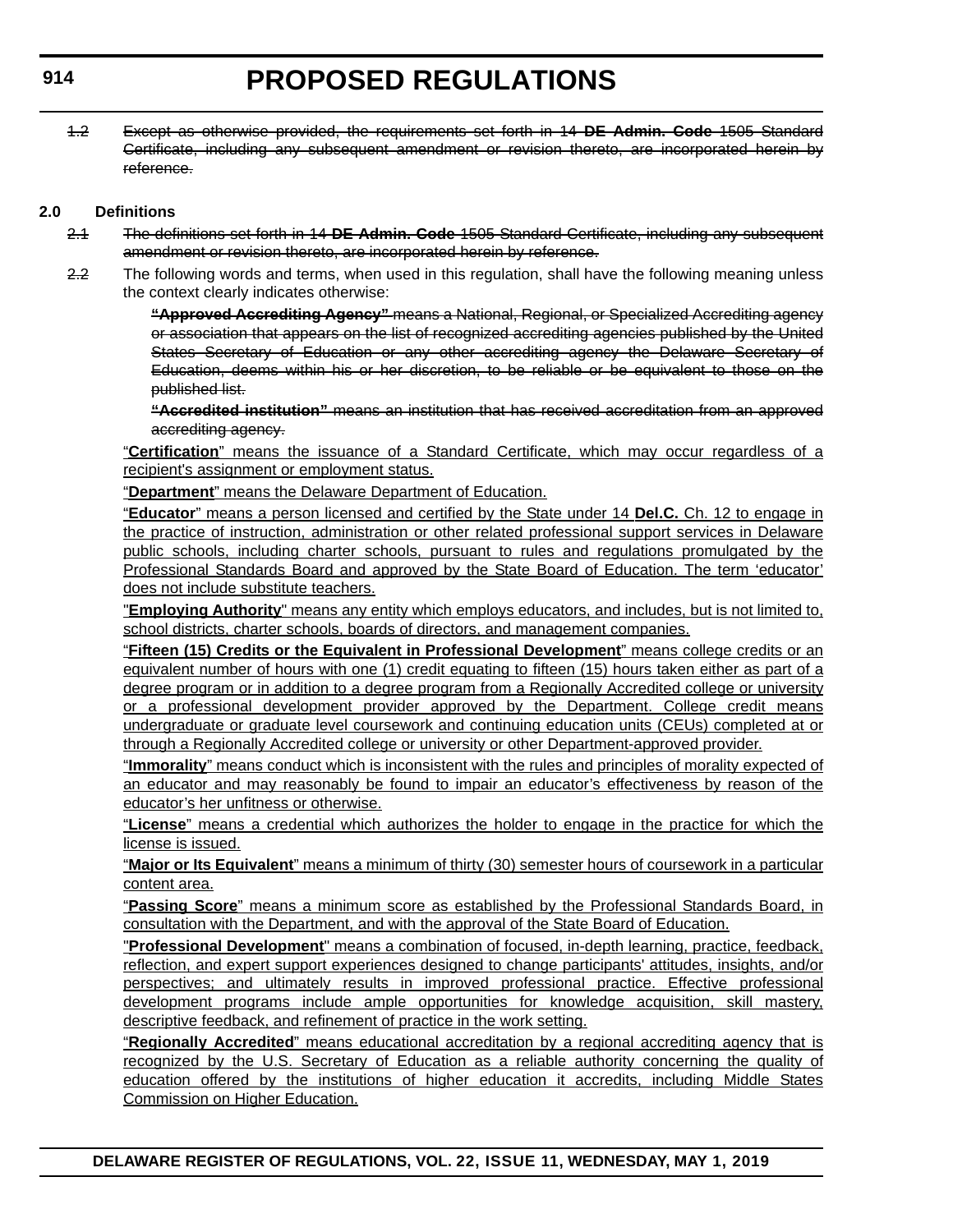"**Standard Certificate**" means a credential issued to certify that an educator has the prescribed knowledge, skill or education to practice in a particular area, teach a particular subject, or teach a category of students.

"**Standards Board**" means the Professional Standards Board established pursuant to 14 **Del.C.** §1201.

"**Valid and Current License or Certificate from Another State**" means a current full or permanent certificate or license issued by another state. This means the educator is fully credentialed by having met all of the requirements for full licensure or certification in another state. It does not include temporary, emergency, conditional certificates of eligibility or expired certificates or licenses issued from another state.

### **3.0 Issuance of a Standard Certificate**

- 3.1 In accordance with 14 **Del.C.** §1220(a), the Department shall issue a Standard Certificate as a Theater for Theatre Teacher to an educator Educator who has met the following:
	- 3.1.1 Holds a valid Delaware Initial, Continuing, or Advanced License; or a Standard or Professional Status Certificate issued by the Department prior to August 31, 2003; and, 2003 and meets the requirements set forth in Section 4.0 of this regulation; or
	- 3.1.2 Has met the requirements as set forth in 14 **DE Admin. Code** 1505 Standard Certificate, including any subsequent amendment or revision thereto; and,
	- 3.1.3 Has satisfied the additional requirements in this regulation.
	- 3.1.2 Has met the requirements for licensure and holds a Valid and Current License or Certificate from Another State in theater education; or
	- 3.1.3 Has met the requirements for a Meritorious New Teacher Candidate Designation adopted pursuant to 14 **Del.C.** §1203.
- 3.2 Notwithstanding any provision to the contrary herein, the Department shall not act on an application for Certification if the applicant is under official investigation by any national, state, or local authority with the power to issue educator licenses or certifications. The Department shall not act where the alleged conduct involves allegations of Immorality, misconduct in office, incompetence, willful neglect of duty, disloyalty, or falsification of credentials, until the applicant provides evidence of the investigation's resolution.

### **4.0 Additional Requirements Prescribed Knowledge, Skill, and Education Requirements**

- 4.1 If an examination of content knowledge such as Praxis II is not applicable and available, in the area the Standard Certificate is requested, an educator must also meet the following:
- 4.2 If the educator is applying for their second Standard Certificate pursuant to 14 **DE Admin. Code** 1505 Standard Certificate 3.1.5;
	- 4.2.1 Has satisfactorily completed fifteen (15) credits or their equivalent in professional development related to Theater, selected by the applicant with the approval of the employing school district or charter school which is submitted to the Department; or
	- 4.2.2 Has obtained certification in Theater from an accredited institution.
- 4.1 For an applicant who is applying for the applicant's first Standard Certificate, the applicant shall have satisfied the requirements in subsections 4.1.1 and 4.1.2.
	- 4.1.1 The applicant shall have:
		- 4.1.1.1 Obtained the equivalent of a certificate from the National Board for Professional Teaching Standards in theater; or
		- 4.1.1.2 Completed a bachelor's degree from a Regionally Accredited college or university with a Major or Its Equivalent in theater education from an educator preparation program approved or recognized by the National Council for the Accreditation of Teacher Education (NCATE), the Council for the Accreditation of Educator Preparation (CAEP), or a state where the state approval body employed the appropriate standards; or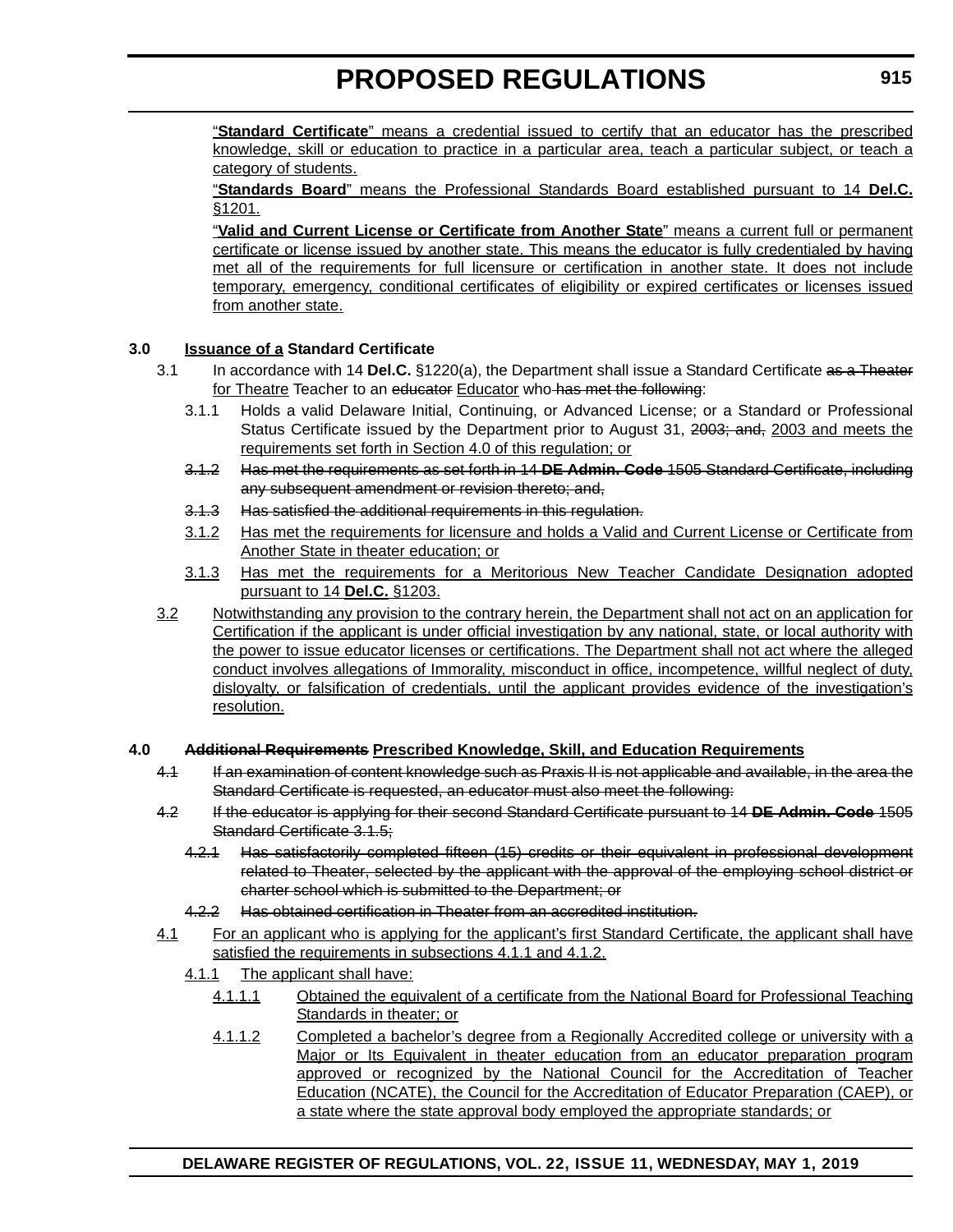- 4.1.1.3 Satisfactorily completed an alternative routes for licensure or certification program to teach theater as provided in 14 **Del.C.** §§1260 – 1266; or
- 4.1.1.4 Satisfactorily completed a Department-approved educator preparation program in theater education; or
- 4.1.1.5 Completed a bachelor's degree from a Regionally Accredited college or university in any content area and satisfactory completed 15 credits or the equivalent in Departmentapproved Professional Development related to theater education of which at least 6 credits must focus on pedagogy.
	- 4.1.1.5.1 The applicant, in consultation with the applicant's Employing Authority, shall select the Fifteen (15) Credits or the Equivalent in Professional Development subject to the Department's approval.
	- 4.1.1.5.2 If the applicant does not have an Employing Authority or is applying for a Standard Certificate outside of the applicant's current spectrum of employment, the applicant shall select the Fifteen (15) Credits or the Equivalent in Professional Development in consultation with the Department and subject to the Department's approval.
- 4.1.2 The applicant shall have achieved on the *Praxis* Subject Assessment Theatre (ETS Test Code # 5641) a Passing Score of 153.
- 4.2 For an applicant who is applying for the applicant's second or subsequent Standard Certificate, the applicant shall have satisfied both of the following requirements:
	- 4.2.1 The applicant shall have:
		- 4.2.1.1 Satisfactorily completed Fifteen (15) Credits or the Equivalent in Professional Development, as provided in subsections 4.1.1.5.1 and 4.1.1.5.2, related to theater education of which at least 6 credits must focus on pedagogy; or
		- 4.2.1.2 Completed the equivalent of subsection 4.2.1.1 in professional experience; and
	- 4.2.2 The applicant shall have achieved on the *Praxis* Subject Assessment Theatre (ETS Test Code # 5641) a Passing Score of 153.

# **5.0 Application Requirements**

- 5.1 If an applicant is applying for an Initial License, a Standard Certificate must be applied for simultaneously with application for an Initial License, and the applicant shall also provide all required documentation for the License.
- 5.2 For applicants who are applying for their first Standard Certificate, the following documentation is required with the application for a Standard Certificate for Theatre Teacher:
	- 5.2.1 Evidence of obtaining the equivalent of a certificate from the National Board for Professional Teaching Standards in theater, if applicable; and
	- 5.2.2 Official transcript from the applicant's Regionally Accredited college or university.
		- 5.2.2.1 Electronic transcripts may be submitted by the Employing Authority or by the applicant's Regionally Accredited college or university; or
		- 5.2.2.2 Sealed paper transcripts may be submitted.
		- 5.2.2.3 The Department will not accept copies of transcripts; and
	- 5.2.3 If applicable, documents verifying successful completion of Professional Development; and
	- 5.2.4 Official score on the *Praxis* Subject Assessment as provided in subsection 4.1.2; and
	- 5.2.5 If applicable, an experience form must be completed in full and signed by the applicant; and
	- 5.2.6 Additional documentation as required by the Department.
- 5.3 For applicants who are applying for their second or subsequent Standard Certificate, the following documentation is required in the application for a Standard Certificate for Theatre Teacher:
	- 5.3.1 Official transcript from the applicant's Regionally Accredited college or university.
		- 5.3.1.1 Electronic transcripts may be submitted by the Employing Authority or by the applicant's Regionally Accredited college or university; or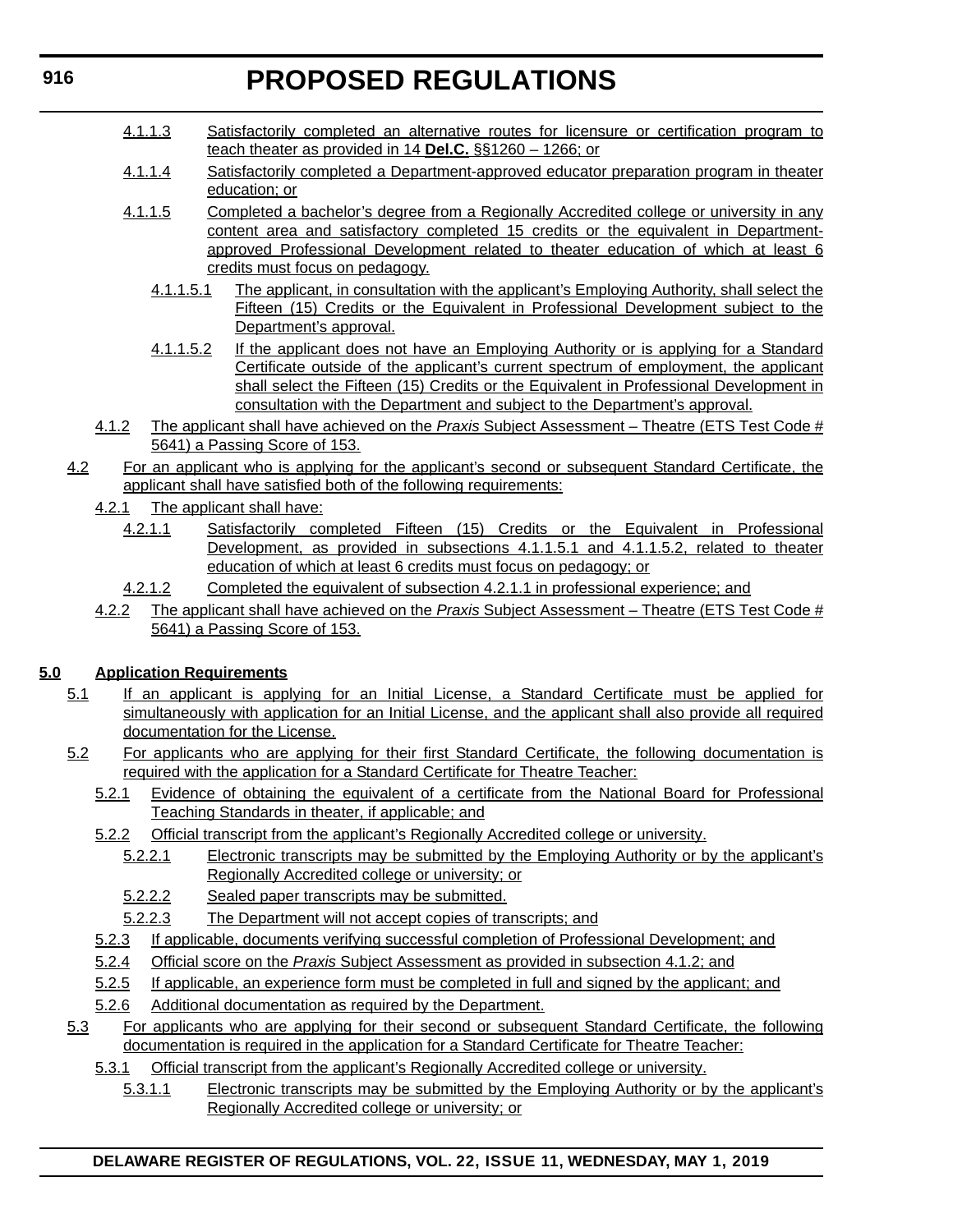- 5.3.1.2 Sealed paper transcripts may be submitted.
- 5.3.1.3 The Department will not accept copies of transcripts; and
- 5.3.2 If applicable, documents verifying successful completion of Professional Development; and
- 5.3.3 If applicable, a copy of the certification in theater from an Accredited Institution; and
- 5.3.4 If applicable, evidence of completing the equivalent of Fifteen (15) Credits or the Equivalent in Professional Development, as provided in subsections 4.1.1.5.1 and 4.1.1.5.2, related to theater education; and
- 5.3.5 Official score on the *Praxis* Subject Assessment as provided in subsection 4.2.2; and
- 5.3.6 Additional documentation as required by the Department.
- 5.4 For applicants who have met the requirements for licensure and hold a Valid and Current License or Certificate from Another State in theater, the following documentation is required in the application for a Standard Certificate for Theatre Teacher:
	- 5.4.1 An official copy of the valid and current educator license or certificate from another state or professional license.

### **6.0 Validity of a Standard Certificate**

- 6.1 A Standard Certificate for Theatre Teacher is valid regardless of the assignment or employment status of the holder provided that the Educator's License remains current and valid.
- 6.2 A Standard Certificate for Theatre Teacher is not subject to renewal.

### **7.0 Revocation of a Standard Certificate**

- 7.1 An Educator's Standard Certificate for Theatre Teacher shall be revoked in the event the Educator's Initial, Continuing, or Advanced License or Standard or Professional Status Certificate is revoked or the Educator made a materially false or misleading statement in the Educator's Standard Certificate application in accordance with 14 **Del.C.** §1222.
- 7.2 An Educator whose Standard Certificate is noticed for revocation is entitled to a full and fair hearing before the Standards Board.
	- 7.2.1 Hearings shall be conducted in accordance with 14 **DE Admin. Code** 1515 Hearing Procedures and Rules.

### **8.0 Secretary of Education Review**

The Secretary of Education may, upon the written request of a local school district or charter school, review credentials submitted in an application for a Standard Certificate for Theatre Teacher on an individual basis and grant such a Standard Certificate to an applicant who otherwise does not meet the requirements for a Standard Certificate for Theatre Teacher but whose effectiveness is documented by the local school district or charter school.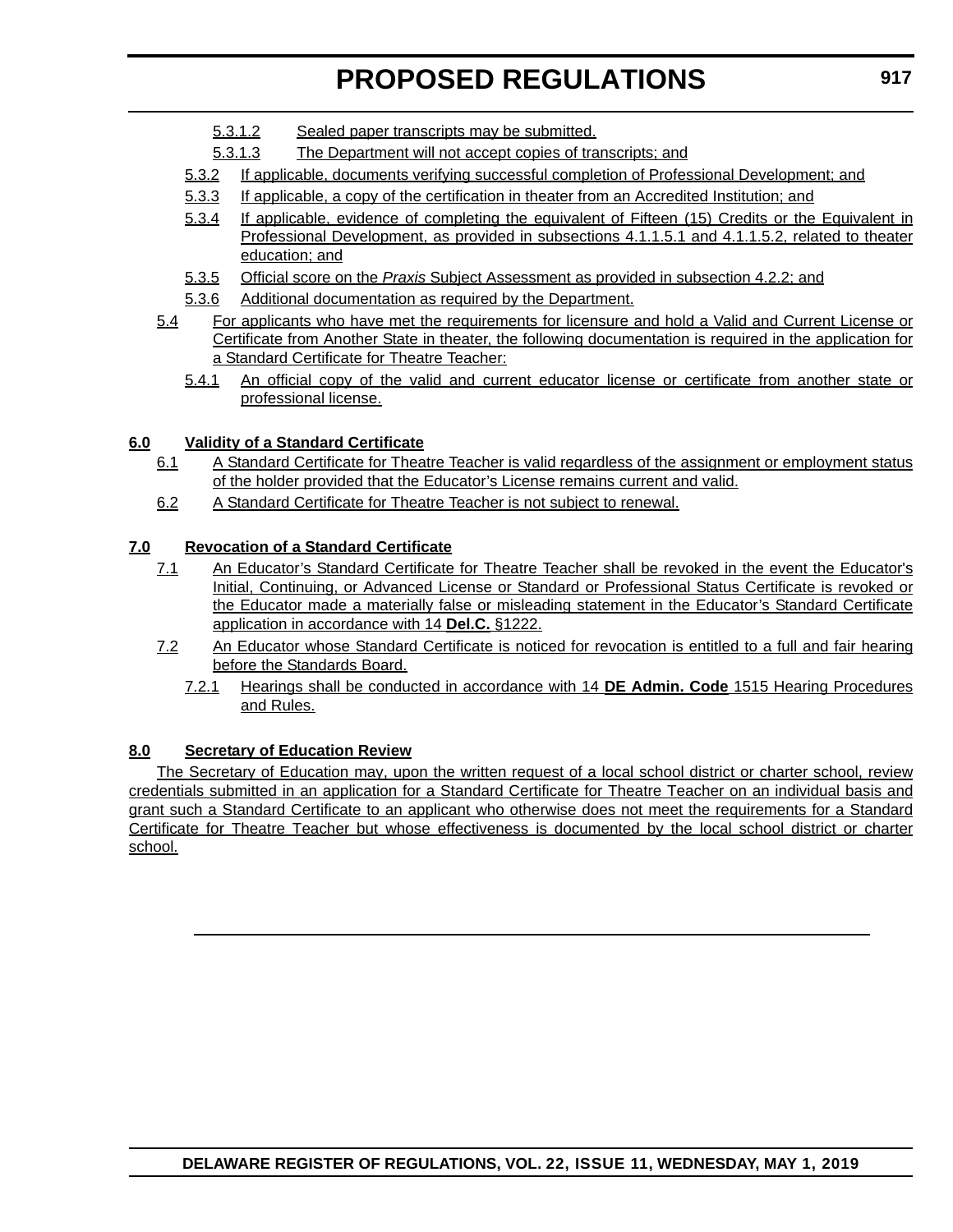**918**

# **PROPOSED REGULATIONS**

#### **[PROFESSIONAL STANDARDS BOARD](https://www.doe.k12.de.us/domain/172 )**

Statutory Authority: 14 Delaware Code, Sections 1203 and 1205(b) (14 **Del.C.** §§1203 & 1205(b))

14 **DE Admin. Code** 1560

### **PUBLIC NOTICE**

#### **Education Impact Analysis Pursuant To 14 Del.C. Section 122(d)**

#### **[1560 Art Teacher](#page-3-0)**

#### **A. TYPE OF REGULATORY ACTION REQUESTED**

Amendment to Existing Regulation

### **B. SYNOPSIS OF SUBJECT MATTER OF REGULATION**

The Professional Standards Board ("Board"), acting in consultation and cooperation with the Delaware Department of Education ("Department"), developed amendments to 14 **DE Admin. Code** 1560 Art Teacher. The regulation concerns the requirements for a Standard Certificate for Visual Arts Teacher pursuant to 14 **Del.C.** §1220. The proposed amendments include amending the title of the regulation; adding defined terms to Section 2.0; clarifying the requirements for issuing a standard certificate in Section 3.0; specifying the knowledge, skill, and education requirements for obtaining a first and second or subsequent standard certificate in Section 4.0; specifying the application requirements in Section 5.0; adding Sections 6.0 and 7.0, which concern validity and revocation of a standard certificate; adding Section 8.0, which concerns requests for the Secretary of Education to review standard certificate applications; and adding Section 9.0, which concerns recognizing Standard Certificates for Art Teacher.

Persons wishing to present their views regarding this matter may do so in writing by the close of business on or before June 3, 2019 to Mr. Chris Kenton, Executive Director, Delaware Professional Standards Board, The Townsend Building, 401 Federal Street, Suite 2, Dover, Delaware 19901. A copy of this regulation may be viewed online at the Registrar of Regulation's website, [http://regulations.delaware.gov/services/current\\_issue.shtml](http://regulations.delaware.gov/services/current_issue.shtml) or obtained at the Professional Standards Board's Office, located at the address above.

#### **C. IMPACT CRITERIA**

1. Will the amended regulation help improve student achievement as measured against state achievement standards? The amended regulation will help to improve student achievement as measured against state achievement standards.

2. Will the amended regulation help ensure that all students receive an equitable education? The amended regulation will help ensure that all students receive an equitable education.

3. Will the amended regulation help to ensure all students' health and safety are adequately protected? The amended regulation addresses a standard certificate for educators, not students' health and safety.

4. Will the amended regulation help to ensure that all students' legal rights are respected? The amended regulation addresses a standard certificate for educators, not students' legal rights.

5. Will the amended regulation preserve the necessary authority and flexibility of decision-makers at the local board and school level? The amended regulation does not change authority and flexibility of decision makers at the local board and school level.

6. Will the amended regulation place unnecessary reporting or administrative requirements or mandates upon decision makers at the local board and school levels? The amended regulation does not place unnecessary reporting or administrative requirements or mandates upon decision makers at the local board and school levels.

7. Will decision making authority and accountability for addressing the subject to be regulated be placed in the same entity? The Department implements the rules and regulations promulgated and adopted pursuant to 14 **Del.C.** Ch. 12 relating to licensure and certification of educators.

8. Will the amended regulation be consistent with and not an impediment to the implementation of other state educational policies, in particular to state educational policies addressing achievement in the core academic subjects of mathematics, science, language arts, and social studies? The amended regulation is consistent with,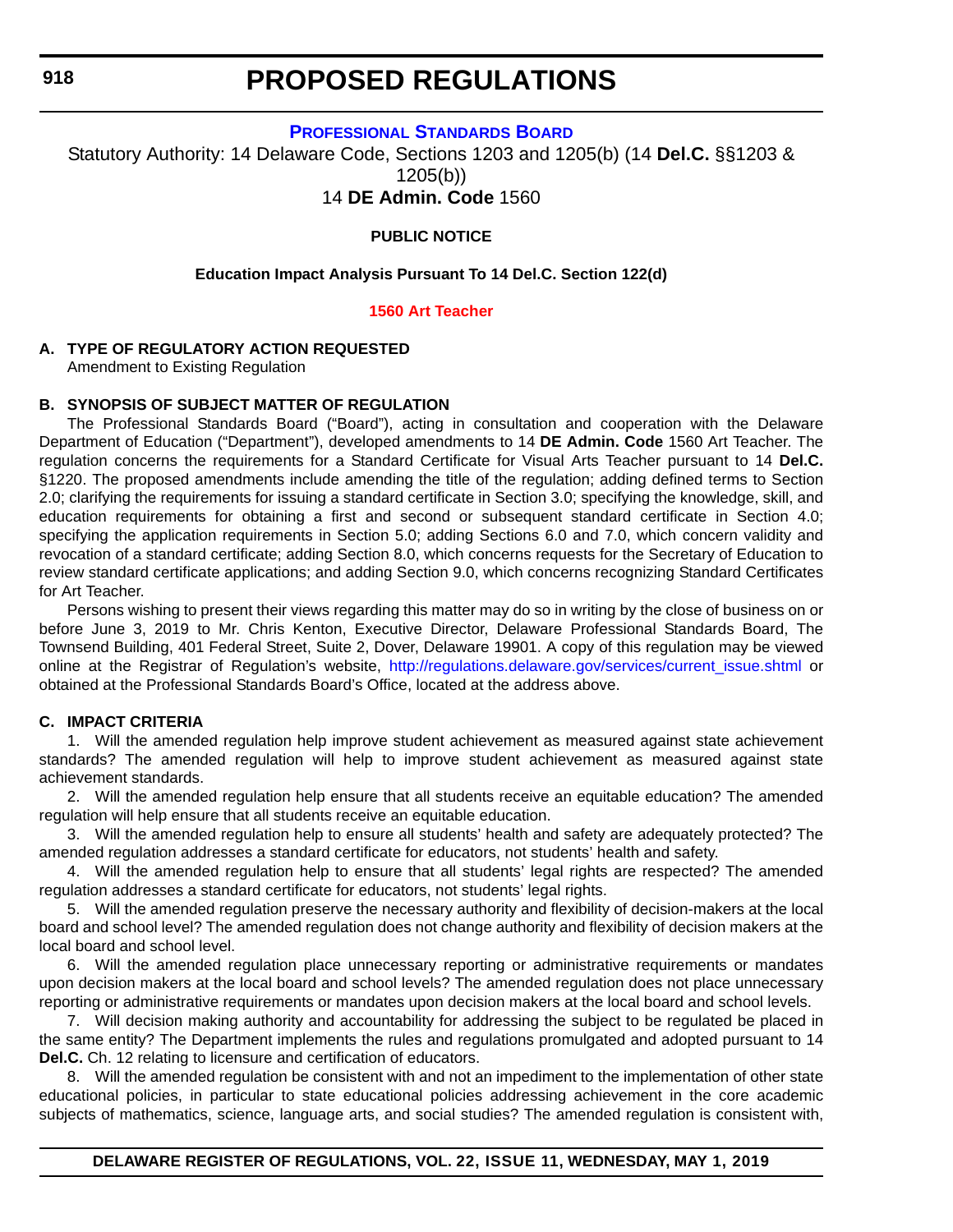and not an impediment to, the implementation of other state educational policies, and in particular to state educational policies addressing achievement in the core academic subjects of mathematics, science, language arts, and social studies.

9. Is there a less burdensome method for addressing the purpose of the amended regulation? There is not a less burdensome method for addressing the purpose of this amended regulation.

10. What is the cost to the state and to the local school boards of compliance with the adopted regulation? There is no expected cost to the state and to the local school boards of complying with this amended regulation.

#### **\*Please Note: The Regulatory Flexibility Analysis and Impact Statement for this regulation, as required by 29 Del.C. Ch. 104, is available at:**

**<http://regulations.delaware.gov/register/may2019/proposed/22 DE Reg 918RFA 05-01-19.pdf>**

#### **1560 Art Visual Arts Teacher**

Non-regulatory note: Passage on an examination of content knowledge may also be required to obtain this certification. Pursuant to 14 **Del.C.** §1220 and 14 **DE Admin. Code** 1505, an examination of content knowledge is required when applicable and available. An examination of content knowledge is applicable and available when approved by the Professional Standards Board with the concurrence of the State Board of Education. See the Department of Education website for additional information.

### **1.0 Content**

- 1.1 This regulation shall apply to the requirements for issuance of a Standard Certificate, pursuant to 14 Del.C. §1220(a), for Art Visual Arts Teacher. This certification Certification is required for grades K to12.
- 1.2 Except as otherwise provided, the requirements set forth in 14 **DE Admin. Code** 1505 Standard Certificate, including any subsequent amendment or revision thereto, are incorporated herein by reference.

#### **2.0 Definitions**

The definitions set forth in 14 **DE Admin. Code** 1505 Standard Certificate, including any subsequent amendment or revision thereto, are incorporated herein by reference.

The following words and terms, when used in this regulation, shall have the following meaning unless the context clearly indicates otherwise:

> "**Certification**" means the issuance of a Standard Certificate, which may occur regardless of a recipient's assignment or employment status.

"**Department**" means the Delaware Department of Education.

"**Educator**" means a person licensed and certified by the State under 14 **Del.C.** Ch. 12 to engage in the practice of instruction, administration or other related professional support services in Delaware public schools, including charter schools, pursuant to rules and regulations promulgated by the Professional Standards Board and approved by the State Board of Education. The term 'educator' does not include substitute teachers.

"**Employing Authority**" means any entity which employs educators, and includes, but is not limited to, school districts, charter schools, boards of directors, and management companies.

"**Fifteen (15) Credits or the Equivalent in Professional Development**" means college credits or an equivalent number of hours with one (1) credit equating to fifteen (15) hours taken either as part of a degree program or in addition to a degree program from a Regionally Accredited college or university or a professional development provider approved by the Department. College credit means undergraduate or graduate level coursework and continuing education units (CEUs) completed at or through a Regionally Accredited college or university or other Department-approved provider.

"**Immorality**" means conduct which is inconsistent with the rules and principles of morality expected of an educator and may reasonably be found to impair an educator's effectiveness by reason of the educator's unfitness or otherwise.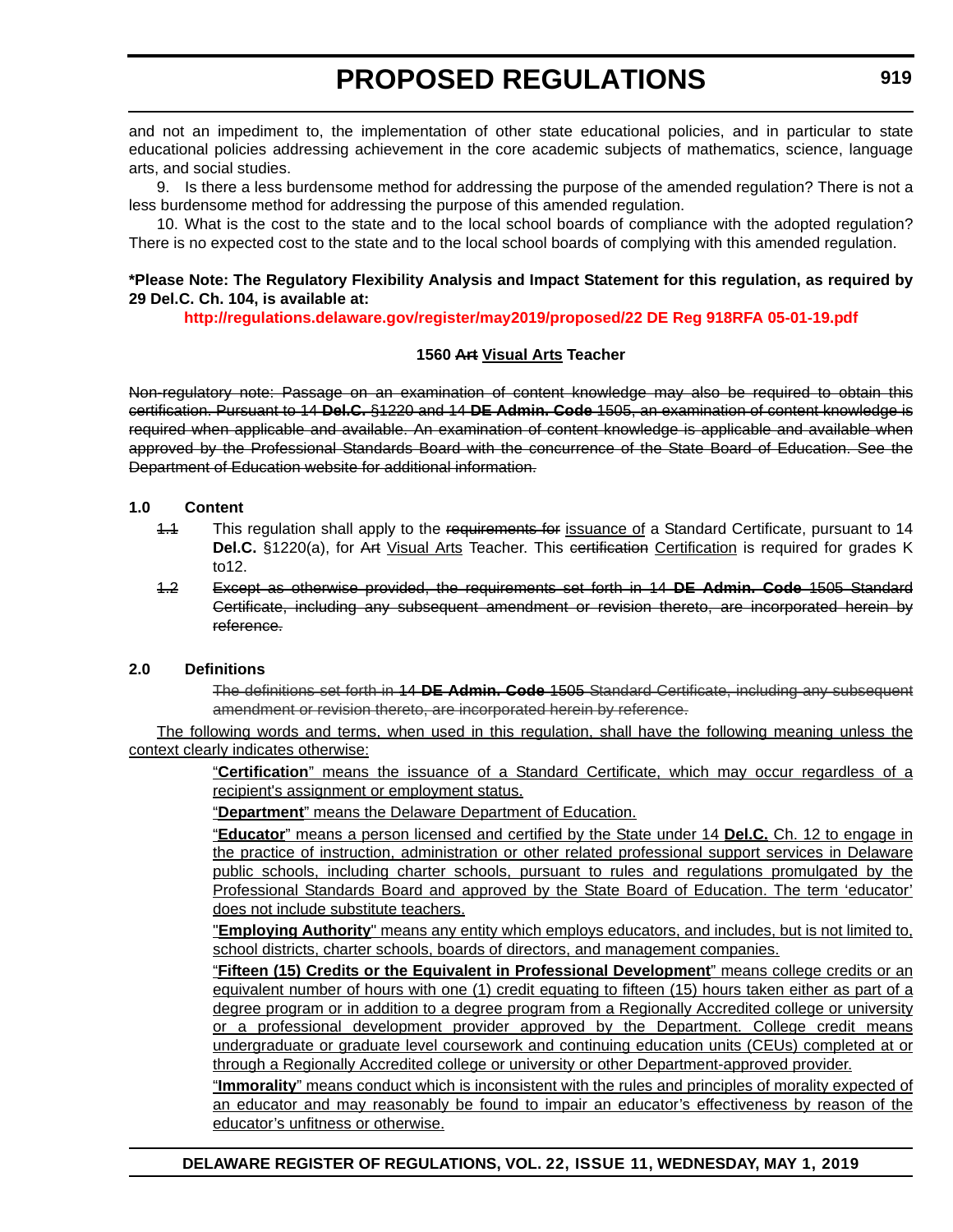"**License**" means a credential which authorizes the holder to engage in the practice for which the license is issued.

"**Major or Its Equivalent**" means a minimum of thirty (30) semester hours of coursework in a particular content area.

"**Passing Score**" means a minimum score as established by the Professional Standards Board, in consultation with the Department, and with the approval of the State Board of Education.

"**Professional Development**" means a combination of focused, in-depth learning, practice, feedback, reflection, and expert support experiences designed to change participants' attitudes, insights, and/or perspectives; and ultimately results in improved professional practice. Effective professional development programs include ample opportunities for knowledge acquisition, skill mastery, descriptive feedback, and refinement of practice in the work setting.

"**Regionally Accredited**" means educational accreditation by a regional accrediting agency that is recognized by the U.S. Secretary of Education as a reliable authority concerning the quality of education offered by the institutions of higher education it accredits, including Middle States Commission on Higher Education.

"**Standard Certificate**" means a credential issued to certify that an educator has the prescribed knowledge, skill or education to practice in a particular area, teach a particular subject, or teach a category of students.

"**Standards Board**" means the Professional Standards Board established pursuant to 14 **Del.C.** §1201.

"**Valid and Current License or Certificate from Another State**" means a current full or permanent certificate or license issued by another state. This means the educator is fully credentialed by having met all of the requirements for full licensure or certification in another state. It does not include temporary, emergency, conditional certificates of eligibility or expired certificates or licenses issued from another state.

### **3.0 Issuance of a Standard Certificate**

- 3.1 In accordance with 14 **Del.C.** §1220(a), the Department shall issue a Standard Certificate as an Art for Visual Arts Teacher to an educator Educator who has met the following:
	- 3.1.1 Holds a valid Delaware Initial, Continuing, or Advanced License; License, or a Limited Standard, Standard or Professional Status Certificate issued by the Department prior to August 31, 2003; 2003 and meets the requirements set forth in Section 4.0 of this regulation; or
	- 3.1.2 Has met the requirements as set forth in 14 **DE Admin. Code** 1505 Standard Certificate, including any subsequent amendment or revision thereto.
	- 3.1.2 Has met the requirements for licensure and holds a Valid and Current License or Certificate from Another State in art education; or
	- 3.1.3 Has met the requirements for a Meritorious New Teacher Candidate Designation adopted pursuant to 14 **Del.C.** §1203.
- 3.2 Notwithstanding any provision to the contrary herein, the Department shall not act on an application for Certification if the applicant is under official investigation by any national, state, or local authority with the power to issue educator licenses or certifications. The Department shall not act where the alleged conduct involves allegations of Immorality, misconduct in office, incompetence, willful neglect of duty, disloyalty, or falsification of credentials, until the applicant provides evidence of the investigation's resolution.

# **4.0 Prescribed Knowledge, Skill, and Education Requirements**

- 4.1 For an applicant who is applying for the applicant's first Standard Certificate, the applicant shall have satisfied the requirements in subsections 4.1.1 and 4.1.2.
	- 4.1.1 The applicant shall have: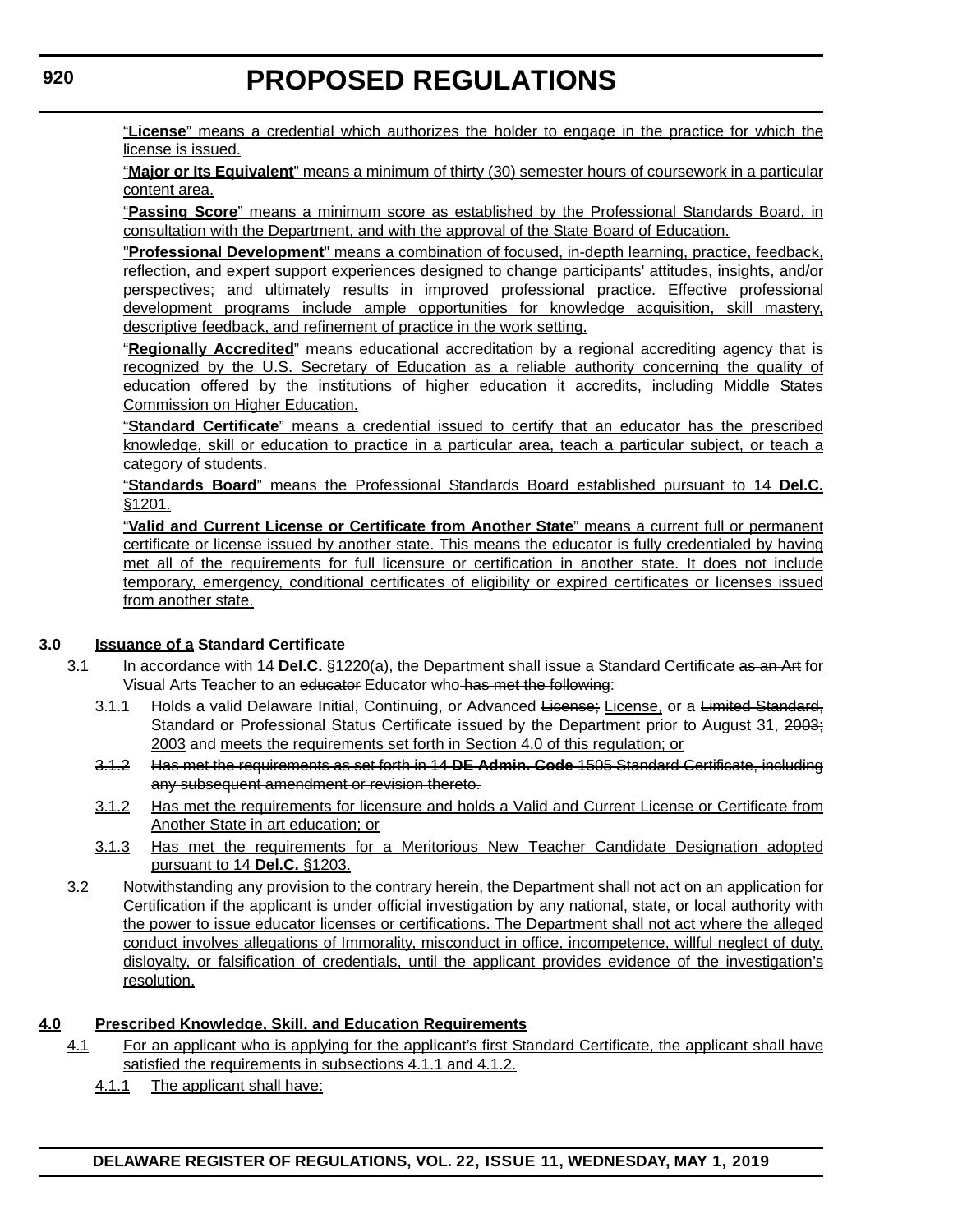- 4.1.1.1 Obtained and currently maintain an Art certificate from the National Board for Professional Teaching Standards; or
- 4.1.1.2 Completed a bachelor's degree from a Regionally Accredited college or university with a Major or Its Equivalent in art education from an educator preparation program approved or recognized by the National Council for the Accreditation of Teacher Education (NCATE), the Council for the Accreditation of Educator Preparation (CAEP), or a state where the state approval body employed the appropriate standards; or
- 4.1.1.3 Satisfactorily completed an alternative routes for licensure or certification program to teach art as provided in 14 **Del.C.** §§1260 – 1266; or
- 4.1.1.4 Satisfactorily completed a Department-approved educator preparation program in art education; or
- 4.1.1.5 Completed a bachelor's degree from a Regionally Accredited college or university in any content area and satisfactory completion of fifteen (15) credits or the equivalent in Department-approved Professional Development related to art education of which at least six (6) credits must focus on pedagogy.
	- 4.1.1.5.1 The applicant, in consultation with the applicant's Employing Authority, shall select the Fifteen (15) Credits or the Equivalent in Professional Development subject to the Department's approval.
	- 4.1.1.5.2 If the applicant does not have an Employing Authority or is applying for a Standard Certificate outside of the applicant's current spectrum of employment, the applicant shall select the Fifteen (15) Credits or the Equivalent in Professional Development in consultation with the Department and subject to the Department's approval.
- 4.1.2 The applicant shall have achieved on the *Praxis* Subject Assessment Art: Content Knowledge (ETS Test Code # 5134) a Passing Score of 158.
- 4.2 For an applicant who is applying for the applicant's second or subsequent Standard Certificate, the applicant shall have satisfied the requirements in subsections 4.2.1 and 4.2.2.
	- 4.2.1 The applicant shall have:
		- 4.2.1.1 Satisfactorily completed Fifteen (15) Credits or the Equivalent in Professional Development, as provided in subsections 4.1.1.5.1 and 4.1.1.5.2, related to art education of which at least 6 credits must focus on pedagogy; or
		- 4.2.1.2 Completed the equivalent of subsection 4.2.1.1 in professional experience; and
	- 4.2.2 The applicant shall have achieved on the *Praxis* Subject Assessment Art: Content Knowledge (ETS Test Code # 5134) a Passing Score of 158.

# **5.0 Application Requirements**

- 5.1 If an applicant is applying for an Initial License, a Standard Certificate must be applied for simultaneously with the application for an Initial License, and the applicant shall also provide all required documentation for the License.
- 5.2 For applicants who are applying for their first Standard Certificate, the following documentation is required with the application for a Standard Certificate for Visual Arts Teacher:
	- 5.2.1 Evidence of obtaining and maintaining an Art certificate from the National Board for Professional Teaching Standards, if applicable; and
	- 5.2.2 Official transcript from the applicant's Regionally Accredited college or university.
		- 5.2.2.1 Electronic transcripts may be submitted by the Employing Authority or by the applicant's Regionally Accredited college or university; or
		- 5.2.2.2 Sealed paper transcripts may be submitted.
		- 5.2.2.3 The Department will not accept copies of transcripts; and
	- 5.2.3 If applicable, documents verifying successful completion of Professional Development; and
	- 5.2.4 Official score on the *Praxis* Subject Assessment as provided in subsection 4.1.2; and
	- 5.2.5 If applicable, an experience form must be completed in full and signed by the applicant; and

# **DELAWARE REGISTER OF REGULATIONS, VOL. 22, ISSUE 11, WEDNESDAY, MAY 1, 2019**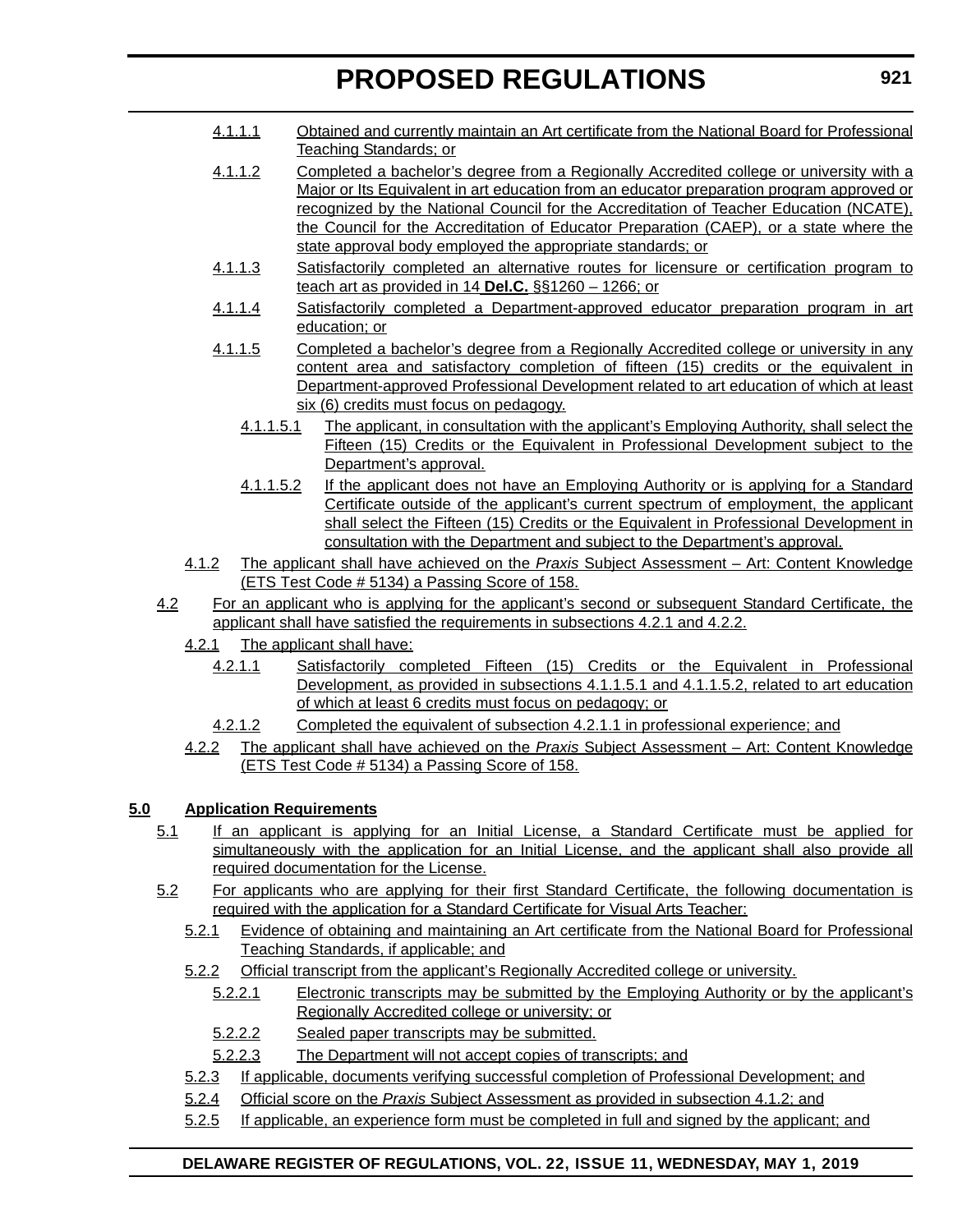- 5.2.6 Additional documentation as required by the Department.
- 5.3 For applicants who are applying for their second or subsequent Standard Certificate, the following documentation is required in the application for a Standard Certificate for Visual Arts Teacher:
	- 5.3.1 Official transcript from the applicant's Regionally Accredited college or university.
		- 5.3.1.1 Electronic transcripts may be submitted by the Employing Authority or by the applicant's Regionally Accredited college or university; or
		- 5.3.1.2 Sealed paper transcripts may be submitted.
		- 5.3.1.3 The Department will not accept copies of transcripts; and
	- 5.3.2 If applicable, documents verifying successful completion of Professional Development; and
	- 5.3.3 If applicable, evidence of completing the equivalent of Fifteen (15) Credits or the Equivalent in Professional Development, as provided in subsections 4.1.1.5.1 and 4.1.1.5.2, related to art education or obtaining certification in art from an Accredited Institution; and
	- 5.3.4 Official score on the *Praxis* Subject Assessment as provided in subsection 4.2.2; and
	- 5.3.5 Additional documentation as required by the Department.
- 5.4 For applicants who have met the requirements for licensure and hold a Valid and Current License or Certificate from Another State in art education, the following documentation is required in the application for a Standard Certificate for Visual Arts Teacher:
	- 5.4.1 An official copy of the valid and current educator license or certificate from another state or professional license.

### **6.0 Validity of a Standard Certificate**

- 6.1 A Standard Certificate for Visual Arts Teacher is valid regardless of the assignment or employment status of the holder provided that the Educator's License remains current and valid.
- 6.2 A Standard Certificate for Visual Arts Teacher is not subject to renewal.

### **7.0 Revocation of a Standard Certificate**

- 7.1 An Educator's Standard Certificate for Visual Arts Teacher shall be revoked in the event the Educator's Initial, Continuing, or Advanced License or Standard or Professional Status Certificate is revoked or the Educator made a materially false or misleading statement in the Educator's Standard Certificate application in accordance with 14 **Del.C.** §1222.
- 7.2 An Educator whose Standard Certificate is noticed for revocation is entitled to a full and fair hearing before the Standards Board.
	- 7.2.1 Hearings shall be conducted in accordance with 14 **DE Admin. Code** 1515 Hearing Procedures and Rules.

### **8.0 Secretary of Education Review**

The Secretary of Education may, upon the written request of a local school district or charter school, review credentials submitted in an application for a Standard Certificate for Visual Arts Teacher on an individual basis and grant such a Standard Certificate to an applicant who otherwise does not meet the requirements for a Standard Certificate for Visual Arts Teacher but whose effectiveness is documented by the local school district or charter school.

#### **9.0 Past Certification Recognized**

The Department shall recognize a Standard Certificate Art Teacher issued prior to July 1, 2019. A teacher holding such a Standard Certificate issued by the Department before July 1, 2019 shall be considered certified as a Visual Arts Teacher.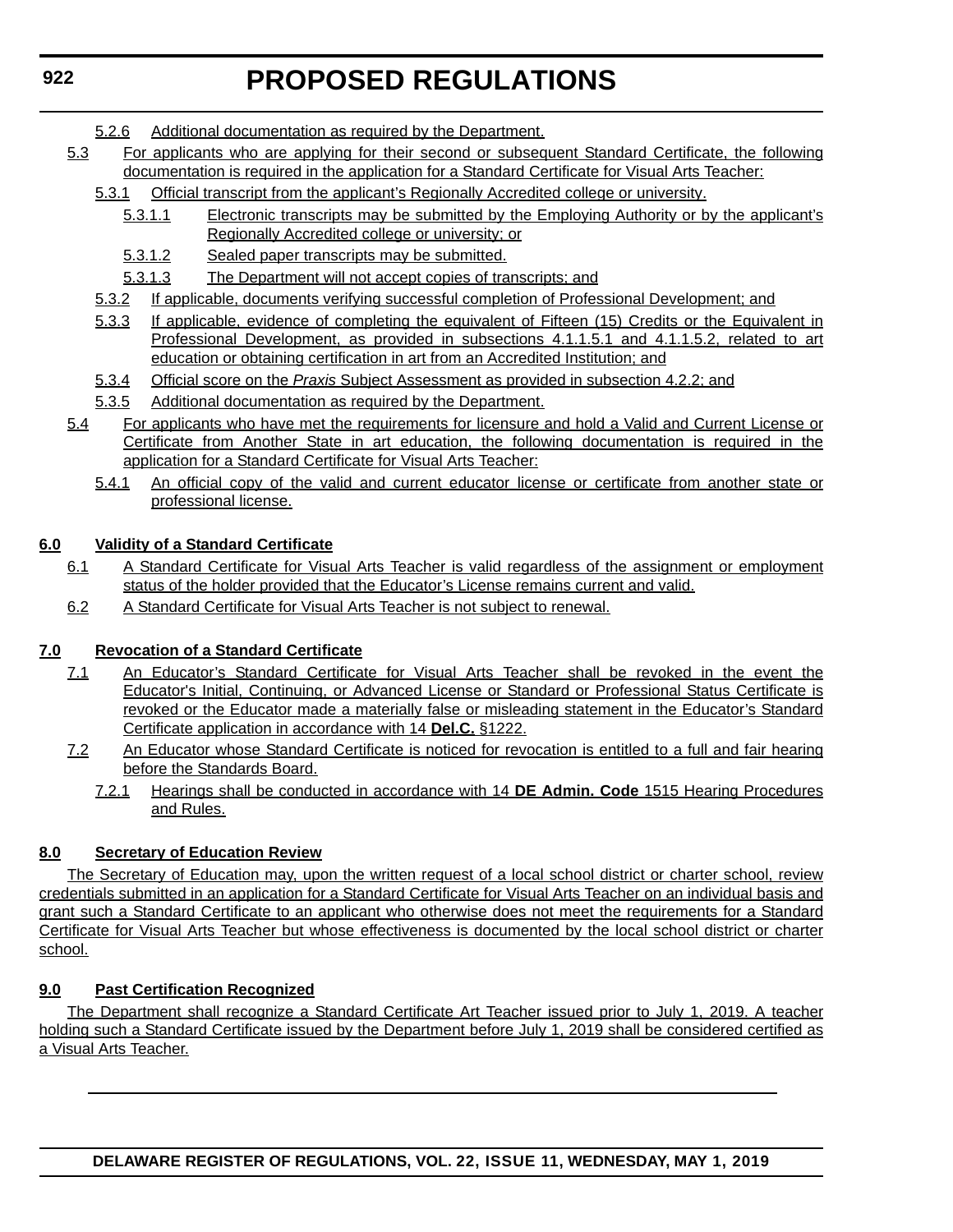**[PROFESSIONAL STANDARDS BOARD](https://www.doe.k12.de.us/domain/172 )**

Statutory Authority: 14 Delaware Code, Sections 1203 and 1205(b) (14 **Del.C.** §§1203 & 1205(b))

14 **DE Admin. Code** 1563

#### **PUBLIC NOTICE**

#### **Education Impact Analysis Pursuant To 14 Del.C. Section 122(d)**

#### **[1563 Music Teacher](#page-3-0)**

#### **A. TYPE OF REGULATORY ACTION REQUESTED**

Amendment to Existing Regulation

#### **B. SYNOPSIS OF SUBJECT MATTER OF REGULATION**

The Professional Standards Board ("Board"), acting in consultation and cooperation with the Delaware Department of Education ("Department"), developed amendments to 14 **DE Admin. Code** 1563 Music Teacher. The regulation concerns the requirements for a Standard Certificate for Music Teacher pursuant to 14 **Del.C.** §1220. The proposed amendments include adding defined terms to Section 2.0; clarifying the requirements for issuing a standard certificate in Section 3.0; specifying the knowledge, skill, and education requirements for obtaining a first and second or subsequent standard certificate in Section 4.0; specifying the application requirements in Section 5.0; adding Sections 6.0 and 7.0, which concern validity and revocation of a standard certificate; and adding Section 8.0, which concerns requests for the Secretary of Education to review standard certificate applications.

Persons wishing to present their views regarding this matter may do so in writing by the close of business on or before June 3, 2019 to Mr. Chris Kenton, Executive Director, Delaware Professional Standards Board, The Townsend Building, 401 Federal Street, Suite 2, Dover, Delaware 19901. A copy of this regulation may be viewed online at the Registrar of Regulation's website, [http://regulations.delaware.gov/services/current\\_issue.shtml](http://regulations.delaware.gov/services/current_issue.shtml) or obtained at the Professional Standards Board's Office, located at the address above.

#### **C. IMPACT CRITERIA**

1. Will the amended regulation help improve student achievement as measured against state achievement standards? The amended regulation will help to improve student achievement as measured against state achievement standards.

2. Will the amended regulation help ensure that all students receive an equitable education? The amended regulation will help ensure that all students receive an equitable education.

3. Will the amended regulation help to ensure all students' health and safety are adequately protected? The amended regulation addresses a standard certificate for educators, not students' health and safety.

4. Will the amended regulation help to ensure that all students' legal rights are respected? The amended regulation addresses a standard certificate for educators, not students' legal rights.

5. Will the amended regulation preserve the necessary authority and flexibility of decision-makers at the local board and school level? The amended regulation does not change authority and flexibility of decision makers at the local board and school level.

6. Will the amended regulation place unnecessary reporting or administrative requirements or mandates upon decision makers at the local board and school levels? The amended regulation does not place unnecessary reporting or administrative requirements or mandates upon decision makers at the local board and school levels.

7. Will decision making authority and accountability for addressing the subject to be regulated be placed in the same entity? The Department implements the rules and regulations promulgated and adopted pursuant to 14 **Del.C.** Ch. 12 relating to licensure and certification of educators.

8. Will the amended regulation be consistent with and not an impediment to the implementation of other state educational policies, in particular to state educational policies addressing achievement in the core academic subjects of mathematics, science, language arts, and social studies? The amended regulation is consistent with, and not an impediment to, the implementation of other state educational policies, and in particular to state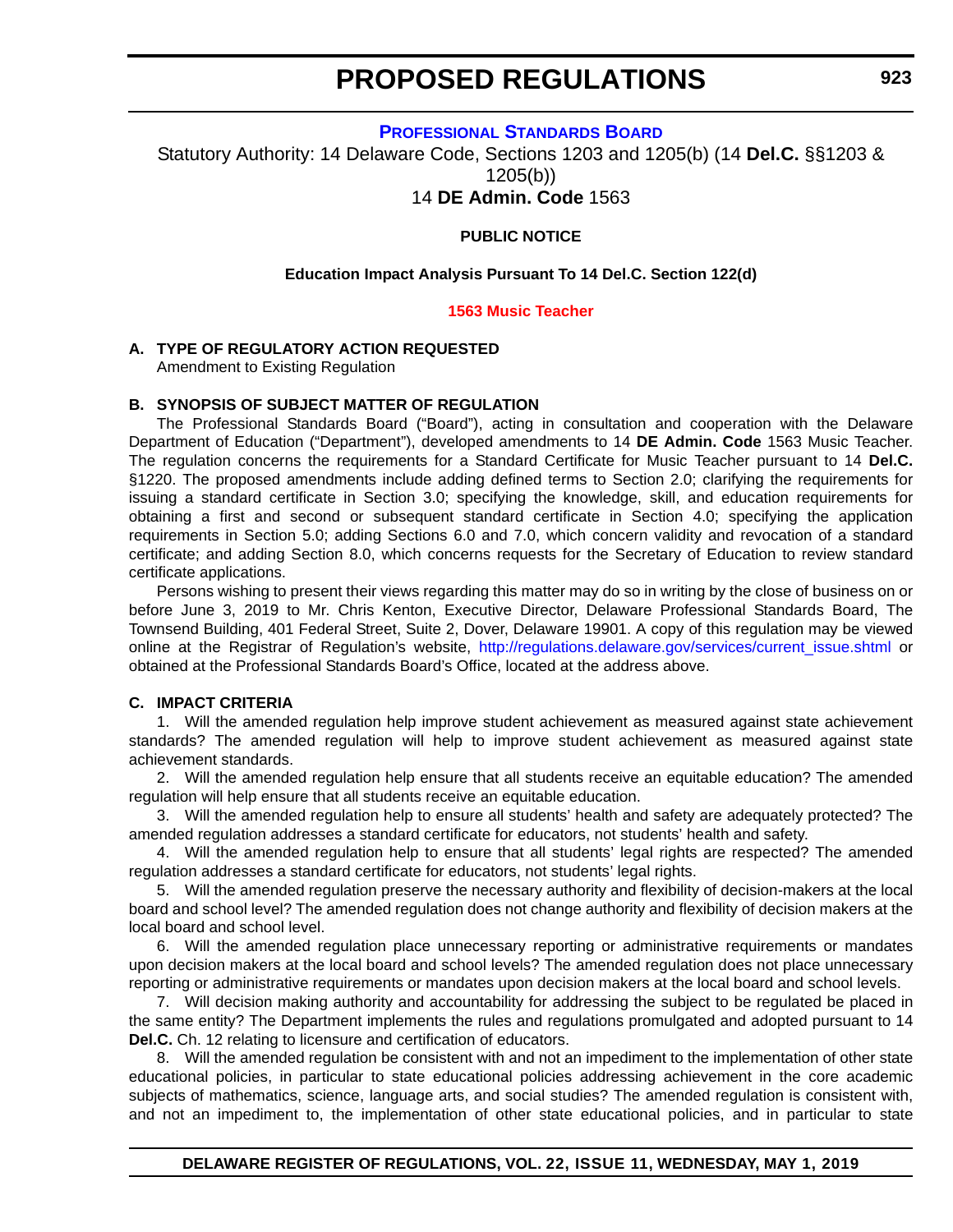educational policies addressing achievement in the core academic subjects of mathematics, science, language arts, and social studies.

9. Is there a less burdensome method for addressing the purpose of the amended regulation? There is not a less burdensome method for addressing the purpose of this amended regulation.

10. What is the cost to the state and to the local school boards of compliance with the adopted regulation? There is no expected cost to the state and to the local school boards of complying with this amended regulation.

### **\*Please Note: The Regulatory Flexibility Analysis and Impact Statement for this regulation, as required by 29 Del.C. Ch. 104, is available at:**

**<http://regulations.delaware.gov/register/may2019/proposed/22 DE Reg 923RFA 05-01-19.pdf>**

### **1563 Music Teacher**

Non-regulatory note: Passage on an examination of content knowledge may also be required to obtain this certification. Pursuant to 14 **Del.C.** §1220 and 14 **DE Admin. Code** 1505, an examination of content knowledge is required when applicable and available. An examination of content knowledge is applicable and available when approved by the Professional Standards Board with the concurrence of the State Board of Education. See the Department of Education website for additional information.

### **1.0 Content**

- 1.1 This regulation shall apply to the issuance of a Standard Certificate, pursuant to 14 **Del.C.** §1220(a), for Music Teacher. This certification Certification is required for grades K to 12.
- 1.2 Except as otherwise provided, the requirements set forth in 14 **DE Admin. Code** 1505 Standard Certificate, including any subsequent amendment or revision thereto, are incorporated herein by reference.

# **2.0 Definitions**

The definitions set forth in 14 **DE Admin. Code** 1505 Standard Certificate, including any subsequent amendment or revision thereto, are incorporated herein by reference.

The following words and terms, when used in this regulation, shall have the following meaning unless the context clearly indicates otherwise:

> "**Certification**" means the issuance of a Standard Certificate, which may occur regardless of a recipient's assignment or employment status.

"**Department**" means the Delaware Department of Education.

"**Educator**" means a person licensed and certified by the State under 14 **Del.C.** Ch. 12 to engage in the practice of instruction, administration or other related professional support services in Delaware public schools, including charter schools, pursuant to rules and regulations promulgated by the Professional Standards Board and approved by the State Board of Education. The term 'educator' does not include substitute teachers.

"**Employing Authority**" means any entity which employs educators, and includes, but is not limited to, school districts, charter schools, boards of directors, and management companies.

"**Fifteen (15) Credits or the Equivalent in Professional Development**" means college credits or an equivalent number of hours with one (1) credit equating to fifteen (15) hours taken either as part of a degree program or in addition to a degree program from a Regionally Accredited college or university or a professional development provider approved by the Department. College credit means undergraduate or graduate level coursework and continuing education units (CEUs) completed at or through a Regionally Accredited college or university or other Department-approved provider.

"**Immorality**" means conduct which is inconsistent with the rules and principles of morality expected of an educator and may reasonably be found to impair an educator's effectiveness by reason of the educator's unfitness or otherwise.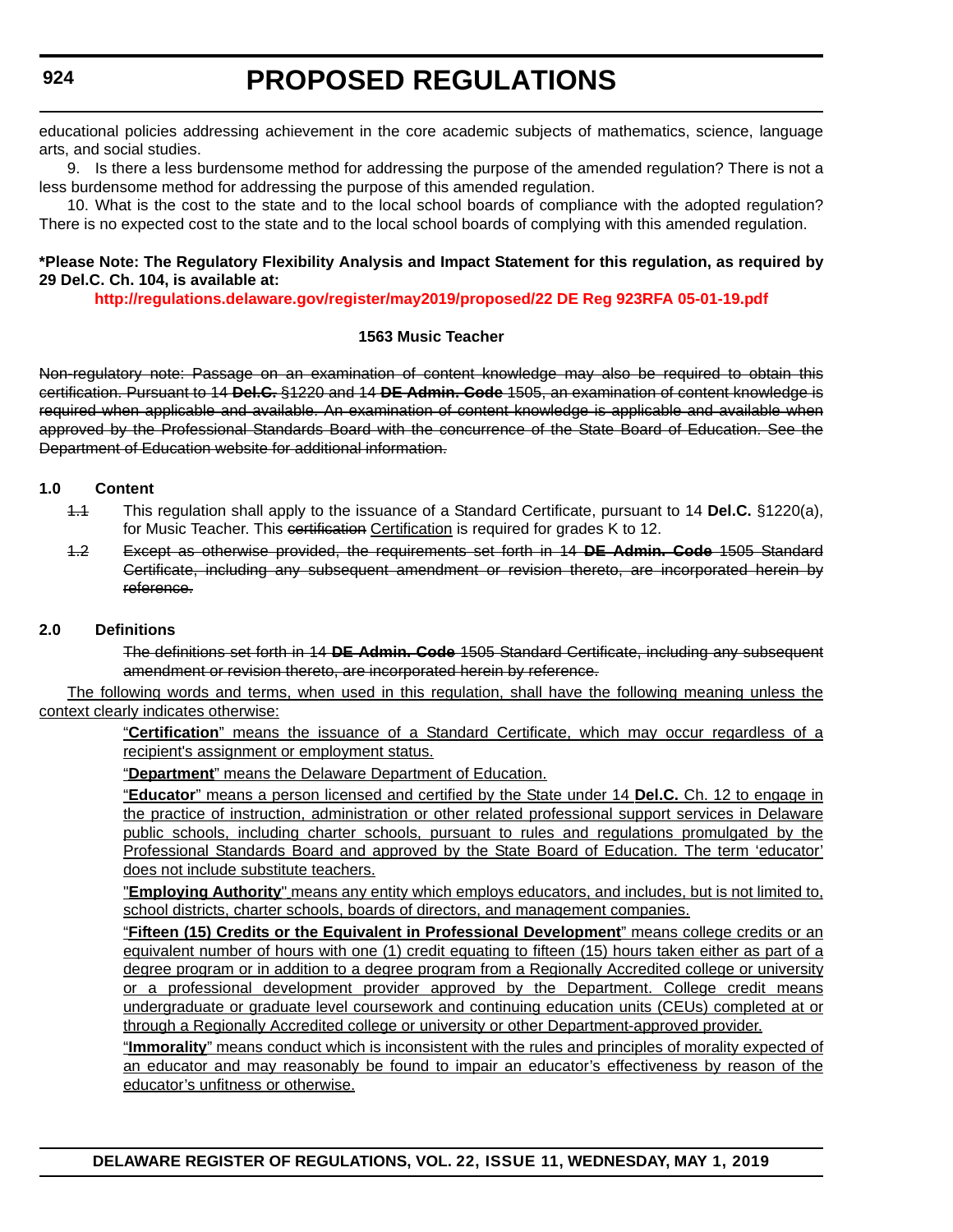"**License**" means a credential which authorizes the holder to engage in the practice for which the license is issued.

"**Major or Its Equivalent**" means a minimum of thirty (30) semester hours of coursework in a particular content area.

"**Passing Score**" means a minimum score as established by the Professional Standards Board, in consultation with the Department, and with the approval of the State Board of Education.

"**Professional Development**" means a combination of focused, in-depth learning, practice, feedback, reflection, and expert support experiences designed to change participants' attitudes, insights, and/or perspectives; and ultimately results in improved professional practice. Effective professional development programs include ample opportunities for knowledge acquisition, skill mastery, descriptive feedback, and refinement of practice in the work setting.

"**Regionally Accredited**" means educational accreditation by a regional accrediting agency that is recognized by the U.S. Secretary of Education as a reliable authority concerning the quality of education offered by the institutions of higher education it accredits, including Middle States Commission on Higher Education.

"**Standard Certificate**" means a credential issued to certify that an educator has the prescribed knowledge, skill or education to practice in a particular area, teach a particular subject, or teach a category of students.

"**Standards Board**" means the Professional Standards Board established pursuant to 14 **Del.C.** §1201.

"**Valid and Current License or Certificate from Another State**" means a current full or permanent certificate or license issued by another state. This means the educator is fully credentialed by having met all of the requirements for full licensure or certification in another state. It does not include temporary, emergency, conditional certificates of eligibility or expired certificates or licenses issued from another state.

### **3.0 Issuance of a Standard Certificate**

- 3.1 In accordance with 14 **Del.C.** §1220(a), the Department shall issue a Standard Certificate as a for Music Teacher to an educator Educator who has met the following:
	- 3.1.1 Holds a valid Delaware Initial, Continuing, or Advanced License; License, or a Limited Standard, Standard or Professional Status Certificate issued by the Department prior to August 31, 2003; and 2003 and meets the requirements set forth in Section 4.0 of this regulation; or
	- 3.1.2 Has met the requirements as set forth in 14 **DE Admin. Code** 1505 Standard Certificate, including any subsequent amendment or revision there.
	- 3.1.2 Has met the requirements for licensure and holds a Valid and Current License or Certificate from Another State in music education; or
	- 3.1.3 Has met the requirements for a Meritorious New Teacher Candidate Designation adopted pursuant to 14 **Del.C.** §1203.
- 3.2 Notwithstanding any provision to the contrary herein, the Department shall not act on an application for Certification if the applicant is under official investigation by any national, state, or local authority with the power to issue educator licenses or certifications. The Department shall not act where the alleged conduct involves allegations of Immorality, misconduct in office, incompetence, willful neglect of duty, disloyalty, or falsification of credentials, until the applicant provides evidence of the investigation's resolution.

### **4.0 Prescribed Knowledge, Skill, and Education Requirements**

- 4.1 For an applicant who is applying for the applicant's first Standard Certificate, the applicant shall have satisfied the requirements in subsections 4.1.1 and 4.1.2.
	- 4.1.1 The applicant shall have: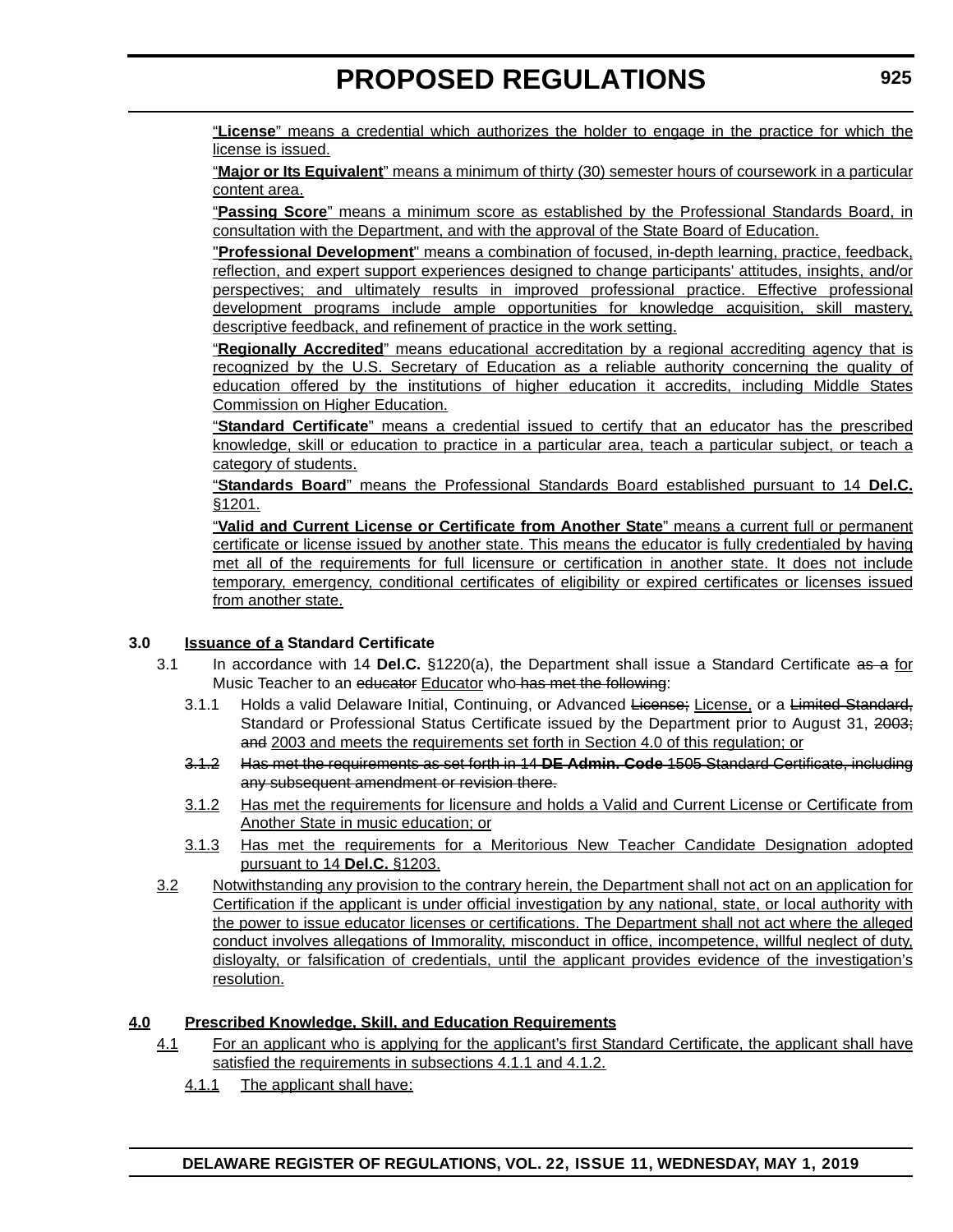- 4.1.1.1 Obtained and currently maintain a Music certificate from the National Board for Professional Teaching Standards; or
- 4.1.1.2 Completed a bachelor's degree from a Regionally Accredited college or university with a Major or Its Equivalent in music education from an educator preparation program approved or recognized by the National Council for the Accreditation of Teacher Education (NCATE), the Council for the Accreditation of Educator Preparation (CAEP), or a state where the state approval body employed the appropriate standards; or
- 4.1.1.3 Satisfactorily completed an alternative routes for licensure or certification program to teach music as provided in 14 **Del.C.** §§1260 – 1266; or
- 4.1.1.4 Satisfactorily completed a Department-approved educator preparation program in music education; or
- 4.1.1.5 Completed a bachelor's degree from a Regionally Accredited college or university in any content area and satisfactory completion of fifteen (15) credits or the equivalent in Department-approved Professional Development related to music education of which at least six (6) credits must focus on pedagogy.
	- 4.1.1.5.1 The applicant, in consultation with the applicant's Employing Authority, shall select the Fifteen (15) Credits or the Equivalent in Professional Development subject to the Department's approval.
	- 4.1.1.5.2 If the applicant does not have an Employing Authority or is applying for a Standard Certificate outside of the applicant's current spectrum of employment, the applicant shall select the Fifteen (15) Credits or the Equivalent in Professional Development in consultation with the Department and subject to the Department's approval.
- 4.1.2 The applicant shall have achieved on the *Praxis* Subject Assessment Music: Content Knowledge (ETS Test Code # 5113) a Passing Score of 155.
- 4.2 For an applicant who is applying for the applicant's second or subsequent Standard Certificate, the applicant shall have satisfied the requirements in subsections 4.2.1 and 4.2.2.
	- 4.2.1 The applicant shall have:
		- 4.2.1.1 Satisfactorily completed Fifteen (15) Credits or the Equivalent in Professional Development, as provided in subsections 4.1.1.5.1 and 4.1.1.5.2, related to music education of which at least 6 credits must focus on pedagogy; or
		- 4.2.1.2 Completed the equivalent of subsection 4.2.1.1 in professional experience; and
	- 4.2.2 The applicant shall have achieved on the *Praxis* Subject Assessment Music: Content Knowledge (ETS Test Code # 5113) a Passing Score of 155.

# **5.0 Application Requirements**

- 5.1 If an applicant is applying for an Initial License, a Standard Certificate must be applied for simultaneously with the application for an Initial License, and the applicant shall also provide all required documentation for the License.
- 5.2 For applicants who are applying for their first Standard Certificate, the following documentation is required with the application for a Standard Certificate for Music Teacher:
	- 5.2.1 Evidence of obtaining and currently maintaining a Music certificate from the National Board for Professional Teaching Standards, if applicable; and
	- 5.2.2 Official transcript from the applicant's Regionally Accredited college or university.
		- 5.2.2.1 Electronic transcripts may be submitted by the Employing Authority or by the applicant's Regionally Accredited college or university; or
		- 5.2.2.2 Sealed paper transcripts may be submitted.
		- 5.2.2.3 The Department will not accept copies of transcripts; and
	- 5.2.3 If applicable, documents verifying successful completion of Professional Development; and
	- 5.2.4 Official score on the *Praxis* Subject Assessment as provided in subsection 4.1.2; and
	- 5.2.5 If applicable, an experience form must be completed in full and signed by the applicant; and

# **DELAWARE REGISTER OF REGULATIONS, VOL. 22, ISSUE 11, WEDNESDAY, MAY 1, 2019**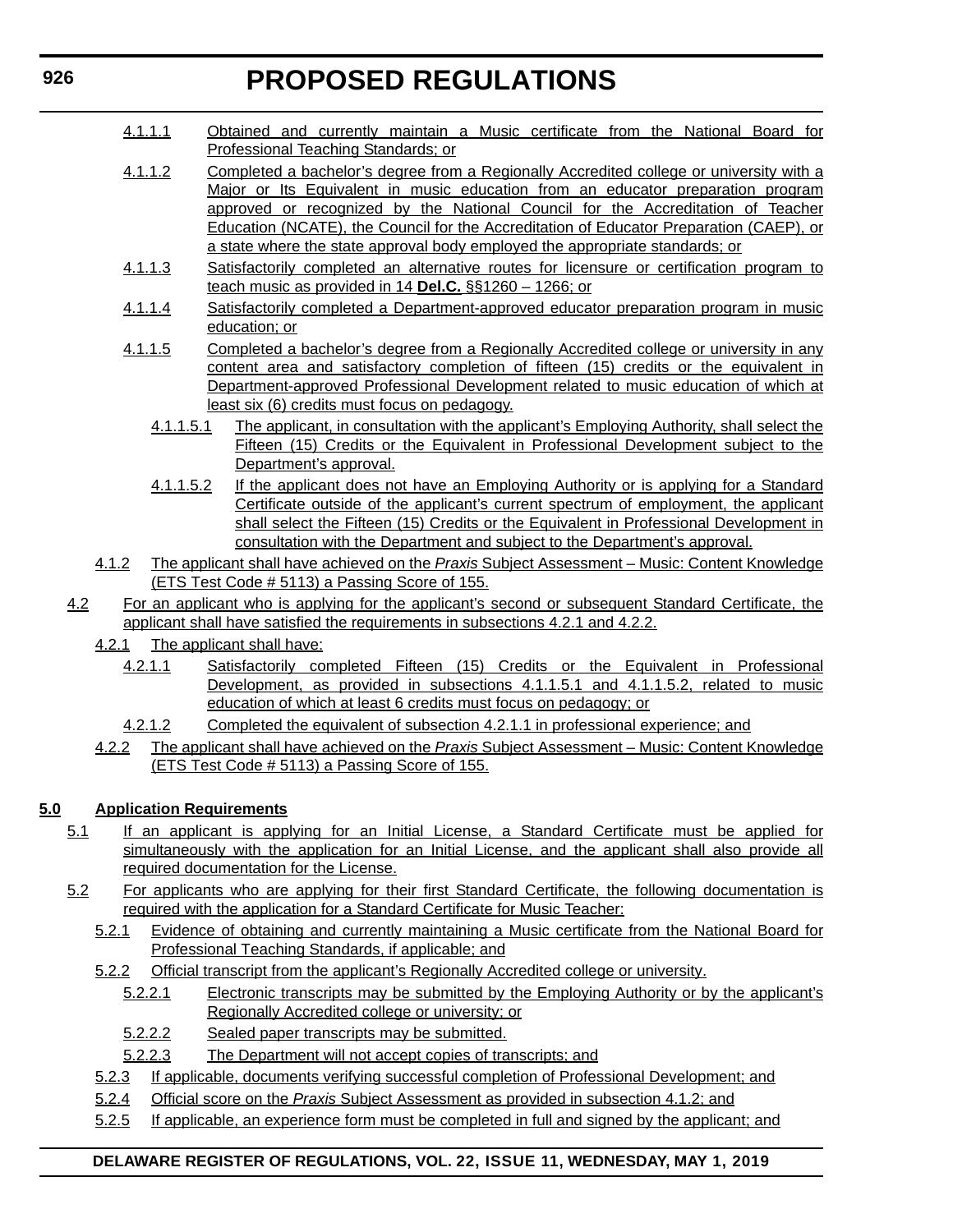- 5.2.6 Additional documentation as required by the Department.
- 5.3 For applicants who are applying for their second or subsequent Standard Certificate, the following documentation is required in the application for a Standard Certificate for Music Teacher:
	- 5.3.1 Official transcript from the applicant's Regionally Accredited college or university.
		- 5.3.1.1 Electronic transcripts may be submitted by the Employing Authority or by the applicant's Regionally Accredited college or university; or
		- 5.3.1.2 Sealed paper transcripts may be submitted.
		- 5.3.1.3 The Department will not accept copies of transcripts; and
	- 5.3.2 If applicable, documents verifying successful completion of Professional Development; and
	- 5.3.3 If applicable, a copy of the certification in music from an Accredited Institution; and
	- 5.3.4 If applicable, evidence of completing the equivalent of Fifteen (15) Credits or the Equivalent in Professional Development, as provided in subsections 4.1.1.5.1 and 4.1.1.5.2, related to music education; and
	- 5.3.5 Official score on the *Praxis* Subject Assessment as provided in subsection 4.2.2; and
	- 5.3.6 Additional documentation as required by the Department.
- 5.4 For applicants who have met the requirements for licensure and hold a Valid and Current License or Certificate from Another State in music education, the following documentation is required in the application for a Standard Certificate for Music Teacher:
	- 5.4.1 An official copy of the valid and current educator license or certificate from another state or professional license.

#### **6.0 Validity of a Standard Certificate**

- 6.1 A Standard Certificate for Music Teacher is valid regardless of the assignment or employment status of the holder provided that the Educator's License remains current and valid.
- 6.2 A Standard Certificate for Music Teacher is not subject to renewal.

### **7.0 Revocation of a Standard Certificate**

- 7.1 An Educator's Standard Certificate for Music Teacher shall be revoked in the event the Educator's Initial, Continuing, or Advanced License or Standard or Professional Status Certificate is revoked or the Educator made a materially false or misleading statement in the Educator's Standard Certificate application in accordance with 14 **Del.C.** §1222.
- 7.2 An Educator whose Standard Certificate is noticed for revocation is entitled to a full and fair hearing before the Standards Board.
	- 7.2.1 Hearings shall be conducted in accordance with 14 **DE Admin. Code** 1515 Hearing Procedures and Rules.

#### **8.0 Secretary of Education Review**

The Secretary of Education may, upon the written request of a local school district or charter school, review credentials submitted in an application for a Standard Certificate for Music Teacher on an individual basis and grant such a Standard Certificate to an applicant who otherwise does not meet the requirements for a Standard Certificate for Music Teacher but whose effectiveness is documented by the local school district or charter school.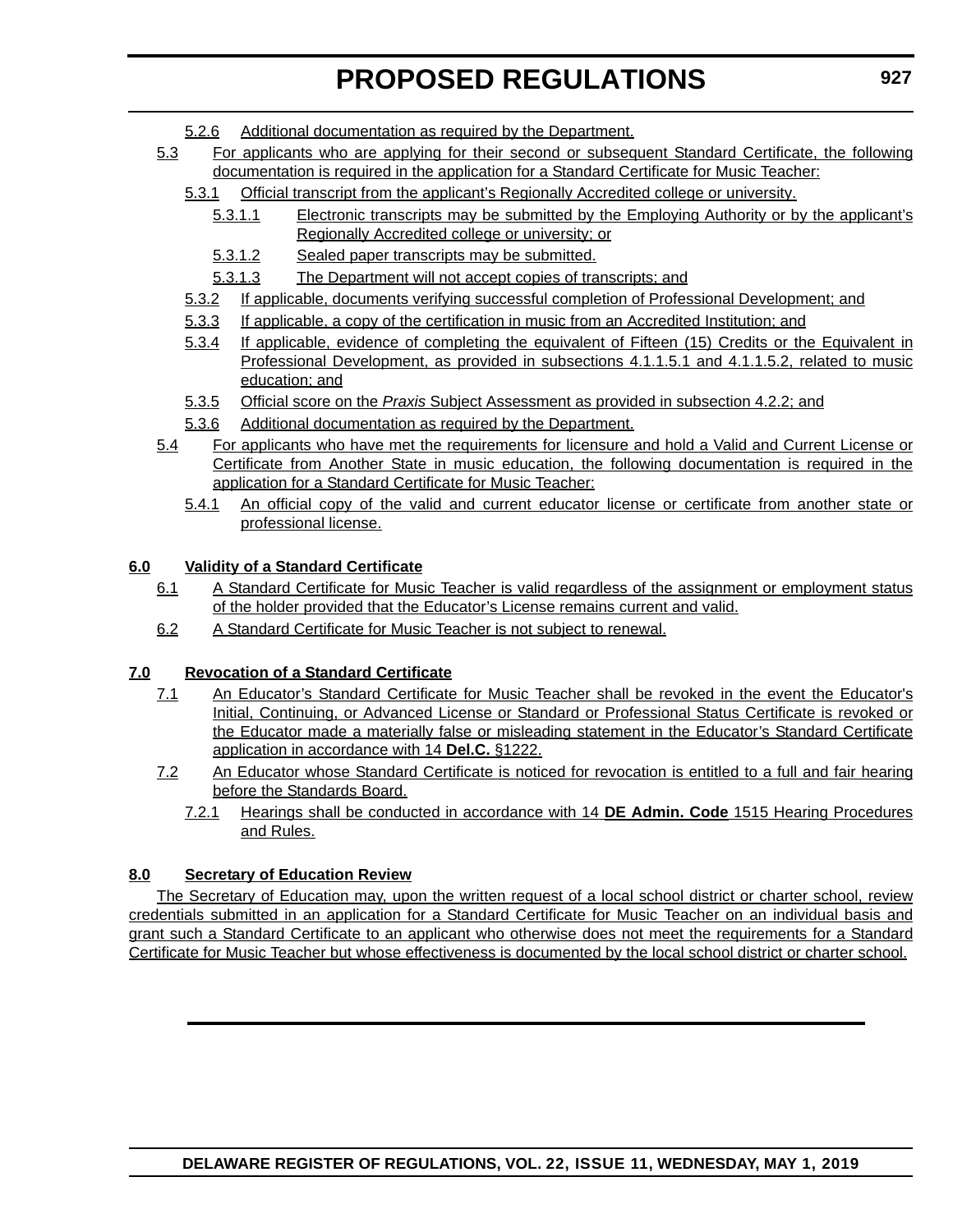# **[DEPARTMENT OF NATURAL RESOURCES AND ENVIRONMENTAL](https://dnrec.alpha.delaware.gov/)  CONTROL**

**DIVISION [OF AIR QUALITY](https://dnrec.alpha.delaware.gov/air/ )**

Statutory Authority: 7 Delaware Code, Sections 6010(a) and 6010(c) (7 **Del.C.**, §§6010(a) and 6010(c)) 7 **DE Admin. Code** 1150

### **REGISTER NOTICE SAN # 2018-11**

### **[1150 Outer Continental Shelf Air Regulations](#page-3-0)**

### **1. TITLE OF THE REGULATIONS:**

Proposed amendments to 7 **DE Admin. Code** 1150, Outer Continental Shelf Air Regulations.

### **2. BRIEF SYNOPSIS OF THE SUBJECT, SUBSTANCE AND ISSUES:**

The Division of Air Quality (DAQ) is proposing to amend 7 **DE Admin. Code** 1150 to incorporate updates to the federal Outer Continental Shelf (OCS) regulations at 40 CFR 55, which have been made since the regulation was adopted in 2010.

- **3. POSSIBLE TERMS OF THE AGENCY ACTION:** None
- **4. STATUTORY BASIS OR LEGAL AUTHORITY TO ACT:** 7 **Del.C.** Ch. 60, Sections 6010(a) and 6010(c).

#### **5. OTHER REGULATIONS THAT MAY BE AFFECTED BY THE PROPOSAL:** None

### **6. NOTICE OF PUBLIC COMMENT:**

The hearing record on the proposed amendments to 7 **DE Admin. Code** 1150, Outer Continental Shelf Air Regulations will open May 1, 2019. Individuals may submit written comments regarding the proposed changes via email to Lisa. Vest@delaware.gov or via the USPS to Lisa Vest, Hearing Officer, DNREC, 89 Kings Highway, Dover, DE 19901 (302) 739-9042. A public hearing on the proposed amendments to 7 **DE Admin. Code** 1150, Outer Continental Shelf Air Regulations will be held on May 22, 2019 beginning at 6:00 PM in the DNREC Auditorium, located at the Richardson & Robbins Building, 89 Kings Highway, Dover, DE 19901. Public comments open May 1 and will be received until close of business Thursday, June 6, 2019.

### **7. PREPARED BY:**

Mark A. Prettyman – [mark.prettyman@delaware.gov](mailto:mark.prettyman@delaware.gov) – 302-739-9402

### **\*Please Note: The Regulatory Flexibility Analysis and Impact Statement for this regulation, as required by 29 Del.C. Ch. 104, is available at:**

**<http://regulations.delaware.gov/register/may2019/proposed/22 DE Reg 928RFA 05-01-19.pdf>**

### **1150 Outer Continental Shelf Air Regulations**

### 06/11/2010XX/XX/2019

### **1.0 Applicability**

Upon delegation of authority by the Administrator of the EPA to the Department, this regulation shall apply to the owner or operator of any OCS source for which Delaware is the corresponding onshore area (COA) as authorized under Section 328 of the federal Clean Air Act Amendments (42 U.S.C.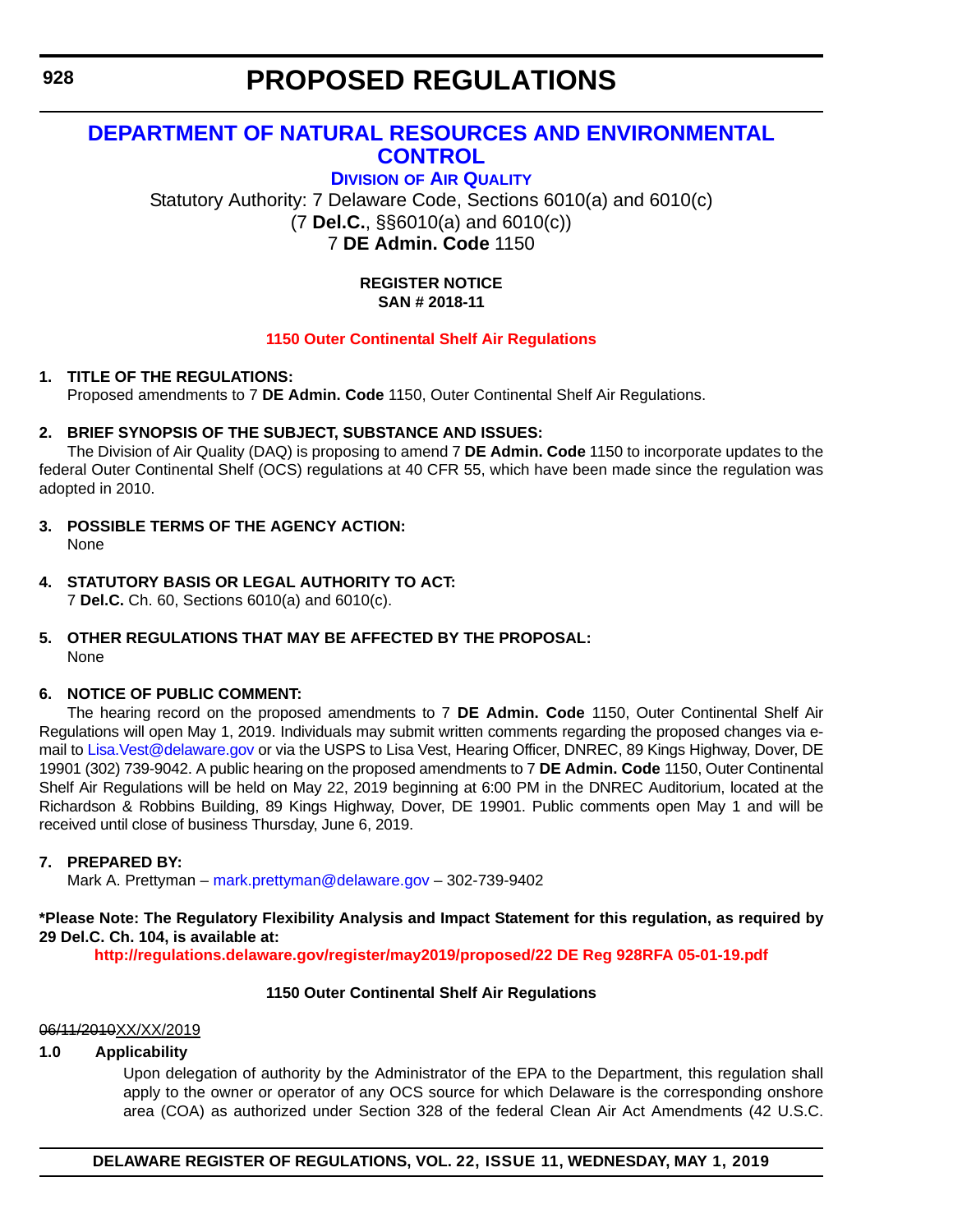7627), Outer Continental Shelf technical changes of 84 Fed. Reg. 13132 (April 4, 2019), and 40 CFR Part 55 (July 1, 20092018 ed.).

#### 06/11/2010XX/XX/2019

#### **2.0 Requirements**

The provisions of Part 40 CFR Part 55 (July 1, 20092018 ed.) and the Outer Continental Shelf technical changes of 84 Fed. Reg. 13132 (April 4, 2019) are incorporated herein as 7 **DE Admin. Code** 1150. OCS sources shall comply with all requirements of 1100 Air Quality Management Section of Title 7 of the Delaware Administrative Code to the extent that they are incorporated by EPA into 40 CFR Part 55.14.

This rule incorporates the following provisions of 40 CFR Part 55:

| 55.1                            | Statutory authority and scope.                                                                             |
|---------------------------------|------------------------------------------------------------------------------------------------------------|
| 55.2                            | Definitions.                                                                                               |
| 55.3                            | Applicability.                                                                                             |
| 55.4                            | Requirements to submit a notice of intent.                                                                 |
| 55.6                            | Permit requirements.                                                                                       |
| 55.7                            | Exemptions.                                                                                                |
| 55.8                            | Monitoring, reporting, inspections, and compliance.                                                        |
| 55.9                            | Enforcement.                                                                                               |
| 55.10                           | Fees.                                                                                                      |
| 55.13                           | Federal requirements that apply to OCS sources.                                                            |
| 55.14                           | Requirements that apply to OCS sources located within 25 miles of states'<br>seaward boundaries, by State. |
| 55.15                           | Specific designation of corresponding onshore areas.                                                       |
| Appendix A<br>to 40 CFR Part 55 | Listing of State and Local Requirements Incorporated by Reference Into Part<br>55, by State                |

#### **Outer Continental Shelf Air Regulations**

### **DIVISION OF FISH [AND WILDLIFE](https://dnrec.alpha.delaware.gov/fish-wildlife/)**

Statutory Authority: 7 Delaware Code, Sections 1902(a), 1501, 1503, 2505 and 2507 (7 **Del.C.** §§1902(a), 1501, 1503, 2505 & 2507) 7 **DE Admin. Code** 3700

#### **REGISTER NOTICE SAN #2019-03**

#### **[3700 Shellfish](#page-3-0)**

**3723 Jonah Crab** *(Cancer borealis)* **3755 Lobsters**

#### **1. TITLE OF THE REGULATIONS:**

7 **DE Admin. Code** 3700 Shellfish to include:

3723 Jonah Crab [new]; 3755 Lobsters; 3756 Lobsters - Pot Design; 3757 Lobsters - Pot, Season And Limits For Commercial Lobster Pot License; and, 3758 Possession Of V-notched Lobsters Prohibited

#### **2. BRIEF SYNOPSIS OF THE SUBJECT, SUBSTANCE AND ISSUES:**

The Atlantic States Marine Fisheries Commission (ASMFC) approved an Interstate Fishery Management Plan (FMP) for Jonah Crab under the authority of the Atlantic Coastal Fisheries Cooperative Management Act

#### **DELAWARE REGISTER OF REGULATIONS, VOL. 22, ISSUE 11, WEDNESDAY, MAY 1, 2019**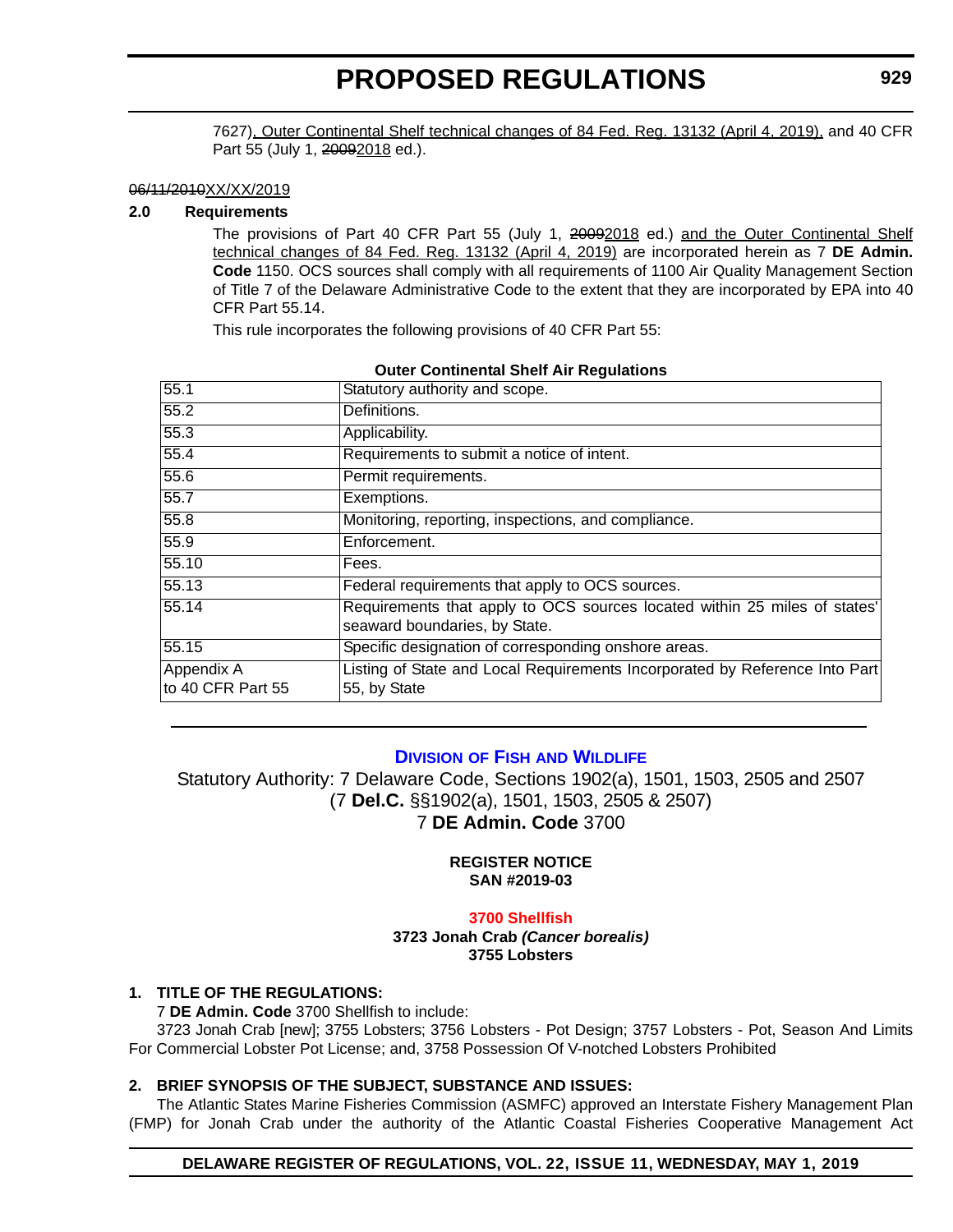(ACFCMA 1993). The goal of the FMP is to support and promote the development and implementation, on a continual basis, of a unified coastal management program for Jonah Crab, which is designed to promote conservation, reduce the possibility of recruitment failure, and allow full utilization of the resource by the United States industry. Consistent with the mandatory elements of the FMP and its addenda this action proposes to:

- Establish incidental and directed landing permits based upon certain criteria;
- Establish Jonah Crab incidental bycatch limits;
- Establish a Jonah Crab minimum carapace width of 4 ¾ inches with no tolerance;
- Establish conditions and limits on the retention of Jonah Crab claws;
- Prohibit the retention of egg-bearing female Jonah Crab; and
- Establish a recreational possession limit of 50 Jonah Crabs per person per day.

This action also proposes to adopt provisions requiring the mandatory removal of lobster pots from February 1 through March 31 in accordance with Addendum XVII to Amendment 3 of the ASMFC's FMP for American Lobster. This action also clarifies that two escape vents are necessary on lobster pots where circular style vents are used and requires that egg-bearing female lobster be V-notched and immediately released.

Finally, consistent with regulation formatting guidelines, this action proposes to reformat the existing regulations pertaining to American Lobster by consolidating 3756 Lobsters - Pot Design; 3757 Lobsters - Pot, Season And Limits For Commercial Lobster Pot License, and 3758 Possession Of V-notched Lobsters Prohibited under existing regulation - 3755 Lobsters. The proposed reformatting is not intended to change meaning.

### **3. POSSIBLE TERMS OF THE AGENCY ACTION:**

There is no sunset date for this action.

**4. STATUTORY BASIS OR LEGAL AUTHORITY TO ACT:**

7 **Del.C.** §§1902(a), 1501, 1503, 2505 and 2507

**5. OTHER REGULATIONS THAT MAY BE AFFECTED BY THE PROPOSAL:** Not applicable.

### **6. NOTICE OF PUBLIC COMMENT:**

The hearing record on the proposed changes to 7 **DE Admin. Code** 3700 Shellfish to add a new 3723 Jonah Crab and amend 3755 Lobsters; 3756 Lobsters - Pot Design; 3757 Lobsters - Pot, Season And Limits For Commercial Lobster Pot License; and 3758 Possession Of V-notched Lobsters Prohibited opens May 1, 2019. Individuals may submit written comments regarding the proposed changes via e-mail to [Lisa.Vest@Delaware.gov](mailto:Lisa.Vest@Delaware.gov) or via the USPS to Lisa Vest, Hearing Officer, DNREC, 89 Kings Highway, Dover, DE 19901. A public hearing on the proposed amendment will be held on Thursday, May 23, 2019 beginning at 6:00 PM in the DNREC Auditorium, located at the Richardson & Robbins Building, 89 Kings Highway, Dover, DE 19901. Public comments will be received until close of business Friday, June 7, 2019.

### **7. PREPARED BY:**

Stewart Michels [Stewart.Michels@Delaware.gov](mailto:Stewart.Michels@Delaware.gov) (302) 739-9914

**\*Please Note: The Regulatory Flexibility Analysis and Impact Statement for this regulation, as required by 29 Del.C. Ch. 104, is available at:**

**<http://regulations.delaware.gov/register/may2019/proposed/22 DE Reg 929RFA 05-01-19.pdf>**

### **3700 Shellfish 3723 Jonah Crab** *(Cancer borealis)*

### **1.0 Jonah Crab Landing Permits**

1.1 The Department may only issue a Directed Jonah Crab Landing Permit to those vessels and lobster permit holders that held a valid Delaware Commercial Lobster Pot License or federal lobster permit on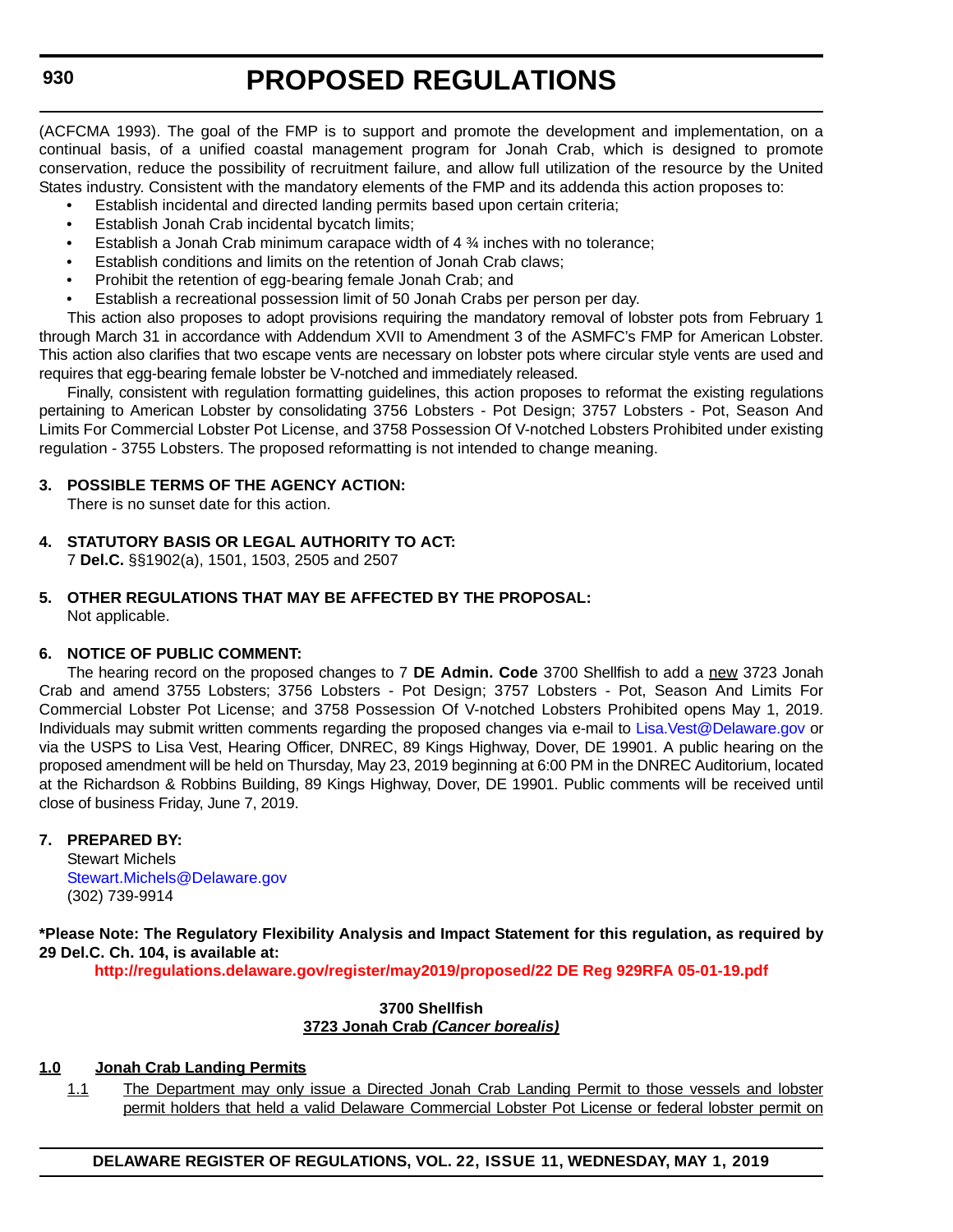June 2, 2015 or that can demonstrate to the Department, through valid reported landing reports or sales receipts, that they landed Jonah Crab or Jonah Crab claws in Delaware before June 2, 2015.

- 1.2 Unless otherwise provided, it is unlawful to possess or land Jonah Crab or parts thereof without a valid commercial foodfish license or a license to harvest shellfish for commercial purposes and a valid Directed Jonah Crab Landing Permit or an Incidental Jonah Crab Landing Permit issued by the Department.
- 1.3 Jonah Crab Landing permits are not transferable and automatically expire on December 31 of each calendar year.

# **2.0 Commercial Possession Limit**

- 2.1 It is unlawful for a person issued a commercial foodfish license or a license to harvest shellfish for commercial purposes to possess more than 1,000 Jonah Crab per trip or more than 2,000 Jonah Crab claws per trip without a valid Directed Jonah Crab Landing Permit issued by the Department.
- 2.2 It is unlawful for a person issued an Incidental Jonah Crab Landing Permit and fishing non-lobster pot gear to possess a greater weight of Jonah Crab or Jonah Crab parts that exceed the weight of the target species for which the gear is set.
- 2.3 Persons issued a Directed Jonah Crab Landing Permit in accordance with subsection 1.1 may possess and land any quantity of Jonah Crabs or parts thereof.

# **3.0 Recreational Possession Limit**

It is unlawful to possess more than 50 Jonah Crab per person per day, unless otherwise provided.

# **4.0 Minimum Size**

- 4.1 It is unlawful to possess Jonah Crab measuring less than 4  $\frac{3}{4}$  inches at the widest part of its carapace.
- 4.2 It is unlawful to possess detached Jonah Crab claws measuring less than 2 % inches along the longest axis of the propodus (the immovable component of the pinching claw) in a volume greater than five gallons.

# **5.0 Dismemberment**

- 5.1 Except as provided in subsections 5.1.1 and 5.1.2, it is unlawful to possess Jonah Crab claws that are not naturally attached to the body (cephalothorax).
	- 5.1.1 A person with a valid Directed Jonah Crab Landing Permit or Incidental Jonah Crab Landing Permit issued by the Department may possess detached Jonah Crab claws in accordance with Section 2.0 and subsection 4.2 of this regulation.
	- 5.1.2 A person with a valid and corresponding receipt or bill of lading may possess detached Jonah Crab claws, provided said claws were lawfully harvested.

# **6.0 Egg-bearing Jonah Crab**

It is unlawful to possess a Jonah Crab bearing eggs visible thereon or any Jonah Crab from which the eggs have been removed.

# **3755 Lobsters (***Homarus americanus***)**

# **37561.0 Lobsters - Lobster Pot Design**

(Penalty Section 7 **Del.C.** §1912)

4.01.1 It shall be is unlawful for any person to set, tend or conduct shellfishing for lobsters with any pot or trap in the waters under the jurisdiction of the State unless said pot or trap has an escape vent, slot or port of not less than two (2) inches by 5  $\frac{3}{4}$  inches located in the parlor section of each pot or trap, or if a circular escape vent is used in the parlor section of any lobster pot or trap, it shall be is unlawful to use any less than two  $(2)$  circular vent vents that is are less than  $2\frac{5}{8}$  inches inside diameter.

# **DELAWARE REGISTER OF REGULATIONS, VOL. 22, ISSUE 11, WEDNESDAY, MAY 1, 2019**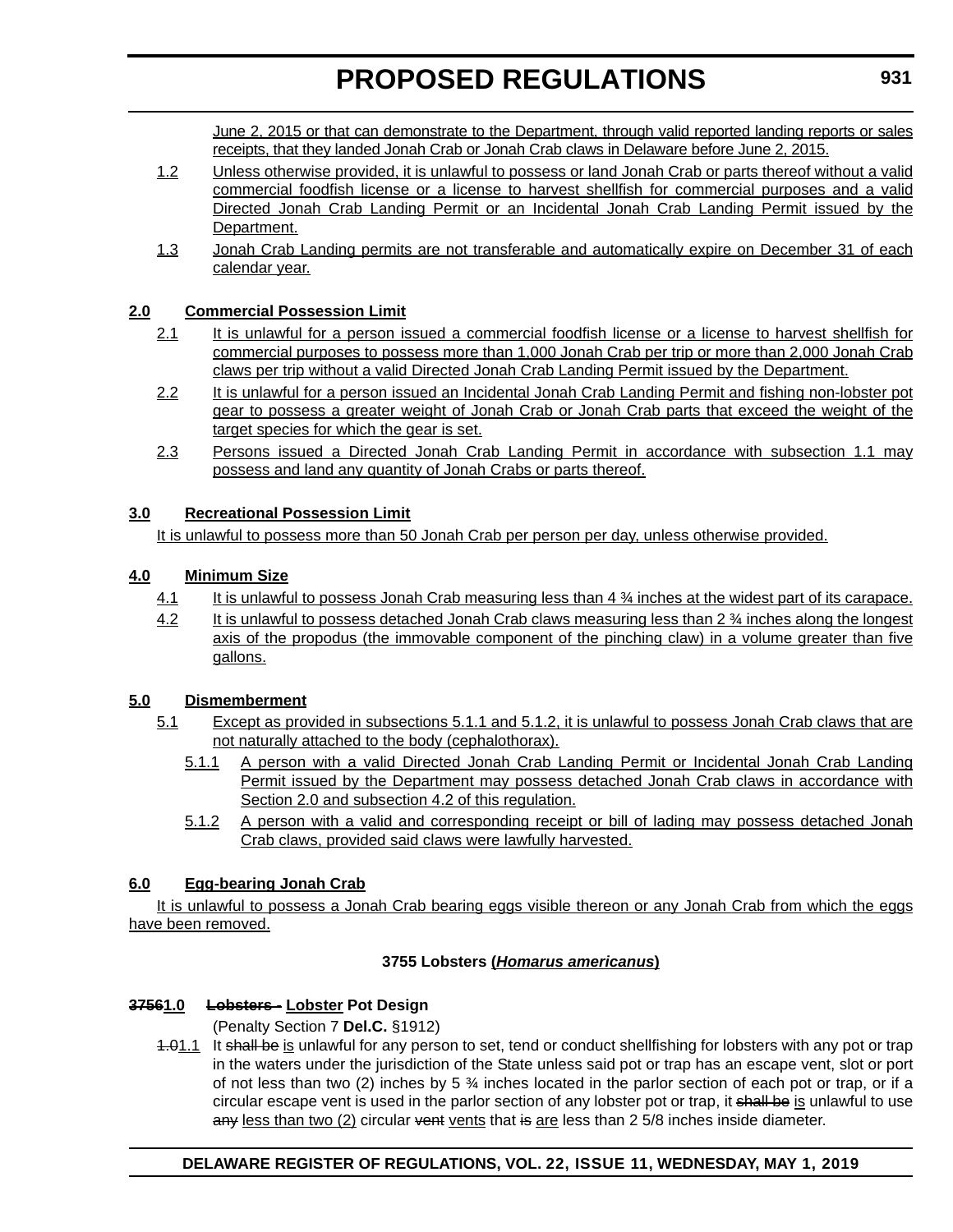- 2.01.2 It shall be is unlawful for any person to set, tend or conduct shellfishing for lobsters with any pot or trap, not constructed entirely of wood, excluding heading or parlor twine and the escape vent, that does not contain a ghost panel covering an opening that measures at least 3  $\frac{3}{4}$  inches by 3  $\frac{3}{4}$  inches. A ghost panel means a panel, or other mechanism, designed to allow the escapement of lobsters after a period of time if the pot or trap has been abandoned or lost. The panel must be constructed of, or fastened to the pot or trap with, one of the following untreated materials: wood lath, cotton, hemp, sisal or jute twine not greater than 3/16 inch in diameter, or non-stainless, uncoated ferrous metal not greater than 3/32 inch in diameter. The door of the pot or trap may serve as the ghost panel, if fastened with a material specified in this subsection. The ghost panel must be located in the outer parlor(s) of the pot or trap and not the bottom of the pot or trap.
- 3.01.3 It shall be is unlawful for any recreational or commercial lobster pot fisherman to set, tend or conduct shellfishing for lobsters with a lobster pot or trap with a volume larger than 22,950 cubic inches.

### **37572.0 Lobsters - Pot, Lobster Pot Season And Limits For Commercial Lobster Pot License**

Penalty Section 7 **Del.C.** §1912)

- 2.1 Except as provided in subsections 2.1.1 and 2.1.2, it is unlawful to set or tend lobster pots or to take and reduce to possession or attempt to take and reduce to possession lobsters during the period February 1 through March 31.
	- 2.1.1 A person with a valid Commercial Lobster Pot License may remove lobster gear from the water during the period February 1 through February 14; however, no lobsters may be reduced to possession.
	- 2.1.2 A person with a valid Commercial Lobster Pot License may set lobster gear during the period March 25 through March 31; however, the gear cannot be tended and no lobsters may be reduced to possession.
- 1.02.2 It shall be lawful is unlawful for any person who has a valid Commercial Lobster Pot License to harvest lobsters in the waters under the jurisdiction of the State at any time as permitted by law on any date except Sunday.
- 2.02.3 It shall be is unlawful for any person who has a valid Commercial Lobster Pot License to set, tend or use in any manner in excess of fifty (50) lobster pots for the taking of lobsters in the waters under the jurisdiction of the State.
- 3.02.4 It shall be is unlawful for any person, licensed to catch or land lobsters for commercial purposes in this State, who uses gear or methods other than pots or traps outside the jurisdiction of this State, to land more than 100 lobsters per day for each day at sea during the same trip, up to a maximum of 500 lobsters per trip for trips 5 days or longer longer.

### **37583.0 Possession Of V-notched Lobsters Prohibited**

(Penalty Section 7 **Del.C.** §1912)

- 4.03.1 It shall be is unlawful for any person to possess a V-notched female lobster. V-notched female lobster means any female lobster bearing a V-notch, a straight-sided triangular cut with or without setal hairs at least 1/8 inch in depth and tapering to a sharp point, in the flipper (uropod) next to the right of center flipper (telson) as viewed from the rear of the female lobster with the underside (ventral side) facing down. V-notched female lobster also means any female lobster which is mutilated in a manner which could hide, obscure or obliterate such a mark. The right flipper will be examined when the underside of the lobster is down and its tail is toward the person making the determination.
- 3.2 Any person that catches an egg-bearing female lobster shall notch it as outlined in subsections 3.2.1 through 3.2.5.
	- 3.2.1 The notch shall be made on the flipper (uropod) immediately to the right of the central flipper (telson) as viewed from the rear of the lobster with the underside (ventral side) facing down.
	- 3.2.2 The notch shall be made by means of a sharp bladed instrument.
	- 3.2.3 The notch shall be made at least  $\frac{1}{4}$  inch in width along the outer margin of the flipper.
	- 3.2.4 The notch shall taper to a sharp point at least ½ inch deep.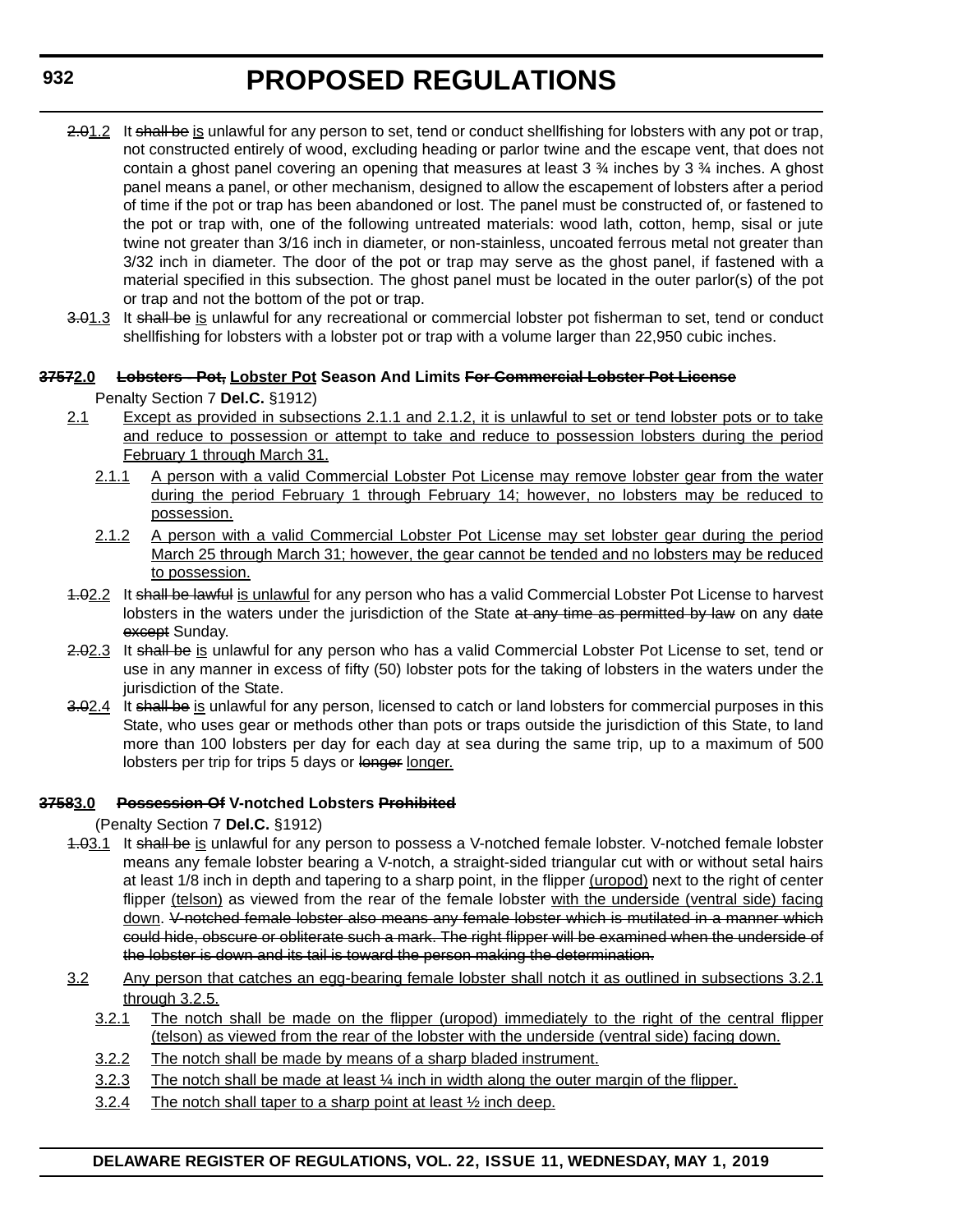- 3.2.5 The lobster shall be immediately returned to the water upon completion of the notch.
- 3.3 It is unlawful to possess a female lobster that is mutilated in a manner that could hide, obscure or obliterate a V-notch.

# **[DEPARTMENT OF SERVICES FOR CHILDREN, YOUTH AND THEIR](https://kids.delaware.gov/ )  FAMILIES**

# **DIVISION [OF FAMILY SERVICES](https://kids.delaware.gov/fs/fs.shtml )**

**OFFICE [OF CHILD CARE LICENSING](https://kids.delaware.gov/occl/occl.shtml )**

Statutory Authority: 29 Delaware Code, Section 9003(7) and 31 Delaware Code, Sections 341- 345 (29 **Del.C.** §9003(7); 31 **Del.C.** §§341-345)

# 9 **DE Admin. Code** 201

### **PUBLIC NOTICE**

### **[201 Child Placing Agencies](#page-3-0)**

#### **SUMMARY**

The Office of Child Care Licensing (OCCL) proposes to amend the DELACARE: Regulations for Child Placing Agencies in accordance with 31 **Del.C.** §343. This proposal was changed to include an updated anti-discrimination policy, the licensing enforcement process, applications, and the Federal Family Foster Home Licensing Standards as required by Title IV-E which includes the following:

- A foster parent must be able to communicate with the child and the agency, health care providers, and other service providers;
- At least one applicant must have functional literacy;
- All household members must disclose substance abuse issues:
- All household members must provide information on their physical and mental health history, including any history of drug or alcohol abuse or treatment;
- All children who are household members must be up to date on immunizations consistent with the recommendations of the American Academy of Pediatrics, the Advisory Committee on Immunization Practices of the Centers for Disease Control and Prevention, and the American Academy of Family Physicians, unless the immunization is contrary to the child's health as documented by a licensed health care professional;
- The kitchen is required to have an operable sink and oven;
- A working phone or access to a working phone must be in close walking proximity;
- The home must have adequate lighting;
- Hot tubs and spas must have safety covers that are locked when not in use;
- Swimming pools must have their methods of access through barriers equipped with a safety device, such as a bolt lock;
- Swimming pools must be equipped with a life-saving device, such as a ring buoy;
- If the swimming pool cannot be emptied after each use, the pool must have a working pump and filtering system;
- A foster parent must prevent the child's access to alcoholic beverages;
- Foster Home Capacity: The total number of children in foster care in a family foster home must not exceed six unless a. to allow a parenting youth in foster care to remain with the child of the parenting youth. b. To allow siblings to remain together. c. To allow a child with an established meaningful relationship with the family to remain with the family. d. To allow a family with special training or skills to provide care to a child who has a severe disability;
- A home must have at least one smoke detector on each level of occupancy of the home and at least one near all sleeping areas;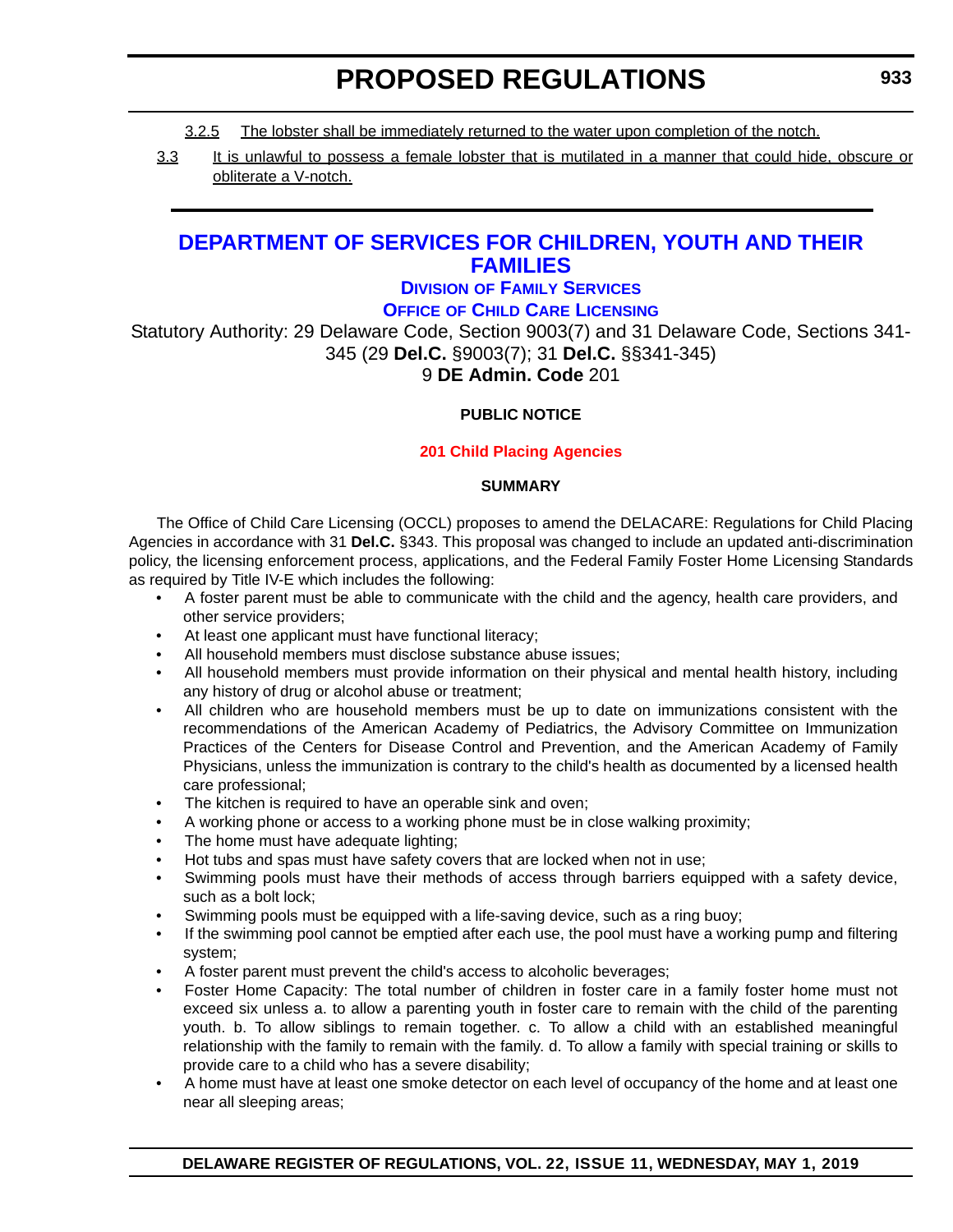- A home must have at least one carbon monoxide detector on each level of occupancy of the home and at least one near all sleeping areas;
- A home must have a written emergency evacuation plan to be reviewed with the child and posted in a prominent place in the home;
- A home must maintain a comprehensive list of emergency telephone numbers, including poison control, and post those numbers in a prominent place in the home;
- Transportation: Applicants must ensure that the family has reliable, legal, and safe transportation with safety restraints, as appropriate for the child. Reliable transportation would include a properly maintained vehicle or access to reliable public transportation. If one is owned, only adults in the home having a driving record in good standing transport the child;
- Foster parent applicants must receive training on agency structure, purpose, and medication administration;
- Foster parent assurances: Applicants must agree to comply with their roles and responsibilities once a child is placed in their care. Applicants may not use any illegal substances, abuse alcohol by consuming it in excess amounts, or abuse legal prescription and/or nonprescription drugs by consuming them in excess amounts or using them contrary to as indicated. Applicants and their guests will not smoke in the family foster home, in any vehicle used to transport the child, or in the presence of the child in foster care;
- Foster parent applicants must show proof of income to show the applicants can make timely payments for shelter, food, utility costs, clothing, and other household expenses before adding a foster child or foster children to the home;
- Clarification regarding what constitutes an acceptable foster home by stating it must be a house, mobile home, housing unit, or apartment occupied by an individual or family;
- Clarification to ensure the foster home is clean:
- Requirement that the foster home has proper trash and recycling disposal;
- Clarification regarding that annual training must support a foster parent's role and to ensure the foster parent is up to date on policies, requirements, and services;
- To require age-appropriate sleeping equipment for a child who is 12-36 months in age; and
- To require CPR training pertinent to the ages of children in placement.

#### **COMMENTS**

Interested parties wishing to offer comments on these proposed regulations or submit written suggestions, data, briefs, or other materials concerning the proposed regulations must submit them to Kelly McDowell, Office of Child Care Licensing, 3411 Silverside Road, Concord Plaza, Hagley Building Wilmington, Delaware 19810, or by email to [Kelly.McDowell@delaware.gov.](mailto:Kelly.McDowell@delaware.gov)

Comments must be submitted by the close of business on May 31, 2019.

### **\*Please Note:**

**(1) The Regulatory Flexibility Analysis and Impact Statement for this regulation, as required by 29 Del.C. Ch. 104, is available at:**

**<http://regulations.delaware.gov/register/may2019/proposed/22 DE Reg 933RFA 05-01-19.pdf>**

**(2) Due to the size of the proposed regulation, it is not being published here. A copy of the regulation is available at:**

**[201 Child Placing Agencies](http://regulations.delaware.gov/register/may2019/proposed/22 DE Reg 933 05-01-19.htm)**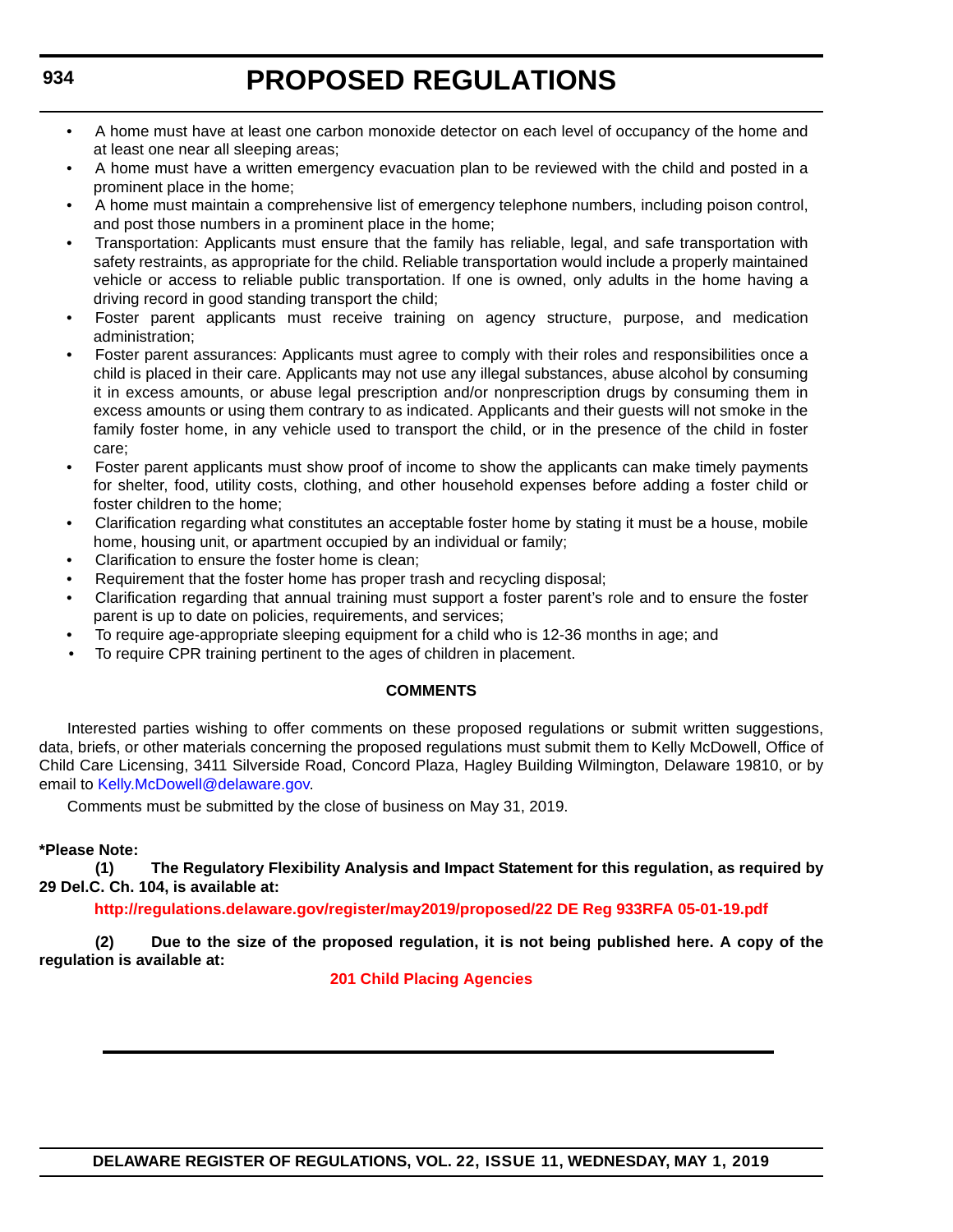# **[DEPARTMENT OF STATE](https://sos.delaware.gov/) DIVISION [OF PROFESSIONAL REGULATION](https://dpr.delaware.gov/) [1900 BOARD](https://dpr.delaware.gov/boards/nursing/) OF NURSING**

Statutory Authority: 24 Delaware Code, Section 1904(c) (24 **Del.C.** §1904(c))

24 **DE Admin. Code** 1900

#### **PUBLIC NOTICE**

#### **[1900 Board](#page-3-0) of Nursing**

The Delaware Board of Nursing, pursuant to 24 **Del.C.** §1904(c), proposes to revise its regulations to update the education regulations pertaining to use of simulation in nursing schools. The proposed changes set forth what percentage of clinical experience may be through simulation and the requirements related to the use of simulation. In addition, the Board proposes to change Regulation 8.14.9.2 regarding the requirements an advanced practice registered nurse must meet to renew prescriptive authority.

The Board will hold a public hearing on the proposed regulation changes on June 12, 2019 at 9:00 a.m., Second Floor Conference Room A, Cannon Building, 861 Silver Lake Blvd., Dover, DE 19904. Written comments should be sent to Dr. Pamela Zickafoose, Executive Director of the Delaware Board of Nursing, Cannon Building, 861 Silver Lake Blvd., Dover, DE 19904. Written comments will be accepted until June 27, 2019 pursuant to 29 **Del.C.** §10118(a).

#### **\*Please Note: The Regulatory Flexibility Analysis and Impact Statement for this regulation, as required by 29 Del.C. Ch. 104, is available at:**

**<http://regulations.delaware.gov/register/may2019/proposed/22 DE Reg 935RFA 05-01-19.pdf>**

#### **1900 Board of Nursing**

*(Break in Continuity of Sections)*

#### **2.0 Nursing Education Programs**

2.1 Definitions

#### *(Break in Continuity Within Section)*

"**Debriefing**" means an activity that follows a simulation experience, is led by a facilitator, encourages participant's reflective thinking, and provides feedback regarding the participant's performance.

#### *(Break in Continuity Within Section)*

"**Simulation**" means a technique to replace or amplify real experiences with guided experiences that evoke or replicate substantial aspects of the real world in a fully interactive manner.

#### *(Break in Continuity Within Section)*

2.4 Nursing Education Standards

#### *(Break in Continuity Within Section)*

2.4.1 Required Criteria for Nursing Education Programs – The organization and administration of the nursing education shall be consistent with the law governing the practice of nursing. The nursing education program shall be an integral part of a governing institution with appropriate accreditation. The following minimum criteria serve to support the implementation of the Nursing Education Standards:

#### *(Break in Continuity Within Section)*

2.4.1.7 Curriculum

The following shall apply to nursing education programs:

#### *(Break in Continuity Within Section)*

2.4.1.7.4 A minimum of 200 hours of clinical experience is required for LPN students and a minimum of 400 hours of clinical experience is required for RN students. Simulationhigh fidelity and/or standardized patient – clinical experiences may be used for a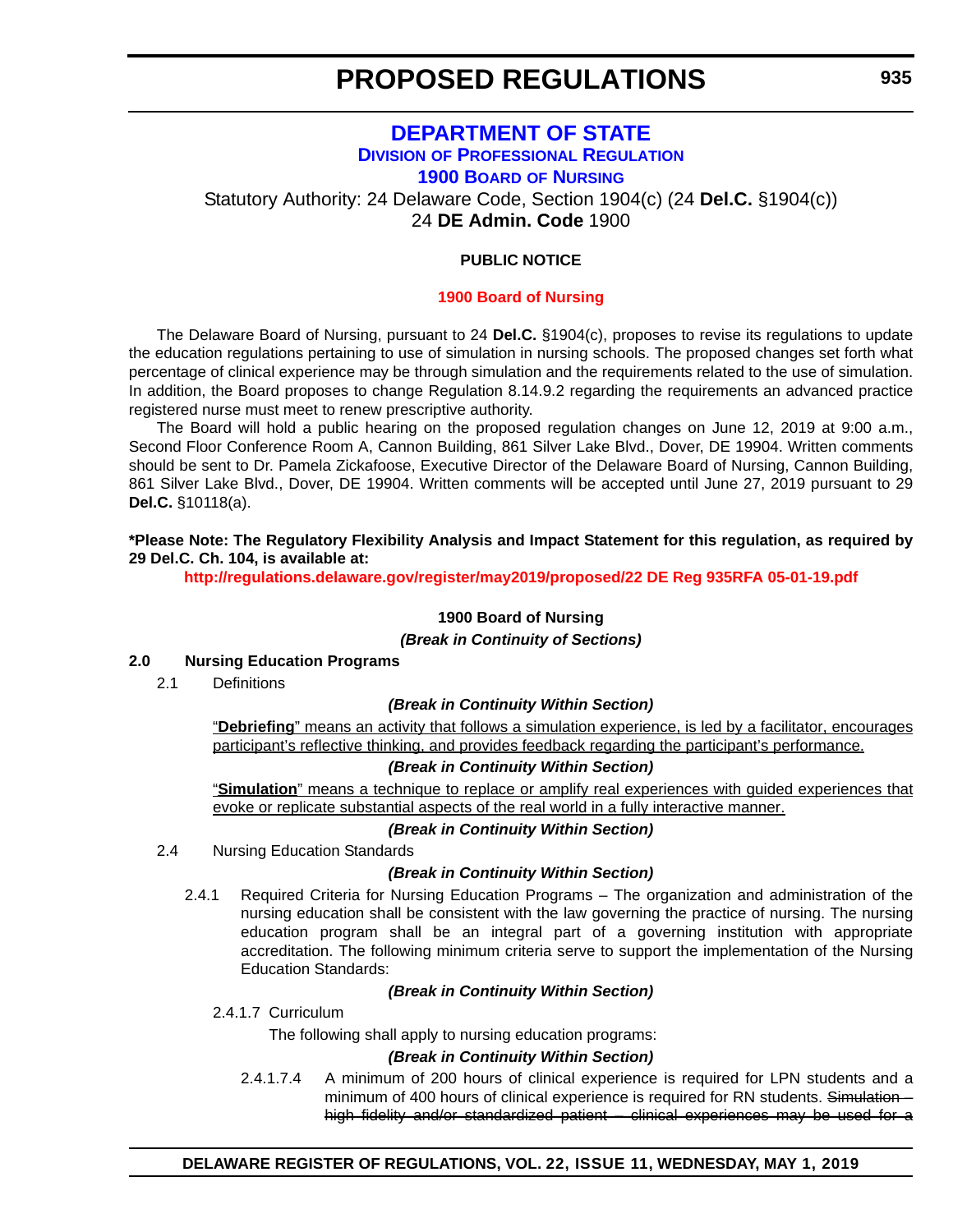portion of the clinical experience requirements. LPN clinical does not equate to RN clinical and may not be substituted or included for RN clinical in an educational program nor as RN clinical practice to meet the practice hour requirement for relicensure. Simulation - high fidelity and/or standardized patient - clinical scenarios may be substituted for traditional clinical experiences but must not exceed 50% of the program's clinical hours.

- 2.4.1.7.4.1 The program shall have an organizing framework that provides adequate fiscal, human, and material resources to support the simulation activities.
- 2.4.1.7.4.2 Simulation activities shall be managed by an individual who is academically and experientially qualified. The individual shall demonstrate continued expertise and competence in the use of simulation while managing the program.
- 2.4.1.7.4.3 There shall be a budget that will sustain the simulation activities and training of the faculty.
- 2.4.1.7.4.4 The program shall have appropriate facilities for conducting simulation. This shall include educational and technological resources and equipment to meet the intended objectives of the simulation.
- 2.4.1.7.4.5 Both didactic and clinical faculty involved in simulations shall have training in the use of simulation, and shall engage in on-going professional development in the use of simulation.
- 2.4.1.7.4.6 The program shall demonstrate that the simulation activities are linked to programmatic outcomes.
- 2.4.1.7.4.7 The program shall have written policies and procedures on short-term and longterm plans for integrating simulation into the curriculum; method of debriefing each simulated activity; and a plan for orienting faculty to simulation.
- 2.4.1.7.4.8 The program shall develop criteria to evaluate the simulation activities. Students shall evaluate the simulation experience on an ongoing basis.
- 2.4.1.7.4.9 The program shall include information about its use of simulation in its annual report to the Board of Nursing.

### *(Break in Continuity of Sections)*

#### **8.0 Rules and Regulations Governing the Practice of Nursing as an Advanced Practice Registered Nurse in the State of Delaware**

*(Break in Continuity Within Section)*

8.14 Prescriptive Authority

# *(Break in Continuity Within Section)*

- 8.14.9 Renewal of Prescriptive Authority
	- 8.14.9.1 Maintain current APRN licensure.
	- 8.14.9.2 Maintain competency through a minimum of ten hours of Board approved pharmacology/ pharmacotherapeutics related continuing education within the area of specialization and licensure per biennium. The pharmacology/ pharmacotherapeutics content may be a separate course or integrated within other offerings. Prescriptive authority will renew with APRN licensure renewal.

**\*Please Note: As the rest of the sections were not amended, they are not being published. A copy of the regulation is available at:**

# **[1900 Board of Nursing](http://regulations.delaware.gov/register/may2019/proposed/22 DE Reg 935 05-01-19.htm)**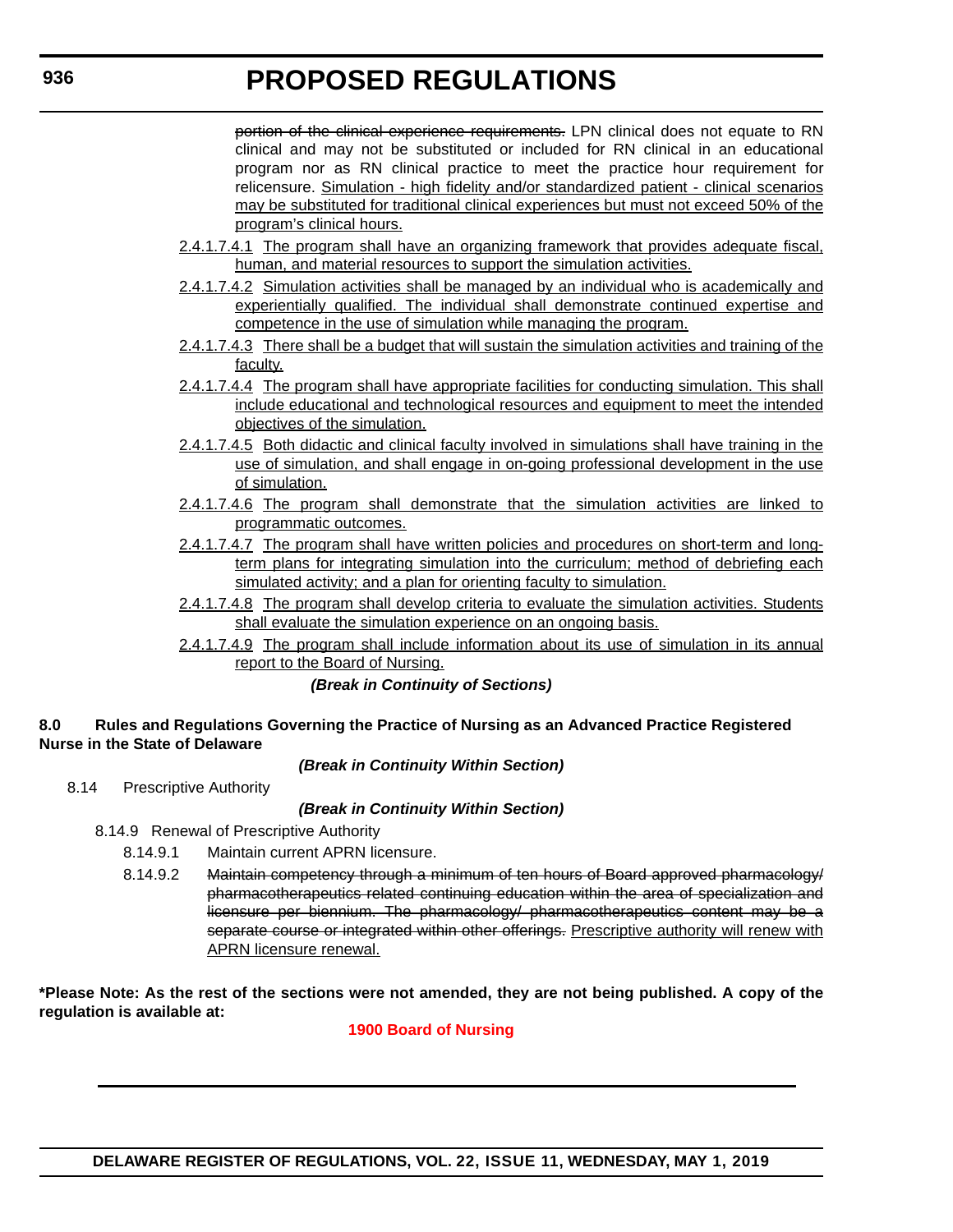# **FINAL REGULATIONS**

# **Symbol Key**

Arial type indicates the text existing prior to the regulation being promulgated. Underlined text indicates new text added at the time of the proposed action. Language which is stricken through indicates text being deleted. **Bracketed Bold language]** indicates text added at the time the final order was issued. **Bracketed bold stricken through]** indicates language deleted at the time the final order was issued.

# **Final Regulations**

The opportunity for public comment shall be held open for a minimum of 30 days after the proposal is published in the *Register of Regulations*. At the conclusion of all hearings and after receipt within the time allowed of all written materials, upon all the testimonial and written evidence and information submitted, together with summaries of the evidence and information by subordinates, the agency shall determine whether a regulation should be adopted, amended or repealed and shall issue its conclusion in an order which shall include: (1) A brief summary of the evidence and information submitted; (2) A brief summary of its findings of fact with respect to the evidence and information, except where a rule of procedure is being adopted or amended; (3) A decision to adopt, amend or repeal a regulation or to take no action and the decision shall be supported by its findings on the evidence and information received; (4) The exact text and citation of such regulation adopted, amended or repealed; (5) The effective date of the order; (6) Any other findings or conclusions required by the law under which the agency has authority to act; and (7) The signature of at least a quorum of the agency members.

The effective date of an order which adopts, amends or repeals a regulation shall be not less than 10 days from the date the order adopting, amending or repealing a regulation has been published in its final form in the *Register of Regulations*, unless such adoption, amendment or repeal qualifies as an emergency under §10119.

# **[DEPARTMENT OF EDUCATION](https://www.doe.k12.de.us/)**

### **OFFICE OF [THE SECRETARY](https://www.doe.k12.de.us/Page/11)**

Statutory Authority: 14 Delaware Code, Section 8906D (14 **Del.C.** §8906D)

### **REGULATORY IMPLEMENTING ORDER**

#### **[237 Educational Support Professional of the Year](#page-3-0)**

### **I. SUMMARY OF THE EVIDENCE AND INFORMATION SUBMITTED**

Pursuant to 14 **Del.C.** §8906D, the Secretary of Education intends to create 14 **DE Admin. Code** 237 Educational Support Professional of the Year. This new regulation is being created to comply with House Bill 134 as amended by House Amendment 1 of the 149<sup>th</sup> General Assembly which requires the Department of Education to establish guidance concerning how Education Support Professional of the Year Award funds may be used by the award recipient.

Notice of the proposed regulation was published in the *News Journal* and *Delaware State News* on March 1, 2019, in the form hereto attached as *Exhibit "A"*. No comments were received for this regulation.

#### **II. FINDINGS OF FACTS**

The Secretary finds that it is appropriate to create 14 **DE Admin. Code** 237 Educational Support Professional of the Year in order to comply with House Bill 134 as amended by House Amendment 1 of the 149<sup>th</sup> General Assembly which requires the Department of Education to establish guidance concerning how Education Support Professional of the Year Award funds may be used by the award recipient.

### **III. DECISION TO AMEND THE REGULATION**

For the foregoing reasons, the Secretary concludes that it is appropriate to create 14 **DE Admin. Code** 237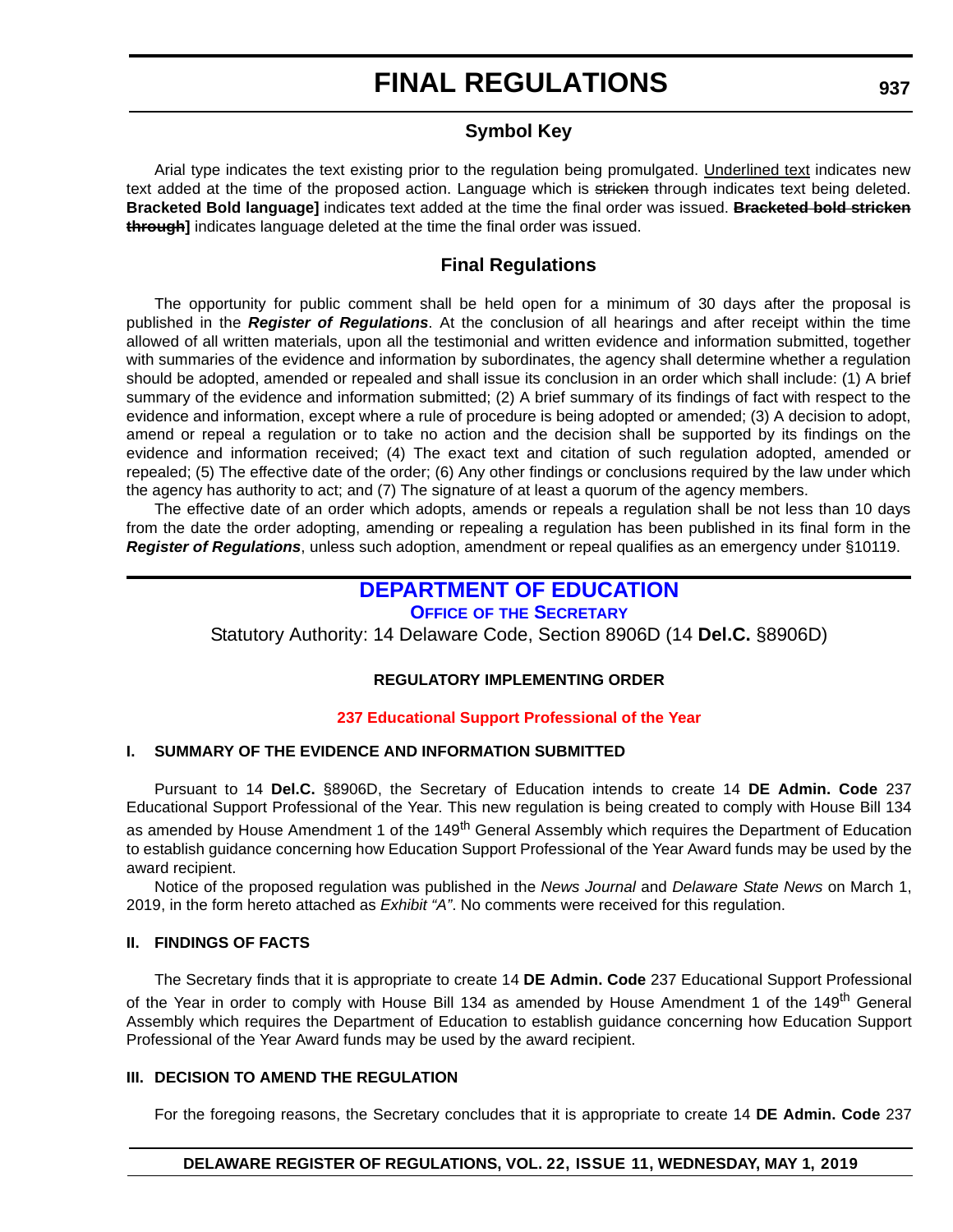### **938**

# **FINAL REGULATIONS**

Educational Support Professional of the Year. Therefore, pursuant to 14 **Del.C.** §122, 14 **DE Admin. Code** 237 Educational Support Professional of the Year attached hereto as *Exhibit "B"* is hereby created. Pursuant to the provision of 14 **Del.C.** §122(e), 14 **DE Admin. Code** 237 Educational Support Professional of the Year hereby created shall be in effect for a period of five years from the effective date of this order as set forth in Section V. below.

# **IV. TEXT AND CITATION**

The text of 14 **DE Admin. Code** 237 Educational Support Professional of the Year created hereby shall be in the form attached hereto as *Exhibit "B"*, and said regulation shall be cited as 14 **DE Admin. Code** 237 Educational Support Professional of the Year in the *Administrative Code of Regulations* for the Department of Education.

# **V. EFFECTIVE DATE OF ORDER**

The actions hereinabove referred to were taken by the Secretary pursuant to 14 **Del.C.** §122 on April 15, 2019. The effective date of this Order shall be ten (10) days from the date this Order is published in the *Delaware Register of Regulations.*

**IT IS SO ORDERED** the 15<sup>th</sup> day of April 2019.

### **Department of Education**

Susan S. Bunting, Ed.D., Secretary of Education Approved this 15<sup>th</sup> day of April 2019

### **237 Educational Support Professional of the Year**

### **1.0 Purpose**

The purpose of this regulation is to establish policies and procedures by which Educational Support Professional of the Year award funds may be used by the designated recipient pursuant to 14 **Del.C.** §8906D.

# **2.0 Definitions**

The words and terms, when used in this regulation, shall have the following meaning unless the context clearly indicates otherwise:

"**Department**" means the Delaware Department of Education.

- "**Educational Support Professional of the Year Award Fund**" means a \$2,500 set aside fund within the budget of the Department of Education for the award recipient to make withdrawals from as necessary to fund educational materials to serve educational purposes and objectives as described in 14 **Del.C.** §8906D.
- "**Educational Support Professional of the Year Award Recipient**" or "**Recipient**" means a school employee whose position is instructional in nature or who provides other direct or indirect services to students and their parents such as paraprofessionals, instructional aides, custodial staff, secretaries, nutritional staff and school bus drivers, who is recognized for their outstanding service as described in 14 **Del.C.** §8903D. This designation is given at both the local school district and at the statewide level.

### **3.0 Funding**

- 3.1 The Educational Support Professional of the Year Award Fund, in the amount of \$2,500, shall be set aside within the budget of the Department to be used for the statewide Educational Support Professional of the Year Award Recipient's exclusive assignment and disbursement.
- 3.2 The Educational Support Professional of the Year Award Recipient shall not directly receive the funds, but may make withdrawals solely for educational purposes and to benefit students. No amount of such

# **DELAWARE REGISTER OF REGULATIONS, VOL. 22, ISSUE 11, WEDNESDAY, MAY 1, 2019**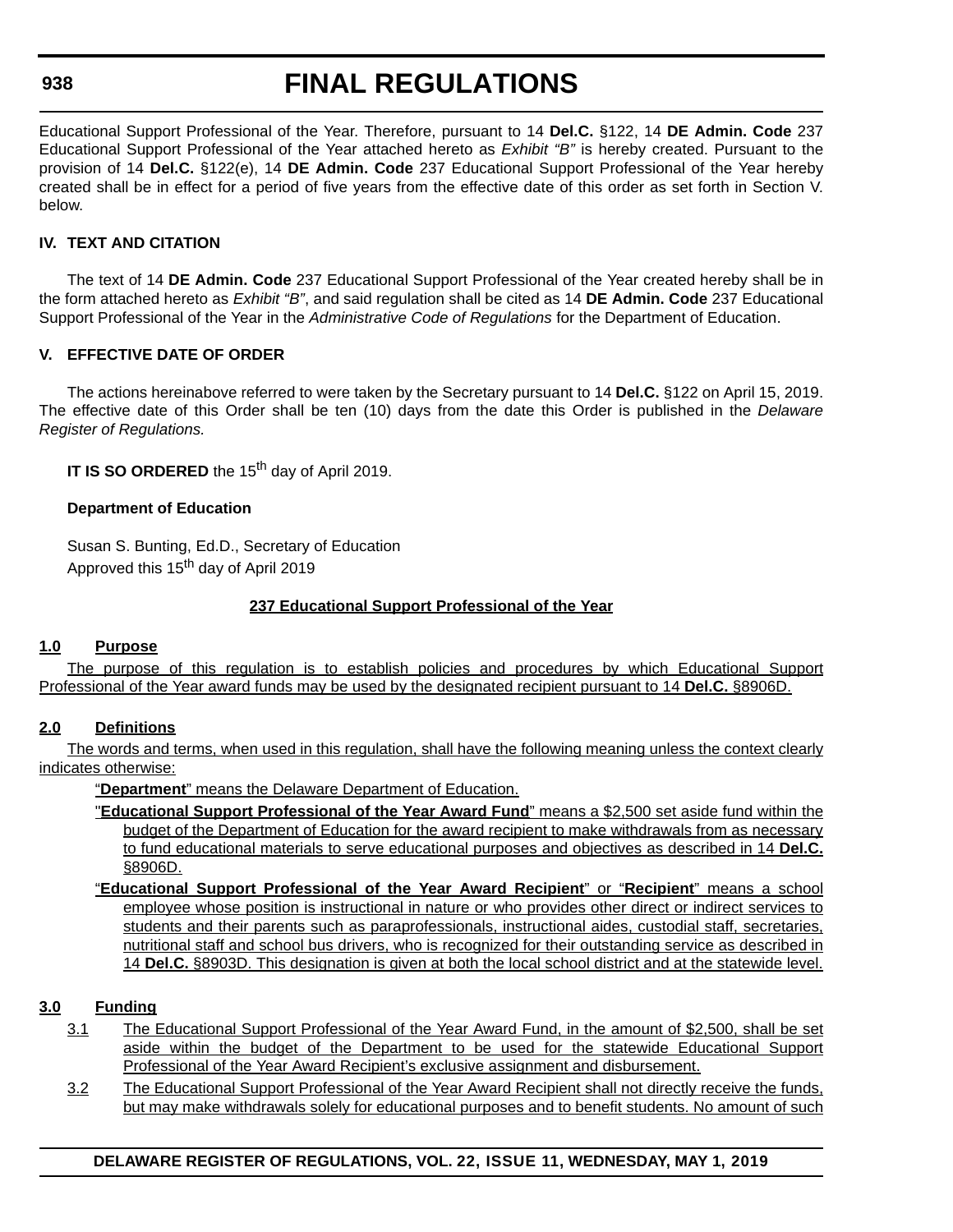award shall be used for the personal benefit of the award recipient; however, in the use of such funds for educational purposes, the Recipient may be an indirect or incidental beneficiary as educational support professional of the benefited pupils.

- 3.3 In order to withdraw funds, the Recipient shall present to the superintendent of the local school district a plan for utilization of the award in order to avoid wasteful duplication of materials or violation of school district policy.
- 3.4 Possible use of funds includes, but is not limited to:
	- 3.4.1 Purchase of non-consumable materials and supplies (library books, audio/visual equipment, computer equipment, etc.);
	- 3.4.2 Purchase of otherwise consumable materials that are used by students (paper, notebooks, binders, pencils, etc.);
	- 3.4.3 Employment of performers or consultants (musical group, author, poet or other subject matter expert);
	- 3.4.4 Student-centered professional development for building level Educational Support Professionals; or
	- 3.4.5 Reimbursements to the recipient, not to exceed \$500, for personal expenses.
- 3.5 Materials, equipment or other items purchased with such funds shall be the property of the local school district in which the recipient is employed at the time of expenditure.
- 3.6 Invoices, purchase orders or personal reimbursement forms related to withdrawals from the Educational Support Professional of the Year Award Fund shall be retained by the local school district and shall be available for inspection as public records and subject to regular audit by the State Auditor of Accounts.

# **OFFICE OF [THE SECRETARY](https://www.doe.k12.de.us/Page/11)**

Statutory Authority: 14 Delaware Code, Section 8513 (14 **Del.C.** §8513) 14 **DE Admin. Code** 282

# **REGULATORY IMPLEMENTING ORDER**

# **[282 Private Business and Trade Schools](#page-3-0)**

### **I. SUMMARY OF THE EVIDENCE AND INFORMATION SUBMITTED**

Pursuant to 14 **Del.C.** §8513, the Secretary of Education intends to amend 14 **DE Admin. Code** 282 Private Business and Trade Schools. This regulation is being amended to clarify content, especially definitions, and to comply with the Delaware Administrative Code Style Manual.

Notice of the proposed regulation was published in the *News Journal* and *Delaware State News* on March 1, 2019, in the form hereto attached as *Exhibit "A"*. Comments were received from the Governor's Advisory Council for Exceptional Citizens requesting that: (1) the Department take the necessary steps to ensure all students with disabilities have full access to private business and trade schools. The Department will continue to work in a manner that will help ensure students with disabilities are given full access to with Private business and trade schools; and (2) the Department provide clarification on accessing application forms and the timeframe for applying for Certificates of Approval. The Department agrees that the regulation should clarify where the application form can be found, which is on its website, and will incorporate the website into the proposed regulation pursuant to 29 **Del.C.** §10113(b)(4), which allows for "nonsubstantive changes in existing regulations to alter style or form or to correct technical errors." As for the timeframe for applying for Certificate of Approval, the approval process occurs year round as outlined in subsection 3.6.

### **II. FINDINGS OF FACTS**

The Secretary finds that it is appropriate to amend 14 **DE Admin. Code** 282 Private Business and Trade

### **DELAWARE REGISTER OF REGULATIONS, VOL. 22, ISSUE 11, WEDNESDAY, MAY 1, 2019**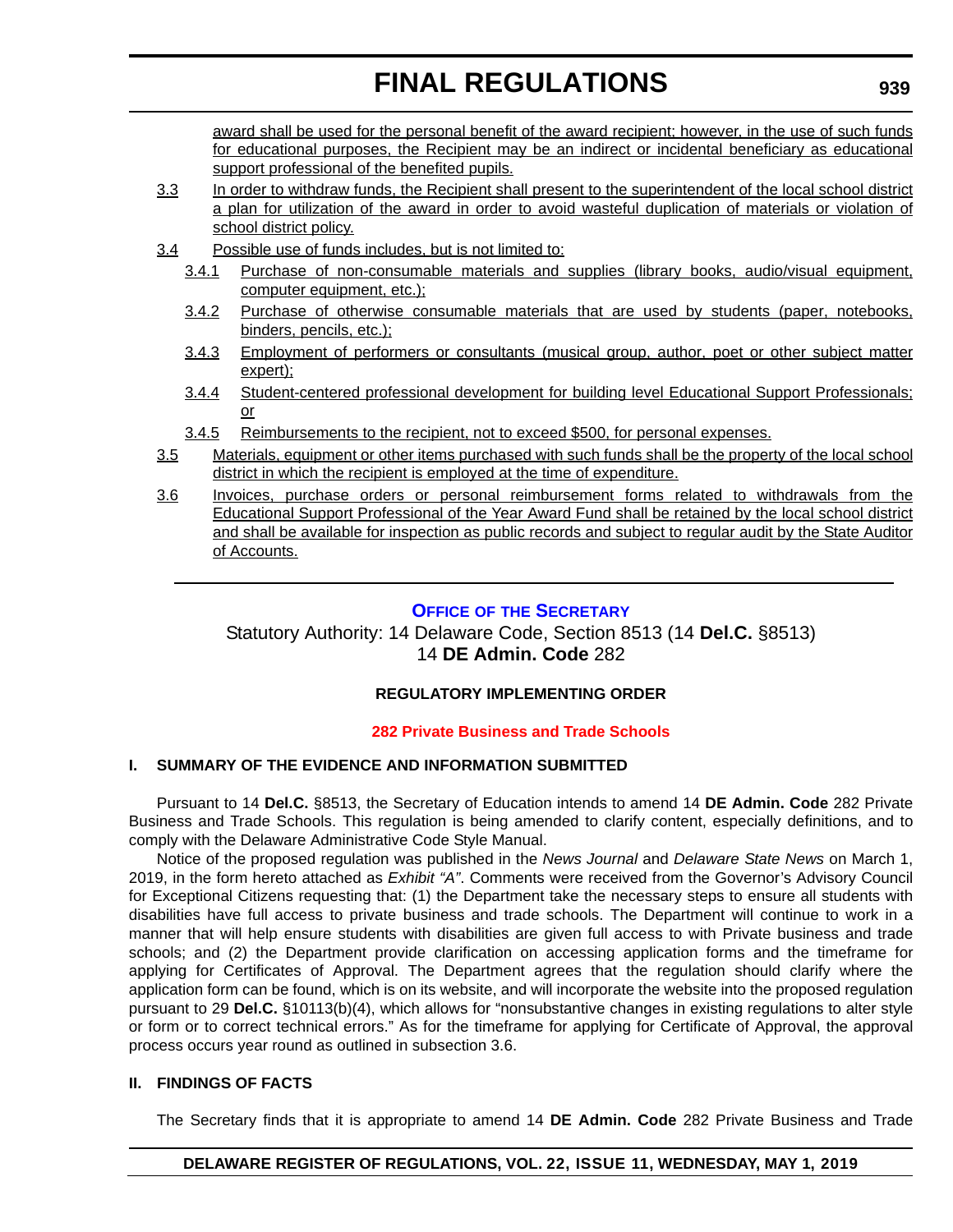### **940**

# **FINAL REGULATIONS**

Schools in order to clarify content, especially definitions, and to comply with the Delaware Administrative Code Style Manual.

#### **III. DECISION TO AMEND THE REGULATION**

For the foregoing reasons, the Secretary concludes that it is appropriate to amend 14 **DE Admin. Code** 282 Private Business and Trade Schools. Therefore, pursuant to 14 **Del.C.** §122, 14 **DE Admin. Code** 282 Private Business and Trade Schools attached hereto as *Exhibit "B"* is hereby amended. Pursuant to the provision of 14 **Del.C.** §122(e), 14 **DE Admin. Code** 282 Private Business and Trade Schools hereby amended shall be in effect for a period of five years from the effective date of this order as set forth in Section V. below.

#### **IV. TEXT AND CITATION**

The text of 14 **DE Admin. Code** 282 Private Business and Trade Schools amended hereby shall be in the form attached hereto as *Exhibit "B"*, and said regulation shall be cited as 14 **DE Admin. Code** 282 Private Business and Trade Schools in the *Administrative Code of Regulations* for the Department of Education.

### **V. EFFECTIVE DATE OF ORDER**

The actions hereinabove referred to were taken by the Secretary pursuant to 14 **Del.C.** §122 on April 15, 2019. The effective date of this Order shall be ten (10) days from the date this Order is published in the *Delaware Register of Regulations.*

**IT IS SO ORDERED** the 15<sup>th</sup> day of April 2019.

#### **Department of Education**

Susan S. Bunting, Ed.D., Secretary of Education Approved this 15<sup>th</sup> day of April 2019

#### **282 Private Business and Trade Schools**

#### **1.0 Definitions. For purposes of this regulation**

The following words and terms, when used in this regulation, have the following meaning unless the context clearly indicates otherwise:

- "**Agent**" has the same meaning as in 14 **Del.C.** §8501(4) means a person employed by a Private Business or Trade School, located within or outside Delaware, to act as an agent, solicitor, broker, or independent contractor to directly procure students or enrollees for such school by solicitation.
- "**Agent Card**" shall mean means the pocket card provided for in 14 **Del.C.** §8510 which contains the name and address of the Agent of the employing Private Business or Trade School which signifies that this person is an authorized agent of the school.
- "**Certificate of Approval**" means the document issued by the Department that permits a private school to conduct courses in business or trades.
- "**Department**" means the Delaware Department of Education.
- "**Private Business and or Trade School**" has the same meaning as in 14 **Del.C.** §8501(1) means an educational institution privately owned and operated for profit or nonprofit by an owner, partnership, or corporation, offering business or trade and industrial courses for which tuition may or may not be charged, and which may include those courses usually associated with business training schools, trade schools, specialized skill training schools, or institutes.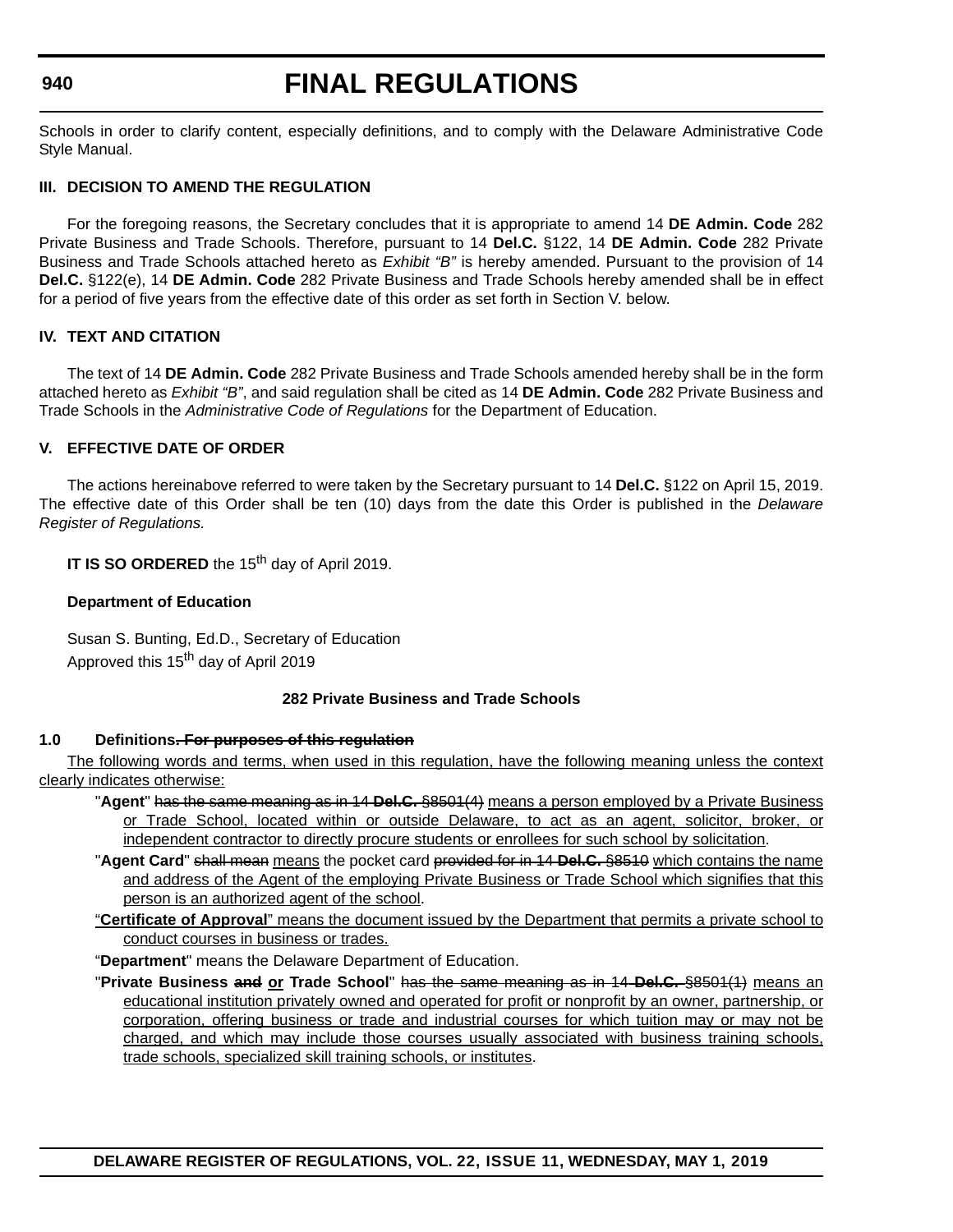#### **2.0 General Provisions**

- 2.1 The distinguishing characteristic of a private business or trade school Private Business or Trade School shall be the potential for wage earning by its graduates.
- 2.2 Private business and trade schools Business or Trade Schools shall include:
	- 2.2.1 Correspondence school courses offered as post high school courses in trade or business subjects; and
	- 2.2.2 Programs that may also be available as high school introductory courses in trade or business subjects, without regard for the age or the prior educational attainment of the student.
- 2.3 A private business and trade school Private Business or Trade School which actively seeks enrollees from the State of Delaware, or which sends an agent or agents Agent into the State of Delaware to solicit enrollees, shall ensure that each of its agents Agent maintains a current agent Agent permit issued by the Department.
- 2.4 The term agent An Agent shall include individuals who solicit enrollees in Delaware even though the institution the agent Agent represents does not conduct classes within the State of Delaware.
- 2.5 All advertising by a private business and trade school Private Business or Trade School shall be in accordance with the statutes, rules and regulations for advertising administered and supervised by the Department of Justice Consumer Protection Division.
- 2.6 14 **DE Admin. Code** 225 Prohibition of Discrimination shall apply to all private business and trade schools and agents Private Business or Trade Schools and Agents approved by the Department.

### **3.0 Certificates of Approval**

- 3.1 Applications for an initial certificate of approval Certificate of Approval to conduct a private business and trade school Private Business or Trade School, and for annual renewal of such certificates Certificates of Approval, shall be made on forms approved by the Department and include such information and fees as required by the Department. Applications are not considered complete until all required information and fees are received by the Department. **[The application can be found on the Department's website at [www.doe.k12.de.us.](www.doe.k12.de.us)]**
- 3.2 A private business and trade school Private Business or Trade School offering more than one program of instruction must have each program approved by the Department.
- 3.3 The Department may conduct an on site evaluation of any applicant for a certificate of approval Certificate of Approval or for renewal of a certificate of approval Certificate of Approval. The Secretary of Education may waive an on site evaluation if the applicant is accredited by a regional or national accrediting association recognized by the Department, or is certified to conduct a similar program or school by the state education agency of another state with comparable standards for such schools.
- 3.4 If a private business and trade school Private Business or Trade School makes any material change in its operation, such as, but not limited to, corporate structure or financial structure, the school shall notify the Department of the change within thirty days. The school shall also identify the change in its next renewal application.
- 3.5 The fees charged as filing and renewal fees are not refundable.
- 3.6 For purposes for this section, the following definitions shall apply: first calendar quarter, January 1st through March 31st; second calendar quarter, April 1st through June 30; third calendar quarter, July 1st through September 30th; and fourth calendar quarter, October 1st through December 31st.
	- 3.6.1 Any current and valid Certificate of Approval with an expiration date of December 31, 2005, shall automatically be extended to the end of the calendar quarter in which the private business and trade school Private Business or Trade School was originally granted its Certificate of Approval, conditioned on the school providing the Department with evidence of continuation of surety bond at least through the extension period.
	- 3.6.2 Beginning with the fourth quarter of 2005, a private business and trade school Private Business or Trade School will be required to renew its certification by the end of the calendar quarter in which the Department originally granted its the Certificate of Approval.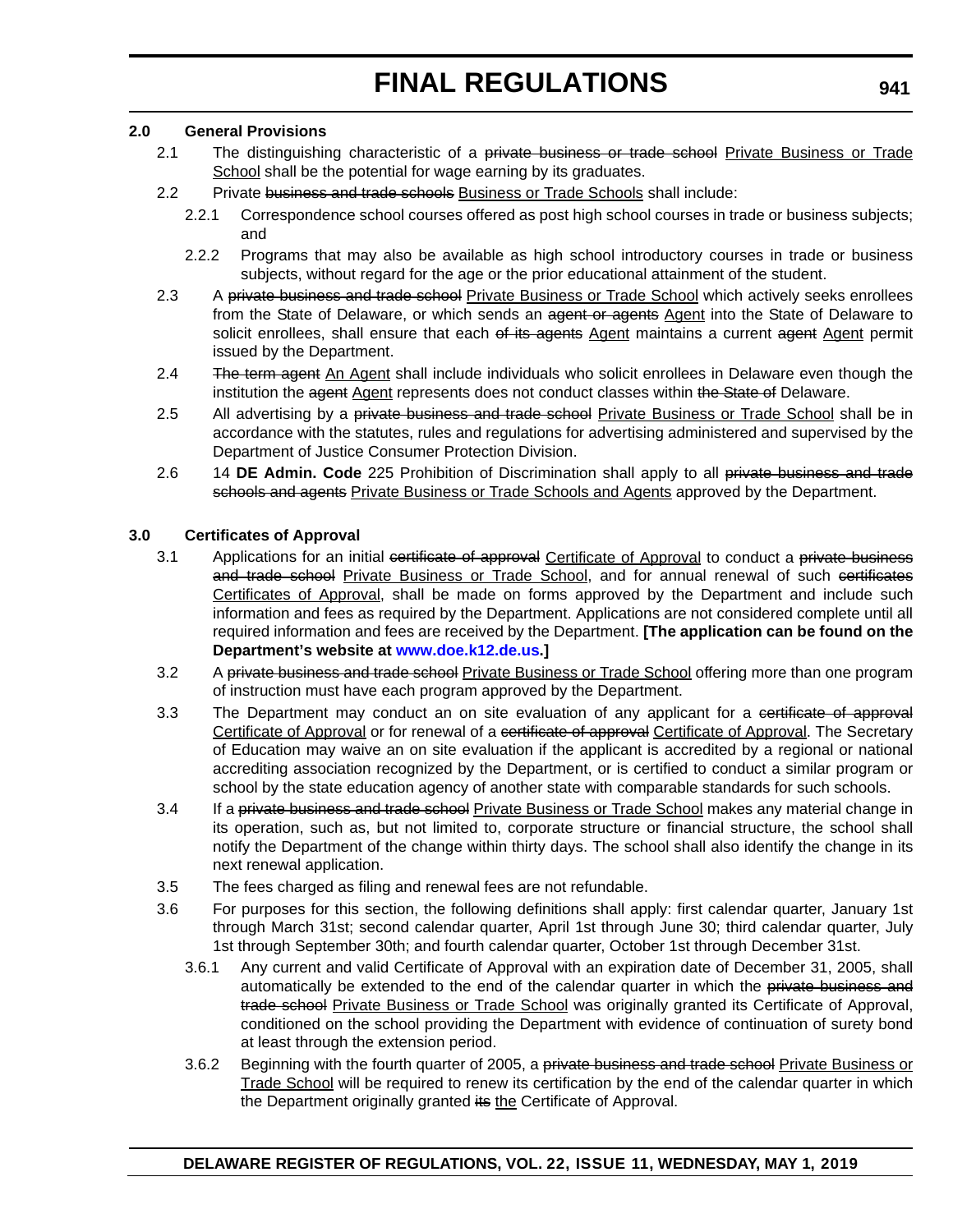# **FINAL REGULATIONS**

3.6.3 Private business and trade schools Business or Trade Schools with multiple campuses may request the Department to renew all campuses on a single renewal date based on initial approval of any one of the campuses.

# **4.0 Agent Permits**

- 4.1 Applications for an initial agent Agent permit, and for renewal of such permits, shall be made on forms approved by the Department and include such information and fees as required by the Department. Applications are not considered complete until all required information and fees are received by the Department.
- 4.2 An agent Agent representing more than one private business and trade school Private Business or Trade School must apply for separate permits for each such school.
- 4.3 Agents shall apply to renew their permit(s) permit each year at the same time that the school or schools school the agent Agent represents make makes application to renew their respective certificates of approval Certificates of Approval. In the case of a school not conducting classes in Delaware, but sending agents Agents into Delaware, the application for an agent Agent permit must be accompanied by a notarized verification of employment from the school represented and must be received by the Department on or before the expiration of the current permit. No permit shall be issued for a period of more than twelve calendar months.
- 4.4 No agent Agent shall solicit Delaware enrollees on behalf of the private business and trade school Private Business or Trade School represented until the Department issues the appropriate agent card Agent Card.
- 4.5 The lapse, suspension, revocation, or non renewal of a private business and trade school certificate of approval Private Business or Trade School Certificate of Approval for any cause shall terminate all agent Agent permits for that institution.
- 4.6 A school shall report the discharge or resignation of any agent Agent to the Department within thirty days.
- 4.7 The fee for the agent Agent permit will be waived for the owner or chief executive officer of a private business and trade school Private Business or Trade School who also serves as its agent Agent. Each such individual must still apply for and obtain the agent Agent permit. Any additional agents Agents must obtain permits as otherwise described.
- 4.8 The fees charged as filing and renewal fees are not refundable.

### **5.0 Complaints**

- 5.1 Each private business and trade school Private Business or Trade School shall adopt a policy and procedures to address complaints by its students. The school catalogue shall contain its complaint policy and procedures or a reference to where the policy and procedures can be obtained.
- 5.2 In addition to the complaint procedures adopted by a private business and trade school Private Business or Trade School for its students, the Department will investigate complaints by any person alleging facts that, if true, would constitute grounds for refusing or revoking a certificate of approval Certificate of Approval or an agent Agent permit. In either event, the Department will notify the complainant of its conclusions and provide the complainant with a copy of the school or agent's Agent's initial response, if any.
	- 5.2.1 Such complaints must be in writing and verified by the signature of the person making the complaint. Oral, anonymous or unsigned complaints will not be investigated.
	- 5.2.2 A copy of the written complaint will be provided to the affected private business and trade school Private Business or Trade School or agent Agent for their written response. The Department may require that the complainant provide written permission for the Department to forward the complaint to the school or agent Agent.
		- 5.2.2.1 If, after reviewing the school or agent's Agent's response, the Department concludes that there is insufficient evidence to believe that the school or agent Agent has violated applicable law or a standard, rule or regulation of the Department, the Department may

### **DELAWARE REGISTER OF REGULATIONS, VOL. 22, ISSUE 11, WEDNESDAY, MAY 1, 2019**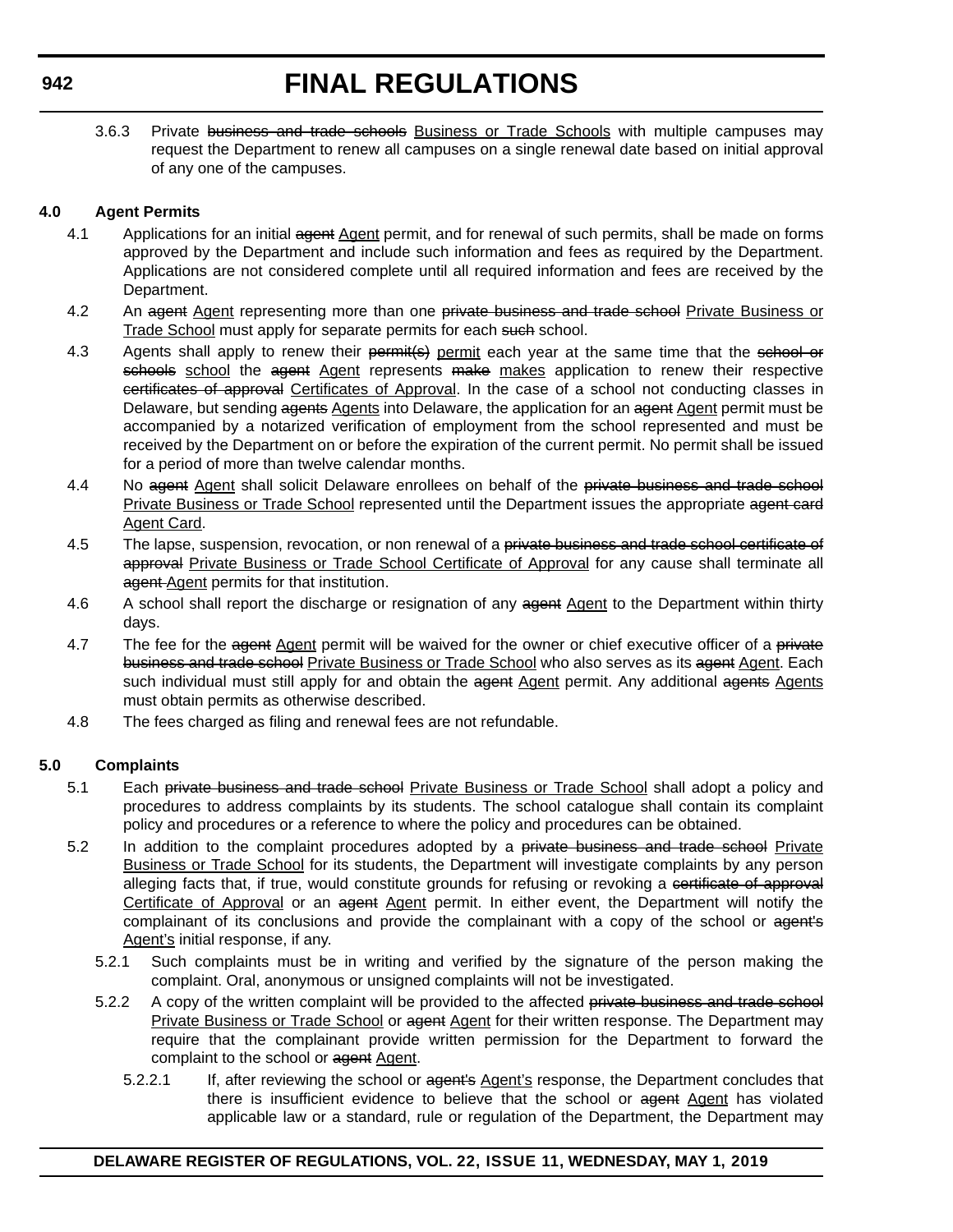# **FINAL REGULATIONS**

close the complaint without further investigation. In such case, the Department will notify the complainant and the school or agent Agent of this conclusion and provide the complainant with a copy of the school or agent's Agent's response.

- 5.2.2.2 If, after reviewing the school or agent Agent response, the Department concludes that there is sufficient evidence to believe that the school or agent Agent has violated applicable law or a standard, rule or regulation of the Department, the Department may continue its investigation or begin revocation or other action against the school or agent as the Department determines appropriate. The Department may also continue its investigation or begin revocation or other action if the school or agent Agent fails to respond to a complaint within the time established by the Department.
- 5.3 The Department may also investigate circumstances that would constitute grounds for refusing or revoking a certificate of approval Certificate of Approval or an agent Agent permit on its own initiative.

### **6.0 Denials and Revocations of Certificates and Permits**

6.1 In view of an apparent conflict between the statutory statement in 14 **Del.C.** §8516 (for any combination of the following) and 14 **Del.C.** §8517 (for any cause enumerated in §8516), the Department interprets and shall administer §8516 to mean that a certificate of approval Certificate of Approval or an agent Agent permit may be denied or revoked for any one or combination of the causes identified in that Section section.

#### **7.0 Bonds**

- 7.1 Applications for an initial certificate of approval Certificate of Approval or renewal of certificates shall include evidence that the required surety bond is valid from the date of the complete application through the new certificate of approval Certificate of Approval expiration date.
- 7.2 The amount of the surety bond required of a school shall be determined as provided in 14 **Del.C.** §8505(b). In no event shall a bond be for less than \$25,000 per calendar year.
- 7.3 The Department interprets and shall administer the phrase fail "fail to provide the services called for in a contract or agreement with a student, student," as used in 14 **Del.C.** §8523 to mean failure to substantially provide the essential services." services.

#### 7.4 Forfeiture

- 7.4.1 In the event a surety bond is forfeited, the Department shall notify the students identified on the last available school roster of their right to submit a claim for reimbursement. Such students shall have thirty days from the date they are notified by the Department to submit a claim for reimbursement. Claims received more than thirty days after the Departments Department's notification shall not be considered.
- 7.4.2 Other students wishing to submit a claim for reimbursement must contact the Department within thirty days of the schools closing to submit their claim for reimbursement. Claims received more than thirty days after the schools closing shall not be considered.
- 7.4.3 Claims for reimbursement shall be submitted and documented as directed by the Department. The Department shall consider only appropriately documented claims in distributing the proceeds of any surety bond.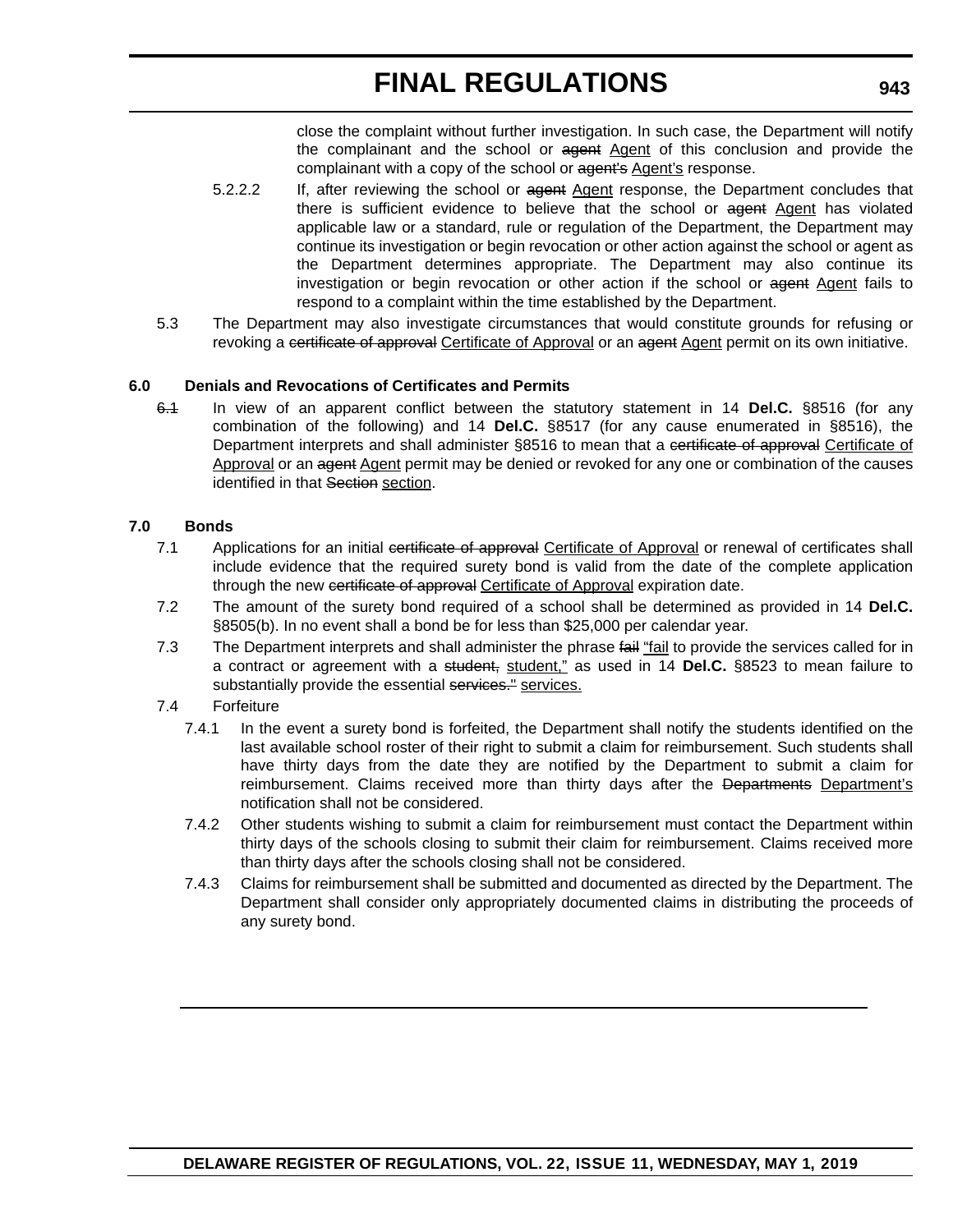#### **944**

# **FINAL REGULATIONS**

#### **OFFICE OF [THE SECRETARY](https://www.doe.k12.de.us/Page/11)**

Statutory Authority: 14 Delaware Code, Section 122(b)(18) (14 **Del.C.** §122(b)(18)) 14 **DE Admin. Code** 910

#### **REGULATORY IMPLEMENTING ORDER**

#### **[910 Delaware Requirements for Issuance of the Secondary Credential](#page-3-0)**

#### **I. SUMMARY OF THE EVIDENCE AND INFORMATION SUBMITTED**

Pursuant to 14 **Del.C.** §122(b)(18), the Secretary of Education seeks the consent of the State Board of Education to amend 14 **DE Admin. Code** 910 Delaware Requirements for Issuance of the Secondary Credential. This regulation is being amended to add definitions for clarification purposes and to comply with the Delaware Administrative Code Style Manual.

Notice of the proposed regulation was published in the *News Journal* and the *Delaware State News* on March 1, 2019**,** in the form hereto attached as *Exhibit "A"*. Comments endorsing the amended regulation as published were received from the Governor's Advisory Council for Exceptional Citizens.

#### **II. FINDINGS OF FACTS**

The Secretary finds that it is appropriate to amend 14 **DE Admin. Code** 910 Delaware Requirements for Issuance of the Secondary Credential in order to add definitions for clarification purposes and to comply with the Delaware Administrative Code Style Manual.

### **III. DECISION TO AMEND THE REGULATION**

For the foregoing reasons, the Secretary concludes that it is appropriate to amend 14 **DE Admin. Code** 910 Delaware Requirements for Issuance of the Secondary Credential. Therefore, pursuant to 14 **Del.C.** §122, 14 **DE Admin. Code** 910 Delaware Requirements for Issuance of the Secondary Credential attached hereto as *Exhibit "B"* is hereby amended. Pursuant to the provision of 14 **Del.C.** §122(e), 14 **DE Admin. Code** 910 Delaware Requirements for Issuance of the Secondary Credential hereby amended shall be in effect for a period of five years from the effective date of this order as set forth in Section V. below.

#### **IV. TEXT AND CITATION**

The text of 14 **DE Admin. Code** 910 Delaware Requirements for Issuance of the Secondary Credential amended hereby shall be in the form attached hereto as *Exhibit "B"*, and said regulation shall be cited as 14 **DE Admin. Code** 910 Delaware Requirements for Issuance of the Secondary Credential in the *Administrative Code of Regulations* for the Department of Education.

#### **V. EFFECTIVE DATE OF ORDER**

The actions hereinabove referred to were taken by the Secretary pursuant to 14 **Del.C.** §122 on April 18, 2019. The effective date of this Order shall be ten (10) days from the date this Order is published in the *Delaware Register of Regulations.*

**IT IS SO ORDERED** the 18<sup>th</sup> day of April 2019.

#### **Department of Education**

Susan S. Bunting, Ed.D., Secretary of Education Approved this 18<sup>th</sup> day of April 2019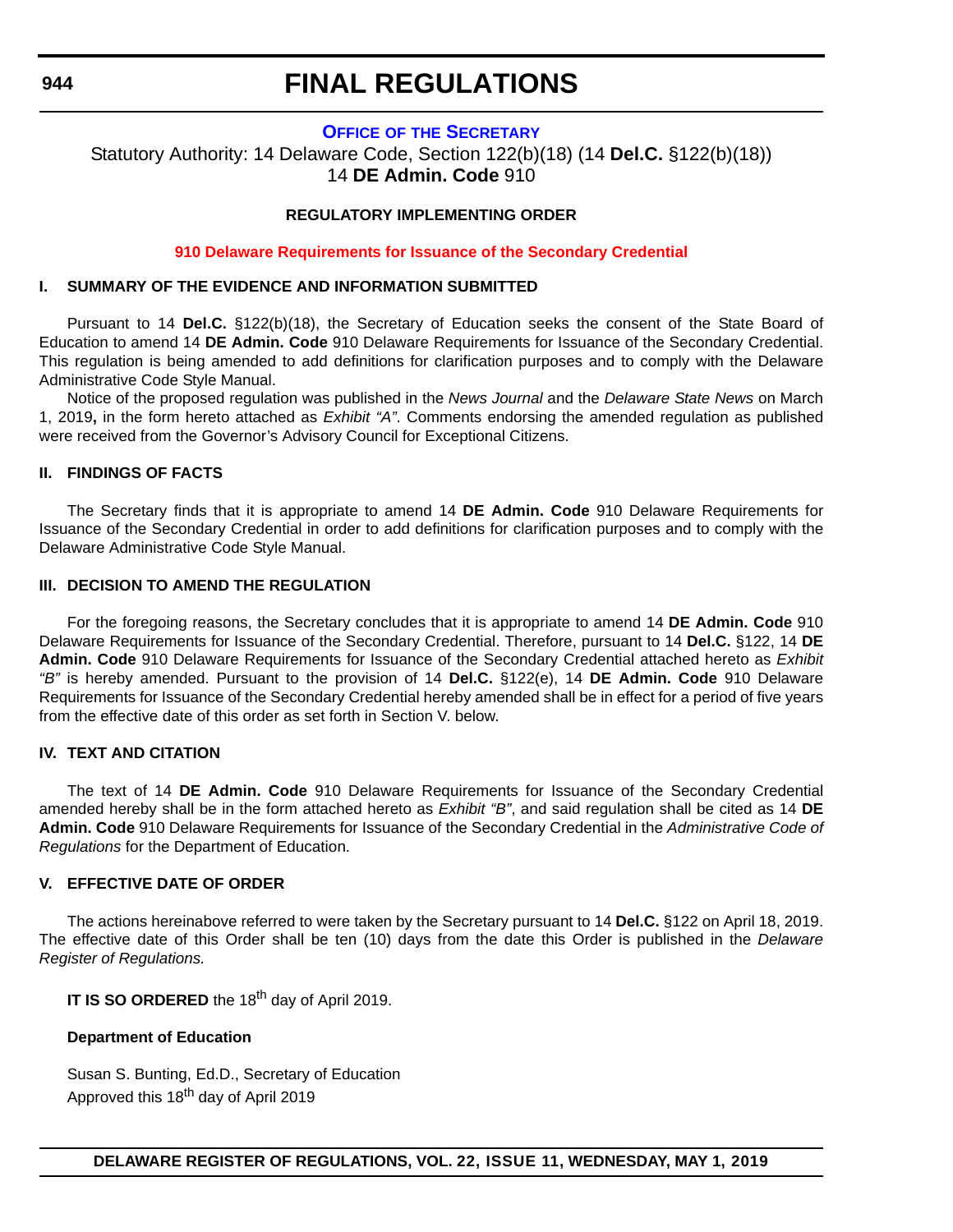# **FINAL REGULATIONS**

### **State Board of Education**

Whitney Townsend Sweeney, President Vincent Lofink Audrey J. Noble, Ph.D., Vice President Nina Lou Bunting Candace Fifer (absent) Wali W. Rushdan, II

### **910 Delaware Requirements for Issuance of the Secondary Credential**

### **1.0 Purpose**

A Pursuant to 14 **Del.C.** §122(b)(18), a Delaware secondary credential is given to persons who satisfactorily pass a recognized secondary credential assessment approved and recognized by the Delaware Department of Education.

### **2.0 Definitions**

The following words and terms, when used in this regulation, have the following meaning unless the context clearly indicates otherwise:

- "**Assessment**" means a set of tests that evaluates high school skill levels in the content areas of English Language Arts, Math, Science and Social Studies.
- "**Department**" means the Delaware Department of Education
- "**Secondary Credential**" means a document that verifies the successful completion of the assessment that evaluates high school level skills in the areas of English Language Arts, Math, Science and Social Studies.

### **1.03.0 Eligibility to take a secondary credential assessment for a Secondary Credential Assessment**

- 1.13.1 For persons 18 years of age or older, an applicant shall:
	- 1.1.23.1.1 Be a resident of Delaware or, if a resident of another state, be currently employed in Delaware and have been so employed for a minimum of six months prior to taking the test; and
	- 1.1.23.1.2 Certify under his or her by signature on the secondary credential assessment application form that he or she is they are not enrolled in a public or non public school program.
- 1.23.2 For a person 16 or 17 years of age an applicant shall:
	- 1.2.13.2.1 Seek a waiver of the 18 years of age requirement by completing a written application to the Delaware Department of Education that includes showing good cause for taking the test early and designating where the test will be taken; and
	- 1.2.23.2.2 Be a resident of the State of Delaware; and
	- 1.2.33.2.3 Verify that they are at least 16 years of age at the time of the application for the waiver of the age requirement using a birth certificate, driver's license, a State of Delaware Identification Card or other comparable and reliable documentation of age; and
	- 1.2.43.2.4 Provide verification of withdrawal from the applicant's public or non public school program; and
	- **1.2.53.2.5** Provide a transcript from the applicant's public or non public school program.

### **2.04.0 Scores Required for a Delaware secondary Secondary Credential**

An individual shall attain the minimum passing standard as approved by the Delaware Department of Education.

### **3.05.0 Assessment Approval Process**

- 3.45.1 The assessment provider must complete a <del>DOE</del> Department-approved application. The application must include include, at minimum a minimum, the following:
	- 3.1.15.1.1 provider's Provider's qualification and experience;
	- 3.1.25.1.2 assessment Assessment content and form;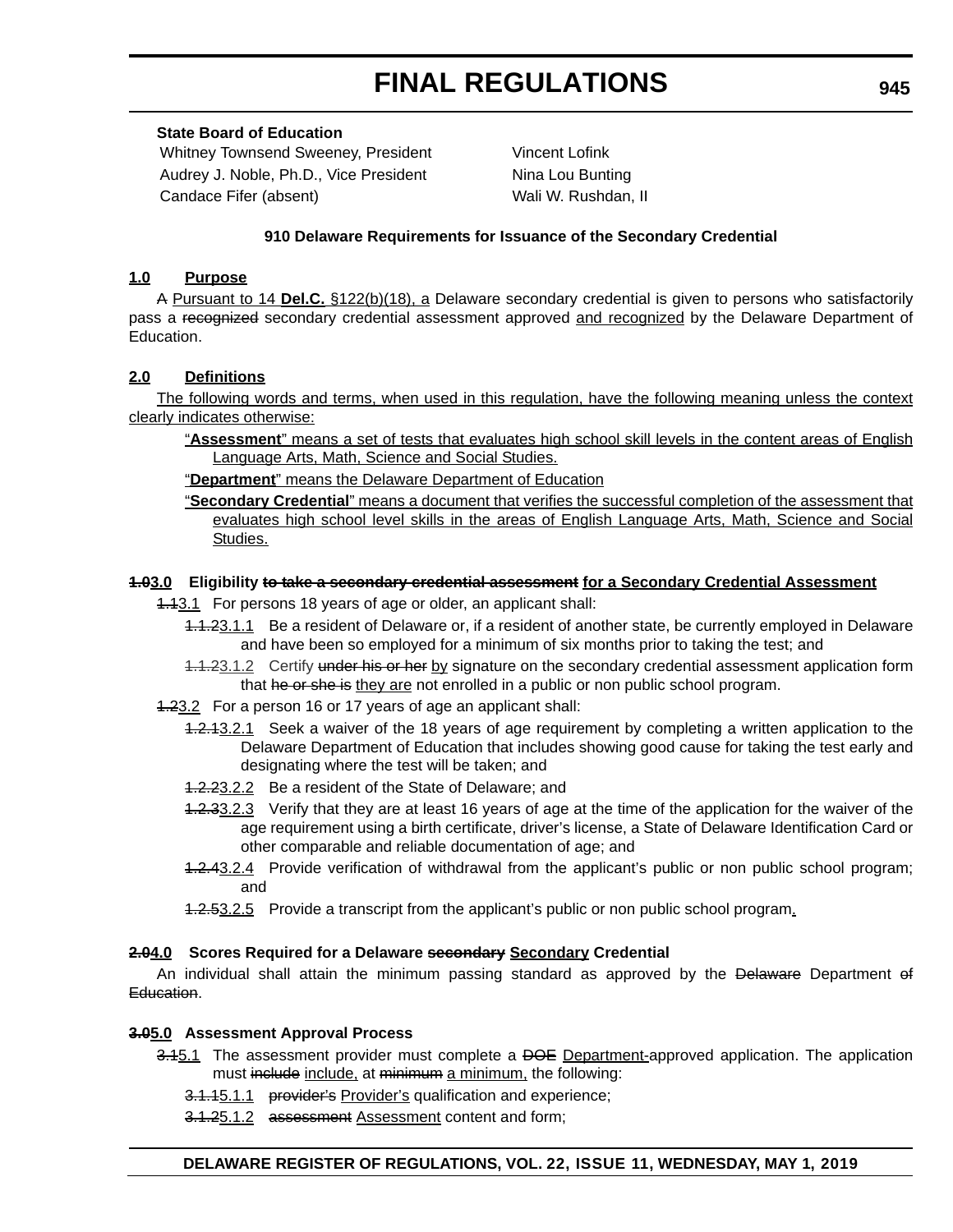#### **946**

# **FINAL REGULATIONS**

- 3.1.35.1.3 validation Validation and norming processes;
- 3.1.45.1.4 assessment Assessment delivery;
- 3.1.55.1.5 technology Technology processes;
- 3.1.65.1.6 security Security provisions;
- 3.1.75.1.7 accommodations Accommodations processes;
- 3.1.85.1.8 assessment Assessment scoring and reporting processes;
- 3.1.95.1.9 assessment Assessment data access requirements;
- 3.1.105.1.10 practice Practice test and supplementary instructional materials;
- 3.1.115.1.11 staff Staff training;
- 3.1.125.1.12 alignment Alignment with college and career readiness standards and Delaware accountability system; and
- 3.1.135.1.13 eest Cost and timeframe for implementation.

### **4.06.0 Currently Recognized Assessments and Publication**

- 4.16.1 The GED® Test has been previously approved and is a Department of Education Departmentrecognized secondary credential assessment.
- 4.26.2 DOE The Department will publish annually a list of approved assessments.

# **[DEPARTMENT OF INSURANCE](https://insurance.delaware.gov/)**

**OFFICE OF [THE COMMISSIONER](https://insurance.delaware.gov/bio/)**

Statutory Authority: 18 Delaware Code, Sections 311 and 2501 (18 **Del.C.** §§311 & 2501) 18 **DE Admin. Code** 704

### **ORDER**

### **[704 Homeowners Premium Consumer Comparison](#page-4-0)**

### **I. SUMMARY OF THE EVIDENCE AND INFORMATION SUBMITTED**

In the March 1, 2019 edition of the *Register of Regulations* at 22 **DE Reg.** 751, the Commissioner of the Delaware Department of Insurance (Commissioner) published a notice of intent to repeal existing Regulation 704, and solicited written comments from the public for thirty (30) days as mandated by the Administrative Procedures Act at 29 **Del.C.** §10118(a).

As discussed in the introductory paragraphs of the proposal to repeal, Regulation 704 provides the framework for the Department's on-line homeowner's insurance policy rate comparison tool. This tool has become obsolete since its original inception in 2010. Unlike the Regulation 704 rate calculator, contemporary on-line rate calculators provided by insurers are precisely tailored to fit an exact consumer profile. Accordingly, the Department's on-line homeowner's insurance rate comparison tool is no longer useful.

In addition to publishing the proposal in the *Register of Regulations*, the Department also published the proposal on its website. The Department did not hold a public hearing on the proposed repeal.

The Department received no public comments on the proposal.

### **II. FINDINGS OF FACTS**

- 1. Regulation 704, Homeowners Premium Consumer Comparison, should be repealed.
- 2. The Department met the public notice requirements of the Administrative Procedures Act.
- 3. The Department received no public comments on the proposed repeal.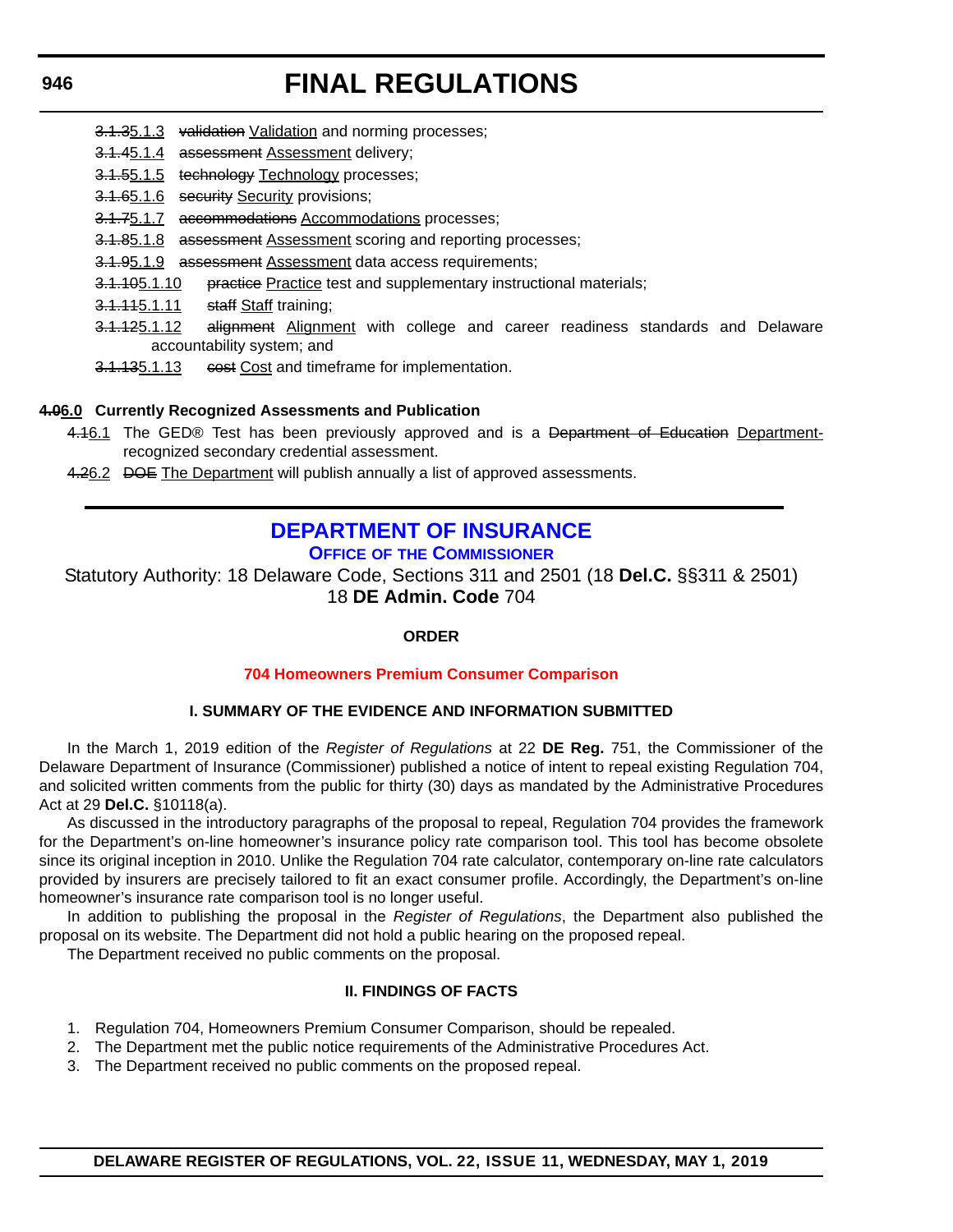# **FINAL REGULATIONS**

#### **III. DECISION TO REPEAL REGULATION 704**

For the foregoing reasons, the Commissioner concludes that it is appropriate to repeal 18 **DE Admin. Code** 704, as discussed in the above Findings of Fact for the reasons set forth above and in the proposal to repeal.

#### **V. EFFECTIVE DATE OF ORDER**

The actions hereinabove referred to were taken by the Commissioner pursuant to 18 **Del.C.** §§311 and 2501 on the date indicated below. The effective date of this Order shall be ten (10) days from the date this Order is published in the *Delaware Register of Regulations*.

#### **IT IS SO ORDERED.**

The 11<sup>th</sup> day of April, 2019. The 11<sup>th</sup> day of April, 2019.

**Commissioner** Delaware Department of Insurance

#### **704 Homeowners Premium Consumer Comparison**

#### **1.0 Authority**

1.1 This regulation is adopted by the Commissioner pursuant to the authority granted by 18 **Del.C.** §§311 and 2501 and promulgated in accordance with the Delaware Administrative Procedures Act, 29 **Del.C.** Chapter 101.

#### **2.0 Definitions**

"**Homeowners market share**" shall be determined by data from the National Association of Insurance Commissioners for the prior calendar year for line number 04 ("Homeowners Multiple Peril) for the State of Delaware.

"**Insurer**" shall mean every insurer licensed to offer and sell non-commercial residential homeowners insurance coverage in the State of Delaware.

"**Rate estimates**" shall mean the estimated annual insurance premiums produced for the Department's rate survey.

"**Rate survey**" shall mean a request by the Department that insurers calculate estimated annual insurance premiums based on hypothetical consumer profiles. The rate survey shall include estimated premiums for zip codes or other geographic area identified by the Department.

#### **3.0 Scope**

- 3.1 Insurers with .01 percent or more of the Delaware homeowners insurance market share shall be required to complete the full rate survey required by this regulation.
- 3.2 Insurers with less than .01 percent of homeowners insurance market share shall not be required to complete a rate survey pursuant to this regulation.
- 3.3 The provisions of this regulation shall only apply to policies of insurance covering those properties described in 18 **Del.C.** §4120.

#### **4.0 Insurer Information**

4.1 Each insurer will be provided with an account on the Department's website to provide basic company information and to administer the submission of rate survey data.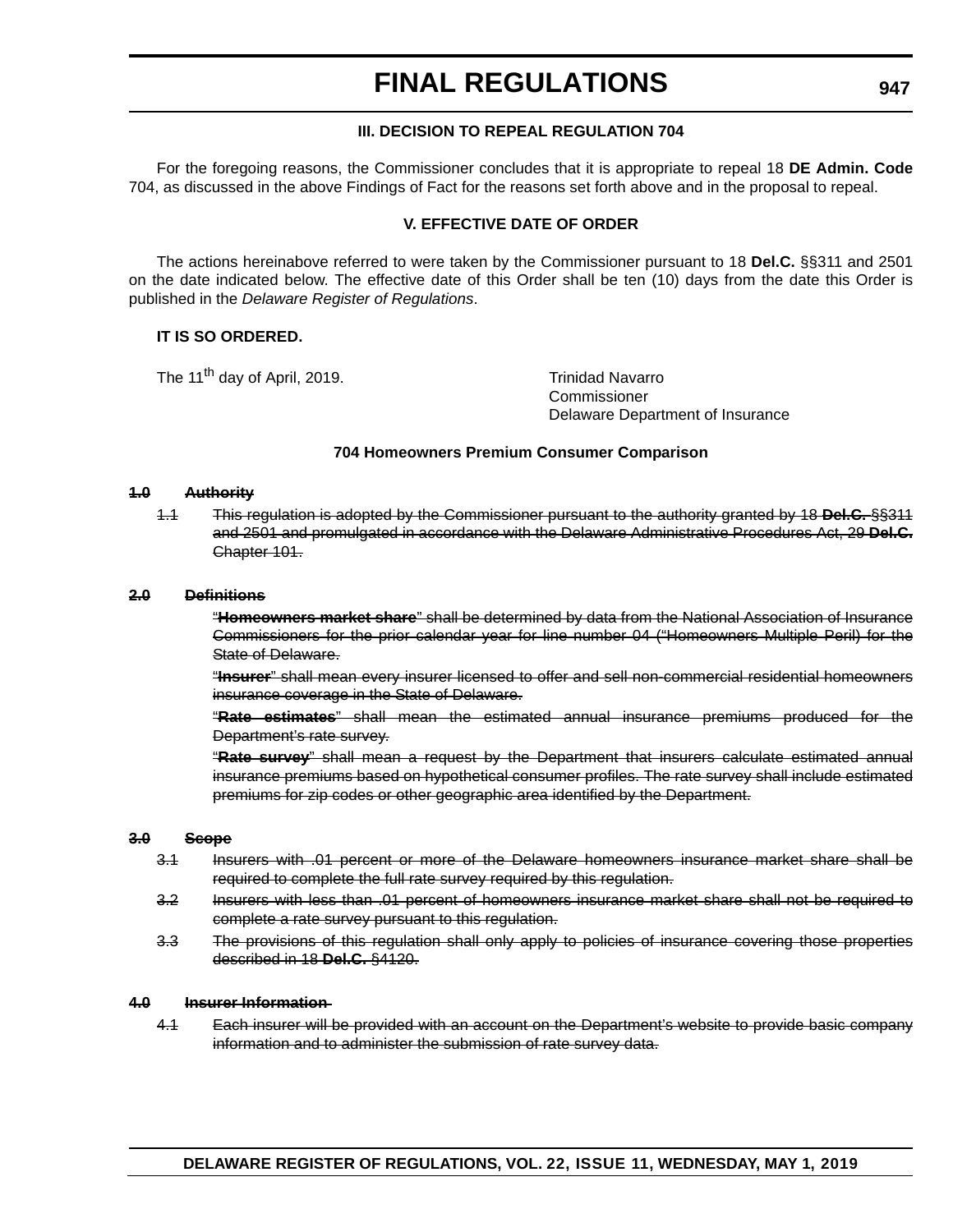#### **5.0 Survey Completion Deadline**

- 5.1 The Department of Insurance shall make available the rate survey request format with hypothetical consumer profiles, coverage levels, and other information necessary for calculating rate estimates on the Department's website no later than April 1st of each year.
- 5.2 In 2007, all required rate survey data from insurers must be submitted to the Department on or before April 15, 2007. In all subsequent years, all required rate survey data from insurers must be submitted to the Department on or before May 1st of each year.
- 5.3 Rate survey data that is incomplete or not reported according to the Department's instructions will be returned to the insurer for correction and must be resubmitted within 10 business days.

#### **6.0 Survey Format**

- 6.1 Insurers shall provide rate estimates based on rates in effect as of March 1 of the year when the rate survey is being completed.
- 6.2 All rate estimates shall be rounded to the nearest dollar.
- 6.3 Insurers shall submit rate data utilizing an electronic spreadsheet provided by the Department or by other means specified by the Department. Insurers shall be required to upload the data to the Department via the internet.

#### **7.0 Responsibility for Information and Data**

7.1 Insurers shall be responsible for the accuracy of company information and rate data submitted to the Department for publication. As part of the submission process, insurers will be subject to examination to verify the accuracy of the data being submitted.

#### **8.0 Consumer Quote Requests**

- 8.1 Insurers shall provide a single electronic mail address to the Department for the purpose of allowing consumers to request a personalized homeowners insurance premium quote as part of the rate comparison process.
- 8.2 The insurer shall be required to provide a direct email response to the consumer, confirming receipt of the quote request.
- 8.3 The insurer shall be required to maintain an electronic log of all email responses to consumer requests for rate quotes for a period of one year after the request. The electronic log shall be capable of being transferred to the Department upon request.

#### **9.0 Penalties**

9.1 Insurers that do not comply with this regulation are subject to the provisions of 18 **Del.C.** §329.

#### **10.0 Severability**

10.1 If any provision of this Regulation or the application of any such provision to any person or circumstance shall be held invalid the remainder of such provisions, and the application of such provision to any person or circumstance other than those as to which it is held invalid, shall not be affected.

#### **11.0 Effective Date**

- 11.1 This Regulation was originally effective February 15, 2007.
- 11.2 The amended Regulation shall become effective ten days after execution of an Order by the Commissioner and publication.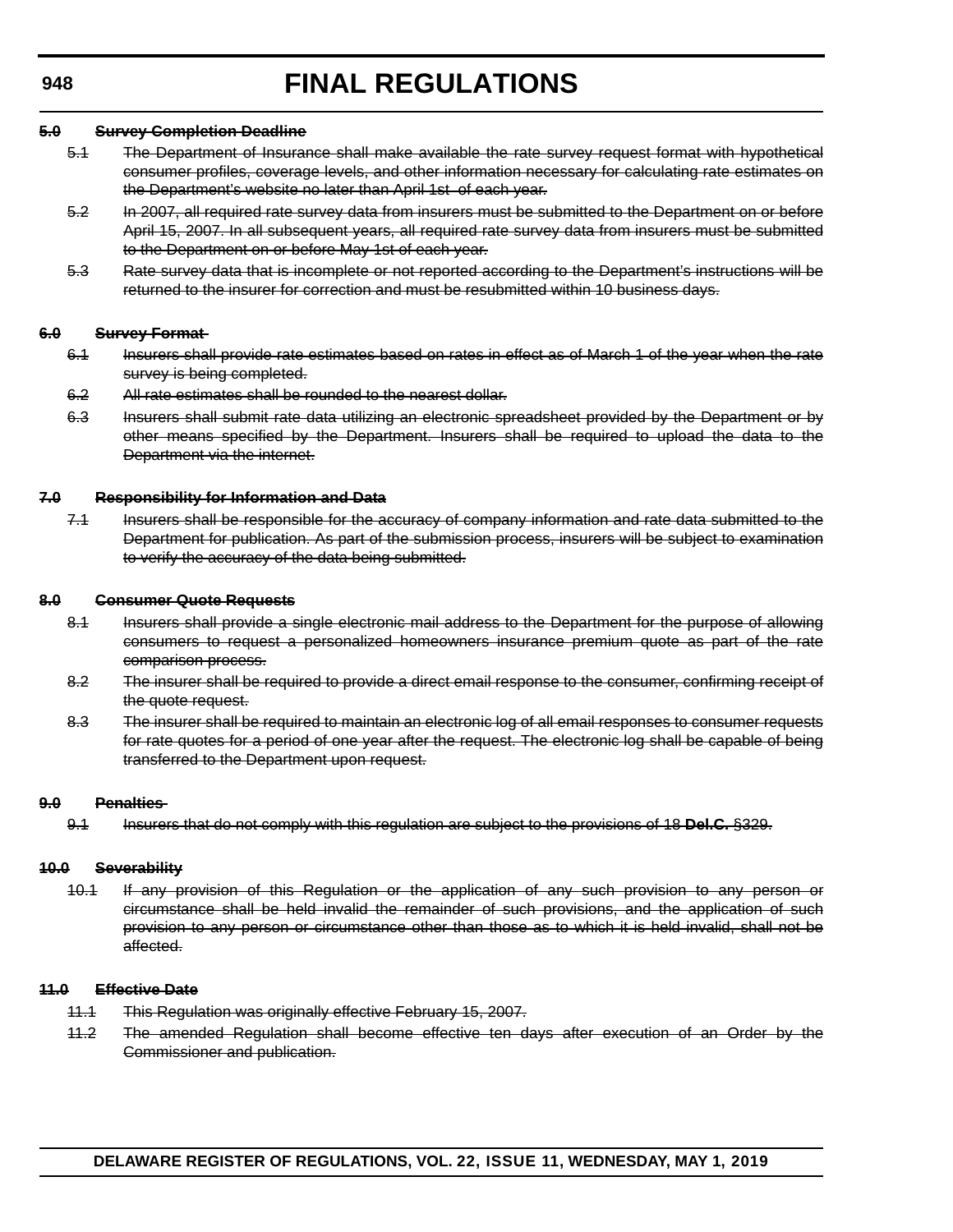## **[DEPARTMENT OF NATURAL RESOURCES AND ENVIRONMENTAL](https://dnrec.alpha.delaware.gov/)  CONTROL**

**DIVISION [OF AIR QUALITY](https://dnrec.alpha.delaware.gov/air/ )**

Statutory Authority: 7 Delaware Code, Chapter 60, Sections 6006 and 6010 (7 **Del.C.** Ch. 60, §§6006 & 6010) 7 **DE Admin. Code** 1140

**Secretary's Order No.: 2019-A-0017**

### **RE: Approving Final Regulations to Amend 7 DE Admin. Code 1140:** *Delaware Low Emission Vehicle ("LEV") Program*

**Date of Issuance: April 15, 2019 Effective Date of the Amendment: May 11, 2019**

### **[1140 Delaware Low Emission Vehicle Program](#page-4-0)**

Under the authority vested in the Secretary of the Department of Natural Resources and Environmental Control ("Department" or "DNREC"), pursuant to 7 **Del.C.** §§6006 and 6010, and all other relevant statutory authority, the following findings of fact based on the record, reasons and conclusions are entered as an Order of the Secretary in the above-referenced regulatory proceeding.

### **Background, Procedural History and Findings of Fact**

This Order relates to proposed regulation amendments ("Amendments") to 7 **DE Admin. Code** 1140: *Delaware Low Emission Vehicle ("LEV") Program*. This action is being taken by the Department to incorporate by reference the effective date of California's regulatory amendments to 13 CCR 1961.2 and 1961.3 (e.g., California's LEV III and Greenhouse Gas ("GHG") standards), thus clarifying the aforementioned "deemed to comply" provision and maintaining Delaware's GHG emissions from light-duty vehicles for model years 2021 to 2025 model year.

On August 24, 2018, the U.S. Environmental Protection Agency ("EPA"), and the National Highway Traffic Safety Administration have proposed to roll back the GHG emission standards and freeze the fuel economy standards for light-duty vehicles to the currently adopted 2020 standards for model years 2021 to 2025, through its Safer Affordable Fuel Efficient ("SAFE") vehicles rule. If adopted, the SAFE rule would result in an estimated increase of 1,432 million metric tons of GHG emissions in the atmosphere by 2035.

In the light of this proposed rule, the California Air Resources Board amended its California Code of Regulations, Sections 1961.2 and 1961.3, to clarify that the "deemed to comply" provision embedded in California's Advance Clean Car program is only applicable with the currently adopted Federal Standards, as last amended on October 25, 2016. The California amendments were effective as of December 12, 2018.

The "deemed to comply" provision was first adopted by California, predicating that the EPA standards are providing GHG emissions reduction equivalent to the California standards. In order to maintain the emissions stringency of the currently adopted standards, Delaware needs to clarify that the "deemed to comply" provision only holds true with the aforementioned Federal Standards. The Department believes that the currently adopted emissions standards will offer Delawareans an increased quality of life through increased economic opportunities, reduced local air pollution, and an opportunity to mitigate the effects of climate change on our coastal state.

As demonstrated in California's final statement of reasons for its respective rulemaking, the currently adopted GHG emissions standards remain appropriate, cost-effective, and technologically feasible for model years 2021 to 2025. In order to maintain emissions standards identical to California's standards, as required by Section 177 of the Clean Air Act (42 U.S.C. §7507), the Department needs to adopt California's latest amendments into Delaware's LEV provision.

On December 27, 2018, the Department enacted emergency regulation amendments to 7 **DE Admin. Code** 1140 (Emergency Order No. 2018-A-0072) in order to maintain the emissions stringency of the currently adopted standards, beginning with model year 2021. The Department now proposes to preserve this emissions stringency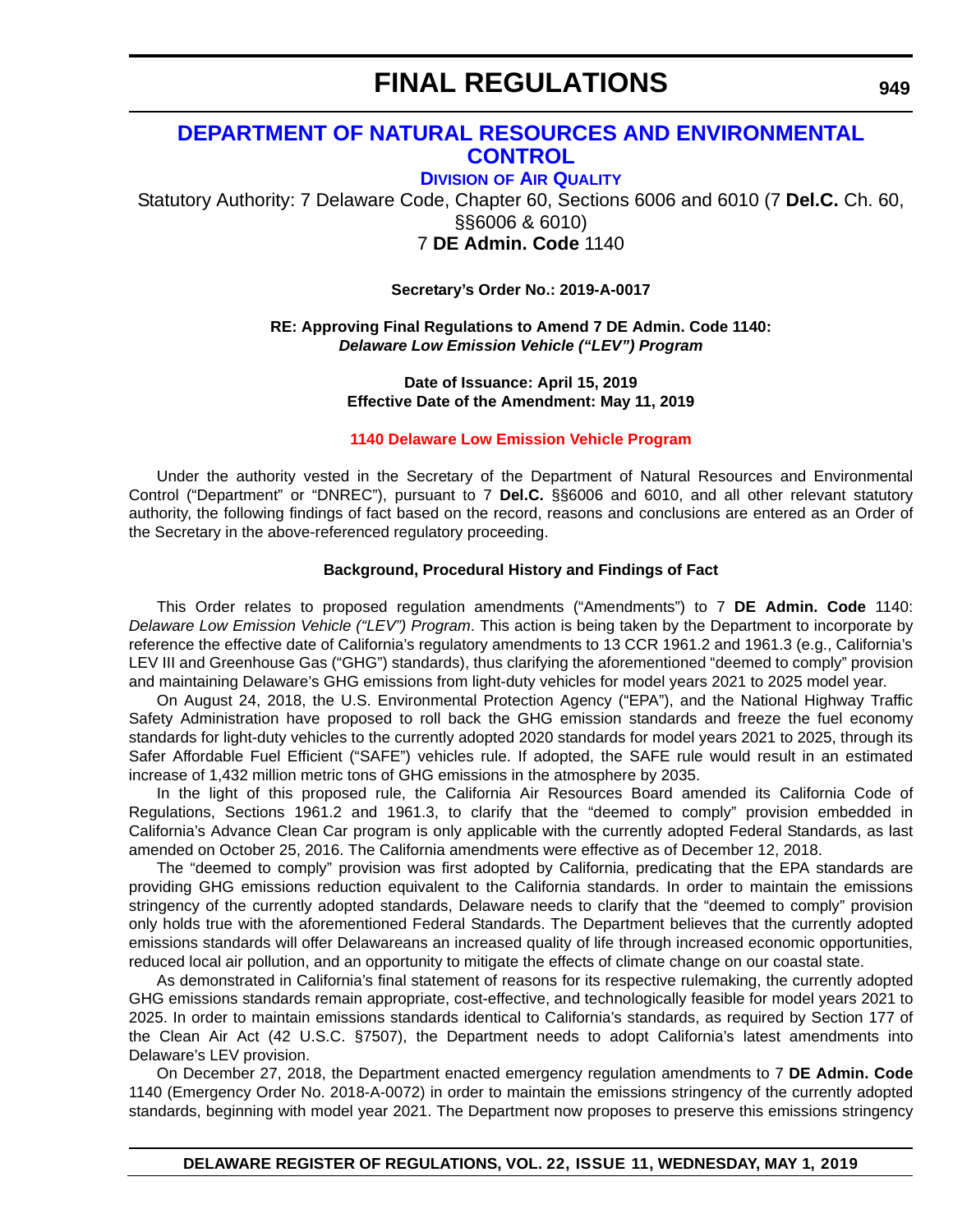for the 2021 to 2025 model year standards with these formal Amendments, which incorporate by reference the effective date of California's amendments to 13 CCR 1961.2 and 1961.3, thus clarifying the aforementioned "deemed to comply" provision.

As noted above, the Department has the statutory basis and legal authority to act with regard to the formal promulgation of these proposed Amendments, pursuant to 7 **Del.C.** Ch. 60. The Department published its initial proposed regulation Amendments in the February 1, 2019 Delaware *Register of Regulations*. Thereafter, the public hearing regarding this matter was held on February 21, 2019. Members of the public attended the aforementioned public hearing, with comment being received by the Department at that time. Pursuant to 29 **Del.C.** §10118(a), the hearing record remained open for receipt of additional written comment for 15 days following the public hearing. The hearing record formally closed for comment in this matter at close of business on March 8, 2019, with additional comment having been received by the Department during the post-hearing phase of this formal promulgation.

It should be noted that all notification and noticing requirements concerning this matter were met by the Department. Proper notice of the hearing was provided as required by law.

After the close of the comment period, the Department's Division of Air Quality ("DAQ") performed a thorough review of the hearing record, including all of the comments received on the proposed Amendments. At the request of the presiding Hearing Officer, a Technical Response Memorandum ("TRM") was prepared by the Department's DAQ staff to serve as a comprehensive summary of the comment received in this matter. This TRM not only provides a thorough discussion of the comment received in this matter, but also provides the DAQ's responses and recommendations concerning the same.

Hearing Officer Lisa A. Vest prepared her Report dated April 10, 2019 ("Report"), which expressly incorporated both the Department's proposed Amendments and the aforementioned TRM into the hearing record generated in this matter. The Report documents the proper completion of the required regulatory amendment process, establishes the record, and recommends the adoption of the proposed Amendments as attached to the Report as Appendix "A."

#### **Reasons and Conclusions**

Based on the record developed by the Department's DAQ experts and established by the Hearing Officer's Report, I find that the proposed regulatory amendments to 7 **DE Admin. Code** 1140: *Delaware Low Emission Vehicle ("LEV") Program*, are well-supported. Therefore, the recommendations of the Hearing Officer are hereby adopted, and I direct that the proposed Amendments be promulgated as final. I further find that the Department's DAQ experts in the fully developed the record to support adoption of these Amendments.

In conclusion, the following reasons and conclusions are entered:

1. The Department has the statutory basis and legal authority to act with regard to the proposed Amendments to 7 **DE Admin. Code** 1140: *Delaware Low Emission Vehicle ("LEV") Program*, pursuant to 7 **Del.C.** Ch. 60;

2. The Department has jurisdiction under its statutory authority, pursuant to 7 **Del.C.** Ch. 60, to issue an Order adopting these proposed Amendments as final;

3. The Department provided adequate public notice of the initial proposed Amendments and all proceedings in a manner required by the law and regulations, provided the public with an adequate opportunity to comment on the proposed Amendments, including at the time of the public hearing held on February 21, 2019, and during the 15 days subsequent to the hearing (through March 8, 2019), before making any final decision;

4. Promulgation of the proposed Amendments to 7 **DE Admin. Code** 1140: *Delaware Low Emission Vehicle ("LEV") Program*, will enable the Department to incorporate by reference the effective date of California's amendments to 13 CCR 1961.2 and 1961.3, thus clarifying the aforementioned "deemed to comply" provision and maintaining Delaware's GHG emissions from light-duty vehicles for model years 2021 to 2025 model year;

5. The Department has reviewed the proposed Amendments in the light of the Regulatory Flexibility Act, consistent with 29 **Del.C.** Ch. 104, and has selected Exemption "B5," as this regulation is required by federal law (Section 177 of the Clean Air Act, 42 U.S. Code §7507) and has already complied with the federal Regulatory Flexibility Act, 5 U.S.C. §601 et seq.;

6. The Department's Hearing Officer's Report, including its established record and the recommended proposed Amendments, are hereby adopted to provide additional reasons and findings for this Order;

7. The Department's proposed regulatory Amendments, as initially published in the February 1, 2019

### **DELAWARE REGISTER OF REGULATIONS, VOL. 22, ISSUE 11, WEDNESDAY, MAY 1, 2019**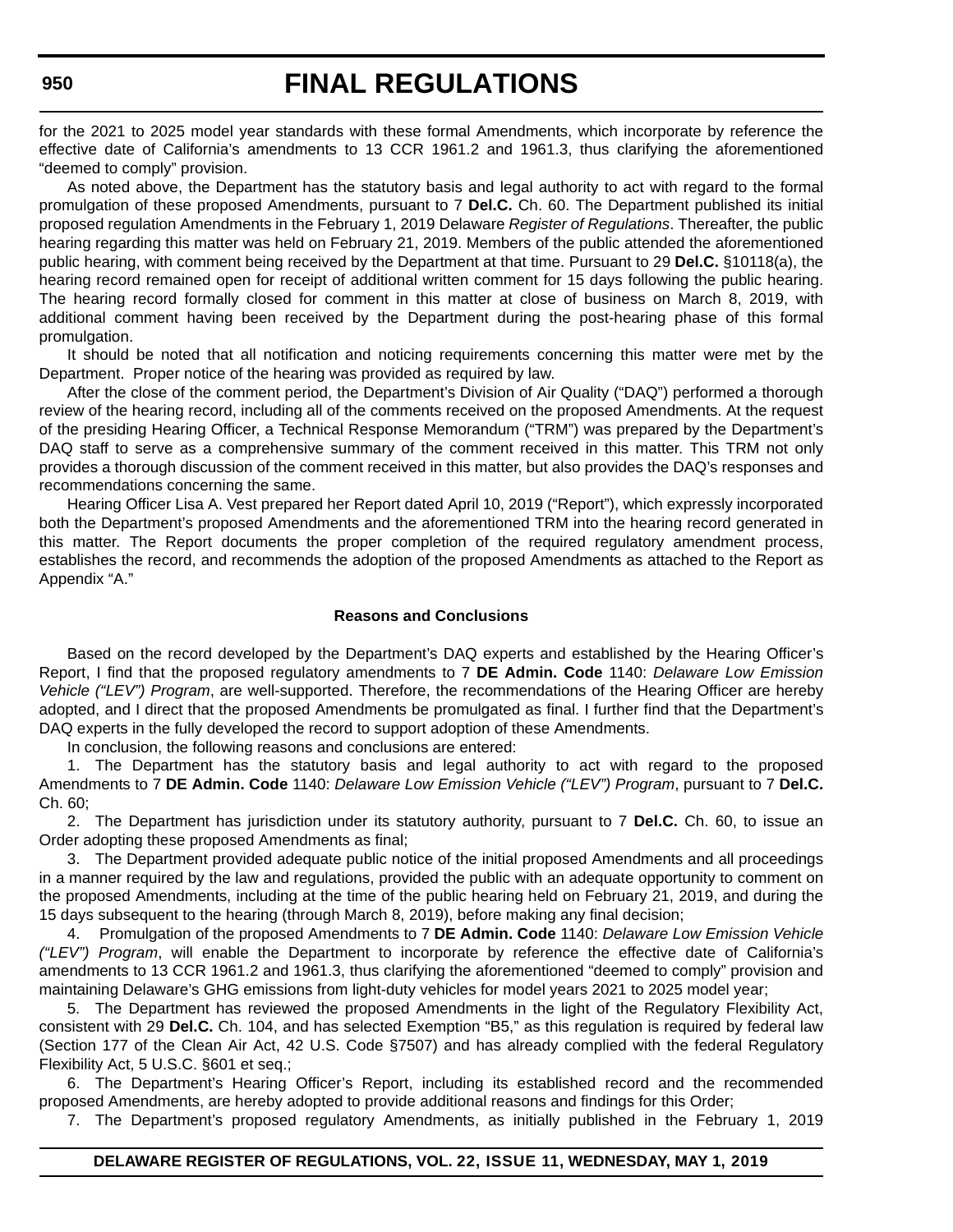Delaware *Register of Regulations*, are adequately supported, are not arbitrary or capricious, and are consistent with the applicable laws and regulations. Consequently, they should be approved as final regulatory Amendments, which shall go into effect ten days after their publication in the next available issue of the Delaware *Register of Regulations*; and

8. The Department shall submit the proposed Amendments as final regulatory amendments to 7 **DE Admin. Code** 1140: *Delaware Low Emission Vehicle ("LEV") Program*, to the Delaware *Register of Regulations* for publication in its next available issue, and provide such other notice as the law and regulation require and the Department determines is appropriate.

Shawn M. Garvin **Secretary** 

**\*Please note that no changes were made to the regulation as originally proposed and published in the February 2019 issue of the** *Register* **at page 660 (22 DE Reg. 660). Therefore, the final regulation is not being republished. A copy of the final regulation is available at:**

**[1140 Delaware Low Emission Vehicle Program](http://regulations.delaware.gov/register/may2019/final/22 DE Reg 949 05-01-19.htm)**

## **[DEPARTMENT OF SAFETY AND HOMELAND SECURITY](https://dshs.delaware.gov/)**

**[DELAWARE COUNCIL](https://dshs.delaware.gov/) ON POLICE TRAINING**

Statutory Authority: 11 Delaware Code, Sections 8402 & 8404(a)(14) (11 **Del.C.** §§8402, 8404(a)(14))

## **ORDER**

## **[802 COPT K-9 Training Standards and Requirements](#page-4-0)**

## **NATURE OF THE PROCEEDINGS**

At 22 **DE Reg.** 453 (December 1, 2018), The Council on Police Training (COPT), pursuant to 11 **Del.C.** §8404(a)(14) and in accordance with 29 **Del.C.** §10115, published notice of intent to adopt regulations that seek to establish basic training and qualification standards for police K-9 teams. At the same time, the COPT submitted a Regulatory Flexibility Analysis and Impact Statement for this proposed revised regulation, as required by 29 **Del.C.** Ch. 104. The COPT solicited written comments from the public for thirty (30) days as mandated by 29 **Del.C.** §10118(a).

## **SUMMARY OF EVIDENCE**

In accordance with law, public notice regarding the proposed revised regulation was published in the Delaware *Register of Regulations.* The public comment period was open from December 1, 2018 through December 31, 2018. During this period, the COPT did not receive any written responses.

#### **FINDINGS OF FACT**

The public was given the required notice of the Council's intention to adopt the proposed revised regulation and was given opportunity to submit comments. The required Regulatory Flexibility Analysis and Impact Statement for this proposed revised regulation was submitted. No written responses were received during the comment period. Thus, the COPT finds that the proposed revised regulations should be adopted as submitted with the technical corrections identified by the COPT.

### **EFFECTIVE DATE OF ORDER**

The actions hereinabove referred to were taken by the COPT pursuant to 11 **Del.C.** §8404(a)(14). The

## **DELAWARE REGISTER OF REGULATIONS, VOL. 22, ISSUE 11, WEDNESDAY, MAY 1, 2019**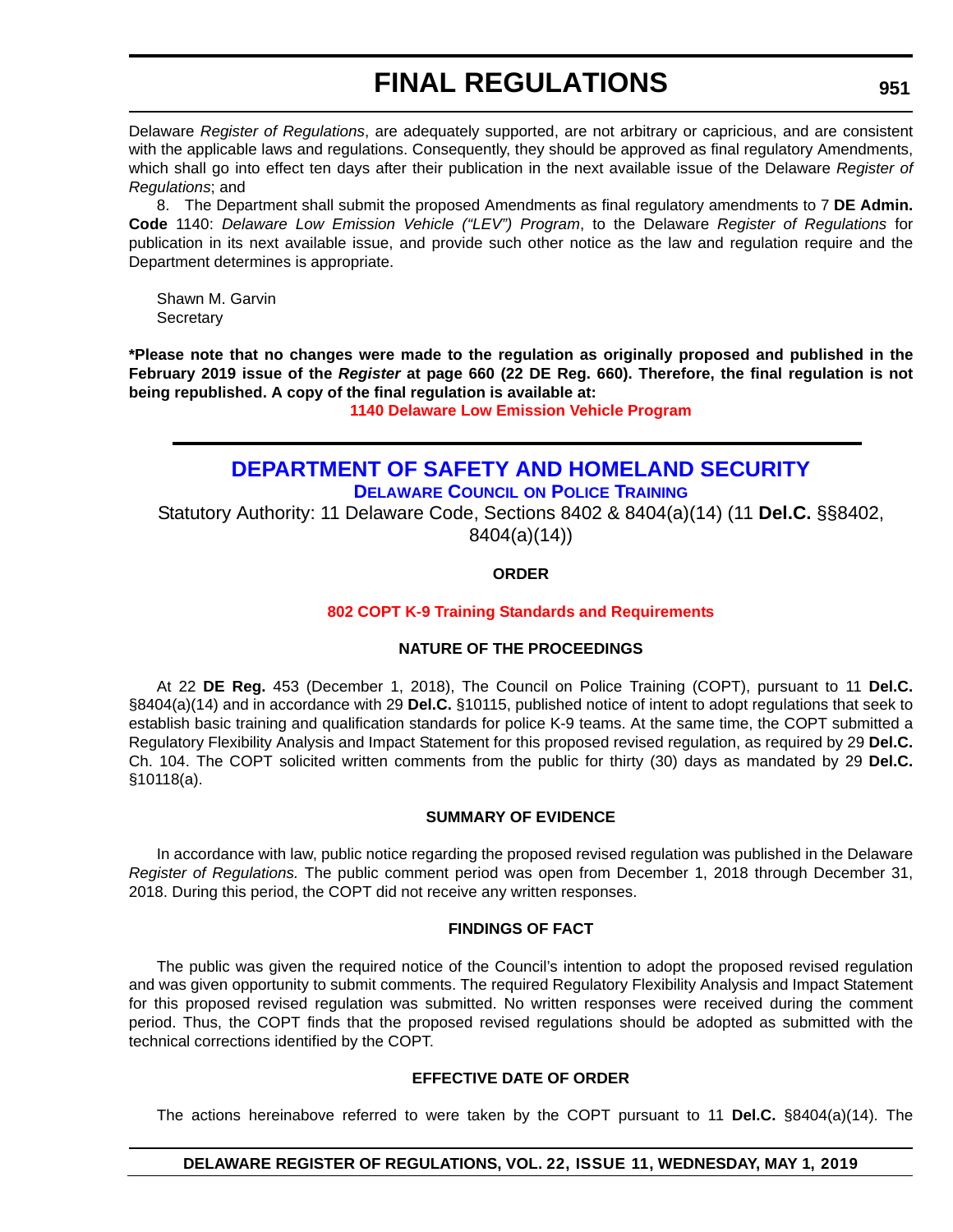effective date of this Order shall be ten (10) days from the date this Order is published in the Delaware *Register of Regulations*.

### **ORDER**

NOW THEREFORE, under the statutory authority and for the reasons set forth above, the Council on Police Training does hereby ORDER this 16<sup>th</sup> day of April, 2019 that the regulations be, and that they hereby are, adopted to be enacted as set forth below.

| IT IS SO ORDERED, this 16 <sup>th</sup> day of April 2019.<br><b>COUNCIL ON POLICE TRAINING</b>                                                              |                                                                |
|--------------------------------------------------------------------------------------------------------------------------------------------------------------|----------------------------------------------------------------|
| Robert M. Coupe, Secretary, Department of Safety                                                                                                             | Chris Jones, Sergeant, Proxy for Chief of Police               |
| and Homeland Security, Chair                                                                                                                                 | Newark Police Department                                       |
| Robert J. Irwin,                                                                                                                                             | Robert Hudson, Major, Delaware State Police,                   |
| Proxy for Attorney General Kathy Jennings                                                                                                                    | Proxy for Superintendent of State Police                       |
| Susan Bunting, Secretary,                                                                                                                                    | Marvin Mailey, Chief of Police,                                |
| Department of Education                                                                                                                                      | Dover Police Department                                        |
| Cecilia Ashe, Proxy for Chief of Police                                                                                                                      | Robin R. Christiansen, Mayor,                                  |
| <b>Wilmington Police Department</b>                                                                                                                          | City of Dover, Kent County                                     |
| Diane Smith, Captain, Proxy for Colonel Vaughn Bond, Jeffrey Horvath, Proxy for Delaware Police Chiefs'<br>Jr., Chief of New Castle County Police Department | Council                                                        |
| William West, Mayor, Sussex County                                                                                                                           | Lew Killmer, President, Delaware League<br>of Local Government |
|                                                                                                                                                              |                                                                |

## **802 COPT K-9 Training Standards and Requirements**

#### **1.0 Intent and Purpose**

To establish basic training and qualification standards for police K-9 teams and K-9 specialty teams that include performance objectives for the police officer handler and the police officer-police dog teams.

## **2.0 Definitions**

As used in this regulation:

- "**Agility Training**" means training during which the police dog must surmount or overcome obstacles, such as walls and tunnels, which are likely to be confronted in the performance of duty.
- "**In-Service Training**" means training conducted by a K-9 trainer or Supervising K-9 trainer to maintain skills that must be performed during re-evaluation.
- "**K-9 Patrol Team**" means a team consisting of a police officer handler and police dog used in law enforcement for routine patrol work, such as building searches, area searches article searches, tracking, and criminal apprehension.
- "**K-9 Specialty Team**" means a team consisting of a police officer handler and **[police]** specialty dog used in law enforcement specifically for scent work, detection or tracking work. Specialty teams are used for narcotics detection, **[arson]** accelerant detection, **[wildlife,]** explosive detection, tracking, article searches, or cadaver detection.

"**K-9 Team**" means a team comprised of the police officer handler and the police dog.

"**K-9 Trainer**" means a trainer is qualified to conduct basic and in-service training for police officer handlerpolice dog teams and must meet the qualification requirements set forth herein.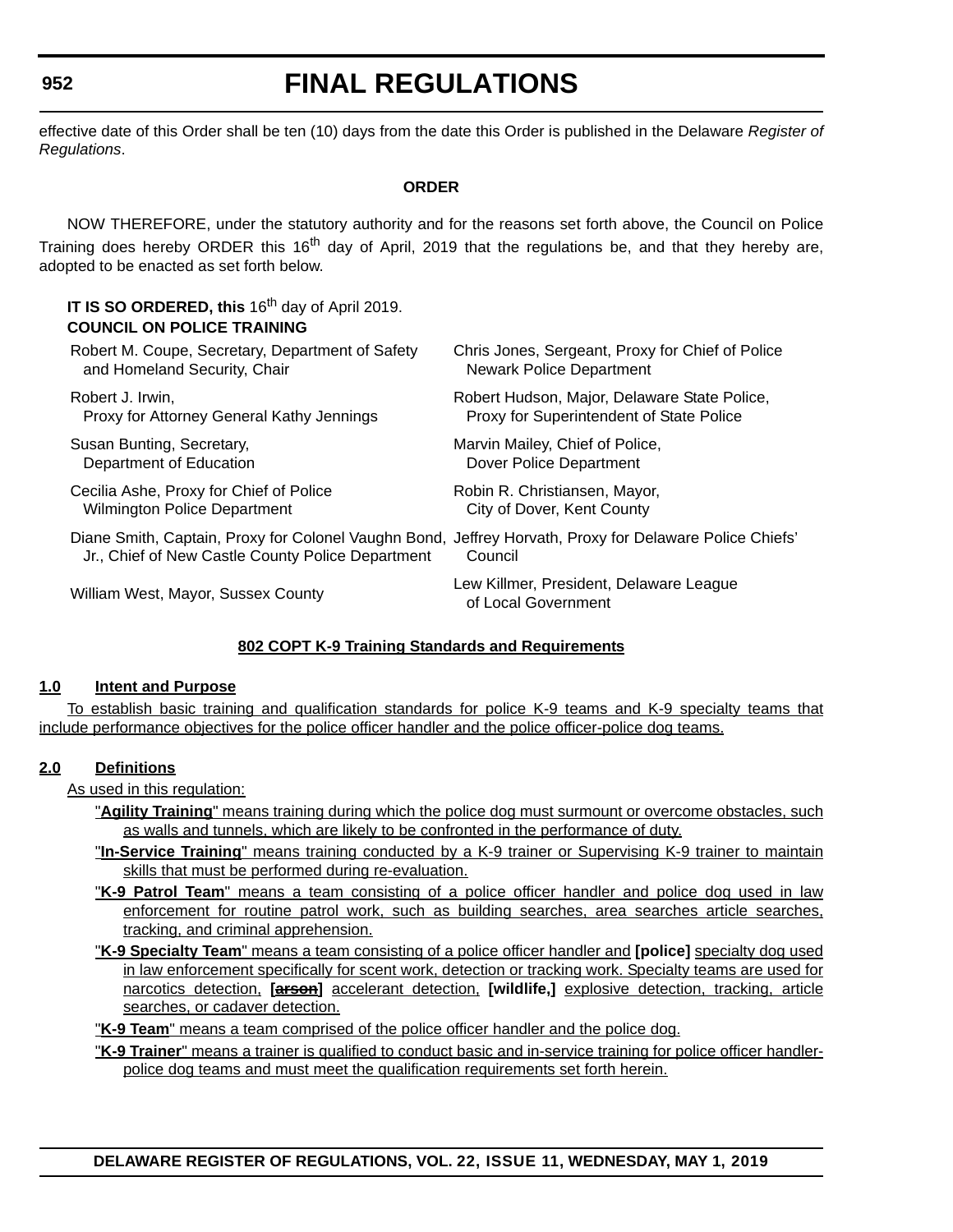- "**Law Enforcement Agency**" means any police force or organization functioning within this state or any other state which has by statute or ordinance the responsibility of detecting crime and enforcing the criminal or penal laws of this state or any other state.
- "**Law Enforcement Officer**" means any COPT certified employee of a law enforcement agency (not including a civilian employee), any member of a fire department or force who is assigned to **[an arson a fire]** investigation unit.
- "**Police Dog**" means a dog that has been trained by a Supervising K-9 trainer or K-9 trainer and is handled by a police officer handler in the performance of his/her duties used for law enforcement purposes or any law enforcement related activities.
- "**Police Officer Handler**" means a COPT certified law enforcement officer who officially utilizes a police dog in the course of assigned duties and responsibilities.
- "**Police Specialty Dog (single purpose dog)**" means a police dog used specifically for specialty work or specialized scent work such as detection and tracking in law enforcement, that is, narcotics detection, **[arson]** accelerant detection, **[wildlife,]** explosive detection, tracking, article searches, or cadaver detection.
- "**Supervising K-9 Trainer**" means K-9 trainers that conduct basic and in-service K-9 training and qualifying exercises. They are responsible for supervising K-9 handlers who assist with any K-9 training, and for certifying qualified prospective handlers as K-9 trainers. Supervising K-9 trainers must meet the qualification requirements set forth herein.

## **3.0 K-9 Training Standards and Qualification Requirements**

- 3.1 All law enforcement agencies with a K-9 program for COPT certified officers will establish clearly written policies and procedures that are consistent with the K-9 standards as approved by the COPT.
- 3.2 All Police Officer K-9 handlers will be trained under the same standards and curriculum for Basic training and qualification, in-service training and re-evaluation as approved by the COPT.
- 3.3 Instructors for K-9 trainers must meet the following:
	- 3.3.1 Satisfactory completion of COPT K-9 training or K-9 training equivalent to the basic training and qualification as approved by the COPT;
	- 3.3.2 Five (5) years of experience as a police dog handler;
	- 3.3.3 Must be a full-time law enforcement officer assigned to trainer's duties by his/her employing law enforcement agency;
	- 3.3.4 Satisfactory completion of a Certified Instructor Course approved by COPT or an equivalent course; and
	- 3.3.5 Experience assisting a Supervising K-9 Trainer in the delivery of one or more basic K-9 training courses satisfying the requirements as adopted by the COPT or courses having substantially equivalent requirements, during which a minimum of five (5) K-9 teams were successfully trained and qualified. The prospective trainer must have been present for and assisted with the majority of training time.
- 3.4 Supervising K-9 Trainers must meet the following:
	- 3.4.1 Satisfactory completion of COPT K-9 patrol training or K-9 patrol training equivalent to the training as approved by the COPT;
	- 3.4.2 Must be a full-time law enforcement officer assigned to trainer duties by his/her employing law enforcement agency;
	- 3.4.3 Satisfactory completion of a Certified Instructor Course approved by COPT or an equivalent course;
	- 3.4.4 Seven (7) years of experience as a police dog handler or trainer;
	- 3.4.5 Must have experience in conducting a minimum of two (2) basic K-9 training courses satisfying the requirements as adopted by the COPT (with the exception of those areas of instruction appropriately conducted by qualified specialists) or a course having substantially equivalent requirements, thereby successfully training and qualifying a minimum of ten (10) K-9 teams;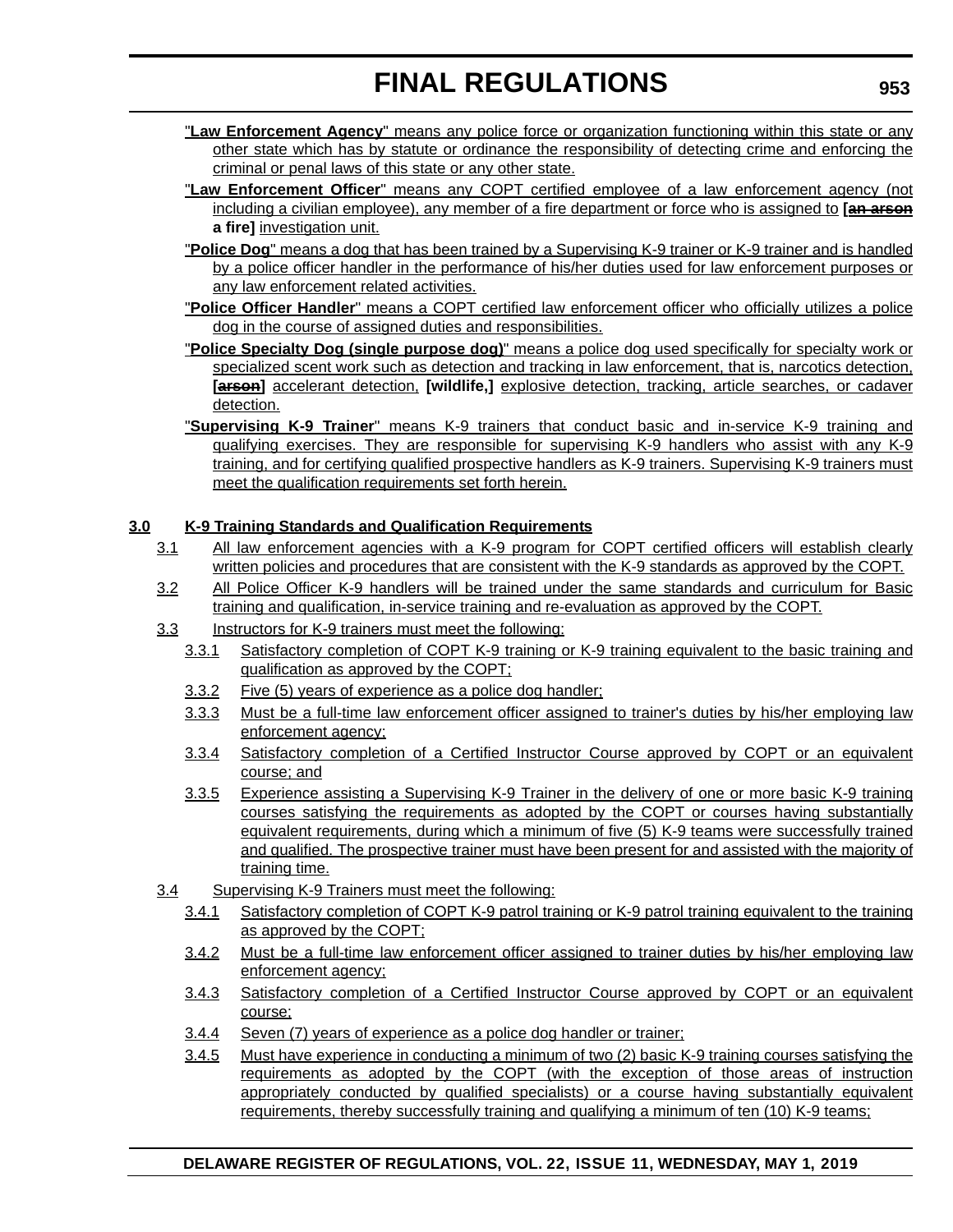- 3.4.6 A Supervising Patrol K-9 Trainer is responsible for all documentation and certification of prospective trainers. He/she must document the time the prospective trainer committed to the class training, the number of dogs trained, the areas of training, and what involvement the prospective trainer had with the class. Weekly evaluations recommending goals and objectives, as well as documentation of accomplishments are required; and
- 3.4.7 All records pertaining to the certification of K-9 patrol trainers must be maintained by the Supervising K-9 Patrol Trainer for a period of no less than two (2) years, and by the newly certified K-9 patrol trainer for the duration of his/her career.
- **[3.5 K-9 specialty teams with non-apprehension, non-narcotics and non-explosive K-9's may be exempt from the requirements of subsections 3.3 and 3.4 provided that those K-9 specialty teams train similar to a national standard. Such programs under the State of Delaware Natural Resources Police Fish and Wildlife and the Fire Marshal's Office shall be presented to and approved by the COPT annually and documented in the Annual COPT Survey.]**
- **[3.53.6]** Training, Qualification and Re-evaluation Records
	- **[3.5.13.6.1]**Complete records should reflect all K-9 training, qualification and re-evaluation activities, as well as the performance and proficiency of the police officer handler, police K-9 patrol team, or K-9 specialty team during such activities.
	- [3.5.23.6.2] Copies of all training course schedules, curricula and lesson plans must be maintained along with the records of individual trainees.
- **[3.63.7]** Training Site or Facility Requirements. The training site or facility should provide the environment necessary to conduct all aspects of the training as approved by the COPT, including appropriate simulation exercises. The area used must be adequate to accommodate an agility [training] course as well as various types of searches.

## **[DEPARTMENT OF TRANSPORTATION](https://www.deldot.gov/index.shtml ) DIVISION [OF PLANNING](https://www.deldot.gov/About/divisions/index.shtml ) AND POLICY**

Statutory Authority: 17 Delaware Code, Sections 132(e), 507, 508 and 29 Delaware Code, Section 8404(8) (17 **Del.C.** §§132(e), 507 & 508; 29 **Del.C.** §8404(8))

## 2 **DE Admin. Code** 2309

## **ORDER ADOPTING REVISIONS TO REGULATIONS**

## **[2309 Development Coordination Manual](#page-4-0)**

Pursuant to the authority provided by 17 **Del.C.** §132(e), 507, and 508, as well as 21 **Del.C.** §8404(8), the Delaware Department of Transportation ("the Department"), adopted the Development Coordination Manual. The Department issues this Order adopting revisions to regulations regarding development coordination.

The Department published the proposed revisions in the June 1, 2018, Delaware *Register of Regulations,* pages 962-967.

Written comments were received during the public comment period and evaluated. The results of that evaluation are summarized in the below "Summary of Evidence."

## **Summary of the Evidence and Information Submitted**

The current regulations were enacted in April of 2016, with an update in May of 2018. The proposed revisions to the Development Coordination Manual address procedural changes, add or modify technical requirements and clarify and amend design criteria. These collective changes are both technical and administrative in nature and serve in part to clarify the intent of the Department as enacted through these regulations.

#### Public comment and DelDOT responses are as follows: **D.J. Hughes, P.E., Associate, Davis Bowen & Friedel, Inc**

**Comment:** I noticed that per Figure 3.2.5-a it appears the word "MINOR" should be added to the Figure 3.2.5-

## **DELAWARE REGISTER OF REGULATIONS, VOL. 22, ISSUE 11, WEDNESDAY, MAY 1, 2019**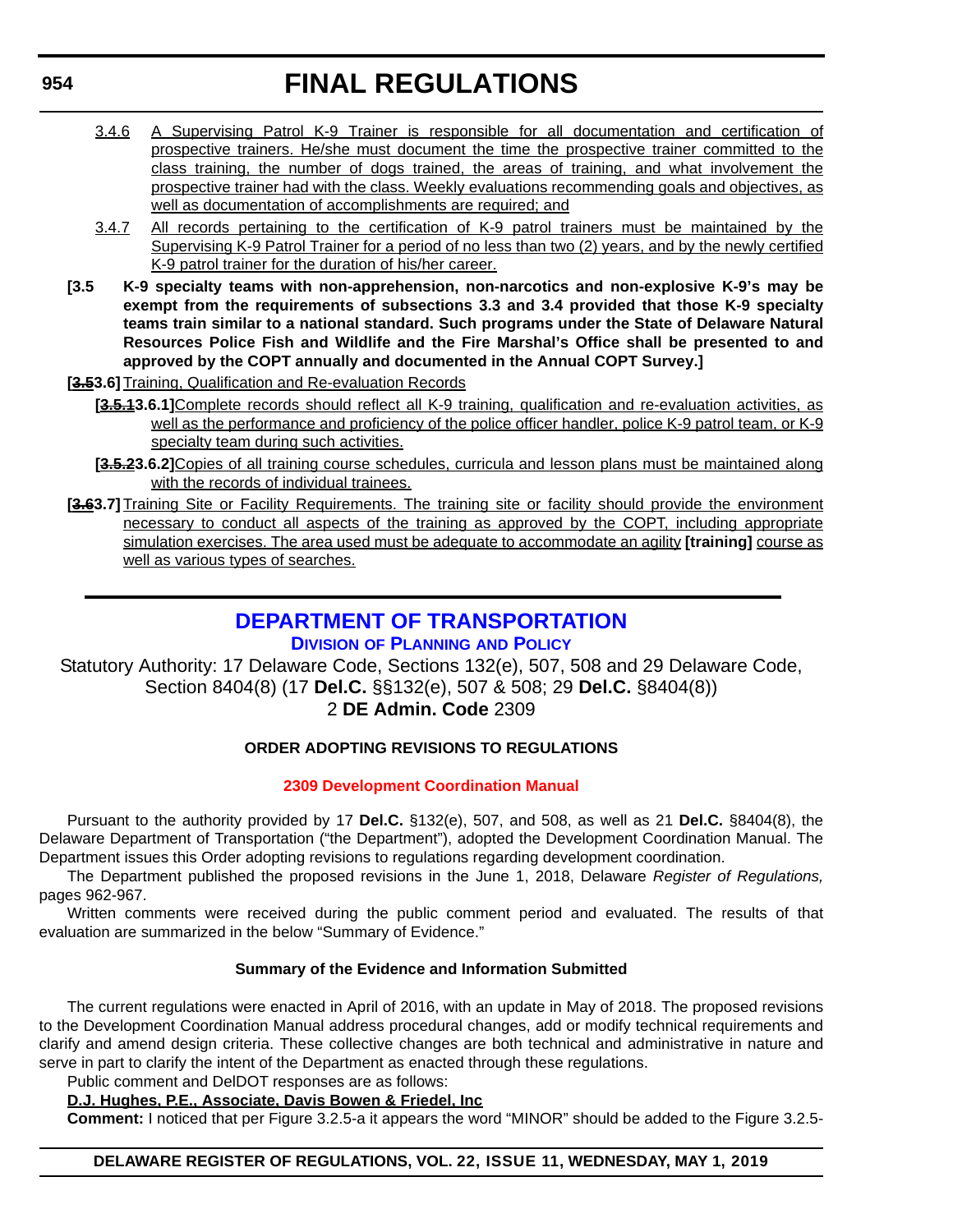c between "TWO-LANE" AND "ARTERIALS". It looks like Chapter 3 could also use an additional Typical Section figure (or at least a note on Figure 3.2.5-c for Principal Arterial ROW) illustrating 50' ROW from centerline and 100' ROW total.

*Response***:** Thank you for your comment. We agree that the word "Minor" should be added to Figure 3.2.5-c. At this time, we will not be adding an additional Typical Section figure to the regulations.

### **Findings of Fact and Conclusions of Law**

Based on the record in this docket, I make the following findings of fact:

1. The public was given notice and the opportunity to provide comments in writing concerning the proposed revisions.

2. The proposed revisions are useful and proper and the Department believes that the adoption of these revisions is appropriate.

### **Decision and Order Concerning the Regulations**

NOW THEREFORE, under the above-described statutory authority, and for the reasons set forth above, the Secretary of the Delaware Department of Transportation does hereby ORDER that these revisions to the Development Coordination Manual be adopted and promulgated as set forth below, to be effective May 11, 2019.

It is so ordered this  $10^{th}$  day of April 2019.

Jennifer Cohan, Secretary Delaware Department of Transportation

## **SUMMARY OF FINAL CHANGES TO THE DEVELOPMENT COORDINATION MANUAL**

| Sec/Fig | Para. | DelDOT Comment/Proposed Change                                                                                                                                                                                                                                                                                                                                                                                                                                                                                                                                     | Justification                                         |
|---------|-------|--------------------------------------------------------------------------------------------------------------------------------------------------------------------------------------------------------------------------------------------------------------------------------------------------------------------------------------------------------------------------------------------------------------------------------------------------------------------------------------------------------------------------------------------------------------------|-------------------------------------------------------|
| 3.1     |       | "In most cases, if the requirements of this chapter<br>are met, the result will be the issuance of a letter<br>of "No Objection to Recordation" from D<br>the local land use agency."                                                                                                                                                                                                                                                                                                                                                                              | Removed text for clarification                        |
| 3.1     |       | The letter of "No Objection to Recordation" is not<br>a DelDOT endorsement of the project. Rather, it<br>is a recitation of the transportation improvements<br>which the applicant may be required to make as a<br>pre- condition to recordation steps and deed<br>restrictions as required by the respective county/<br>municipality in which the project is located. If<br>transportation improvements are necessary, they<br>are based on an analysis of the proposed project,<br>its location, and its estimated impact on traffic<br>movements and densities. | Moved text from $3.4.1$ to $3.1$ for<br>clarification |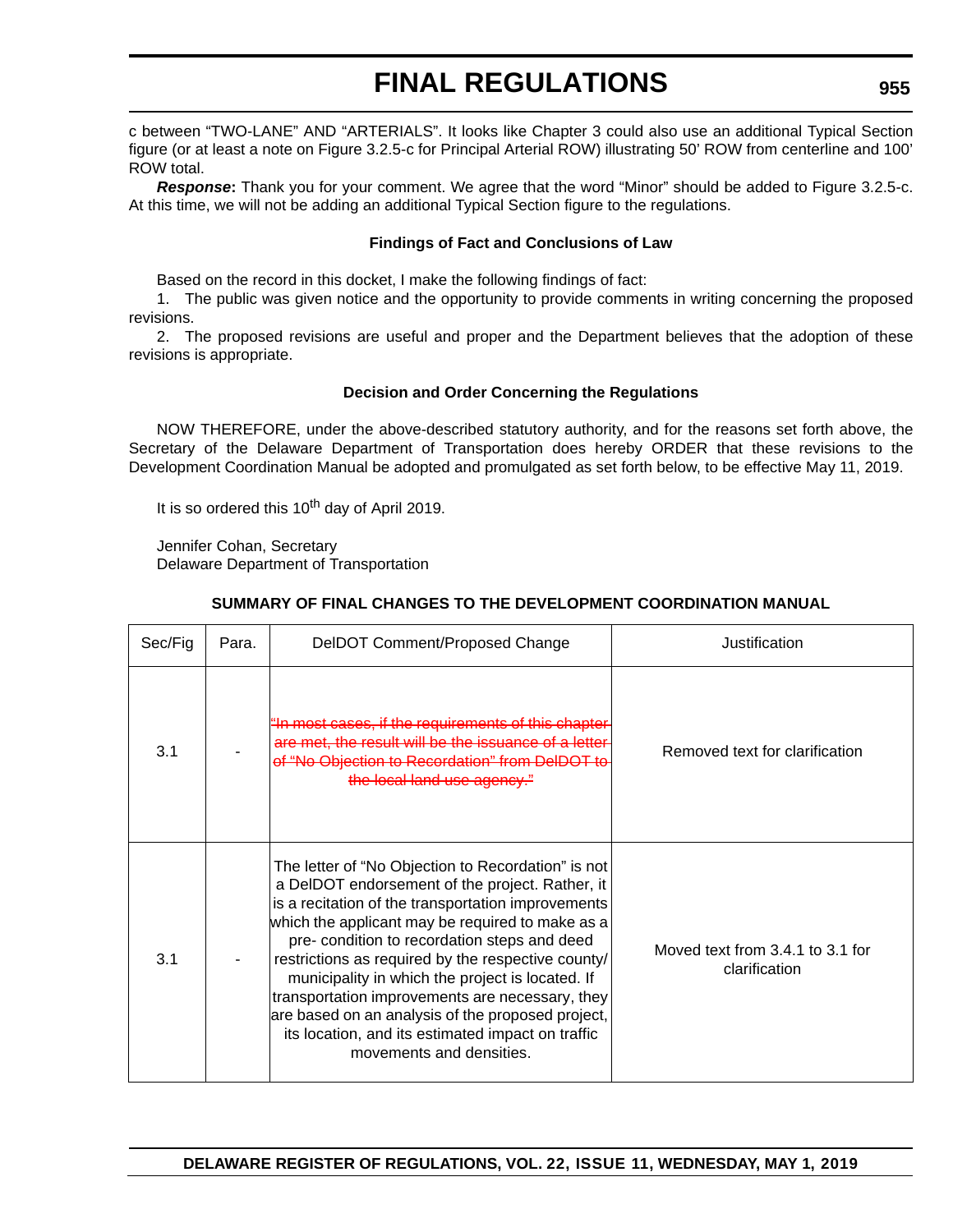| 3.1                   | The required improvements conform to DelDOT's<br>published rules, regulations and standards.<br>Ultimate responsibility for the approval of any<br>project rests with the local government in which<br>the land use decisions are authorized. There may<br>be other reasons (environmental, historic,<br>neighborhood composition, etc.) which compel<br>that jurisdiction to modify or reject this proposed<br>plan even though DelDOT has established that<br>these enumerated transportation improvements<br>are acceptable.                               | Moved text from 3.4.1 to 3.1 for<br>clarification               |
|-----------------------|---------------------------------------------------------------------------------------------------------------------------------------------------------------------------------------------------------------------------------------------------------------------------------------------------------------------------------------------------------------------------------------------------------------------------------------------------------------------------------------------------------------------------------------------------------------|-----------------------------------------------------------------|
| 3.2.4.1               | "Right-of-way monuments shall be set and/or<br>placed by a Professional Land Surveyor (PLS)<br>licensed in Delaware."<br>"Right-of-way monuments shall be set and/or<br>placed by a Professional Land Surveyor (PLS)<br>licensed in Delaware and located on a<br>monumentation plan to be provided with the as<br>builts."                                                                                                                                                                                                                                    | Clarification                                                   |
| Figure<br>$3.2.5 - a$ | Added a Functional Class for Principal Arterial<br>and a corresponding Minimum Dedicated Right of<br>Way                                                                                                                                                                                                                                                                                                                                                                                                                                                      | Clarification                                                   |
| Figure<br>$3.2.5-c$   | The word "MINOR" has been added to Figure<br>3.2.5-c between "TWO-LANE" AND<br>"ARTERIALS".                                                                                                                                                                                                                                                                                                                                                                                                                                                                   | Clarification                                                   |
| 3.2.5.2               | "Per 17 Del.C. §530, DelDOT cannot require a<br>dedication of land along a State-maintained<br>roadway for a minor subdivision plan that meet<br>the requirements set forth in 17 Del.C.§ 530, for-<br>farms that are (1) subdivided into smaller farms<br>and (2) subdivided merely for the purpose of<br>transferring land to family members for their use<br>as a primary residence or residences, unless<br>DelDOT can adequately demonstrate that<br>additional right-of-way is necessary due to safety<br>concerns caused by the proposed subdivision." | Removed language that was not consistent<br>with 17 Del.C. §530 |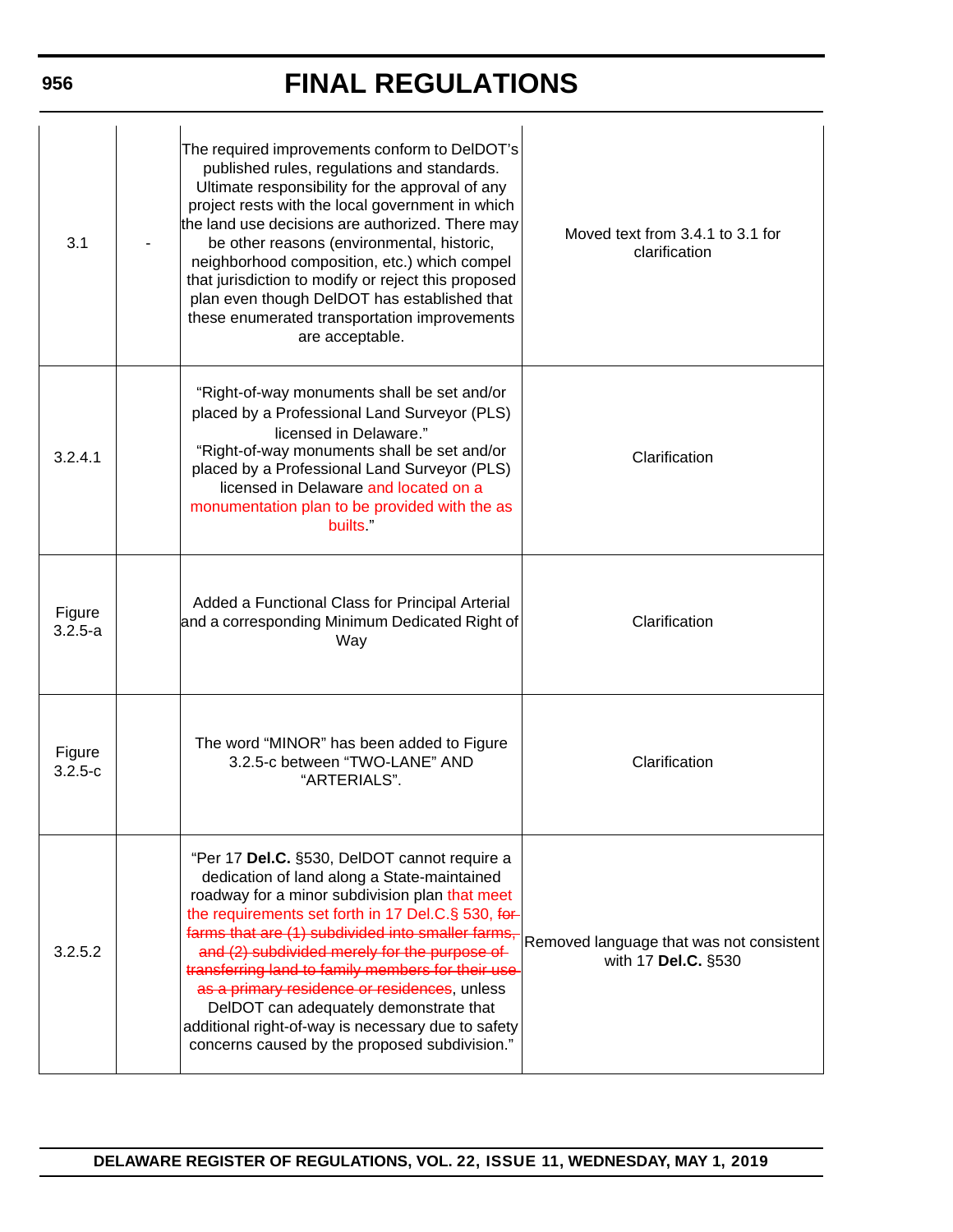| 3.2.7.2C | "A minimum 10-foot permanent easement shall<br>be provided along each side of all streets to allow<br>DelDOT personnel to undertake routine and<br>emergency maintenance work and shall also be<br>available for utility and construction purposes,<br>and permanent placement of signs and traffic<br>control devices."                                                                                                                                                                                                                                                                                                                                                                                                  | Added 'minimum' for clarification                                                                                                      |
|----------|---------------------------------------------------------------------------------------------------------------------------------------------------------------------------------------------------------------------------------------------------------------------------------------------------------------------------------------------------------------------------------------------------------------------------------------------------------------------------------------------------------------------------------------------------------------------------------------------------------------------------------------------------------------------------------------------------------------------------|----------------------------------------------------------------------------------------------------------------------------------------|
| 3.3.1    | "An initial stage fee calculation form which is<br>available online (for more information go to http://<br>devcoord.deldot.gov > Forms) and fee payment is<br>to be submitted with the electronic submission in<br>accordance with the submission process outlined<br>in the preface of this manual through DelDOT's<br>online submission portal."                                                                                                                                                                                                                                                                                                                                                                        | Clarification                                                                                                                          |
| 3.3.2    | "The plan for a minor residential strip<br>development on a State-maintained roadway<br>shall include the items as specified in Section<br>3.4.2.1 A., B., C. and D., as well as the following<br>note<br>A. The following note shall be added to the minor<br>subdivision record plan:<br>If the residual lands of the applicant are ever<br>developed into a major subdivision, then the<br>access to the minor subdivision parcels may be<br>required to be from an internal subdivision street.<br><b>B. The access to subdivided lots along the streets</b><br>shown on the Functional Classification Network<br>shall be clearly portrayed on subdivision plan.<br>See Chapter 7 for detailed access requirements." | Clarified which portions of Section 3.4.2.1<br>are applicable to Minor Subdivisions                                                    |
| 3.4      | "A residential subdivision of 6 or more lots will<br>require construction of internal streets."                                                                                                                                                                                                                                                                                                                                                                                                                                                                                                                                                                                                                           | Added language for clarification                                                                                                       |
| 3.4      | Deleted all language referring to the LONC<br>process.                                                                                                                                                                                                                                                                                                                                                                                                                                                                                                                                                                                                                                                                    | Removed text to reduce possibly of errors.<br>All applicable LONC language is in P.6                                                   |
| 3.4.1    | Added language to create the Record Plan - RED<br>submittal.                                                                                                                                                                                                                                                                                                                                                                                                                                                                                                                                                                                                                                                              | Create an optional process for commercial<br>developments where the local land use<br>agency does not require site plan<br>recordation |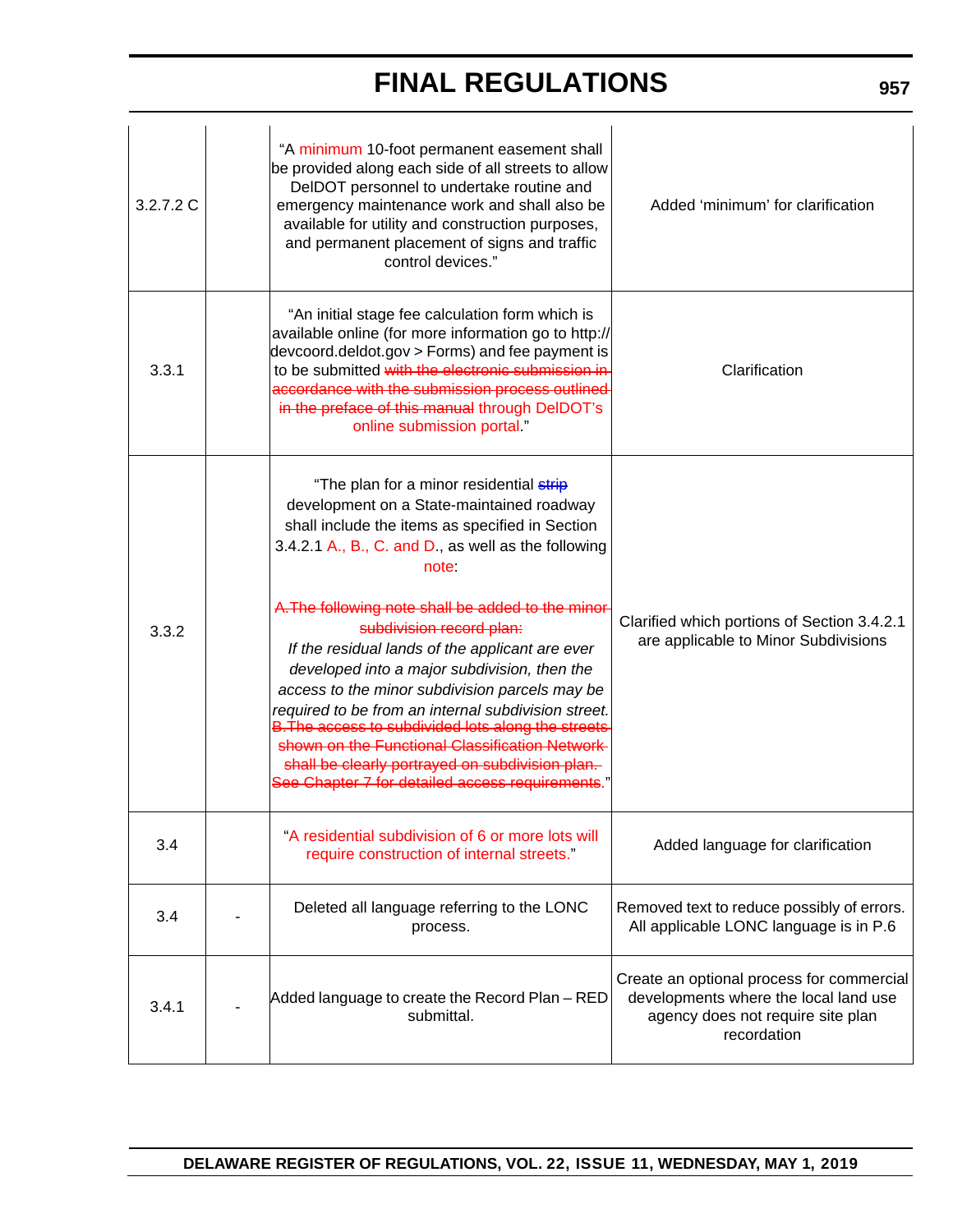| 3.4.2                                       | Added language for the submittal requirements<br>for the Record Plan - RED                                                                                                                                                                                                                                                                                                                                                                                 | Create an optional process for commercial<br>developments where the local land use<br>agency does not require site plan<br>recordation |
|---------------------------------------------|------------------------------------------------------------------------------------------------------------------------------------------------------------------------------------------------------------------------------------------------------------------------------------------------------------------------------------------------------------------------------------------------------------------------------------------------------------|----------------------------------------------------------------------------------------------------------------------------------------|
| 3.4.2.1                                     | Added language for Record Plan - RED and site<br>plan content                                                                                                                                                                                                                                                                                                                                                                                              | Create an optional process for commercial<br>developments where the local land use<br>agency does not require site plan<br>recordation |
| 3.5.1                                       | Deleted this Section                                                                                                                                                                                                                                                                                                                                                                                                                                       | Removed text for clarification                                                                                                         |
| 3.5.4.2 A<br>3.5.4.2 B,<br>and<br>3.5.4.2 C | "Regardless of the location of the project or-<br>whether a project is required to actually construct<br>a SUP/SW, a Permanent Easement (PE) is<br>required per Section 3.2.5.1.2 of this manual. The<br>proposed Permanent Easement (PE) shall be-<br>shown (on the Record Plan or Site Plan) and<br>recorded via separate deed or recorded plat."                                                                                                        | Removed redundant text                                                                                                                 |
| 3.5.4.2 D                                   | "Shared-use paths and sidewalks shall be<br>constructed in accordance with Chapter<br>5 of this manual and shall meet Americans with<br><b>Disabilities Act the Pedestrian Accessibility</b><br>Standards requirements."                                                                                                                                                                                                                                   | Clarified that the Pedestrian Accessibility<br>Standards are the standard for the<br>Department                                        |
| 3.5.4.2 F                                   | "Shared-use paths and sidewalks shall be free of<br>utility poles, bushes, plants, and all other-<br>ebstructions."                                                                                                                                                                                                                                                                                                                                        | Deleted due to overlap in PAS                                                                                                          |
| 3.5.4.3                                     | "Walkways are recommended between parts of a<br>site where the public is invited or allowed to walk.<br>Walkways should be included as part of office/<br>warehouse and retail/warehouse combinations.<br>Walkways are not recommended between-<br>buildings or portions of a site such as truck-<br>loading docks and warehouses that are not-<br>intended or likely to be used by pedestrians or are<br>considered to be unsafe for use by pedestrians." | Removed text for clarification                                                                                                         |
| 3.5.4.3 C<br>and<br>3.5.4.3 E               | Deleted Part C and Part E                                                                                                                                                                                                                                                                                                                                                                                                                                  | Removed text for clarification                                                                                                         |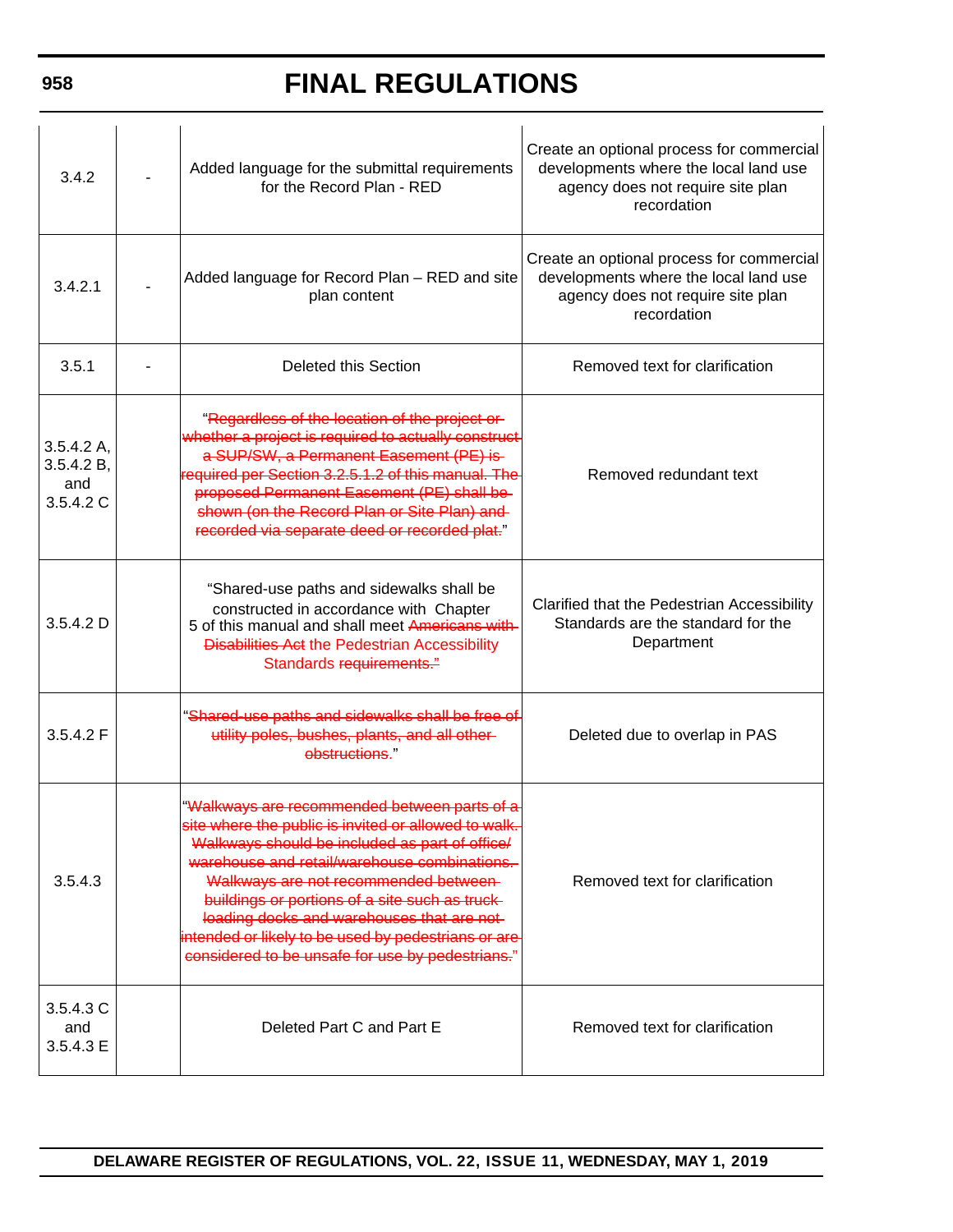| 3.7.1 | "Maintenance Agreement will be established for<br>the landscaping in the median."                                                                                                                                   | Added text to clarify and existing standard                |
|-------|---------------------------------------------------------------------------------------------------------------------------------------------------------------------------------------------------------------------|------------------------------------------------------------|
| 3.8   | "Private stormwater management facilities,<br>excluding filter strips and bioswales, shall be<br>located a minimum of 20 feet from the State right-<br>of-way, as measured to the top of slope of the<br>facility." | Removed the exclusion for certain<br>stormwater facilities |

**\*Please Note: Due to the size of the final regulation it is not being published here. The following links to the final regulation are provided below:**

Preface (**<http://regulations.delaware.gov/register/may2019/final/Preface.pdf>**) [Chapter 3: \(](http://regulations.delaware.gov/register/may2019/final/Chap3.pdf)**<http://regulations.delaware.gov/register/may2019/final/Chap3.pdf>**)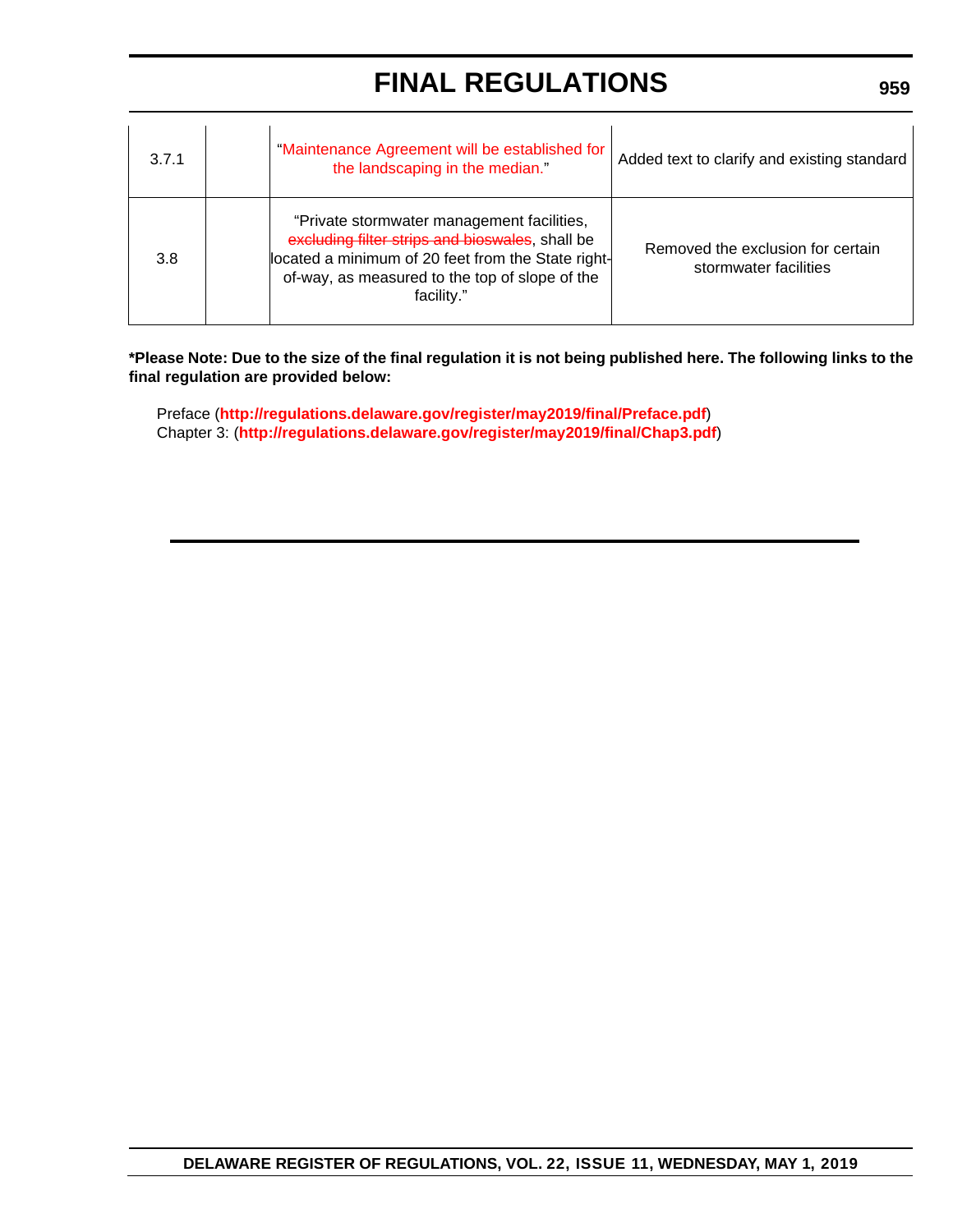## **[DELAWARE RIVER BASIN COMMISSION](https://www.state.nj.us/drbc/) [PUBLIC NOTICE](#page-4-0)**

The Delaware River Basin Commission will hold a public hearing on **Wednesday, May 15, 2019** beginning at **1:30 p.m.** at the Commission's office building, 25 Cosey Road, West Trenton, New Jersey 08628. A business meeting will be held the following month on **Wednesday, June 12, 2019** beginning at **10:30 a.m.** at the West Trenton Volunteer Fire Company, 40 West Upper Ferry Road, Ewing, New Jersey. The hearing and meeting are open to the public. For more information, visit the DRBC web site at <www.drbc.gov>or contact Pamela M. Bush, Commission Secretary and Assistant General Counsel, at 609-883-9500 extension 203 and [pamela.bush@drbc.gov.](mailto:pamela.bush@drbc.gov)

## **[DEPARTMENT OF EDUCATION](https://www.doe.k12.de.us/) [PUBLIC NOTICE](#page-4-0)**

The State Board of Education will hold its monthly meeting on Thursday, May 16, 2019 at Mispillion Elementary School, 311 Lovers Lane, Milford, DE.

## **[DEPARTMENT OF NATURAL RESOURCES AND ENVIRONMENTAL](https://dnrec.alpha.delaware.gov/air/)  CONTROL**

## **DIVISION OF AIR QUALITY**

**[PUBLIC NOTICE](#page-4-0)**

**1150 Outer Continental Shelf Air Regulations**

The Division of Air Quality (DAQ) is proposing to amend 7 **DE Admin. Code** 1150 to incorporate updates to the federal Outer Continental Shelf (OCS) regulations at 40 CFR 55, which have been made since the regulation was adopted in 2010.

The hearing record on the proposed amendments to 7 **DE Admin. Code** 1150, Outer Continental Shelf Air Regulations will open May 1, 2019. Individuals may submit written comments regarding the proposed changes via email to Lisa. Vest@delaware.gov or via the USPS to Lisa Vest, Hearing Officer, DNREC, 89 Kings Highway, Dover, DE 19901 (302) 739-9042. A public hearing on the proposed amendments to 7 **DE Admin. Code** 1150, Outer Continental Shelf Air Regulations will be held on May 22, 2019 beginning at 6:00 PM in the DNREC Auditorium, located at the Richardson & Robbins Building, 89 Kings Highway, Dover, DE 19901. Public comments open May 1 and will be received until close of business Thursday, June 6, 2019.

## **DIVISION OF FISH [AND WILDLIFE](https://dnrec.alpha.delaware.gov/fish-wildlife/) [PUBLIC NOTICE](#page-4-0) 3723 Jonah Crab 3755 Lobsters**

The Atlantic States Marine Fisheries Commission (ASMFC) approved an Interstate Fishery Management Plan (FMP) for Jonah Crab under the authority of the Atlantic Coastal Fisheries Cooperative Management Act (ACFCMA 1993). The goal of the FMP is to support and promote the development and implementation, on a continual basis, of a unified coastal management program for Jonah Crab, which is designed to promote conservation, reduce the possibility of recruitment failure, and allow full utilization of the resource by the United States industry. Consistent with the mandatory elements of the FMP and its addenda this action proposes to:

- Establish incidental and directed landing permits based upon certain criteria;
- Establish Jonah Crab incidental bycatch limits;
- Establish a Jonah Crab minimum carapace width of  $4\frac{3}{4}$  inches with no tolerance;
- Establish conditions and limits on the retention of Jonah Crab claws;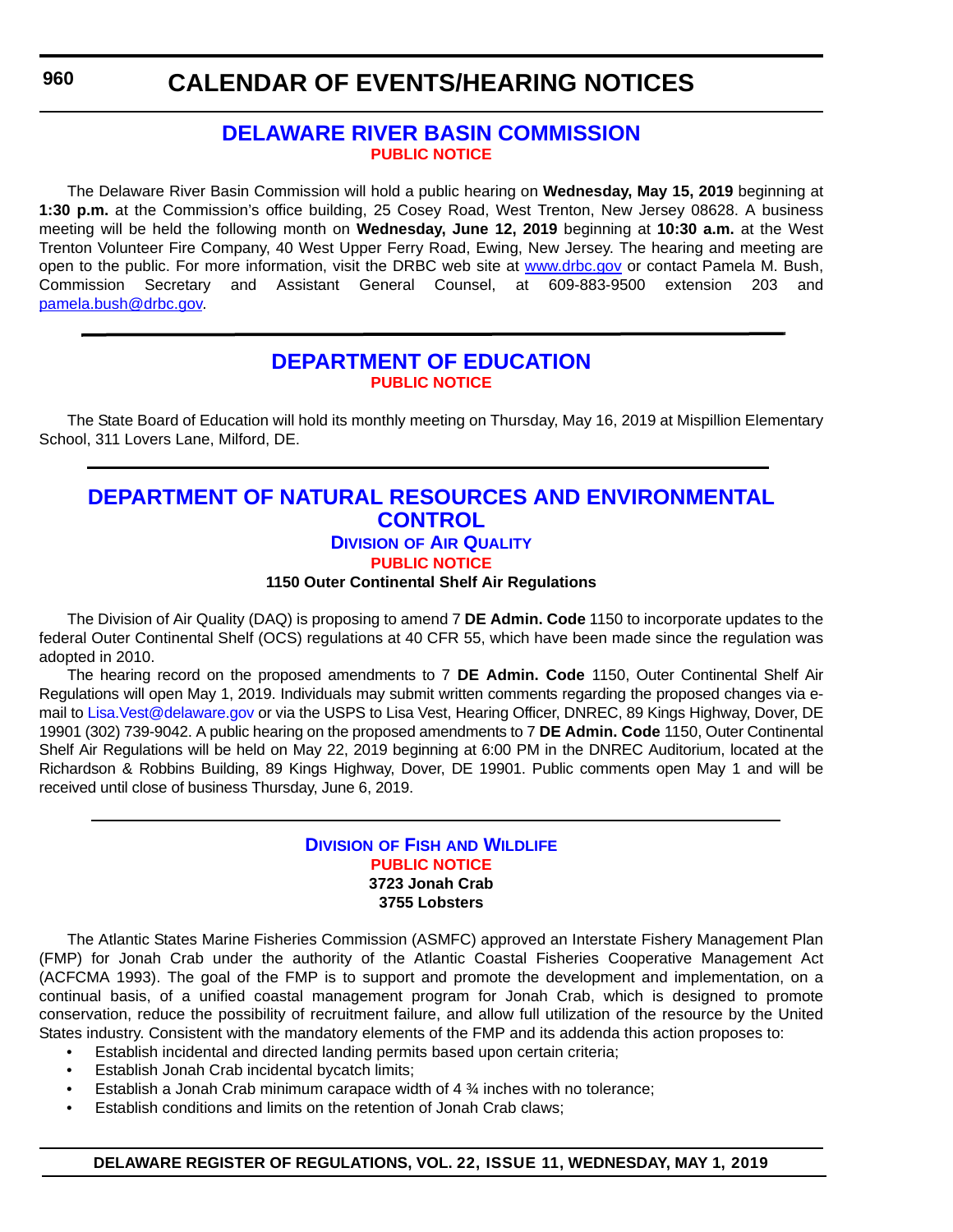- Prohibit the retention of egg-bearing female Jonah Crab; and
- Establish a recreational possession limit of 50 Jonah Crabs per person per day.

This action also proposes to adopt provisions requiring the mandatory removal of lobster pots from February 1 through March 31 in accordance with Addendum XVII to Amendment 3 of the ASMFC's FMP for American Lobster. This action also clarifies that two escape vents are necessary on lobster pots where circular style vents are used and requires that egg-bearing female lobster be V-notched and immediately released.

Finally, consistent with regulation formatting guidelines, this action proposes to reformat the existing regulations pertaining to American Lobster by consolidating 3756 Lobsters - Pot Design; 3757 Lobsters - Pot, Season And Limits For Commercial Lobster Pot License, and 3758 Possession Of V-notched Lobsters Prohibited under existing regulation - 3755 Lobsters. The proposed reformatting is not intended to change meaning.

The hearing record on the proposed changes to 7 **DE Admin. Code** 3700 Shellfish to add a new 3723 Jonah Crab and amend 3755 Lobsters; 3756 Lobsters - Pot Design; 3757 Lobsters - Pot, Season And Limits For Commercial Lobster Pot License; and 3758 Possession Of V-notched Lobsters Prohibited opens May 1, 2019. Individuals may submit written comments regarding the proposed changes via e-mail to [Lisa.Vest@Delaware.gov](mailto:Lisa.Vest@Delaware.gov) or via the USPS to Lisa Vest, Hearing Officer, DNREC, 89 Kings Highway, Dover, DE 19901. A public hearing on the proposed amendment will be held on Thursday, May 23, 2019 beginning at 6:00 PM in the DNREC Auditorium, located at the Richardson & Robbins Building, 89 Kings Highway, Dover, DE 19901. Public comments will be received until close of business Friday, June 7, 2019.

## **[DEPARTMENT OF SERVICES FOR CHILDREN, YOUTH AND THEIR](https://kids.delaware.gov/fs/fs.shtml)  FAMILIES**

## **DIVISION OF FAMILY SERVICES**

**OFFICE OF CHILD CARE LICENSING**

## **[PUBLIC NOTICE](#page-4-0)**

#### **201 Child Placing Agencies**

The Office of Child Care Licensing (OCCL) proposes to amend the DELACARE: Regulations for Child Placing Agencies in accordance with 31 **Del.C.** §343. This proposal was changed to include an updated anti-discrimination policy, the licensing enforcement process, applications, and the Federal Family Foster Home Licensing Standards as required by Title IV-E which includes the following:

- A foster parent must be able to communicate with the child and the agency, health care providers, and other service providers;
- At least one applicant must have functional literacy;
- All household members must disclose substance abuse issues;
- All household members must provide information on their physical and mental health history, including any history of drug or alcohol abuse or treatment;
- All children who are household members must be up to date on immunizations consistent with the recommendations of the American Academy of Pediatrics, the Advisory Committee on Immunization Practices of the Centers for Disease Control and Prevention, and the American Academy of Family Physicians, unless the immunization is contrary to the child's health as documented by a licensed health care professional;
- The kitchen is required to have an operable sink and oven;
- A working phone or access to a working phone must be in close walking proximity;
- The home must have adequate lighting;
- Hot tubs and spas must have safety covers that are locked when not in use;
- Swimming pools must have their methods of access through barriers equipped with a safety device, such as a bolt lock;
- Swimming pools must be equipped with a life-saving device, such as a ring buoy;
- If the swimming pool cannot be emptied after each use, the pool must have a working pump and filtering system;
- A foster parent must prevent the child's access to alcoholic beverages;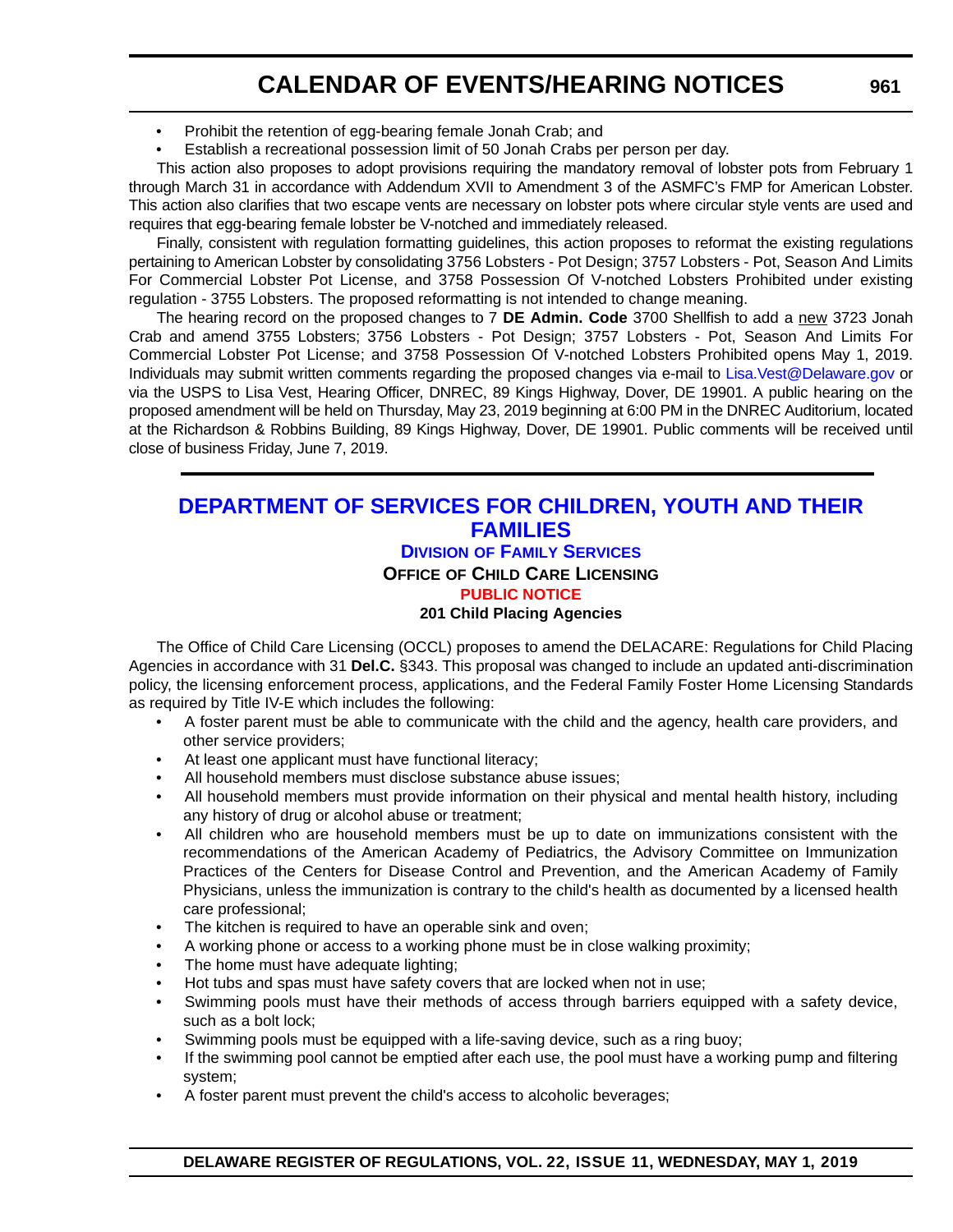- Foster Home Capacity: The total number of children in foster care in a family foster home must not exceed six unless a. to allow a parenting youth in foster care to remain with the child of the parenting youth. b. To allow siblings to remain together. c. To allow a child with an established meaningful relationship with the family to remain with the family. d. To allow a family with special training or skills to provide care to a child who has a severe disability;
- A home must have at least one smoke detector on each level of occupancy of the home and at least one near all sleeping areas;
- A home must have at least one carbon monoxide detector on each level of occupancy of the home and at least one near all sleeping areas;
- A home must have a written emergency evacuation plan to be reviewed with the child and posted in a prominent place in the home;
- A home must maintain a comprehensive list of emergency telephone numbers, including poison control, and post those numbers in a prominent place in the home;
- Transportation: Applicants must ensure that the family has reliable, legal, and safe transportation with safety restraints, as appropriate for the child. Reliable transportation would include a properly maintained vehicle or access to reliable public transportation. If one is owned, only adults in the home having a driving record in good standing transport the child;
- Foster parent applicants must receive training on agency structure, purpose, and medication administration;
- Foster parent assurances: Applicants must agree to comply with their roles and responsibilities once a child is placed in their care. Applicants may not use any illegal substances, abuse alcohol by consuming it in excess amounts, or abuse legal prescription and/or nonprescription drugs by consuming them in excess amounts or using them contrary to as indicated. Applicants and their guests will not smoke in the family foster home, in any vehicle used to transport the child, or in the presence of the child in foster care;
- Foster parent applicants must show proof of income to show the applicants can make timely payments for shelter, food, utility costs, clothing, and other household expenses before adding a foster child or foster children to the home;
- Clarification regarding what constitutes an acceptable foster home by stating it must be a house, mobile home, housing unit, or apartment occupied by an individual or family;
- Clarification to ensure the foster home is clean:
- Requirement that the foster home has proper trash and recycling disposal;
- Clarification regarding that annual training must support a foster parent's role and to ensure the foster parent is up to date on policies, requirements, and services;
- To require age-appropriate sleeping equipment for a child who is 12-36 months in age; and
- To require CPR training pertinent to the ages of children in placement.

Interested parties wishing to offer comments on these proposed regulations or submit written suggestions, data, briefs, or other materials concerning the proposed regulations must submit them to Kelly McDowell, Office of Child Care Licensing, 3411 Silverside Road, Concord Plaza, Hagley Building Wilmington, Delaware 19810, or by email to [Kelly.McDowell@delaware.gov.](mailto:Kelly.McDowell@delaware.gov)

Comments must be submitted by the close of business on May 31, 2019.

## **[DEPARTMENT OF STATE](https://dpr.delaware.gov/) DIVISION OF PROFESSIONAL REGULATION 1900 BOARD OF NURSING [PUBLIC NOTICE](#page-4-0)**

The Delaware Board of Nursing, pursuant to 24 **Del.C.** §1904(c), proposes to revise its regulations to update the education regulations pertaining to use of simulation in nursing schools. The proposed changes set forth what percentage of clinical experience may be through simulation and the requirements related to the use of simulation. In addition, the Board proposes to change Regulation 8.14.9.2 regarding the requirements an advanced practice

**DELAWARE REGISTER OF REGULATIONS, VOL. 22, ISSUE 11, WEDNESDAY, MAY 1, 2019**